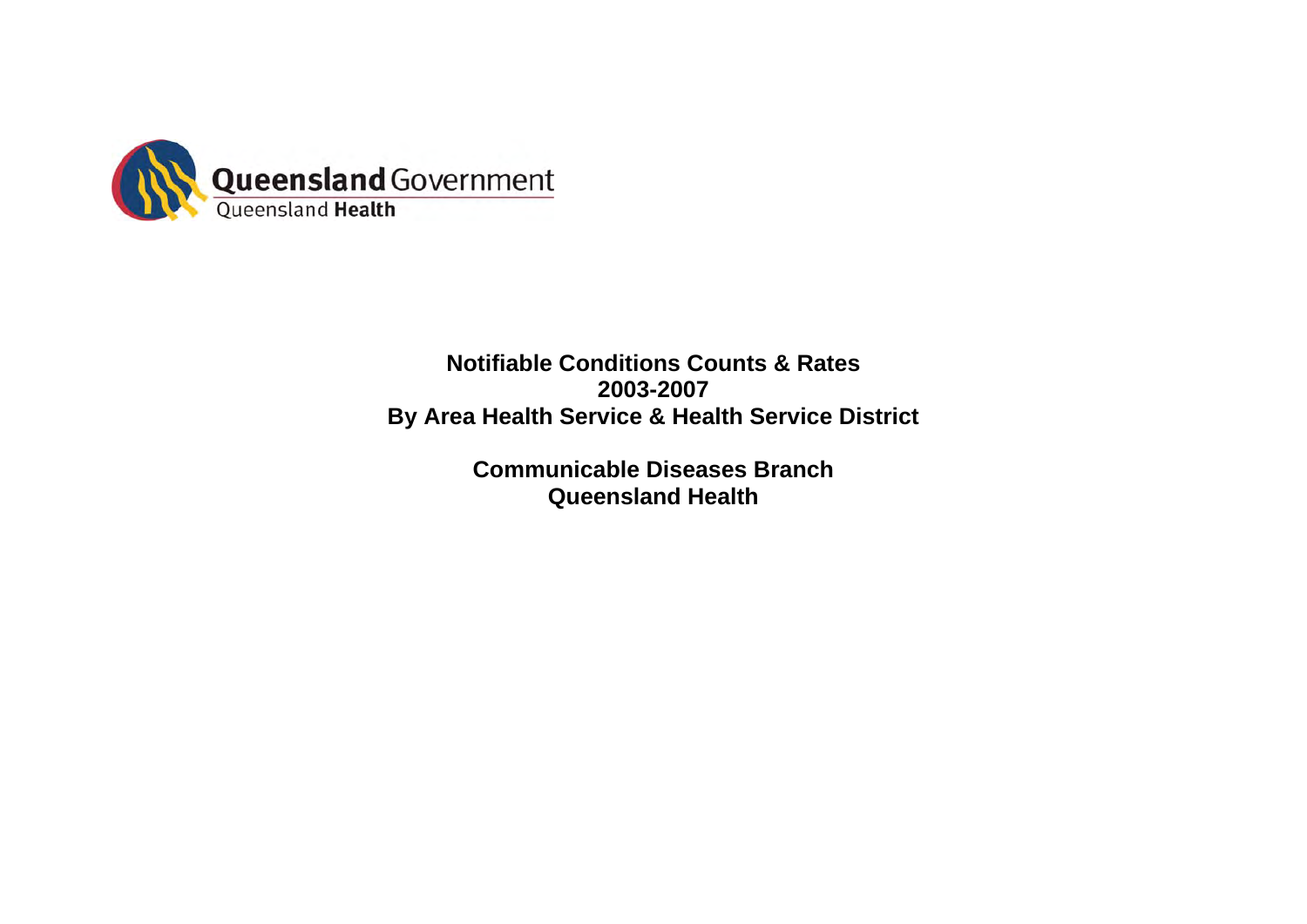# **Table of Contents**

|                                                                                                                                          | 3  |
|------------------------------------------------------------------------------------------------------------------------------------------|----|
| Notifications and Notification Rates by year, 2003-2007                                                                                  |    |
| $\bullet$                                                                                                                                | 4  |
| Central Area Health Service (111) Central Contract Central Central Central Central Area Health Service (111) Central Area Health Service | 8  |
|                                                                                                                                          | 12 |
|                                                                                                                                          |    |
|                                                                                                                                          | 16 |
|                                                                                                                                          | 20 |
| Notifications and Notification Rates by year, AHS and Health Service District                                                            |    |
| <b>Blood Borne Infections</b>                                                                                                            |    |
|                                                                                                                                          | 22 |
|                                                                                                                                          | 22 |
|                                                                                                                                          | 22 |
|                                                                                                                                          | 23 |
| <b>Gastrointestinal Infections</b>                                                                                                       |    |
|                                                                                                                                          | 24 |
|                                                                                                                                          | 24 |
|                                                                                                                                          | 24 |
|                                                                                                                                          | 25 |
|                                                                                                                                          | 25 |
|                                                                                                                                          | 25 |
|                                                                                                                                          | 26 |
|                                                                                                                                          | 26 |
|                                                                                                                                          | 26 |
|                                                                                                                                          | 27 |
|                                                                                                                                          | 27 |
|                                                                                                                                          | 27 |
|                                                                                                                                          | 28 |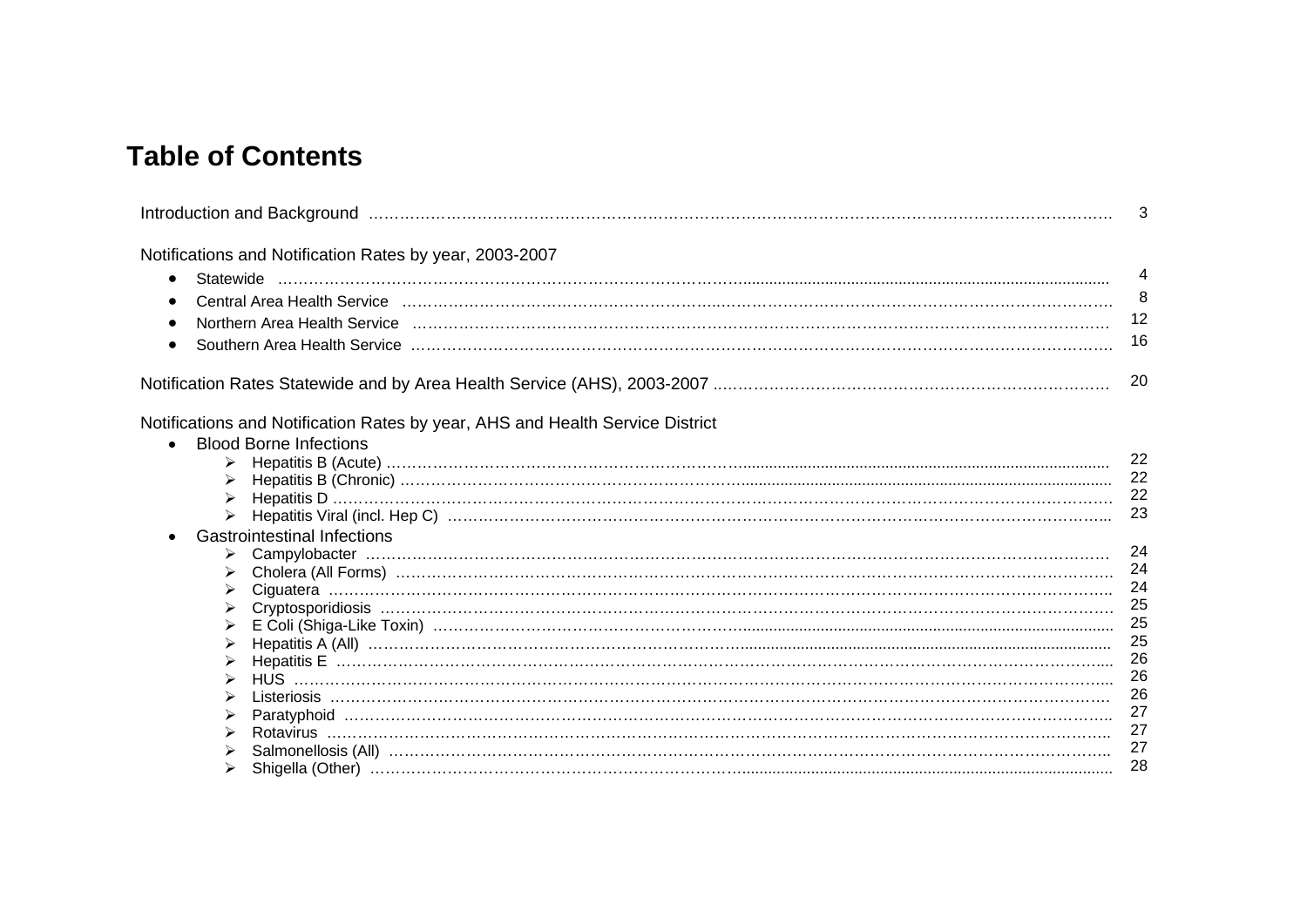| ⋗          |                                   | 28       |
|------------|-----------------------------------|----------|
|            |                                   | 28       |
|            |                                   | 29       |
|            |                                   | 29       |
|            |                                   | 29       |
| ➤          |                                   | 30       |
|            | <b>Invasive Infections</b>        |          |
|            |                                   | 31       |
|            |                                   | 31       |
|            |                                   | 31       |
|            |                                   |          |
| Legionella |                                   |          |
|            |                                   | 32       |
|            |                                   | 32       |
|            |                                   | 32       |
| ➤          |                                   | 33       |
|            | Sexually Transmissable Infections |          |
|            |                                   | 34       |
|            |                                   | 34       |
|            |                                   | 34       |
|            |                                   | 35       |
|            |                                   | 35       |
|            |                                   | 35       |
|            | Vaccine Preventable Infections    |          |
|            |                                   | 36       |
|            |                                   | 36       |
| ≻          |                                   |          |
| ➤          | Mumps                             | 36<br>37 |
|            |                                   | 37       |
|            |                                   | 37       |
|            |                                   | 38       |
|            |                                   | 38       |
|            |                                   |          |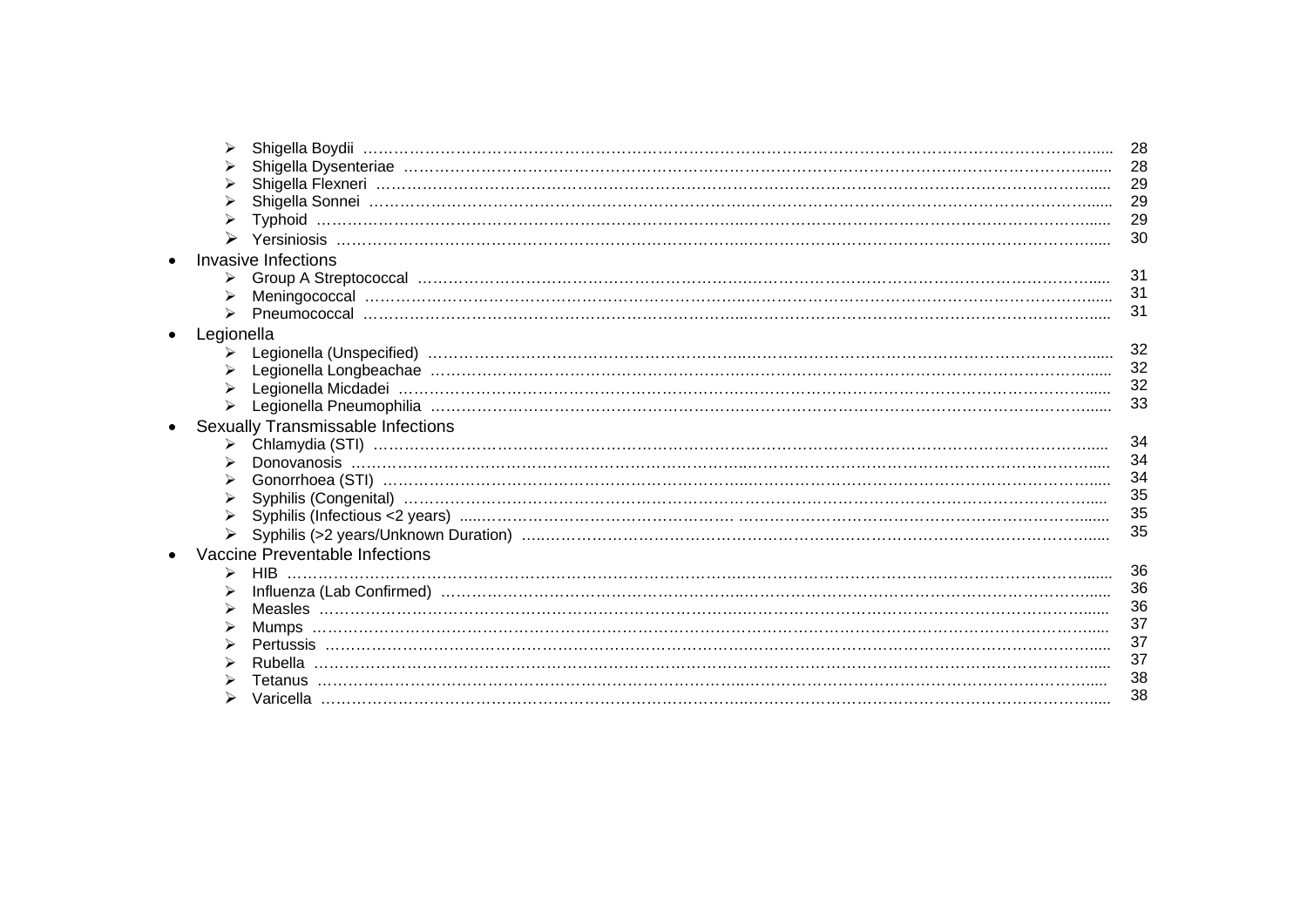|                       | <b>Vector Borne Infections</b>                                                                                         |    |
|-----------------------|------------------------------------------------------------------------------------------------------------------------|----|
|                       |                                                                                                                        | 39 |
|                       |                                                                                                                        | 39 |
|                       |                                                                                                                        | 39 |
|                       |                                                                                                                        | 40 |
|                       | Malaria (Unspecified & Other) (Conserversion (Conserversion (Conserversion (Conserversion Conserversion Conserversion) | 40 |
|                       |                                                                                                                        | 40 |
|                       |                                                                                                                        | 41 |
|                       |                                                                                                                        | 41 |
|                       |                                                                                                                        | 41 |
|                       |                                                                                                                        | 42 |
|                       | <b>Zoonotic Infections</b>                                                                                             |    |
|                       |                                                                                                                        | 43 |
|                       |                                                                                                                        | 43 |
|                       |                                                                                                                        | 43 |
|                       |                                                                                                                        | 44 |
| $\blacktriangleright$ |                                                                                                                        | 44 |
|                       | <b>Other Infections</b>                                                                                                |    |
|                       |                                                                                                                        | 45 |
|                       |                                                                                                                        | 45 |
|                       |                                                                                                                        | 45 |
|                       |                                                                                                                        | 46 |
|                       |                                                                                                                        | 46 |
|                       |                                                                                                                        | 46 |
|                       |                                                                                                                        | 47 |
|                       |                                                                                                                        | 47 |
|                       |                                                                                                                        | 47 |
|                       |                                                                                                                        | 48 |
|                       |                                                                                                                        | 48 |
|                       |                                                                                                                        |    |
|                       |                                                                                                                        | 49 |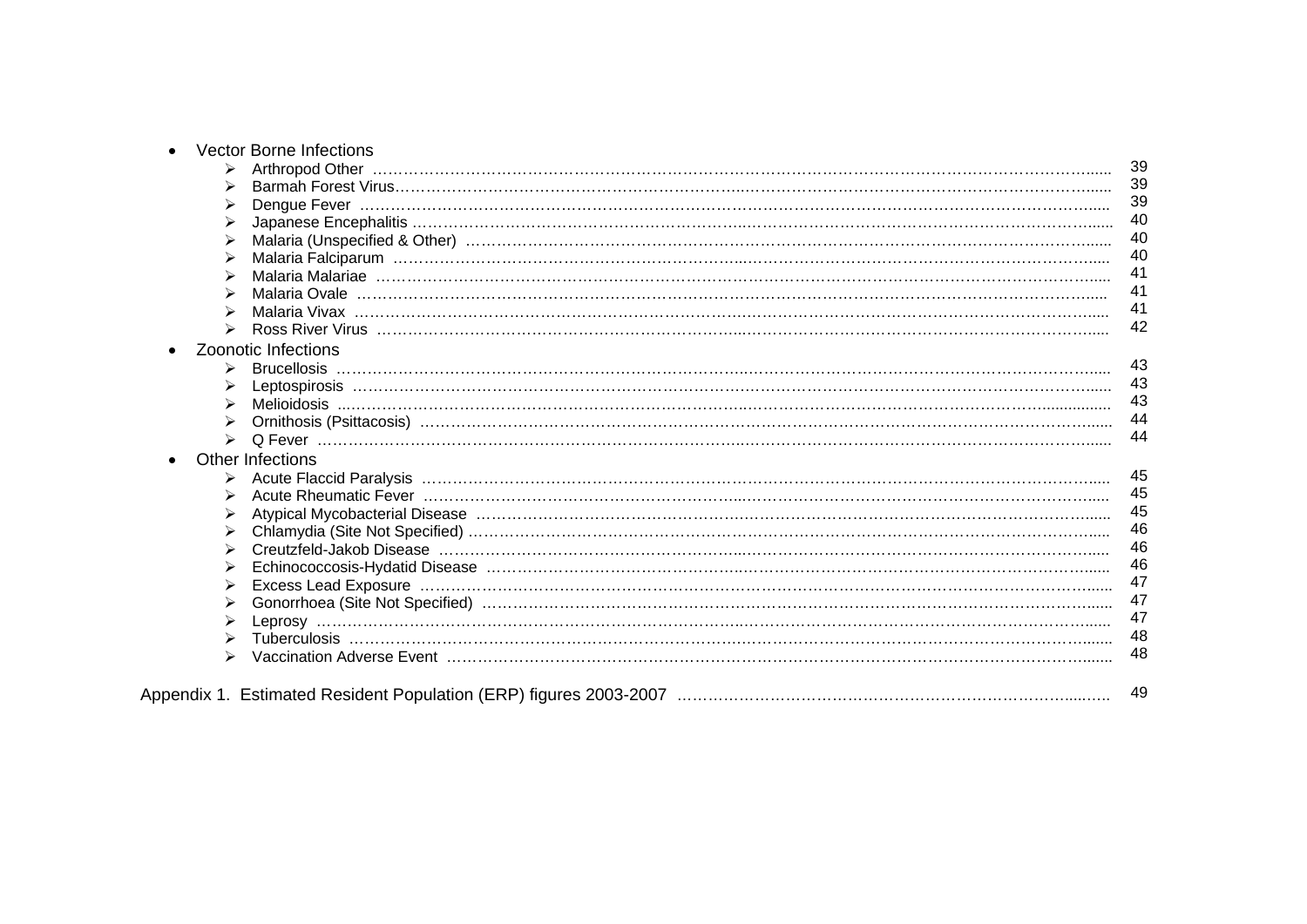# **Introduction and Background**

Data in the following tables has been extracted from the Queensland Health Notifiable Conditions Register. This register is mandated under the *Public Health Act, 2005*, and earlier legislations. The list of current notifiable diseases can be found in the *Public Health Regulations, 2005*  (http://www.legislation.qld.gov.au/Acts\_SLs/Acts\_SL\_P.htm). The conditions and mechanisms for notification are contained within the *Public Health Act* and the *Public Health Regulations, 2005.* 

The case definition for each disease can be found in the Control of Communicable Diseases Protocol Manual on the Queensland Health intranet site. (http://qheps.health.qld.gov.au/cdpm/home.htm)

Notifications and notification rates (per 100 000 population) are reported Statewide, by Area health Service and by Health Service District. Notification data was extracted 11 June 2008. Rates were calculated using 2003-2007 Estimated Resident Population (ERP) figures (see Appendix 1). This data is sourced from the QHEPS Infobank Website, maintained by the Health Statistics Centre, Queensland Health. Population estimates are derived from the Australian Bureau of Statistics (catalogue no. 3235.0).

National and other jurisdictional rates of notifiable diseases can be found at http://www9.health.gov.au/cda/Source/CDA-index.cfm

New notifiable conditions (as at December, 2005) included Tularaemia, Group A Streptococcal Disease, Creutzfeld-Jakob Disease, Varicella and Rotavirus. Only 2006 and 2007 data is presented for these diseases.

This report was prepared by Nzie Okpokam, Data Manager and Leona Burke. For further information, please contact the Communicable Diseases Branch at (07) 3234 1155.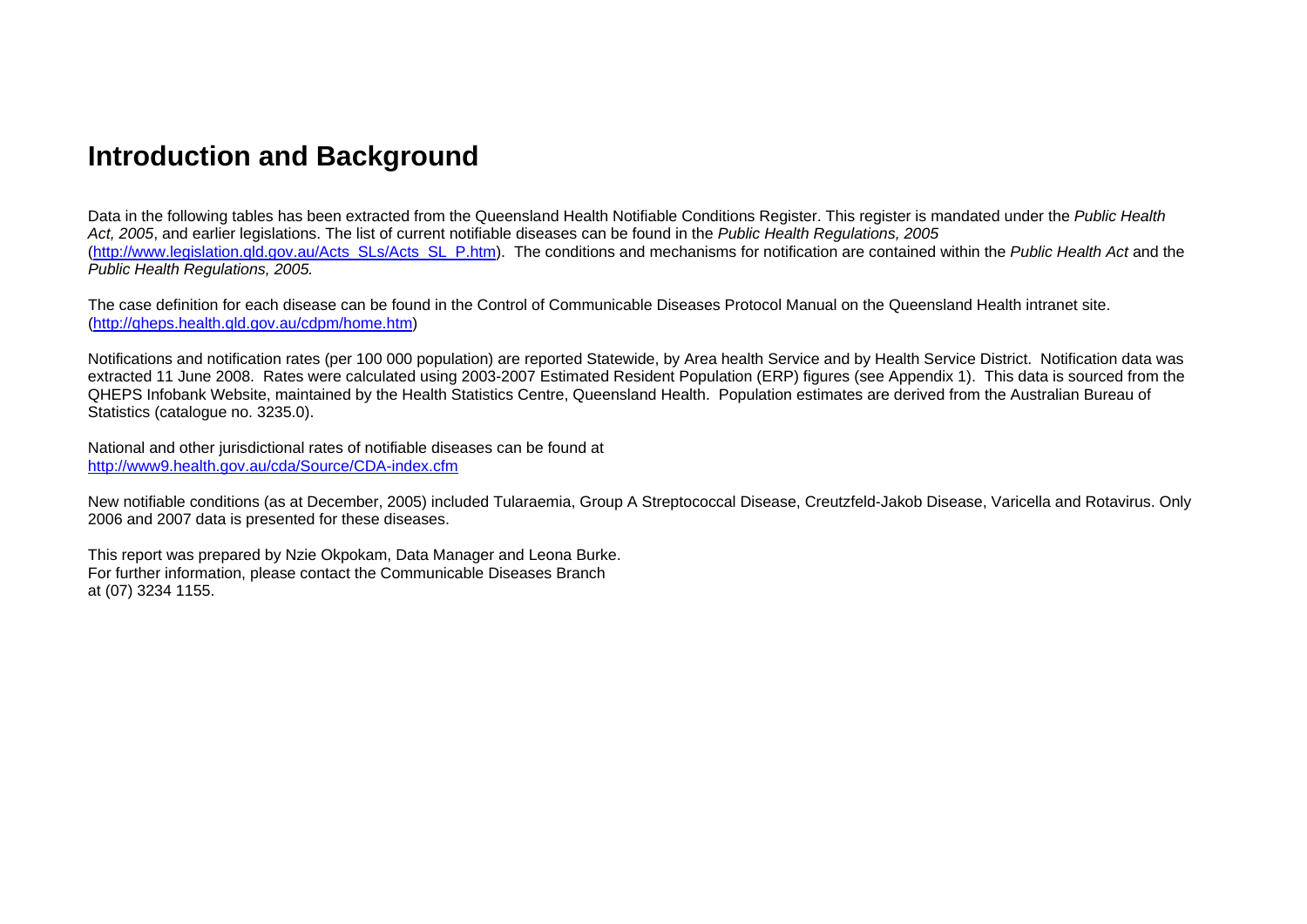\* Notifications are based on Estimated Resident Population (ERPs) for each year.

^ Not all cases of certain vaccine preventable infections are preventable, depending on the strain/serogroup (e.g. influenza, invasive pneumococcal, invasive meningococcal) # Notifiable since December 2005

|                                     |                      | 2003          |                      | 2004                 |                      | 2005                 | 2006           |                      |                  | 2007                 |
|-------------------------------------|----------------------|---------------|----------------------|----------------------|----------------------|----------------------|----------------|----------------------|------------------|----------------------|
|                                     |                      | Notifications |                      | <b>Notifications</b> |                      | <b>Notifications</b> |                | <b>Notifications</b> |                  | <b>Notifications</b> |
|                                     | <b>Notifications</b> | per 100,000   | <b>Notifications</b> | per 100,000          | <b>Notifications</b> | per 100,000          | Notifications  | per 100,000          | Notifications    | per 100,000          |
| <b>BLOOD-BORNE INFECTIONS</b>       |                      |               |                      |                      |                      |                      |                |                      |                  |                      |
| Hepatitis B (Acute)                 | 40                   | 1.05          | 49                   | 1.26                 | 65                   | 1.64                 | 51             | 1.25                 | 63               | 1.54                 |
| Hepatitis B (Chronic)               | 709                  | 18.68         | 745                  | 19.19                | 886                  | 22.35                | 965            | 23.59                | 970              | 23.71                |
| Hepatitis D                         |                      | 0.03          | 12                   | 0.31                 | 11                   | 0.28                 | $\tau$         | 0.17                 | 9                | 0.22                 |
| Hepatitis Viral (Incl. Hep C)       | 2569                 | 67.57         | 2591                 | 66.74                | 2675                 | 67.48                | 2803           | 68.51                | 2726             | 66.63                |
| <b>GASTRO-INTESTINAL INFECTIONS</b> |                      |               |                      |                      |                      |                      |                |                      |                  |                      |
| Campylobacter                       | 3840                 | 101.15        | 4106                 | 105.77               | 4414                 | 111.35               | 3968           | 96.98                | 4438             | 108.47               |
| Cholera (All Forms)                 | $\mathbf{0}$         |               |                      | 0.03                 | $\overline{0}$       |                      | $\overline{0}$ |                      |                  | 0.02                 |
| Ciguatera                           | 48                   | 1.26          | 22                   | 0.57                 | 42                   | 1.06                 | 19             | 0.46                 | 17               | 0.42                 |
| Cryptosporidiosis                   | 163                  | 4.29          | 674                  | 17.36                | 1363                 | 34.38                | 699            | 17.08                | 432              | 10.56                |
| E Coli Shiga-Like Toxin             | 6                    | 0.16          | 10                   | 0.26                 | 9                    | 0.23                 | 15             | 0.37                 | 24               | 0.59                 |
| Hepatitis A (All)                   | 48                   | 1.26          | 27                   | 0.70                 | 52                   | 1.31                 | 31             | 0.76                 | 28               | 0.68                 |
| <b>Hepatitis E</b>                  | $\overline{0}$       |               | $\overline{4}$       | 0.10                 | 8                    | 0.20                 | 2              | 0.05                 | 3                | 0.07                 |
| <b>HUS</b>                          |                      | 0.03          |                      | 0.03                 | 2                    | 0.05                 |                | 0.02                 | $\mathbf{1}$     | 0.02                 |
| Listeriosis                         | 9                    | 0.24          | 8                    | 0.21                 | $\tau$               | 0.18                 | 3              | 0.07                 | $\tau$           | 0.17                 |
| Paratyphoid                         | $\overline{7}$       | 0.18          | 5                    | 0.13                 |                      | 0.03                 | 9              | 0.22                 | 5                | 0.12                 |
| Rotavirus                           | $\overline{0}$       | 0.00          | 6                    | 0.15                 | $\tau$               | 0.18                 | 2511           | 61.37                | 1190             | 29.08                |
| Salmonellosis (All)                 | 2180                 | 57.43         | 2800                 | 72.13                | 2595                 | 65.46                | 2696           | 65.89                | 2369             | 57.90                |
| Shigella (Other)                    |                      | 0.03          | 2                    | 0.05                 | 3                    | 0.08                 | 8              | 0.20                 | 5                | 0.12                 |
| Shigella Boydii                     |                      | 0.03          |                      | 0.03                 |                      | 0.03                 | $\overline{c}$ | 0.05                 | $\boldsymbol{0}$ |                      |
| Shigella Dysenteriae                |                      | 0.03          | 3                    | 0.08                 | $\overline{0}$       |                      | 2              | 0.05                 |                  | 0.02                 |
| Shigella Flexneri                   | 19                   | 0.50          | 19                   | 0.49                 | 20                   | 0.50                 | 23             | 0.56                 | 28               | 0.68                 |
| Shigella Sonnei                     | 30                   | 0.79          | 42                   | 1.08                 | 55                   | 1.39                 | 62             | 1.52                 | 54               | 1.32                 |
| Typhoid                             | $\overline{4}$       | 0.11          | 10                   | 0.26                 | 3                    | 0.08                 | 6              | 0.15                 | 6                | 0.15                 |
| Yersiniosis                         | 86                   | 2.27          | 72                   | 1.85                 | 57                   | 1.44                 | 60             | 1.47                 | 74               | 1.81                 |



### **Document produced by**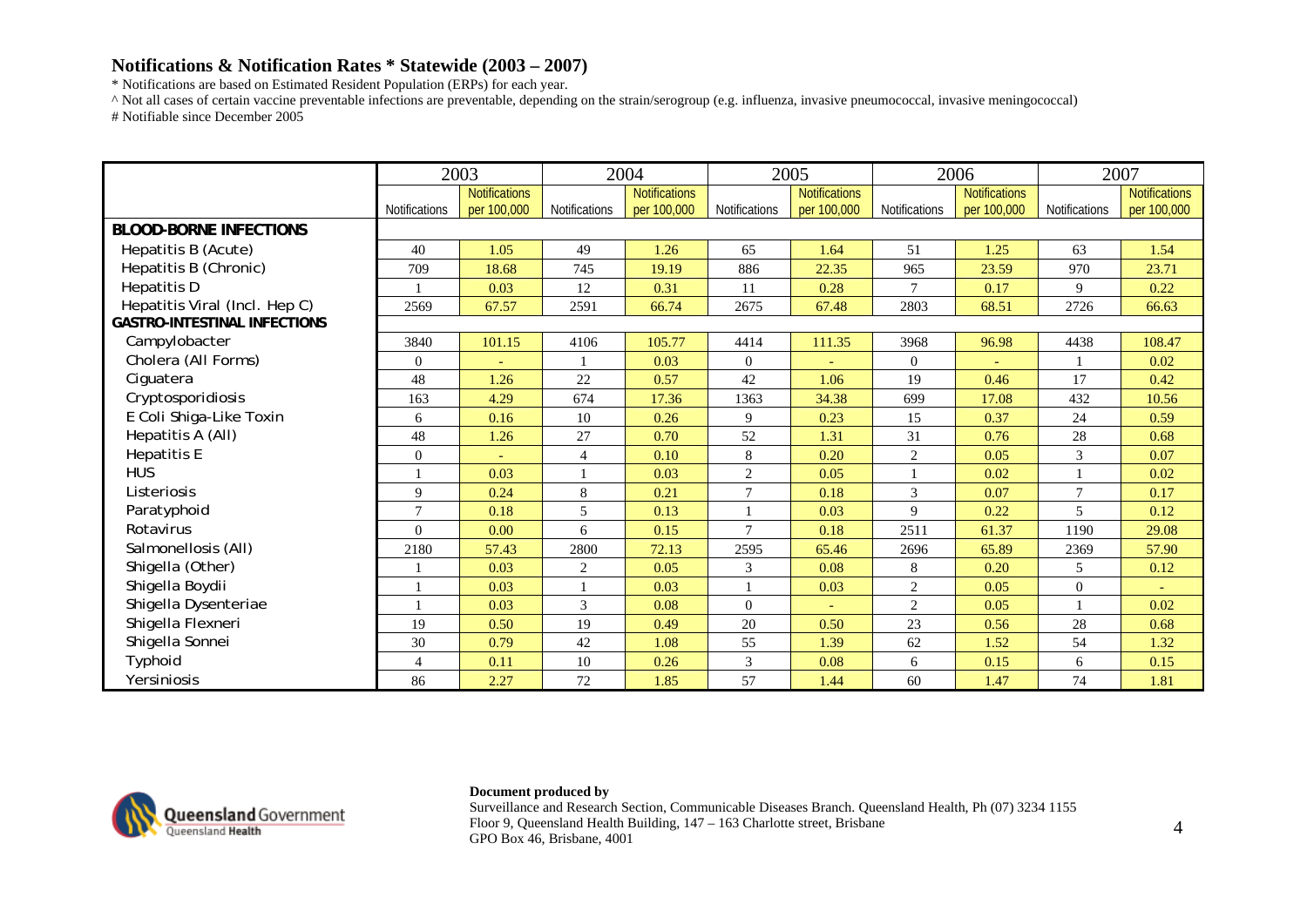\* Notifications are based on Estimated Resident Population (ERPs) for each year.

^ Not all cases of certain vaccine preventable infections are preventable, depending on the strain/serogroup (e.g. influenza, invasive pneumococcal, invasive meningococcal) # Notifiable since December 2005

|                                       |                | 2003                 |                | 2004                 |                | 2005                 |                | 2006                 |                | 2007                 |
|---------------------------------------|----------------|----------------------|----------------|----------------------|----------------|----------------------|----------------|----------------------|----------------|----------------------|
|                                       |                | <b>Notifications</b> |                | <b>Notifications</b> |                | <b>Notifications</b> |                | <b>Notifications</b> |                | <b>Notifications</b> |
|                                       | Notifications  | per 100,000          | Notifications  | per 100,000          | Notifications  | per 100,000          | Notifications  | per 100,000          | Notifications  | per 100,000          |
| <b>INVASIVE INFECTIONS</b>            |                |                      |                |                      |                |                      |                |                      |                |                      |
| Group A Streptococcal Inf             | $\Omega$       |                      | 6              | 0.15                 | 24             | 0.61                 | 110            | 2.69                 | 157            | 3.84                 |
| Meningitis Exc Meningococcal          | 6              | 0.16                 | $\theta$       |                      | $\Omega$       |                      | $\Omega$       |                      | $\overline{0}$ |                      |
| Meningococcal (Invasive)              | 105            | 2.77                 | 84             | 2.16                 | 62             | 1.56                 | 68             | 1.66                 | 75             | 1.83                 |
| Pneumococcal (Invasive)               | 464            | 12.22                | 474            | 12.21                | 325            | 8.20                 | 253            | 6.18                 | 322            | 7.87                 |
| <b>LEGIONELLA</b>                     |                |                      |                |                      |                |                      |                |                      |                |                      |
| Legionella (Unspecified)              |                | 0.03                 | $\overline{0}$ |                      | $\overline{c}$ | 0.05                 | 4              | 0.10                 | 15             | 0.37                 |
| Legionella Longbeachae                | 12             | 0.32                 | 10             | 0.26                 | 15             | 0.38                 | $\overline{7}$ | 0.17                 | 10             | 0.24                 |
| Legionella Pneumophila                | $\Omega$       |                      | $\mathbf{0}$   |                      |                | 0.03                 | $\overline{0}$ | 0.00                 | $\overline{0}$ |                      |
| SEXUALLY TRANSMISSIBLE INFECTIONS     |                |                      |                |                      |                |                      |                |                      |                |                      |
| Chlamydia (Sti)                       | 7565           | 199.28               | 8666           | 223.23               | 9489           | 239.38               | 11948          | 292.02               | 12682          | 309.96               |
| Donovanosis                           | 9              | 0.24                 | 3              | 0.08                 | 8              | 0.20                 | $\overline{4}$ | 0.10                 | $\overline{2}$ | 0.05                 |
| Gonorrhoea (Sti)                      | 1027           | 27.05                | 1168           | 30.09                | 1417           | 35.75                | 1544           | 37.74                | 1337           | 32.68                |
| Syphilis (> 2yrs/Unknown Dur r)       | 228            | 6.01                 | 257            | 6.62                 | 311            | 7.85                 | 316            | 7.72                 | 223            | 5.45                 |
| Syphilis (Congenital)                 | 3              | 0.08                 | 5              | 0.13                 | $\overline{c}$ | 0.05                 |                | 0.02                 |                | 0.00                 |
| Syphilis Infectious <2yr Dur)         | 165            | 4.35                 | 110            | 2.83                 | 139            | 3.51                 | 177            | 4.33                 | 257            | 6.28                 |
| <b>VACCINE PREVENTABLE INFECTIONS</b> |                |                      |                |                      |                |                      |                |                      |                |                      |
| <b>HIB</b>                            | 5              | 0.13                 | 3              | 0.08                 | $\overline{4}$ | 0.10                 | $\overline{7}$ | 0.17                 | 3              | 0.07                 |
| Influenza (Lab Confirmed)             | 886            | 23.34                | 616            | 15.87                | 1689           | 42.61                | 1751           | 42.80                | 4592           | 112.23               |
| <b>Measles</b>                        | 11             | 0.29                 | $\overline{0}$ |                      |                | 0.03                 | $\overline{c}$ | 0.05                 | 4              | 0.10                 |
| <b>Mumps</b>                          | 10             | 0.26                 | 17             | 0.44                 | 71             | 1.79                 | 58             | 1.42                 | 46             | 1.12                 |
| Pertussis                             | 2              | 0.05                 | $\overline{2}$ | 0.05                 | 6              | 0.15                 | 9              | 0.22                 | 8              | 0.20                 |
| Rubella                               | 716            | 18.86                | 1034           | 26.64                | 1777           | 44.83                | 2175           | 53.16                | 1533           | 37.47                |
| Tetanus                               | 27             | 0.71                 | 9              | 0.23                 | 9              | 0.23                 | 12             | 0.29                 | 14             | 0.34                 |
| Varicella                             | $\overline{2}$ | 0.05                 | 3              | 0.08                 | $\overline{0}$ |                      | $\Omega$       |                      | $\overline{0}$ |                      |



### **Document produced by**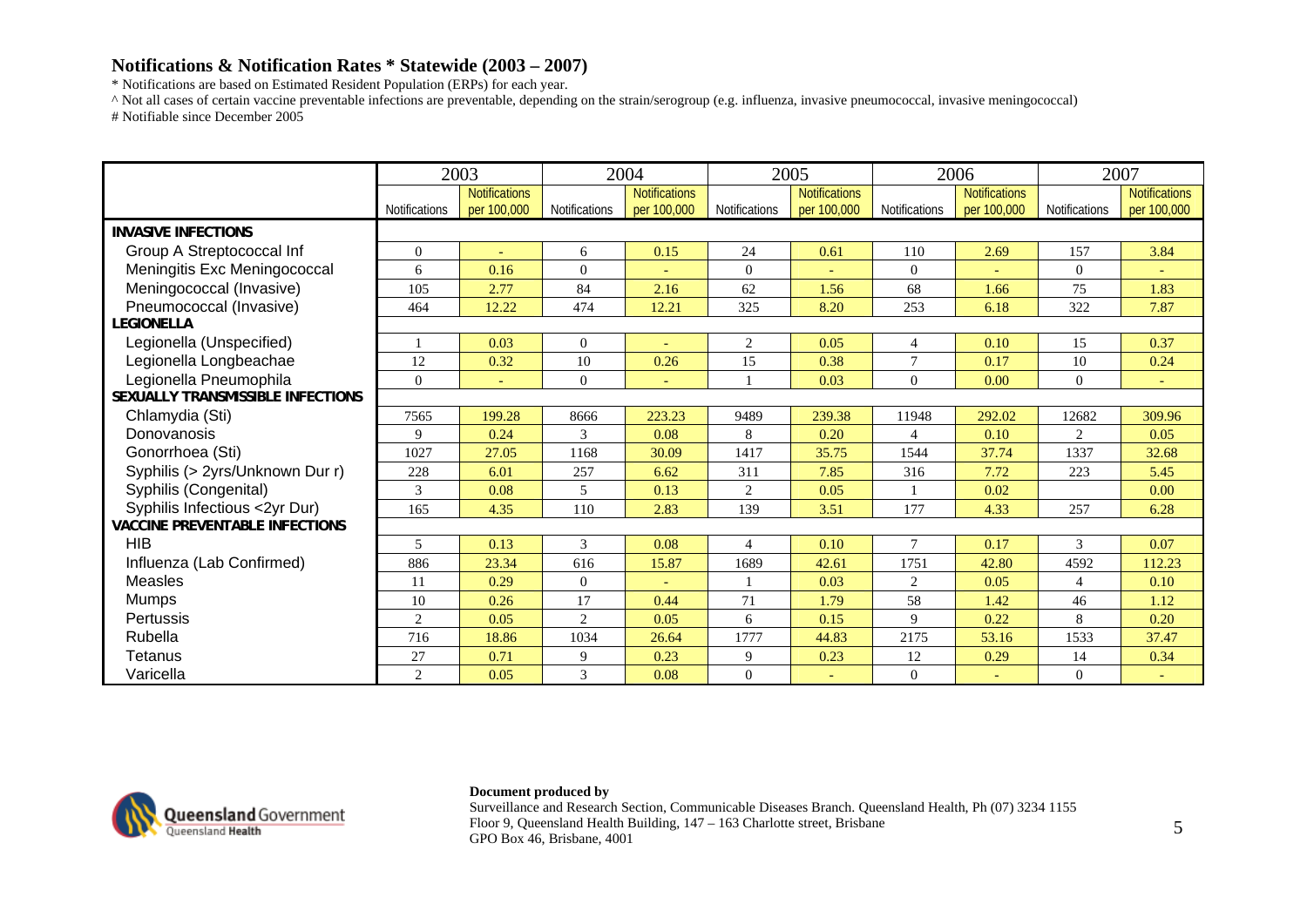\* Notifications are based on Estimated Resident Population (ERPs) for each year.

^ Not all cases of certain vaccine preventable infections are preventable, depending on the strain/serogroup (e.g. influenza, invasive pneumococcal, invasive meningococcal) # Notifiable since December 2005

|                                |               | 2003                                |                | 2004                                |                | 2005                                |                          | 2006                                | 2007           |                                     |
|--------------------------------|---------------|-------------------------------------|----------------|-------------------------------------|----------------|-------------------------------------|--------------------------|-------------------------------------|----------------|-------------------------------------|
|                                | Notifications | <b>Notifications</b><br>per 100,000 | Notifications  | <b>Notifications</b><br>per 100,000 | Notifications  | <b>Notifications</b><br>per 100,000 | Notifications            | <b>Notifications</b><br>per 100,000 | Notifications  | <b>Notifications</b><br>per 100,000 |
| <b>VECTOR-BORNE INFECTIONS</b> |               |                                     |                |                                     |                |                                     |                          |                                     |                |                                     |
| Arthropod Other                | 54            | .42                                 | 54             | 1.39                                | 20             | 0.50                                | 23                       | 0.56                                | 18             | 0.44                                |
| <b>Barmah Forest Virus</b>     | 869           | 22.89                               | 583            | 15.02                               | 680            | 17.15                               | 955                      | 23.34                               | 826            | 20.19                               |
| Dengue Fever                   | 725           | 19.10                               | 275            | 7.08                                | 117            | 2.95                                | 78                       | 1.91                                | 120            | 2.93                                |
| Japanese Encephalitis          |               | 0.03                                |                | 0.03                                | $\Omega$       | 0.00                                | $\Omega$                 | $\overline{\phantom{a}}$            | $\Omega$       | $\sim$                              |
| Malaria (Unspecified & Other)  | $\Omega$      | $\equiv$                            | $\Omega$       |                                     |                | 0.03                                | 2                        | 0.05                                | $\overline{0}$ | $\sim$                              |
| Malaria Falciparum             | 74            | 1.95                                | 127            | 3.27                                | 146            | 3.68                                | 121                      | 2.96                                | 88             | 2.15                                |
| Malaria Malariae               | 3             | 0.08                                | 3              | 0.08                                | $\overline{4}$ | 0.10                                | $\mathcal{I}$            | 0.17                                | $\overline{2}$ | 0.05                                |
| Malaria Ovale                  | 12            | 0.32                                | 3              | 0.08                                | $\mathcal{I}$  | 0.18                                | $\overline{\mathcal{A}}$ | 0.10                                | 5              | 0.12                                |
| Malaria Vivax                  | 152           | 4.00                                | 117            | 3.01                                | 134            | 3.38                                | 125                      | 3.06                                | 98             | 2.40                                |
| <b>Ross River Virus</b>        | 2514          | 66.22                               | 2005           | 51.65                               | 1179           | 29.74                               | 2612                     | 63.84                               | 2138           | 52.25                               |
| <b>ZOONOTIC INFECTIONS</b>     |               |                                     |                |                                     |                |                                     |                          |                                     |                |                                     |
| <b>Brucellosis</b>             | 12            | 0.32                                | 28             | 0.72                                | 37             | 0.93                                | 40                       | 0.98                                | 30             | 0.73                                |
| Leptospirosis                  | 67            | 1.76                                | 122            | 3.14                                | 71             | 1.79                                | 115                      | 2.81                                | 75             | 1.83                                |
| Hendra                         | $\mathbf{0}$  | $\equiv$                            | $\overline{0}$ | $\sim$                              |                | 0.03                                | $\theta$                 | $\overline{\phantom{a}}$            | $\overline{0}$ | $\sim$                              |
| Lyssa (Rabies)                 | $\Omega$      | $\overline{\phantom{a}}$            | $\theta$       | $\overline{\phantom{a}}$            | $\Omega$       | ÷                                   | $\Omega$                 | ٠                                   | $\Omega$       | $\sim$                              |
| <b>Melioidosis</b>             | 8             | 0.21                                | 18             | 0.46                                | 24             | 0.61                                | 14                       | 0.34                                | 14             | 0.34                                |
| Ornithosis (Psittacosis)       | 2             | 0.05                                | 3              | 0.08                                | 2              | 0.05                                | 2                        | 0.05                                | $\overline{c}$ | 0.05                                |
| Q Fever                        | 222           | 5.85                                | 160            | 4.12                                | 156            | 3.94                                | 169                      | 4.13                                | 171            | 4.18                                |



### **Document produced by**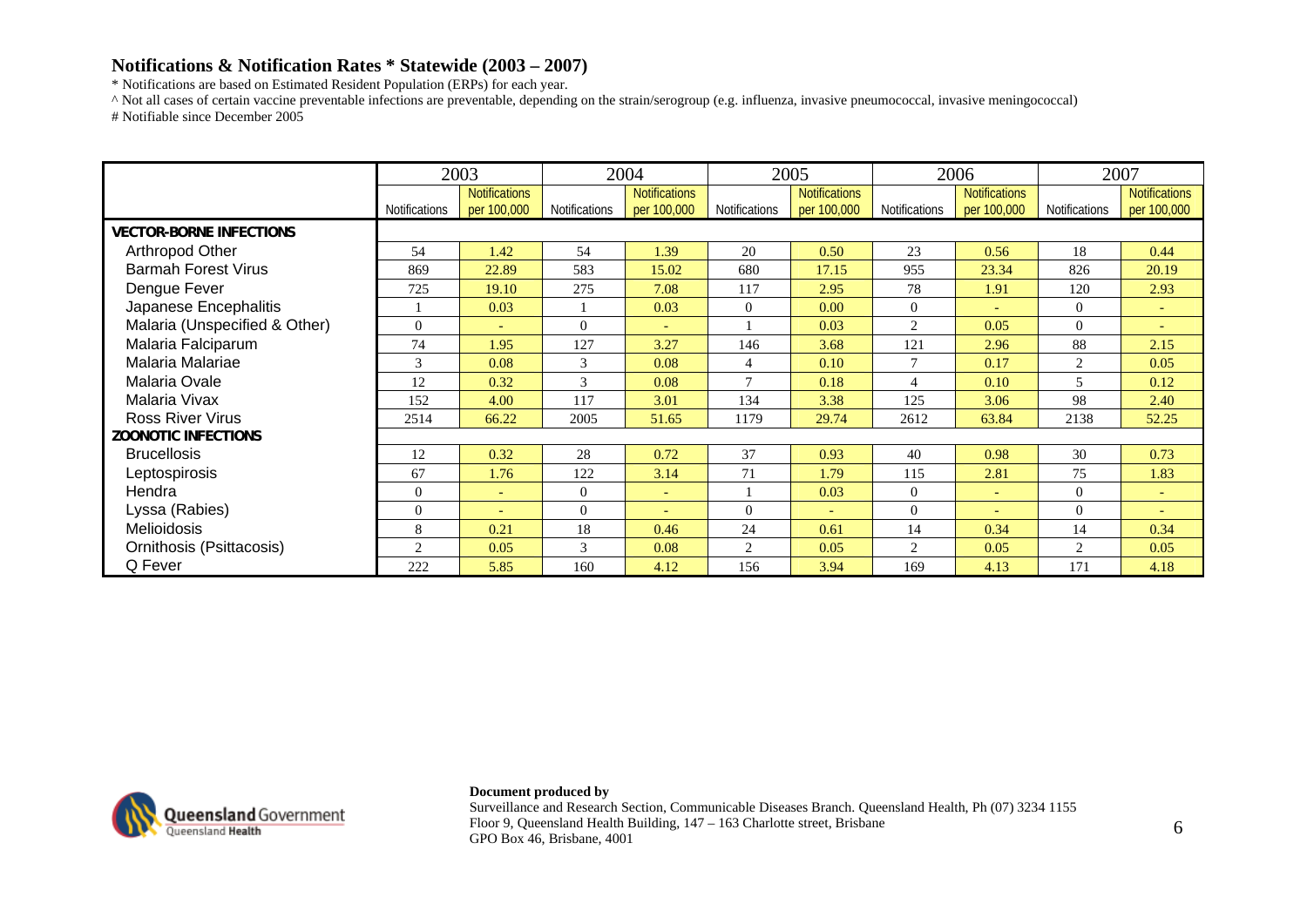\* Notifications are based on Estimated Resident Population (ERPs) for each year.

^ Not all cases of certain vaccine preventable infections are preventable, depending on the strain/serogroup (e.g. influenza, invasive pneumococcal, invasive meningococcal) # Notifiable since December 2005

|                                       |                      | 2003                 |               | 2004                 |                      | 2005                     |                      | 2006                     | 2007                 |                      |
|---------------------------------------|----------------------|----------------------|---------------|----------------------|----------------------|--------------------------|----------------------|--------------------------|----------------------|----------------------|
|                                       |                      | <b>Notifications</b> |               | <b>Notifications</b> |                      | <b>Notifications</b>     |                      | <b>Notifications</b>     |                      | <b>Notifications</b> |
|                                       | <b>Notifications</b> | per 100,000          | Notifications | per 100,000          | <b>Notifications</b> | per 100,000              | <b>Notifications</b> | per 100,000              | <b>Notifications</b> | per 100,000          |
| <b>OTHER</b>                          |                      |                      |               |                      |                      |                          |                      |                          |                      |                      |
| <b>Acute Flaccid Paralysis</b>        |                      | 0.03                 | $\Omega$      |                      |                      | 0.03                     | $\Omega$             | ÷                        |                      | 0.02                 |
| <b>Acute Rheumatic Fever</b>          | 27                   | 0.71                 | 25            | 0.64                 | 47                   | 1.19                     | 38                   | 0.93                     | 36                   | 0.88                 |
| <b>Atypical Mycobacterial Disease</b> | 158                  | 4.16                 | 194           | 5.00                 | 256                  | 6.46                     | 234                  | 5.72                     | 216                  | 5.28                 |
| Avian Influenza                       | $\theta$             | $\equiv$             | $\Omega$      | $\equiv$             | $\Omega$             | $\overline{\phantom{0}}$ | 0                    |                          | $\Omega$             |                      |
| Chlamydia (Site Not Specified)        | 129                  | 3.40                 | 215           | 5.54                 | 233                  | 5.88                     | 301                  | 7.36                     | 302                  | 7.38                 |
| Creutzfeldt-Jakob Disease             | $\Omega$             |                      | $\Omega$      | <b>.</b>             | $\Omega$             |                          |                      | 0.12                     |                      | 0.02                 |
| Echinococcosis-Hydatid Disease        | 20                   | 0.53                 | 22            | 0.57                 | 32                   | 0.81                     | 30                   | 0.73                     | 44                   | 1.08                 |
| Excess Lead Exposure (All)            | 8                    | 0.21                 | $\mathbf Q$   | 0.23                 | 8                    | 0.20                     |                      | 0.17                     | 11                   | 0.27                 |
| Gonorrhoea (Site Not Specified)       | 74                   | 1.95                 | 40            | 1.03                 | 44                   | 1.11                     | 27                   | 0.66                     | 43                   | 1.05                 |
| Leprosy                               | 18                   | 0.47                 | 26            | 0.67                 | 17                   | 0.43                     | 26                   | 0.64                     | 42                   | 1.03                 |
| Tuberculosis (All)                    |                      | 0.03                 | $\Omega$      | $\equiv$             | 3                    | 0.08                     | $\Omega$             | $\overline{\phantom{0}}$ |                      | 0.02                 |
| Tularaemia                            | 124                  | 3.27                 | 112           | 2.89                 | 118                  | 2.98                     | 130                  | 3.18                     | 122                  | 2.98                 |
| <b>Vaccination Adverse Event</b>      | 152                  | 4.00                 | 139           | 3.58                 | 95                   | 2.40                     | 91                   | 2.22                     | 163                  | 3.98                 |



**Document produced by**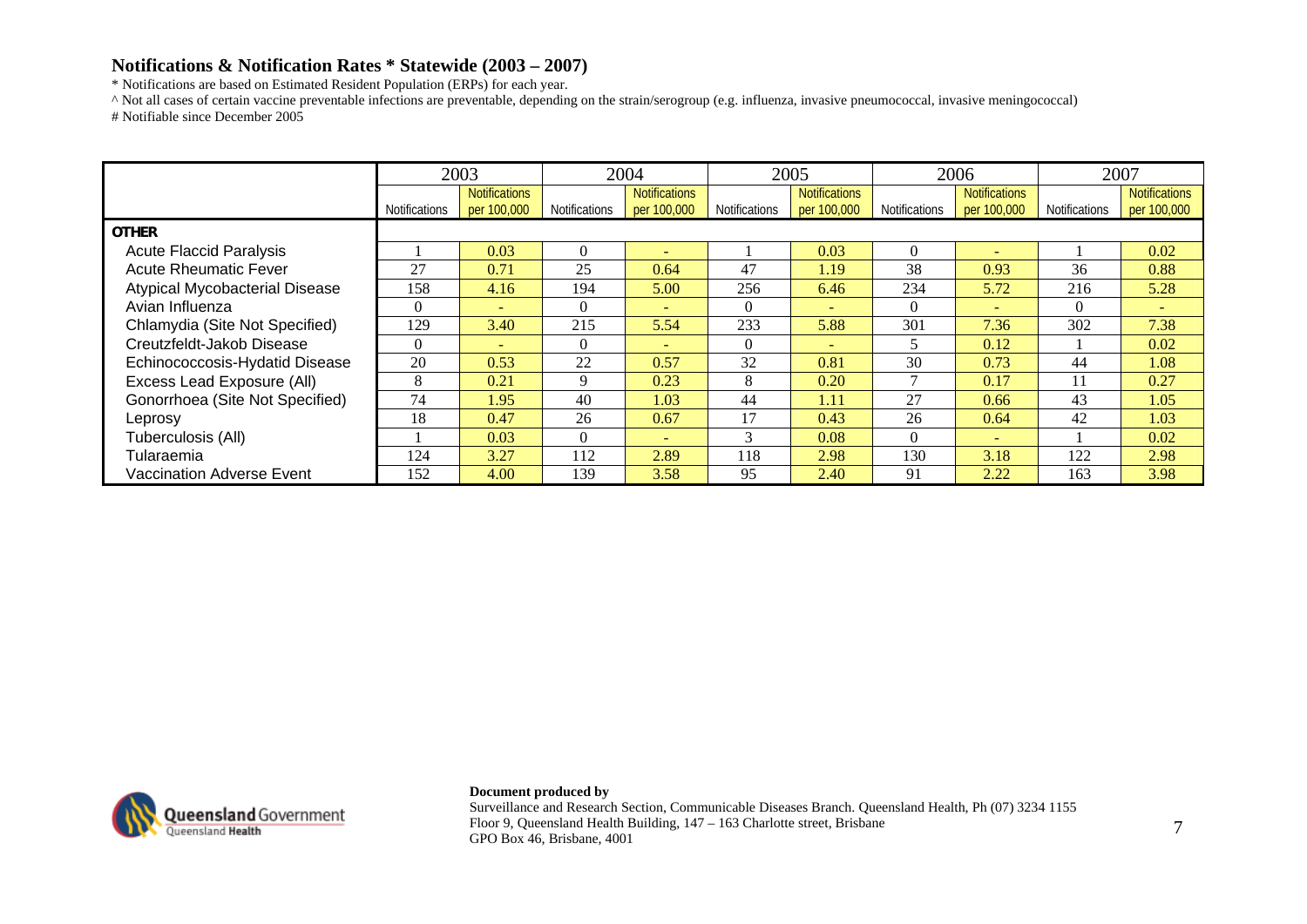\* Notifications are based on Estimated Resident Population (ERPs) for each year.

^ Not all cases of certain vaccine preventable infections are preventable, depending on the strain/serogroup (e.g. influenza, invasive pneumococcal, invasive meningococcal) # Notifiable since December 2005

|                                     |                          | 2003          |                          | 2004                 | 2005                 |                      | 2006           |                      | 2007                     |                      |
|-------------------------------------|--------------------------|---------------|--------------------------|----------------------|----------------------|----------------------|----------------|----------------------|--------------------------|----------------------|
|                                     |                          | Notifications |                          | <b>Notifications</b> |                      | <b>Notifications</b> |                | <b>Notifications</b> |                          | <b>Notifications</b> |
|                                     | <b>Notifications</b>     | per 100,000   | <b>Notifications</b>     | per 100,000          | <b>Notifications</b> | per 100,000          | Notifications  | per 100,000          | Notifications            | per 100,000          |
| <b>BLOOD-BORNE INFECTIONS</b>       |                          |               |                          |                      |                      |                      |                |                      |                          |                      |
| Hepatitis B (Acute)                 | 15                       | 1.06          | 17                       | 11.67                | 16                   | 1.07                 | 16             | 1.04                 | 25                       | 1.63                 |
| Hepatitis B (Chronic)               | 170                      | 11.98         | 171                      | 117.43               | 188                  | 12.63                | 219            | 14.26                | 226                      | 14.71                |
| Hepatitis D                         |                          | 0.07          | $\overline{2}$           | 1.37                 | 3                    | 0.20                 | $\overline{4}$ | 0.26                 | 6                        | 0.39                 |
| Hepatitis Viral (Incl. Hep C)       | 849                      | 59.82         | 842                      | 578.23               | 867                  | 58.25                | 938            | 61.07                | 881                      | 57.36                |
| <b>GASTRO-INTESTINAL INFECTIONS</b> |                          |               |                          |                      |                      |                      |                |                      |                          |                      |
| Campylobacter                       | 1542                     | 108.64        | 1658                     | 1138.60              | 1728                 | 116.09               | 1451           | 94.47                | 1683                     | 109.58               |
| Cholera (All Forms)                 | $\overline{\phantom{a}}$ | 0.00          |                          | 0.69                 |                      | 0.00                 | $\overline{a}$ | 0.00                 | $\overline{\phantom{a}}$ | 0.00                 |
| Ciguatera                           | 23                       | 1.62          | 9                        | 6.18                 | 13                   | 0.87                 | 6              | 0.39                 | $\overline{4}$           | 0.26                 |
| Cryptosporidiosis                   | 59                       | 4.16          | 176                      | 120.87               | 423                  | 28.42                | 256            | 16.67                | 113                      | 7.36                 |
| E Coli Shiga-Like Toxin             | 3                        | 0.21          | 2                        | 1.37                 | $\overline{4}$       | 0.27                 | $\overline{4}$ | 0.26                 | 6                        | 0.39                 |
| Hepatitis A (All)                   | 13                       | 0.92          | 12                       | 8.24                 | 6                    | 0.40                 | $\overline{7}$ | 0.46                 | 11                       | 0.72                 |
| <b>Hepatitis E</b>                  | $\overline{0}$           |               | 2                        | 1.37                 |                      | 0.07                 | 2              | 0.13                 | $\mathbf{1}$             | 0.07                 |
| <b>HUS</b>                          | $\overline{a}$           | 0.00          | $\overline{\phantom{a}}$ | 0.00                 |                      | 0.00                 |                | 0.00                 | $\overline{\phantom{a}}$ | 0.00                 |
| Listeriosis                         | 6                        | 0.42          | 3                        | 2.06                 | 3                    | 0.20                 | $\overline{c}$ | 0.13                 | $\overline{c}$           | 0.13                 |
| Paratyphoid                         | 2                        | 0.14          |                          | 0.69                 |                      | 0.07                 | 2              | 0.13                 |                          | 0.07                 |
| Rotavirus                           |                          |               | 5                        | 3.43                 | 3                    | 0.20                 | 1224           | 79.69                | 467                      | 30.41                |
| Salmonellosis (All)                 | 763                      | 53.76         | 1044                     | 716.95               | 989                  | 66.45                | 967            | 62.96                | 820                      | 53.39                |
| Shigella (Other)                    | $\overline{0}$           |               |                          | 0.69                 |                      | 0.07                 | 3              | 0.20                 |                          | 0.07                 |
| Shigella Boydii                     | $\boldsymbol{0}$         |               |                          | 0.69                 | $\mathbf{0}$         |                      |                | 0.07                 | $\overline{0}$           |                      |
| Shigella Dysenteriae                |                          | 0.00          | $\overline{\phantom{a}}$ | 0.00                 |                      | 0.00                 |                | 0.00                 | $\overline{\phantom{a}}$ | 0.00                 |
| Shigella Flexneri                   | $\tau$                   | 0.49          | $\overline{4}$           | 2.75                 | 8                    | 0.54                 | 5              | 0.33                 | 3                        | 0.20                 |
| Shigella Sonnei                     | 13                       | 0.92          | 13                       | 8.93                 | 16                   | 1.07                 | $10\,$         | 0.65                 | 19                       | 1.24                 |
| Typhoid                             |                          | 0.07          | 2                        | 1.37                 |                      | 0.00                 |                | 0.07                 | 3                        | 0.20                 |
| Yersiniosis                         | 28                       | 1.97          | 32                       | 21.98                | 23                   | 1.55                 | 16             | 1.04                 | 17                       | 1.11                 |



### **Document produced by**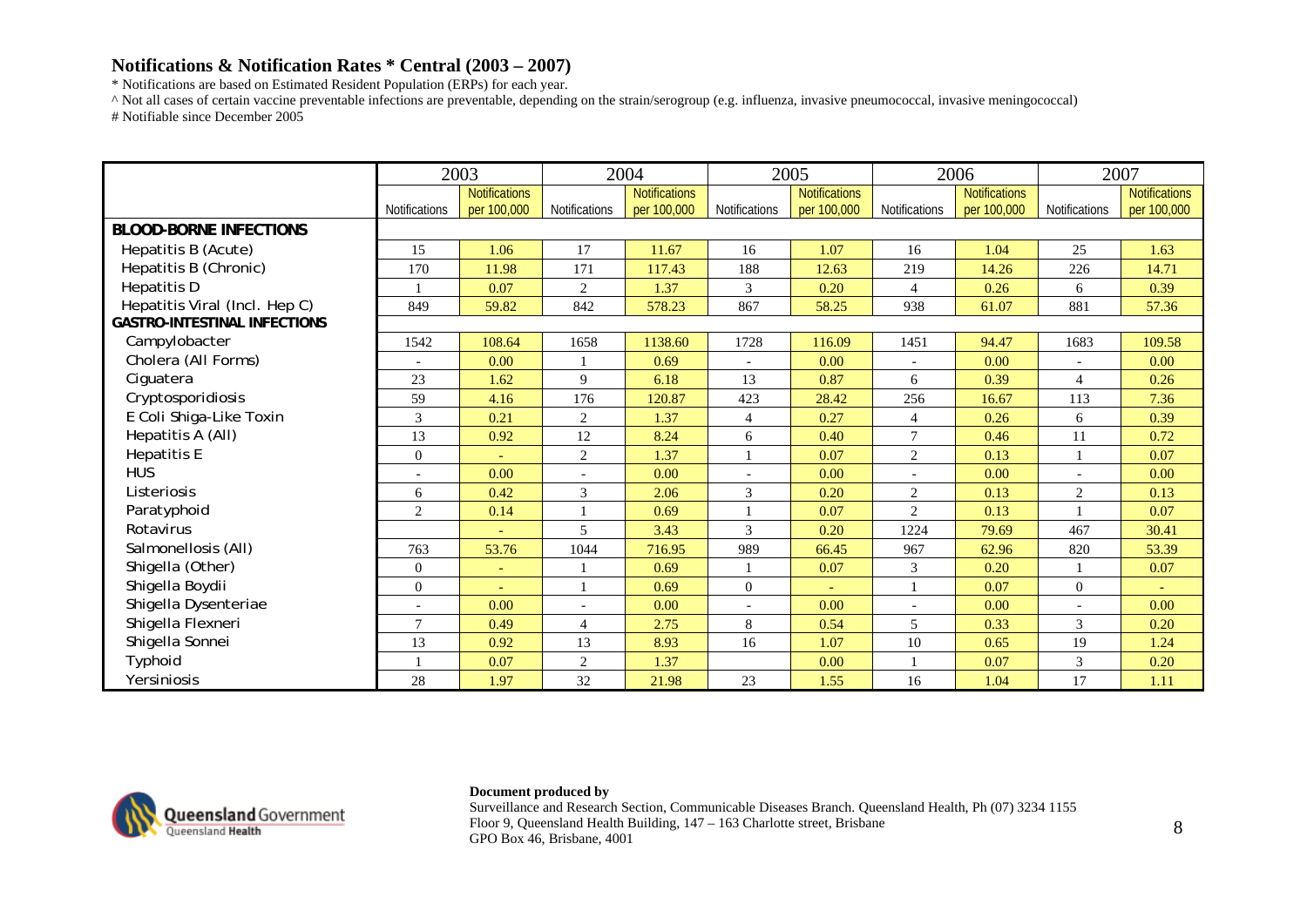\* Notifications are based on Estimated Resident Population (ERPs) for each year.

^ Not all cases of certain vaccine preventable infections are preventable, depending on the strain/serogroup (e.g. influenza, invasive pneumococcal, invasive meningococcal) # Notifiable since December 2005

|                                       |               | 2003                                |                      | 2004                                |                      | 2005                                |                      | 2006                                |                      | 2007                                |
|---------------------------------------|---------------|-------------------------------------|----------------------|-------------------------------------|----------------------|-------------------------------------|----------------------|-------------------------------------|----------------------|-------------------------------------|
|                                       | Notifications | <b>Notifications</b><br>per 100,000 | <b>Notifications</b> | <b>Notifications</b><br>per 100,000 | <b>Notifications</b> | <b>Notifications</b><br>per 100,000 | <b>Notifications</b> | <b>Notifications</b><br>per 100,000 | <b>Notifications</b> | <b>Notifications</b><br>per 100,000 |
| <b>INVASIVE INFECTIONS</b>            |               |                                     |                      |                                     |                      |                                     |                      |                                     |                      |                                     |
| Group A Streptococcal Inf             |               | 0.00                                |                      | 0.69                                | 6                    | 0.40                                | 22                   | 1.43                                | 37                   | 2.41                                |
| Meningitis Exc Meningococcal          | 4             | 0.28                                |                      | 0.00                                |                      | 0.00                                |                      | 0.00                                |                      | 0.00                                |
| Meningococcal (Invasive)              | 49            | 3.45                                | 27                   | 18.54                               | 24                   | 1.61                                | 25                   | 1.63                                | 25                   | 1.63                                |
| Pneumococcal (Invasive)               | 160           | 11.27                               | 181                  | 124.30                              | 114                  | 7.66                                | 87                   | 5.66                                | 100                  | 6.51                                |
| <b>LEGIONELLA</b>                     |               |                                     |                      |                                     |                      |                                     |                      |                                     |                      |                                     |
| Legionella (Unspecified)              |               | 0.00                                |                      | 0.00                                |                      | 0.07                                | 2                    | 0.13                                | 6                    | 0.39                                |
| Legionella Longbeachae                | 9             | 0.63                                | 5                    | 3.43                                | $\tau$               | 0.47                                | $\overline{3}$       | 0.20                                | 3                    | 0.20                                |
| Legionella Pneumophila                | 11            | 0.78                                | 8                    | 5.49                                | 9                    | 0.60                                | 10                   | 0.65                                | 11                   | 0.72                                |
| SEXUALLY TRANSMISSIBLE INFECTIONS     |               |                                     |                      |                                     |                      |                                     |                      |                                     |                      |                                     |
| Chlamydia (Sti)                       | 2271          | 160.01                              | 2617                 | 1797.18                             | 3026                 | 203.30                              | 3725                 | 242.53                              | 3992                 | 259.92                              |
| Donovanosis                           |               |                                     |                      |                                     |                      |                                     |                      |                                     |                      |                                     |
| Gonorrhoea (Sti)                      | 277           | 19.52                               | 353                  | 242.42                              | 417                  | 28.02                               | 377                  | 24.55                               | 300                  | 19.53                               |
| Syphilis (> 2yrs/Unknown Dur)         | 37            | 2.61                                | 58                   | 39.83                               | 50                   | 3.36                                | 65                   | 4.23                                | 42                   | 2.73                                |
| Syphilis (Congenital)                 |               | 0.00                                |                      | 0.69                                |                      | 0.00                                |                      | 0.00                                |                      | 0.00                                |
| Syphilis (Infectious <2yr Dur)        | 34            | 2.40                                | 41                   | 28.16                               | 53                   | 3.56                                | 90                   | 5.86                                | 117                  | 7.62                                |
| <b>VACCINE PREVENTABLE INFECTIONS</b> |               |                                     |                      |                                     |                      |                                     |                      |                                     |                      |                                     |
| <b>HIB</b>                            | 2             | 0.14                                |                      | 0.69                                |                      | 0.00                                | 5                    | 0.33                                |                      | 0.07                                |
| Influenza (Lab Confirmed)             | 402           | 28.32                               | 221                  | 151.77                              | 652                  | 43.80                               | 647                  | 42.13                               | 1829                 | 119.08                              |
| <b>Measles</b>                        |               | 0.07                                |                      | 0.00                                |                      | 0.00                                |                      | 0.07                                |                      | 0.07                                |
| <b>Mumps</b>                          | 5             | 0.35                                | $\tau$               | 4.81                                | 8                    | 0.54                                | 20                   | 1.30                                | 19                   | 1.24                                |
| <b>Pertussis</b>                      | 298           | 21.00                               | 342                  | 234.86                              | 559                  | 37.56                               | 946                  | 61.59                               | 627                  | 40.82                               |
| Rubella                               | 16            | 1.13                                | 5                    | 3.43                                | $\overline{c}$       | 0.13                                | 6                    | 0.39                                | 3                    | 0.20                                |
| Tetanus                               | 2             | 0.14                                |                      | 0.69                                |                      | 0.00                                |                      | 0.00                                |                      | 0.00                                |
| Varicella                             |               | 0.00                                |                      | 0.00                                | 72                   | 4.84                                | 1598                 | 104.04                              | 1563                 | 101.77                              |



### **Document produced by**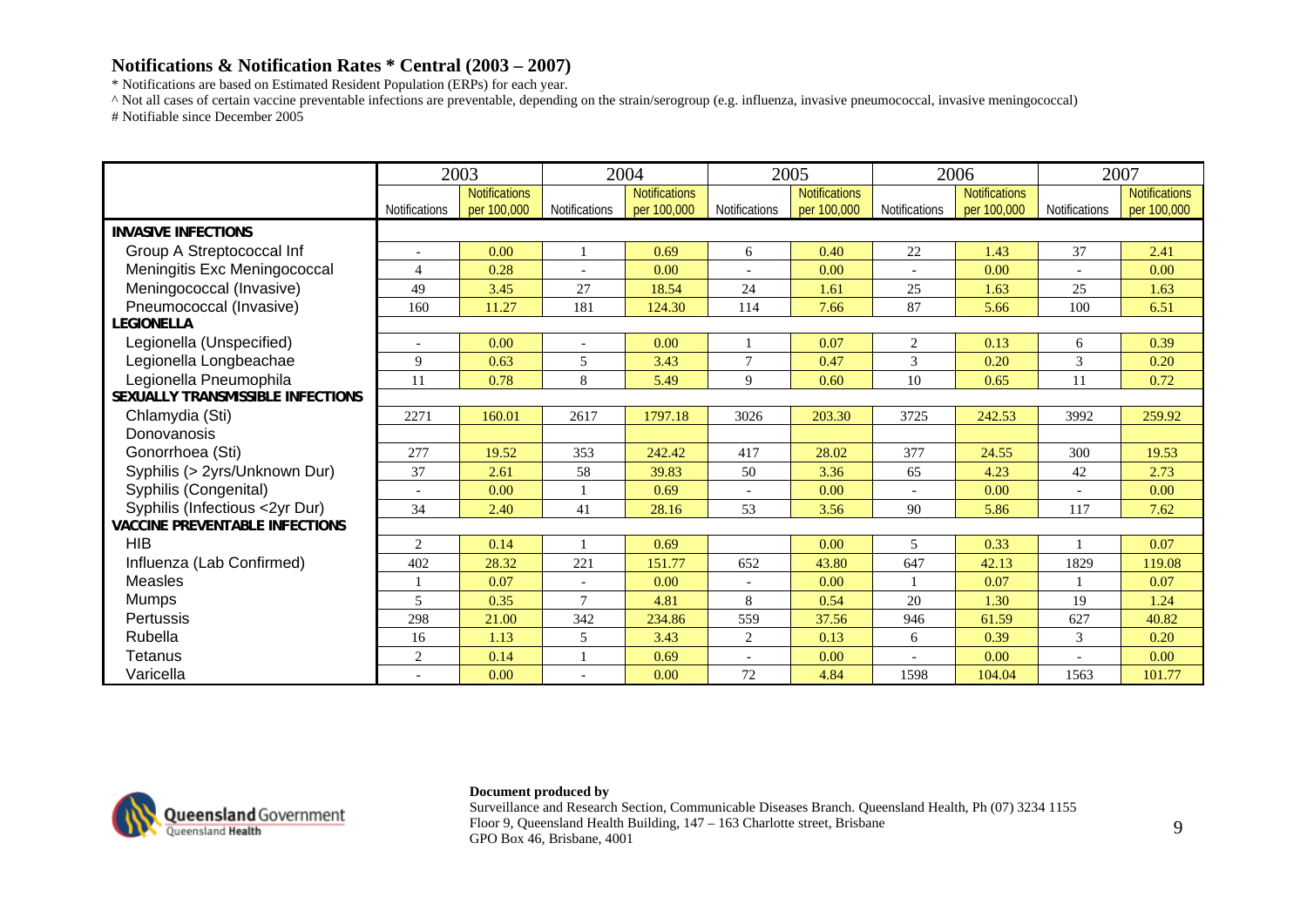\* Notifications are based on Estimated Resident Population (ERPs) for each year.

^ Not all cases of certain vaccine preventable infections are preventable, depending on the strain/serogroup (e.g. influenza, invasive pneumococcal, invasive meningococcal) # Notifiable since December 2005

|                                |                          | 2003                                |                          | 2004                                |                          | 2005                                | 2006                     |                                     | 2007                     |                                     |
|--------------------------------|--------------------------|-------------------------------------|--------------------------|-------------------------------------|--------------------------|-------------------------------------|--------------------------|-------------------------------------|--------------------------|-------------------------------------|
|                                | <b>Notifications</b>     | <b>Notifications</b><br>per 100,000 | Notifications            | <b>Notifications</b><br>per 100,000 | Notifications            | <b>Notifications</b><br>per 100,000 | <b>Notifications</b>     | <b>Notifications</b><br>per 100,000 | Notifications            | <b>Notifications</b><br>per 100,000 |
| <b>VECTOR-BORNE INFECTIONS</b> |                          |                                     |                          |                                     |                          |                                     |                          |                                     |                          |                                     |
| Arthropod Other                | 12                       | 0.85                                | 13                       | 8.93                                | 2                        | 0.13                                | 6                        | 0.39                                | 8                        | 0.52                                |
| <b>Barmah Forest Virus</b>     | 500                      | 35.23                               | 233                      | 160.01                              | 261                      | 17.54                               | 370                      | 24.09                               | 427                      | 27.80                               |
| Dengue Fever                   | 22                       | 1.55                                | 22                       | 15.11                               | 13                       | 0.87                                | 17                       | 1.11                                | 25                       | 1.63                                |
| Japanese Encephalitis          |                          | 0.07                                | $\overline{\phantom{a}}$ | 0.00                                |                          | 0.00                                |                          | 0.00                                | $\overline{\phantom{a}}$ | 0.00                                |
| Malaria (Unspecified & Other)  |                          | 0.00                                | $\overline{\phantom{a}}$ | 0.00                                |                          | 0.00                                |                          | 0.00                                | $\overline{\phantom{a}}$ | 0.00                                |
| Malaria Falciparum             | 25                       | 1.76                                | 13                       | 8.93                                | 16                       | 1.07                                | 19                       | 1.24                                | 17                       | 1.11                                |
| Malaria Malariae               | $\overline{\phantom{a}}$ | 0.00                                | $\overline{\phantom{a}}$ | 0.00                                | $\overline{\phantom{a}}$ | 0.00                                | $\overline{\phantom{a}}$ | 0.00                                | $\overline{\phantom{a}}$ | 0.00                                |
| Malaria Ovale                  | 4                        | 0.28                                |                          | 0.69                                |                          | 0.07                                |                          | 0.07                                |                          | 0.07                                |
| Malaria Vivax                  | 46                       | 3.24                                | 39                       | 26.78                               | 30                       | 2.02                                | 43                       | 2.80                                | 37                       | 2.41                                |
| <b>Ross River Virus</b>        | 1416                     | 99.77                               | 733                      | 503.38                              | 451                      | 30.30                               | 961                      | 62.57                               | 869                      | 56.58                               |
| <b>ZOONOTIC INFECTIONS</b>     |                          |                                     |                          |                                     |                          |                                     |                          |                                     |                          |                                     |
| <b>Brucellosis</b>             | 6                        | 0.42                                | 10                       | 6.87                                | 16                       | 1.07                                | 16                       | 1.04                                | 21                       | 1.37                                |
| Leptospirosis                  | 6                        | 0.42                                | 16                       | 10.99                               | 12                       | 0.81                                | 10                       | 0.65                                | $\overline{4}$           | 0.26                                |
| Hendra                         |                          | 0.00                                | $\overline{\phantom{a}}$ | 0.00                                | $\overline{\phantom{a}}$ | 0.00                                | $\sim$                   | 0.00                                | $\overline{\phantom{a}}$ | 0.00                                |
| Lyssa (Rabies)                 | $\overline{\phantom{a}}$ | 0.00                                | $\overline{\phantom{a}}$ | 0.00 <sub>1</sub>                   |                          | 0.00                                | $\overline{\phantom{a}}$ | 0.00                                | $\overline{\phantom{a}}$ | 0.00                                |
| <b>Melioidosis</b>             |                          | 0.00                                |                          | 0.69                                | 2                        | 0.13                                |                          | 0.00                                |                          | 0.07                                |
| Ornithosis (Psittacosis)       | 2                        | 0.14                                |                          | 0.00                                |                          | 0.07                                | 2                        | 0.13                                |                          | 0.07                                |
| Q Fever                        | 49                       | 3.45                                | 28                       | 19.23                               | 34                       | 2.28                                | 26                       | 1.69                                | 36                       | 2.34                                |



### **Document produced by**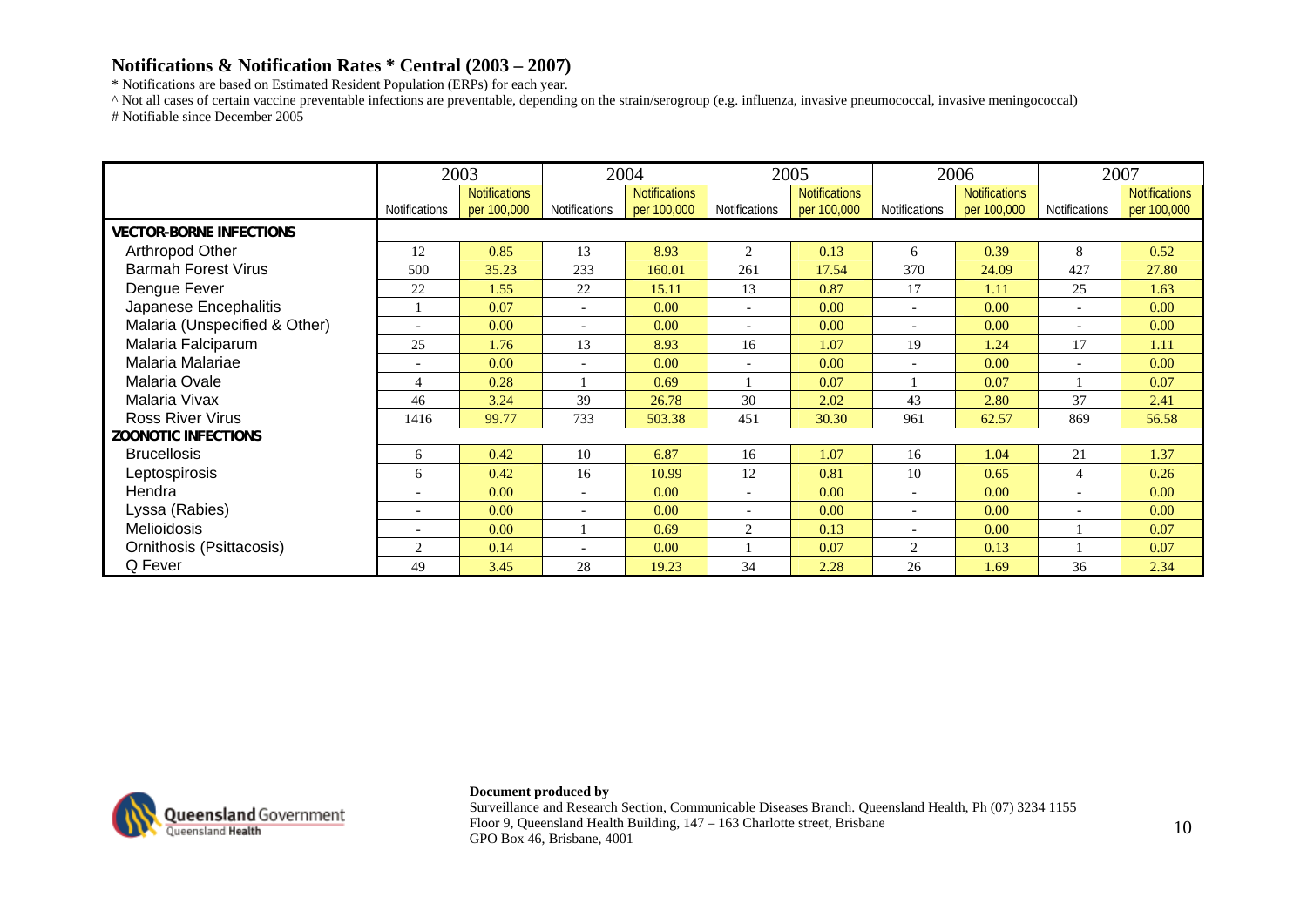\* Notifications are based on Estimated Resident Population (ERPs) for each year.

^ Not all cases of certain vaccine preventable infections are preventable, depending on the strain/serogroup (e.g. influenza, invasive pneumococcal, invasive meningococcal) # Notifiable since December 2005

|                                       |                          | 2003                 |                          | 2004                 |                      | 2005                 |                                                                                                                                                                                                                                                                                                                                                                                                             | 2006                 | 2007                     |                      |
|---------------------------------------|--------------------------|----------------------|--------------------------|----------------------|----------------------|----------------------|-------------------------------------------------------------------------------------------------------------------------------------------------------------------------------------------------------------------------------------------------------------------------------------------------------------------------------------------------------------------------------------------------------------|----------------------|--------------------------|----------------------|
|                                       |                          | <b>Notifications</b> |                          | <b>Notifications</b> |                      | <b>Notifications</b> |                                                                                                                                                                                                                                                                                                                                                                                                             | <b>Notifications</b> |                          | <b>Notifications</b> |
|                                       | Notifications            | per 100,000          | Notifications            | per 100,000          | <b>Notifications</b> | per 100,000          | <b>Notifications</b>                                                                                                                                                                                                                                                                                                                                                                                        | per 100,000          | Notifications            | per 100,000          |
| <b>OTHER</b>                          |                          |                      |                          |                      |                      |                      |                                                                                                                                                                                                                                                                                                                                                                                                             |                      |                          |                      |
| <b>Acute Flaccid Paralysis</b>        |                          | 0.00                 | 2                        | 1.37                 |                      | 0.00                 |                                                                                                                                                                                                                                                                                                                                                                                                             | 0.07                 | $\overline{\phantom{a}}$ | 0.00                 |
| <b>Acute Rheumatic Fever</b>          | 45                       | 3.17                 | 75                       | 51.51                | 114                  | 7.66                 | 97                                                                                                                                                                                                                                                                                                                                                                                                          | 6.32                 | 69                       | 0.00                 |
| <b>Atypical Mycobacterial Disease</b> | 40                       | 2.82                 | 79                       | 54.25                | 74                   | 4.97                 | 96                                                                                                                                                                                                                                                                                                                                                                                                          | 6.25                 | 82                       | 4.49                 |
| Avian Influenza                       | $\overline{\phantom{a}}$ | 0.00                 | $\overline{\phantom{0}}$ | 0.00                 |                      | 0.00                 | $\overline{\phantom{0}}$                                                                                                                                                                                                                                                                                                                                                                                    | 0.00                 | $\overline{\phantom{0}}$ | 0.00                 |
| Chlamydia (Site Not Specified)        | $\overline{\phantom{0}}$ | 0.00                 | $\overline{\phantom{0}}$ | 0.00                 |                      | 0.00                 | $\mathcal{D}$                                                                                                                                                                                                                                                                                                                                                                                               | 0.13                 | $\overline{\phantom{0}}$ | 5.34                 |
| Creutzfeldt-Jakob Disease             |                          | 0.14                 |                          | 3.43                 |                      | 0.34                 | ◠                                                                                                                                                                                                                                                                                                                                                                                                           | 0.13                 | 5                        | 0.0                  |
| Echinococcosis-Hydatid Disease        | 22                       | 1.55                 | 11                       | 7.55                 | 15                   | 1.01                 | 4                                                                                                                                                                                                                                                                                                                                                                                                           | 0.26                 | 10                       | 0.33                 |
| Excess Lead Exposure (All)            | 2                        | 0.14                 | 11                       | 7.55                 | 4                    | 0.27                 | 5                                                                                                                                                                                                                                                                                                                                                                                                           | 0.33                 | 4                        | 0.65                 |
| Gonorrhoea (Site Not Specified)       | $\overline{\phantom{a}}$ | 0.00                 | $\overline{\phantom{0}}$ | 0.00                 | 2                    | 0.13                 | $\overline{\phantom{0}}$                                                                                                                                                                                                                                                                                                                                                                                    | 0.00                 |                          | 0.26                 |
| Leprosy                               | 26                       | 1.83                 | 29                       | 19.92                | 24                   | 1.61                 | 25                                                                                                                                                                                                                                                                                                                                                                                                          | 1.63                 | 16                       | 0.07                 |
| Tuberculosis (All)                    | 45                       | 3.17                 | 38                       | 26.10                | 25                   | 1.68                 | 27                                                                                                                                                                                                                                                                                                                                                                                                          | 1.76                 | 56                       | 1.04                 |
| Tularaemia                            | $\overline{\phantom{0}}$ | 0.00                 | $\overline{\phantom{0}}$ | 0.00                 |                      | 0.00                 | $\mathcal{D}$                                                                                                                                                                                                                                                                                                                                                                                               | 0.13                 | $\overline{\phantom{0}}$ | 0.00                 |
| <b>Vaccination Adverse Event</b>      | 2                        | 0.14                 |                          | 3.43                 |                      | 0.34                 | $\mathfrak{D}_{1}^{(1)} = \mathfrak{D}_{2}^{(1)} = \mathfrak{D}_{2}^{(1)} = \mathfrak{D}_{2}^{(1)} = \mathfrak{D}_{2}^{(1)} = \mathfrak{D}_{2}^{(1)} = \mathfrak{D}_{2}^{(1)} = \mathfrak{D}_{2}^{(1)} = \mathfrak{D}_{2}^{(1)} = \mathfrak{D}_{2}^{(1)} = \mathfrak{D}_{2}^{(1)} = \mathfrak{D}_{2}^{(1)} = \mathfrak{D}_{2}^{(1)} = \mathfrak{D}_{2}^{(1)} = \mathfrak{D}_{2}^{(1)} = \mathfrak{D}_{2}^{$ | 0.13                 | ን                        | 3.65                 |



**Document produced by**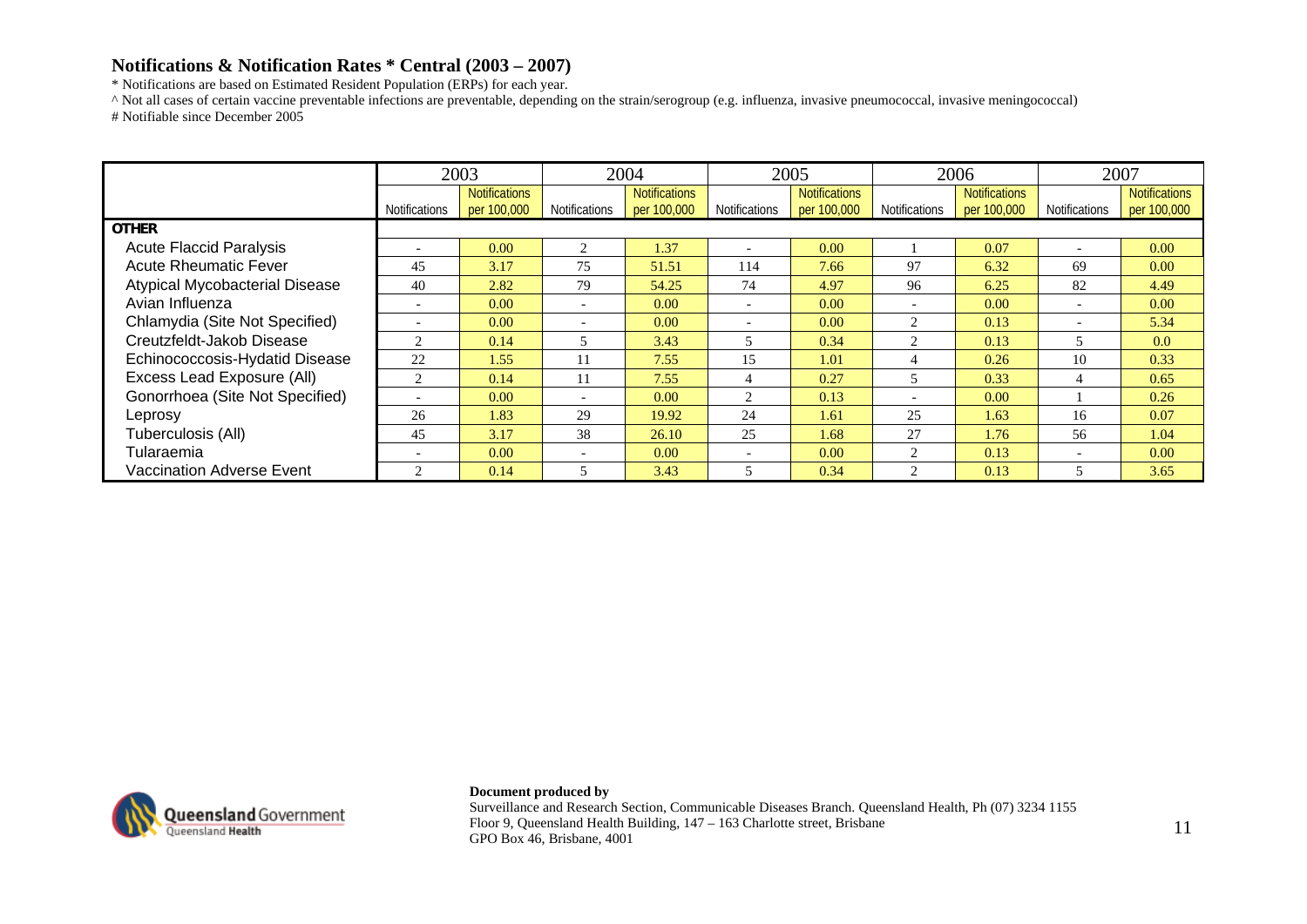\* Notifications are based on Estimated Resident Population (ERPs) for each year.

^ Not all cases of certain vaccine preventable infections are preventable, depending on the strain/serogroup (e.g. influenza, invasive pneumococcal, invasive meningococcal) # Notifiable since December 2005

|                                     |                      | 2003          |                          | 2004                 |                          | 2005                 |                | 2006                 |                          | 2007                 |
|-------------------------------------|----------------------|---------------|--------------------------|----------------------|--------------------------|----------------------|----------------|----------------------|--------------------------|----------------------|
|                                     |                      | Notifications |                          | <b>Notifications</b> |                          | <b>Notifications</b> |                | <b>Notifications</b> |                          | <b>Notifications</b> |
|                                     | <b>Notifications</b> | per 100,000   | <b>Notifications</b>     | per 100,000          | <b>Notifications</b>     | per 100,000          | Notifications  | per 100,000          | Notifications            | per 100,000          |
| <b>BLOOD-BORNE INFECTIONS</b>       |                      |               |                          |                      |                          |                      |                |                      |                          |                      |
| Hepatitis B (Acute)                 | $\overline{7}$       | 1.16          | 12                       | 1.96                 | 14                       | 2.24                 | 10             | 1.54                 | 14                       | 2.15                 |
| Hepatitis B (Chronic)               | 150                  | 24.83         | 157                      | 25.60                | 134                      | 21.42                | 142            | 21.84                | 172                      | 26.45                |
| Hepatitis D                         |                      | 0.00          |                          | 0.16                 |                          | 0.00                 |                | 0.00                 |                          | 0.00                 |
| Hepatitis Viral (Incl. Hep C)       | 424                  | 70.19         | 445                      | 72.55                | 442                      | 70.65                | 429            | 65.97                | 497                      | 76.43                |
| <b>GASTRO-INTESTINAL INFECTIONS</b> |                      |               |                          |                      |                          |                      |                |                      |                          |                      |
| Campylobacter                       | 507                  | 83.93         | 601                      | 97.99                | 580                      | 92.71                | 604            | 92.89                | 580                      | 89.20                |
| Cholera (All Forms)                 | 5                    | 0.83          | 5                        | 0.82                 | 3                        | 0.48                 | 6              | 0.92                 | 6                        | 0.92                 |
| Ciguatera                           | 35                   | 5.79          | 323                      | 52.66                | 284                      | 45.39                | 71             | 10.92                | 80                       | 12.30                |
| Cryptosporidiosis                   |                      | 0.00          | 5                        | 0.82                 |                          | 0.00                 |                | 0.15                 | 3                        | 0.46                 |
| E Coli Shiga-Like Toxin             | 12                   | 1.99          | 6                        | 0.98                 | 6                        | 0.96                 | $\overline{4}$ | 0.62                 |                          | 0.15                 |
| Hepatitis A (All)                   |                      | 0.00          | $\overline{\phantom{a}}$ | 0.00                 |                          | 0.16                 |                | 0.00                 | $\mathbf{1}$             | 0.15                 |
| <b>Hepatitis E</b>                  |                      | 0.17          | $\overline{\phantom{a}}$ | 0.00                 | 2                        | 0.32                 |                | 0.00                 |                          | 0.15                 |
| <b>HUS</b>                          | $\overline{a}$       | 0.00          | $\overline{\phantom{a}}$ | 0.00                 | $\overline{2}$           | 0.32                 |                | 0.00                 | $\overline{\phantom{a}}$ | 0.00                 |
| Listeriosis                         | $\overline{a}$       | 0.00          | $\overline{\phantom{a}}$ | 0.00                 | $\overline{\phantom{a}}$ | 0.00                 |                | 0.15                 |                          | 0.00                 |
| Paratyphoid                         |                      | 0.00          | $\overline{\phantom{a}}$ | 0.00                 |                          | 0.00                 | 592            | 91.04                | 224                      | 34.45                |
| Rotavirus                           | 623                  | 103.13        | 721                      | 117.55               | 695                      | 111.09               | 707            | 108.73               | 579                      | 89.04                |
| Salmonellosis (All)                 | 507                  | 83.93         | 601                      | 97.99                | 580                      | 92.71                | 604            | 92.89                | 580                      | 89.20                |
| Shigella (Other)                    | $\overline{a}$       | 0.00          | $\overline{\phantom{a}}$ | 0.00                 |                          | 0.16                 |                | 0.00                 | 1                        | 0.15                 |
| Shigella Boydii                     |                      | 0.00          | $\overline{\phantom{a}}$ | 0.00                 |                          | 0.00                 |                | 0.00                 |                          | 0.00                 |
| Shigella Dysenteriae                |                      | 0.00          | $\overline{\phantom{a}}$ | 0.00                 |                          | 0.00                 |                | 0.00                 | $\overline{\phantom{a}}$ | 0.00                 |
| Shigella Flexneri                   | $\overline{4}$       | 0.66          | 9                        | 1.47                 | $\tau$                   | 1.12                 | 11             | 1.69                 | 14                       | 2.15                 |
| Shigella Sonnei                     | $\overline{7}$       | 1.16          | 10                       | 1.63                 | 17                       | 2.72                 | 9              | 1.38                 | 12                       | 1.85                 |
| Typhoid                             |                      | 0.00          |                          | 0.00                 | $\overline{\phantom{a}}$ | 0.00                 | $\sim$         | 0.00                 | $\mathbf{1}$             | 0.15                 |
| Yersiniosis                         | 22                   | 3.64          | 11                       | 1.79                 | 17                       | 2.72                 | 9              | 1.38                 | 20                       | 3.08                 |



### **Document produced by**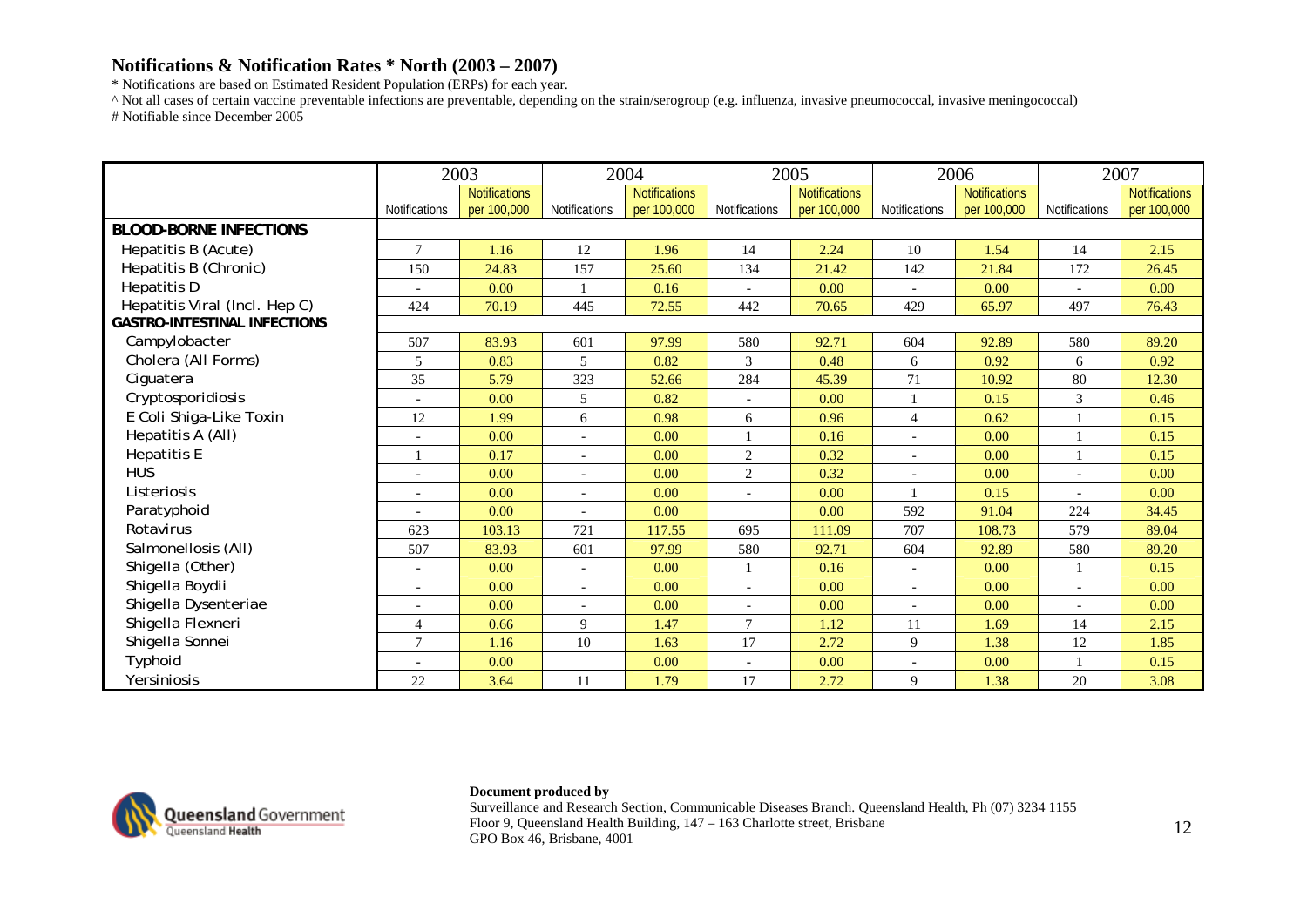\* Notifications are based on Estimated Resident Population (ERPs) for each year.

^ Not all cases of certain vaccine preventable infections are preventable, depending on the strain/serogroup (e.g. influenza, invasive pneumococcal, invasive meningococcal) # Notifiable since December 2005

|                                       |                          | 2003                 |                | 2004                 |                | 2005                 |                | 2006                 |                | 2007                 |
|---------------------------------------|--------------------------|----------------------|----------------|----------------------|----------------|----------------------|----------------|----------------------|----------------|----------------------|
|                                       |                          | <b>Notifications</b> |                | <b>Notifications</b> |                | <b>Notifications</b> |                | <b>Notifications</b> |                | <b>Notifications</b> |
|                                       | Notifications            | per 100,000          | Notifications  | per 100,000          | Notifications  | per 100,000          | Notifications  | per 100,000          | Notifications  | per 100,000          |
| <b>INVASIVE INFECTIONS</b>            |                          |                      |                |                      |                |                      |                |                      |                |                      |
| Group A Streptococcal Inf             | $\overline{a}$           | 0.00                 |                | 0.00                 |                | 0.00                 | 48             | 7.38                 | 56             | 8.61                 |
| Meningitis Exc Meningococcal          |                          | 0.17                 |                | 0.00                 |                | 0.00                 |                | 0.00                 |                | 0.00                 |
| Meningococcal (Invasive)              | 18                       | 2.98                 | 18             | 2.93                 | 12             | 1.92                 | 14             | 2.15                 | 22             | 3.38                 |
| Pneumococcal (Invasive)               | 78                       | 12.91                | 79             | 12.88                | 55             | 8.79                 | 51             | 7.84                 | 78             | 12.00                |
| <b>LEGIONELLA</b>                     |                          |                      |                |                      |                |                      |                |                      |                |                      |
| Legionella (Unspecified)              |                          | 0.00                 |                | 0.00                 |                | 0.16                 |                | 0.00                 |                | 0.15                 |
| Legionella Longbeachae                |                          | 0.17                 |                | 0.16                 | $\overline{2}$ | 0.32                 |                | 0.00                 | 3              | 0.46                 |
| Legionella Pneumophila                | $\overline{4}$           | 0.66                 | $\overline{2}$ | 0.33                 | 5              | 0.80                 | 6              | 0.92                 |                | 0.15                 |
| SEXUALLY TRANSMISSIBLE INFECTIONS     |                          |                      |                |                      |                |                      |                |                      |                |                      |
| Chlamydia (Sti)                       | 2430                     | 402.25               | 2572           | 419.33               | 2501           | 399.76               | 3610           | 555.16               | 3754           | 577.31               |
| Donovanosis                           | 9                        | 1.49                 | 3              | 0.49                 | 8              | 1.28                 | $\overline{4}$ | 0.62                 | $\overline{2}$ | 0.31                 |
| Gonorrhoea (Sti)                      | 416                      | 68.86                | 469            | 76.46                | 622            | 99.42                | 783            | 120.41               | 685            | 105.34               |
| Syphilis (> 2yrs/Unknown Dur)         | 128                      | 21.19                | 127            | 20.71                | 163            | 26.05                | 149            | 22.91                | 102            | 15.69                |
| Syphilis (Congenital)                 | 3                        | 0.50                 | $\overline{4}$ | 0.65                 | $\overline{c}$ | 0.32                 |                | 0.00                 |                | 0.00                 |
| Syphilis (Infectious <2yr Dur)        | 102                      | 16.88                | 47             | 7.66                 | 67             | 10.71                | 31             | 4.77                 | 27             | 4.15                 |
| <b>VACCINE PREVENTABLE INFECTIONS</b> |                          |                      |                |                      |                |                      |                |                      |                |                      |
| <b>HIB</b>                            | $\overline{a}$           | 0.00                 |                | 0.16                 | $\overline{2}$ | 0.32                 | $\overline{2}$ | 0.31                 | $\mathbf{1}$   | 0.15                 |
| Influenza (Lab Confirmed)             | 113                      | 18.71                | 113            | 18.42                | 297            | 47.47                | 204            | 31.37                | 492            | 75.66                |
| <b>Measles</b>                        | 4                        | 0.66                 |                | 0.00                 |                | 0.00                 |                | 0.00                 | $\mathbf{1}$   | 0.15                 |
| <b>Mumps</b>                          | 2                        | 0.33                 | $\overline{2}$ | 0.33                 | 6              | 0.96                 | 8              | 1.23                 | 5              | 0.77                 |
| Pertussis                             | 113                      | 18.71                | 145            | 23.64                | 176            | 28.13                | 168            | 25.84                | 122            | 18.76                |
| Rubella                               |                          | 0.17                 | $\overline{2}$ | 0.33                 |                | 0.16                 |                | 0.15                 | 1              | 0.15                 |
| Tetanus                               | $\overline{\phantom{a}}$ | 0.00                 |                | 0.16                 |                | 0.00                 |                | 0.00                 |                | 0.00                 |
| Varicella                             |                          | 0.00                 |                | 0.00                 | 14             | 2.24                 | 392            | 60.28                | 454            | 69.82                |



### **Document produced by**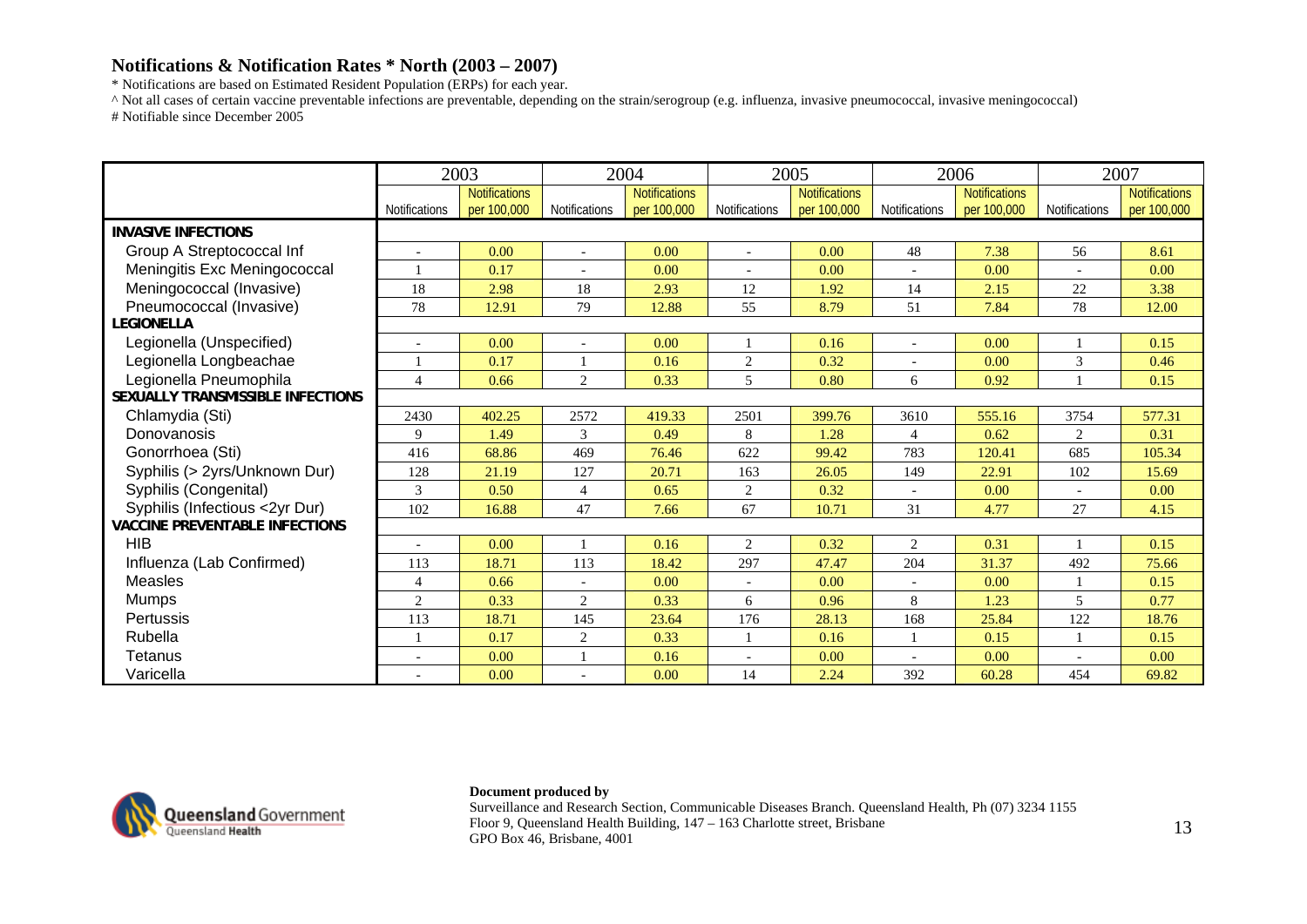\* Notifications are based on Estimated Resident Population (ERPs) for each year.

^ Not all cases of certain vaccine preventable infections are preventable, depending on the strain/serogroup (e.g. influenza, invasive pneumococcal, invasive meningococcal) # Notifiable since December 2005

|                                |                          | 2003                                |                          | 2004                                |                          | 2005                                |                          | 2006                                |                          | 2007                                |
|--------------------------------|--------------------------|-------------------------------------|--------------------------|-------------------------------------|--------------------------|-------------------------------------|--------------------------|-------------------------------------|--------------------------|-------------------------------------|
|                                | Notifications            | <b>Notifications</b><br>per 100,000 | Notifications            | <b>Notifications</b><br>per 100,000 | Notifications            | <b>Notifications</b><br>per 100,000 | Notifications            | <b>Notifications</b><br>per 100,000 | Notifications            | <b>Notifications</b><br>per 100,000 |
| <b>VECTOR-BORNE INFECTIONS</b> |                          |                                     |                          |                                     |                          |                                     |                          |                                     |                          |                                     |
| Arthropod Other                | 22                       | 3.64                                | 27                       | 4.40                                | 16                       | 2.56                                | 10                       | 1.54                                | 3                        | 0.46                                |
| <b>Barmah Forest Virus</b>     | 139                      | 23.01                               | 190                      | 30.98                               | 288                      | 46.03                               | 396                      | 60.90                               | 219                      | 33.68                               |
| Dengue Fever                   | 681                      | 112.73                              | 234                      | 38.15                               | 82                       | 13.11                               | 38                       | 5.84                                | 56                       | 8.61                                |
| Japanese Encephalitis          | $\overline{\phantom{a}}$ | 0.00                                | $\overline{\phantom{a}}$ | 0.00                                |                          | 0.00                                | $\overline{a}$           | 0.00                                | $\overline{\phantom{a}}$ | 0.00                                |
| Malaria (Unspecified & Other)  |                          | 0.00                                |                          | 0.00                                |                          | 0.00                                | 2                        | 0.31                                |                          | 0.00                                |
| Malaria Falciparum             | 22                       | 3.64                                | 39                       | 6.36                                | 11                       | 1.76                                | 25                       | 3.84                                | 14                       | 2.15                                |
| Malaria Malariae               |                          | 0.17                                |                          | 0.16                                |                          | 0.16                                | 2                        | 0.31                                |                          | 0.15                                |
| Malaria Ovale                  |                          | 0.00                                |                          | 0.00                                |                          | 0.16                                |                          | 0.15                                |                          | 0.00                                |
| Malaria Vivax                  | 59                       | 9.77                                | 27                       | 4.40                                | 39                       | 6.23                                | 36                       | 5.54                                | 31                       | 4.77                                |
| <b>Ross River Virus</b>        | 390                      | 64.56                               | 341                      | 55.60                               | 484                      | 77.36                               | 723                      | 111.19                              | 636                      | 97.81                               |
| <b>ZOONOTIC INFECTIONS</b>     |                          |                                     |                          |                                     |                          |                                     |                          |                                     |                          |                                     |
| <b>Brucellosis</b>             |                          | 0.00                                | 8                        | 1.30                                | 14                       | 2.24                                | 9                        | 1.38                                | 7                        | 1.08                                |
| Leptospirosis                  | 48                       | 7.95                                | 82                       | 13.37                               | 44                       | 7.03                                | 88                       | 13.53                               | 67                       | 10.30                               |
| Hendra                         | $\overline{\phantom{a}}$ | 0.00                                |                          | 0.16                                | $\overline{\phantom{a}}$ | 0.00                                | $\overline{\phantom{a}}$ | 0.00                                | $\overline{\phantom{0}}$ | 0.00                                |
| Lyssa (Rabies)                 | $\overline{\phantom{a}}$ | 0.00                                | $\overline{\phantom{a}}$ | 0.00 <sub>1</sub>                   | $\overline{\phantom{a}}$ | 0.00                                | $\overline{\phantom{a}}$ | 0.00                                | $\overline{\phantom{0}}$ | 0.00                                |
| <b>Melioidosis</b>             | 8                        | 1.32                                | 17                       | 2.77                                | 21                       | 3.36                                | 14                       | 2.15                                | 13                       | 2.00                                |
| Ornithosis (Psittacosis)       |                          | 0.00                                |                          | 0.16                                |                          | 0.00                                |                          | 0.00                                | $\overline{\phantom{a}}$ | 0.00                                |
| Q Fever                        | 33                       | 5.46                                | 26                       | 4.24                                | 39                       | 6.23                                | 28                       | 4.31                                | 43                       | 6.61                                |



### **Document produced by**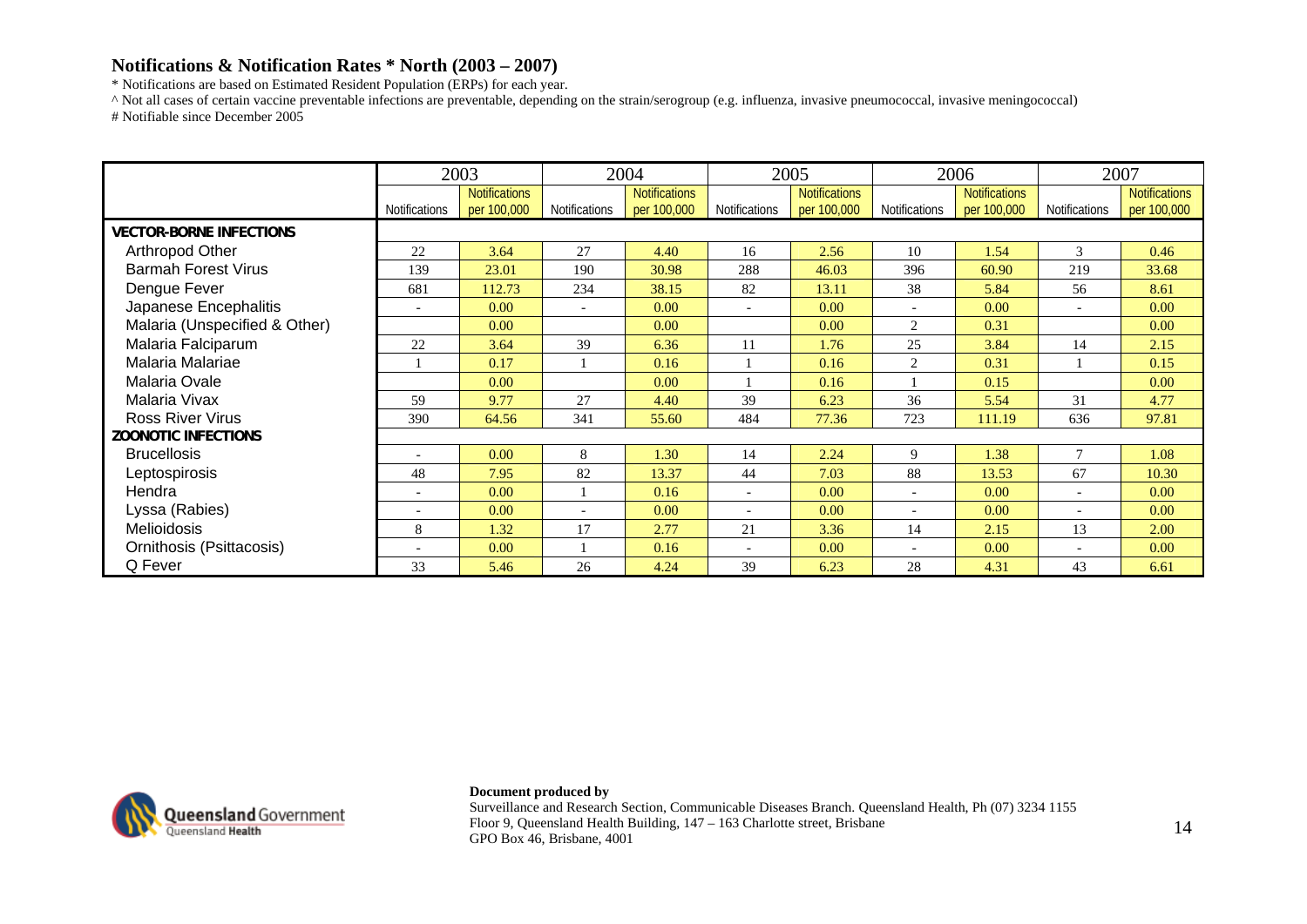\* Notifications are based on Estimated Resident Population (ERPs) for each year.

^ Not all cases of certain vaccine preventable infections are preventable, depending on the strain/serogroup (e.g. influenza, invasive pneumococcal, invasive meningococcal) # Notifiable since December 2005

|                                  |                                  | 2003                 |                          | 2004                 |               | 2005                 |                          | 2006                 |                          | 2007                 |
|----------------------------------|----------------------------------|----------------------|--------------------------|----------------------|---------------|----------------------|--------------------------|----------------------|--------------------------|----------------------|
|                                  |                                  | <b>Notifications</b> |                          | <b>Notifications</b> |               | <b>Notifications</b> |                          | <b>Notifications</b> |                          | <b>Notifications</b> |
|                                  | Notifications                    | per 100,000          | Notifications            | per 100,000          | Notifications | per 100,000          | Notifications            | per 100,000          | Notifications            | per 100,000          |
| <b>OTHER</b>                     |                                  |                      |                          |                      |               |                      |                          |                      |                          |                      |
| <b>Acute Flaccid Paralysis</b>   |                                  | 0.00                 |                          | 0.00                 |               | 0.16                 | $\overline{\phantom{0}}$ | 0.00                 |                          | 0.00                 |
| <b>Acute Rheumatic Fever</b>     | 27                               | 4.47                 | 23                       | 3.75                 | 47            | 7.51                 | 37                       | 5.69                 | 36                       | 5.54                 |
| Atypical Mycobacterial Disease   | 23                               | 3.81                 | 24                       | 3.91                 | 34            | 5.43                 | 37                       | 5.69                 | 41                       | 6.31                 |
| Avian Influenza                  |                                  | 0.00                 | $\overline{\phantom{0}}$ | 0.00                 |               | 0.16                 | $\overline{\phantom{0}}$ | 0.00                 | $\overline{\phantom{0}}$ | 0.00                 |
| Chlamydia (Site Not Specified)   | 38                               | 6.29                 | 36                       | 5.87                 | 35            | 5.59                 | 49                       | 7.54                 | 46                       | 7.07                 |
| Creutzfeldt-Jakob Disease        |                                  | 0.17                 |                          | 0.16                 |               | 0.00                 | $\overline{\phantom{0}}$ | 0.00                 | $\overline{\phantom{0}}$ | 0.00                 |
| Echinococcosis-Hydatid Disease   | 13                               | 2.15                 | $\mathbf Q$              | 1.47                 | 10            | 1.60                 | 4                        | 0.62                 | 5                        | 0.77                 |
| Excess Lead Exposure (All)       | 10                               | 1.66                 | 11                       | 1.79                 | 8             | 1.28                 | $\mathbf{r}$             | 1.08                 | 19                       | 2.92                 |
| Gonorrhoea (Site Not Specified)  |                                  | 0.17                 | $\overline{\phantom{0}}$ | 0.00                 |               | 0.16                 | $\overline{\phantom{0}}$ | 0.00                 | $\overline{\phantom{0}}$ | 0.00                 |
| Leprosy                          | 30                               | 4.97                 | 28                       | 4.57                 | 26            | 4.16                 | 39                       | 6.00                 | 18                       | 2.77                 |
| Tuberculosis (All)               | 38                               | 6.29                 | 36                       | 5.87                 | 35            | 5.59                 | 49                       | 7.54                 | 46                       | 7.07                 |
| Tularaemia                       | 0.00<br>$\overline{\phantom{0}}$ |                      | $\overline{\phantom{0}}$ | 0.00                 |               | 0.00                 | $\overline{\phantom{0}}$ | 0.00                 | $\overline{\phantom{0}}$ | 0.00                 |
| <b>Vaccination Adverse Event</b> | 46                               | 7.61                 | 32                       | 5.22                 | 44            | 7.03                 | 33                       | 5.07                 | 48                       | 7.38                 |



**Document produced by**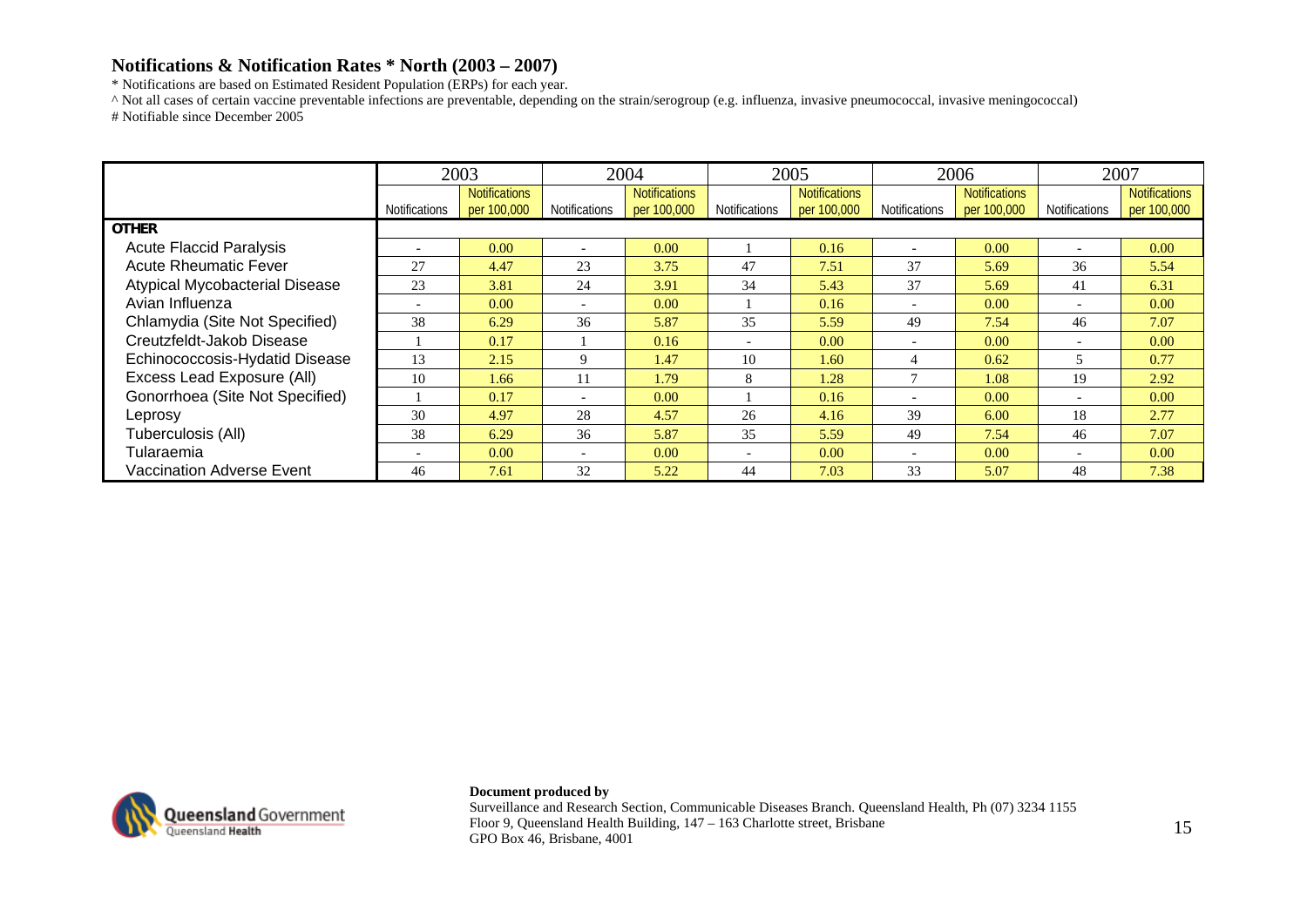\* Notifications are based on Estimated Resident Population (ERPs) for each year.

^ Not all cases of certain vaccine preventable infections are preventable, depending on the strain/serogroup (e.g. influenza, invasive pneumococcal, invasive meningococcal) # Notifiable since December 2005

|                                     |                          | 2003          |                          | 2004                 |                      | 2005                 |                | 2006                 |                          | 2007                 |
|-------------------------------------|--------------------------|---------------|--------------------------|----------------------|----------------------|----------------------|----------------|----------------------|--------------------------|----------------------|
|                                     |                          | Notifications |                          | <b>Notifications</b> |                      | <b>Notifications</b> |                | <b>Notifications</b> |                          | <b>Notifications</b> |
|                                     | <b>Notifications</b>     | per 100,000   | <b>Notifications</b>     | per 100,000          | <b>Notifications</b> | per 100,000          | Notifications  | per 100,000          | Notifications            | per 100,000          |
| <b>BLOOD-BORNE INFECTIONS</b>       |                          |               |                          |                      |                      |                      |                |                      |                          |                      |
| Hepatitis B (Acute)                 | 18                       | 1.02          | 19                       | 1.05                 | 35                   | 1.89                 | 23             | 1.21                 | 24                       | 1.26                 |
| Hepatitis B (Chronic)               | 387                      | 21.83         | 406                      | 22.40                | 557                  | 30.11                | 590            | 30.96                | 561                      | 29.44                |
| Hepatitis D                         |                          | 0.00          | 9                        | 0.50                 | 8                    | 0.43                 | 3              | 0.16                 | 3                        | 0.16                 |
| Hepatitis Viral (Incl. Hep C)       | 1289                     | 72.71         | 1295                     | 71.45                | 1361                 | 73.57                | 1423           | 74.68                | 1344                     | 70.54                |
| <b>GASTRO-INTESTINAL INFECTIONS</b> |                          |               |                          |                      |                      |                      |                |                      |                          |                      |
| Campylobacter                       | 1788                     | 100.86        | 1838                     | 101.41               | 2088                 | 112.87               | 1883           | 98.82                | 2151                     | 112.89               |
| Cholera (All Forms)                 | $\overline{\phantom{a}}$ | 0.00          | $\overline{\phantom{a}}$ | 0.00                 |                      | 0.00                 |                | 0.00                 |                          | 0.05                 |
| Ciguatera                           | 20                       | 1.13          | 8                        | 0.44                 | 26                   | 1.41                 | $\overline{7}$ | 0.37                 | $\overline{7}$           | 0.37                 |
| Cryptosporidiosis                   | 69                       | 3.89          | 175                      | 9.66                 | 653                  | 35.30                | 364            | 19.10                | 237                      | 12.44                |
| E Coli Shiga-Like Toxin             | 3                        | 0.17          | 3                        | 0.17                 | 5                    | 0.27                 | 10             | 0.52                 | 14                       | 0.73                 |
| Hepatitis A (All)                   | 23                       | 1.30          | 8                        | 0.44                 | 39                   | 2.11                 | 19             | 1.00                 | 14                       | 0.73                 |
| <b>Hepatitis E</b>                  | $\overline{a}$           | 0.00          | 2                        | 0.11                 | 6                    | 0.32                 |                | 0.00                 | 1                        | 0.05                 |
| <b>HUS</b>                          |                          | 0.00          |                          | 0.06                 |                      | 0.00                 |                | 0.05                 | $\overline{\phantom{a}}$ | 0.00                 |
| Listeriosis                         | 3                        | 0.17          | 5                        | 0.28                 | $\overline{2}$       | 0.11                 |                | 0.05                 | 5                        | 0.26                 |
| Paratyphoid                         | 5                        | 0.28          | $\overline{4}$           | 0.22                 |                      | 0.00                 | 6              | 0.31                 | 3                        | 0.16                 |
| Rotavirus                           |                          | 0.00          |                          | 0.00                 |                      | 0.05                 | 683            | 35.85                | 495                      | 25.98                |
| Salmonellosis (All)                 | 791                      | 44.62         | 1025                     | 56.55                | 897                  | 48.49                | 1000           | 52.48                | 951                      | 49.91                |
| Shigella (Other)                    |                          | 0.06          |                          | 0.06                 |                      | 0.05                 | 5              | 0.26                 | 3                        | 0.16                 |
| Shigella Boydii                     |                          | 0.06          | $\overline{\phantom{a}}$ | 0.00                 |                      | 0.05                 |                | 0.05                 |                          | 0.00                 |
| Shigella Dysenteriae                |                          | 0.06          | 3                        | 0.17                 |                      | 0.00                 | $\overline{c}$ | 0.10                 |                          | 0.05                 |
| Shigella Flexneri                   | 8                        | 0.45          | 6                        | 0.33                 | $\overline{4}$       | 0.22                 | 3              | 0.16                 | 7                        | 0.37                 |
| Shigella Sonnei                     | 10                       | 0.56          | 18                       | 0.99                 | 22                   | 1.19                 | 39             | 2.05                 | $22\,$                   | 1.15                 |
| Typhoid                             |                          | 0.06          | 8                        | 0.44                 | 3                    | 0.16                 | $\overline{4}$ | 0.21                 | $\overline{c}$           | 0.10                 |
| Yersiniosis                         | 36                       | 2.03          | 29                       | 1.60                 | 16                   | 0.86                 | 34             | 1.78                 | 36                       | 1.89                 |



### **Document produced by**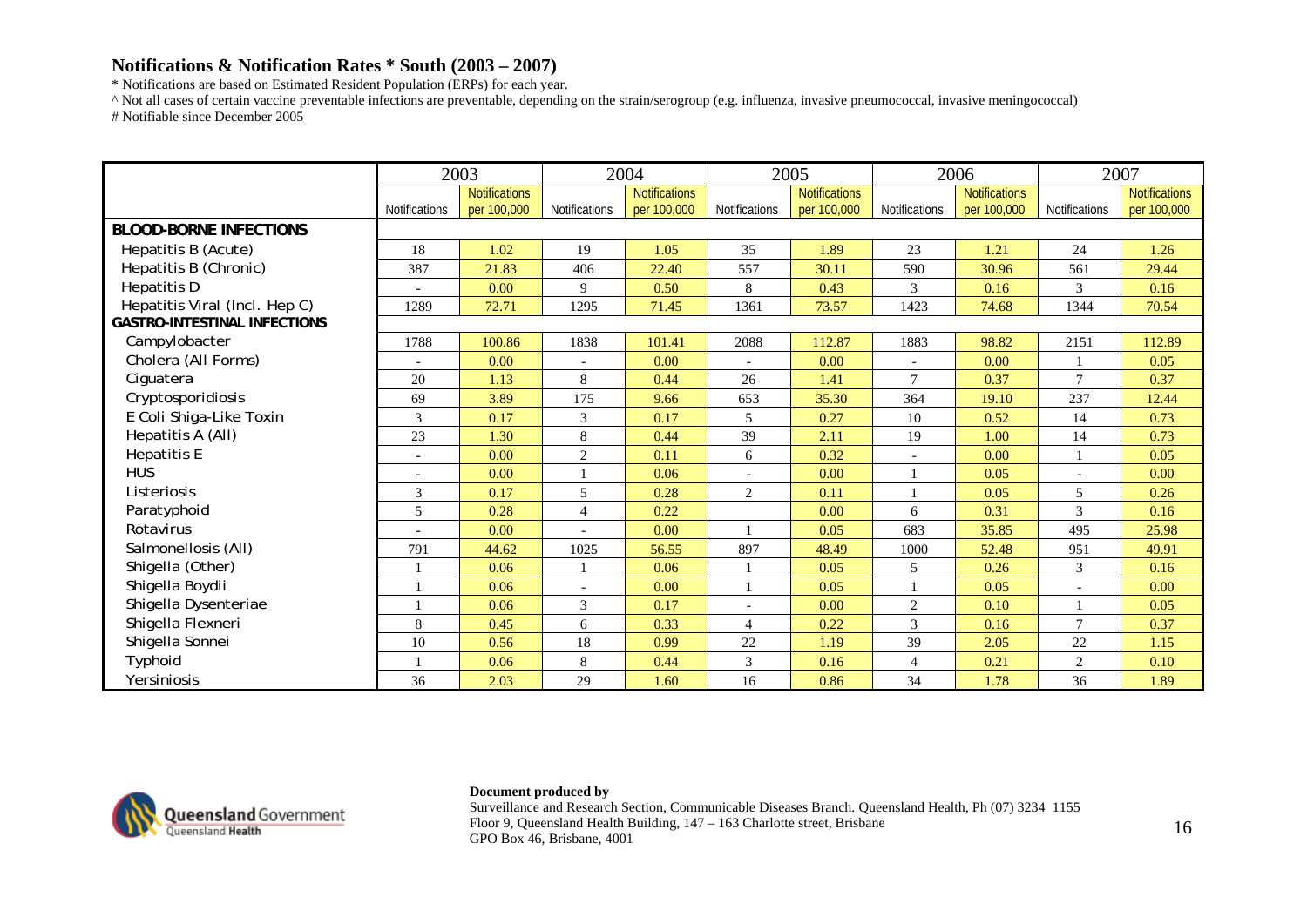\* Notifications are based on Estimated Resident Population (ERPs) for each year.

^ Not all cases of certain vaccine preventable infections are preventable, depending on the strain/serogroup (e.g. influenza, invasive pneumococcal, invasive meningococcal) # Notifiable since December 2005

|                                       |               | 2003                                |                      | 2004                                |                      | 2005                                |                          | 2006                                |                          | 2007                                |
|---------------------------------------|---------------|-------------------------------------|----------------------|-------------------------------------|----------------------|-------------------------------------|--------------------------|-------------------------------------|--------------------------|-------------------------------------|
|                                       | Notifications | <b>Notifications</b><br>per 100,000 | <b>Notifications</b> | <b>Notifications</b><br>per 100,000 | <b>Notifications</b> | <b>Notifications</b><br>per 100,000 | <b>Notifications</b>     | <b>Notifications</b><br>per 100,000 | <b>Notifications</b>     | <b>Notifications</b><br>per 100,000 |
| <b>INVASIVE INFECTIONS</b>            |               |                                     |                      |                                     |                      |                                     |                          |                                     |                          |                                     |
| Group A Streptococcal Inf             |               | 0.00                                | 5                    | 0.28                                | 6                    | 0.32                                | 38                       | 1.99                                | 60                       | 3.15                                |
| Meningitis Exc Meningococcal          |               | 0.06                                |                      | 0.00                                |                      | 0.00                                | $\overline{\phantom{a}}$ | 0.00                                |                          | 0.00                                |
| Meningococcal (Invasive)              | 38            | 2.14                                | 39                   | 2.15                                | 25                   | 1.35                                | 27                       | 1.42                                | 27                       | 1.42                                |
| Pneumococcal (Invasive)               | 226           | 12.75                               | 212                  | 11.70                               | 151                  | 8.16                                | 113                      | 5.93                                | 137                      | 7.19                                |
| <b>LEGIONELLA</b>                     |               |                                     |                      |                                     |                      |                                     |                          |                                     |                          |                                     |
| Legionella (Unspecified)              |               | 0.06                                |                      | 0.00                                |                      | 0.00                                | 2                        | 0.10                                | 7                        | 0.37                                |
| Legionella Longbeachae                | 2             | 0.11                                | $\overline{4}$       | 0.22                                | 6                    | 0.32                                | $\overline{4}$           | 0.21                                | $\overline{4}$           | 0.21                                |
| Legionella Pneumophila                | 10            | 0.56                                | 14                   | 0.77                                | 14                   | 0.76                                | 10                       | 0.52                                | 16                       | 0.84                                |
| SEXUALLY TRANSMISSIBLE INFECTIONS     |               |                                     |                      |                                     |                      |                                     |                          |                                     |                          |                                     |
| Chlamydia (Sti)                       | 2865          | 161.61                              | 3449                 | 190.29                              | 3949                 | 213.47                              | 4586                     | 240.68                              | 4919                     | 258.16                              |
| Donovanosis                           |               | 0.00                                |                      | 0.00                                |                      | 0.00                                |                          | 0.00                                |                          | 0.00                                |
| Gonorrhoea (Sti)                      | 334           | 18.84                               | 339                  | 18.70                               | 370                  | 20.00                               | 369                      | 19.37                               | 340                      | 17.84                               |
| Syphilis (> 2yrs/Unknown)             | 62            | 3.50                                | 71                   | 3.92                                | 98                   | 5.30                                | 100                      | 5.25                                | 78                       | 4.09                                |
| Syphilis (Congenital)                 |               | 0.00                                |                      | 0.00                                |                      | 0.00                                |                          | 0.05                                |                          | 0.00                                |
| Syphilis (Infectious <2yr Dur)        | 29            | 1.64                                | 22                   | 1.21                                | 19                   | 1.03                                | 54                       | 2.83                                | 113                      | 5.93                                |
| <b>VACCINE PREVENTABLE INFECTIONS</b> |               |                                     |                      |                                     |                      |                                     |                          |                                     |                          |                                     |
| <b>HIB</b>                            | 3             | 0.17                                |                      | 0.06                                | $\overline{2}$       | 0.11                                |                          | 0.00                                |                          | 0.05                                |
| Influenza (Lab Confirmed)             | 371           | 20.93                               | 279                  | 15.39                               | 739                  | 39.95                               | 895                      | 46.97                               | 2263                     | 118.77                              |
| <b>Measles</b>                        | 5             | 0.28                                |                      | 0.00                                |                      | 0.05                                |                          | 0.05                                | $\overline{c}$           | 0.10                                |
| <b>Mumps</b>                          | 3             | 0.17                                | 8                    | 0.44                                | 56                   | 3.03                                | 30                       | 1.57                                | 22                       | 1.15                                |
| <b>Pertussis</b>                      | 305           | 17.20                               | 546                  | 30.12                               | 1041                 | 56.27                               | 1057                     | 55.47                               | 780                      | 40.94                               |
| Rubella                               | 10            | 0.56                                | $\mathbf{2}$         | 0.11                                | 6                    | 0.32                                | 5                        | 0.26                                | 10                       | 0.52                                |
| Tetanus                               | $\sim$        | 0.00                                |                      | 0.06                                |                      | 0.00                                |                          | 0.00                                | $\overline{\phantom{a}}$ | 0.00                                |
| Varicella                             |               | 0.00                                |                      | 0.00                                | 52                   | 2.81                                | 1780                     | 93.42                               | 1810                     | 94.99                               |



### **Document produced by**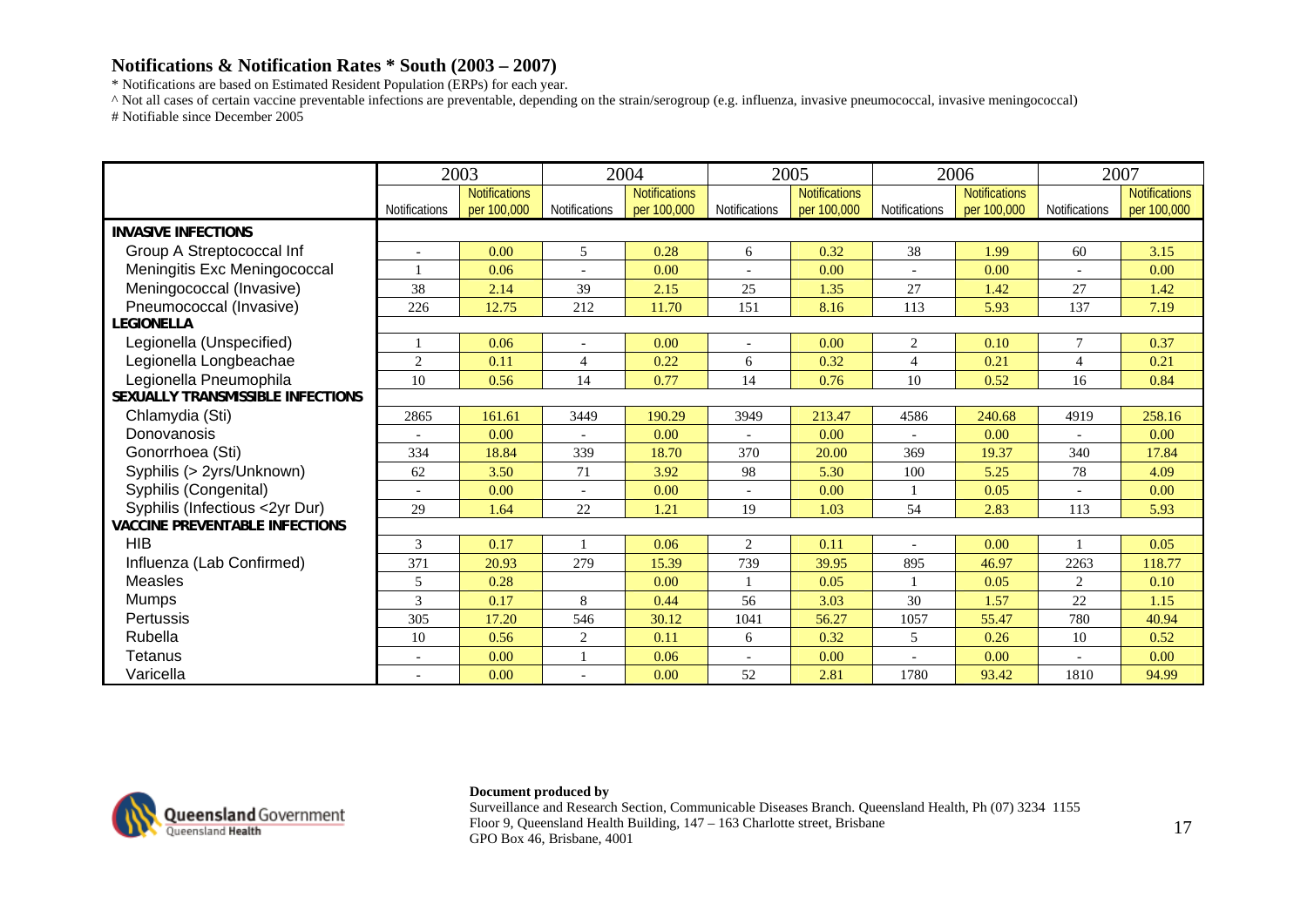\* Notifications are based on Estimated Resident Population (ERPs) for each year.

^ Not all cases of certain vaccine preventable infections are preventable, depending on the strain/serogroup (e.g. influenza, invasive pneumococcal, invasive meningococcal) # Notifiable since December 2005

|                                |                          | 2003                                |                          | 2004                                |               | 2005                                |                          | 2006                                |                          | 2007                                |
|--------------------------------|--------------------------|-------------------------------------|--------------------------|-------------------------------------|---------------|-------------------------------------|--------------------------|-------------------------------------|--------------------------|-------------------------------------|
|                                | <b>Notifications</b>     | <b>Notifications</b><br>per 100,000 | Notifications            | <b>Notifications</b><br>per 100,000 | Notifications | <b>Notifications</b><br>per 100,000 | <b>Notifications</b>     | <b>Notifications</b><br>per 100,000 | Notifications            | <b>Notifications</b><br>per 100,000 |
| <b>VECTOR-BORNE INFECTIONS</b> |                          |                                     |                          |                                     |               |                                     |                          |                                     |                          |                                     |
| Arthropod Other                | 19                       | 1.07                                | 13                       | 0.72                                | 2             | 0.11                                | 4                        | 0.21                                | 6                        | 0.31                                |
| <b>Barmah Forest Virus</b>     | 230                      | 12.97                               | 159                      | 8.77                                | 124           | 6.70                                | 184                      | 9.66                                | 180                      | 9.45                                |
| Dengue Fever                   | 22                       | 1.24                                | 16                       | 0.88                                | 15            | 0.81                                | 21                       | 1.10                                | 37                       | 1.94                                |
| Japanese Encephalitis          |                          | 0.00                                | $\overline{\phantom{a}}$ | 0.00                                |               | 0.00                                | $\overline{a}$           | 0.00                                | $\overline{\phantom{a}}$ | 0.00                                |
| Malaria (Unspecified & Other)  |                          | 0.00                                | $\overline{\phantom{a}}$ | 0.00                                |               | 0.00                                |                          | 0.00                                |                          | 0.00                                |
| Malaria Falciparum             | 23                       | 1.30                                | 26                       | 1.43                                | 85            | 4.59                                | 54                       | 2.83                                | 36                       | 1.89                                |
| Malaria Malariae               | $\overline{2}$           | 0.11                                |                          | 0.06                                | 3             | 0.16                                | 5                        | 0.26                                |                          | 0.00                                |
| Malaria Ovale                  | 8                        | 0.45                                | 2                        | 0.11                                | 5             | 0.27                                | $\overline{c}$           | 0.10                                | $\overline{4}$           | 0.21                                |
| Malaria Vivax                  | 41                       | 2.31                                | 38                       | 2.10                                | 45            | 2.43                                | 39                       | 2.05                                | 19                       | 1.00                                |
| <b>Ross River Virus</b>        | 707                      | 39.88                               | 930                      | 51.31                               | 237           | 12.81                               | 921                      | 48.34                               | 628                      | 32.96                               |
| <b>ZOONOTIC INFECTIONS</b>     |                          |                                     |                          |                                     |               |                                     |                          |                                     |                          |                                     |
| <b>Brucellosis</b>             | 6                        | 0.34                                | 10                       | 0.55                                |               | 0.38                                | 14                       | 0.73                                | 2                        | 0.10                                |
| Leptospirosis                  | 13                       | 0.73                                | 24                       | 1.32                                | 11            | 0.59                                | 17                       | 0.89                                | 5                        | 0.26                                |
| Hendra                         |                          | 0.00                                | $\overline{\phantom{a}}$ | 0.00                                |               | 0.05                                | $\sim$                   | 0.00                                | $\overline{\phantom{a}}$ | 0.00                                |
| Lyssa (Rabies)                 | $\overline{\phantom{a}}$ | 0.00                                | $\overline{\phantom{a}}$ | 0.00                                |               | 0.00                                | $\overline{\phantom{a}}$ | 0.00                                | $\overline{\phantom{a}}$ | 0.00                                |
| Melioidosis                    |                          | 0.00                                |                          | 0.00                                |               | 0.05                                |                          | 0.00                                |                          | 0.00                                |
| Ornithosis (Psittacosis)       |                          | 0.00                                | 2                        | 0.11                                |               | 0.05                                |                          | 0.00                                |                          | 0.05                                |
| Q Fever                        | 140                      | 7.90                                | 106                      | 5.85                                | 84            | 4.54                                | 115                      | 6.04                                | 91                       | 4.78                                |



### **Document produced by**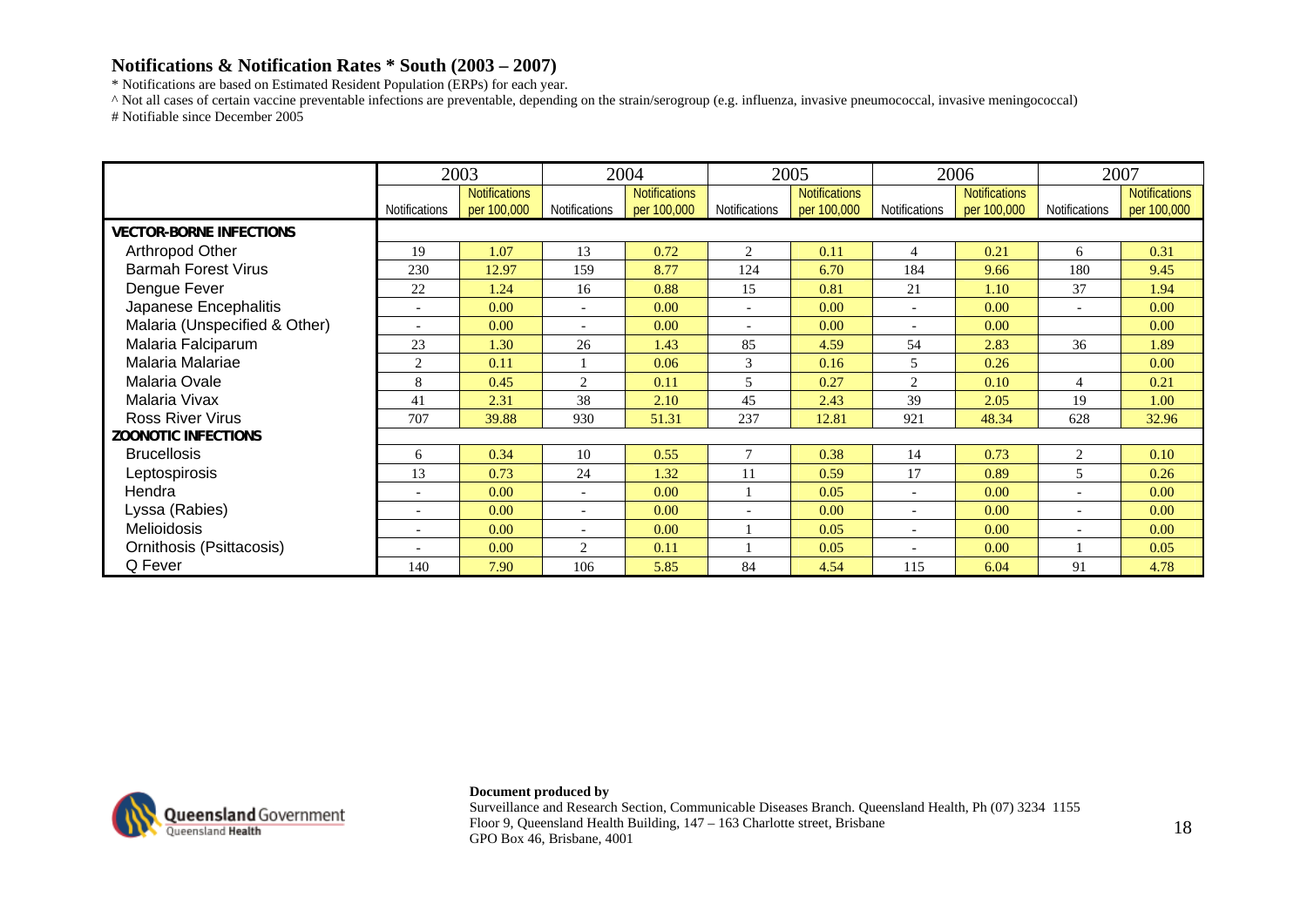\* Notifications are based on Estimated Resident Population (ERPs) for each year.

^ Not all cases of certain vaccine preventable infections are preventable, depending on the strain/serogroup (e.g. influenza, invasive pneumococcal, invasive meningococcal) # Notifiable since December 2005

|                                       |                                  | 2003                 |                          | 2004                 |                      | 2005                 |                          | 2006                 |                          | 2007                 |
|---------------------------------------|----------------------------------|----------------------|--------------------------|----------------------|----------------------|----------------------|--------------------------|----------------------|--------------------------|----------------------|
|                                       |                                  | <b>Notifications</b> |                          | <b>Notifications</b> |                      | <b>Notifications</b> |                          | <b>Notifications</b> |                          | <b>Notifications</b> |
|                                       | Notifications                    | per 100,000          | <b>Notifications</b>     | per 100,000          | <b>Notifications</b> | per 100,000          | <b>Notifications</b>     | per 100,000          | <b>Notifications</b>     | per 100,000          |
| <b>OTHER</b>                          |                                  |                      |                          |                      |                      |                      |                          |                      |                          |                      |
| <b>Acute Flaccid Paralysis</b>        |                                  | 0.06                 |                          | 0.00                 |                      | 0.00                 |                          | 0.00                 |                          | 0.05                 |
| <b>Acute Rheumatic Fever</b>          | $\overline{\phantom{0}}$         | 0.00                 | $\overline{\phantom{0}}$ | 0.00                 |                      | 0.00                 | $\overline{\phantom{0}}$ | 0.00                 |                          | 0.00                 |
| <b>Atypical Mycobacterial Disease</b> | 89                               | 5.02                 | 94                       | 5.19                 | 108                  | 5.84                 | 99                       | 5.20                 | 106                      | 5.56                 |
| Avian Influenza                       |                                  |                      |                          |                      |                      | 0.00                 |                          |                      |                          |                      |
| Chlamydia (Site Not Specified)        | 45                               | 2.54                 | 95                       | 5.24                 | 117                  | 6.32                 | 123                      | 6.46                 | 152                      | 7.98                 |
| Creutzfeldt-Jakob Disease             |                                  | 0.00                 |                          | 0.00                 |                      | 0.00                 | 3                        | 0.16                 |                          | 0.05                 |
| Echinococcosis-Hydatid Disease        |                                  | 0.28                 | $\mathcal{R}$            | 0.17                 | 3                    | 0.16                 | 5                        | 0.26                 | 6                        | 0.31                 |
| Excess Lead Exposure (All)            | 39                               | 2.20                 | 20                       | 1.10                 | 19                   | 1.03                 | 19                       | 1.00                 | 28                       | 1.47                 |
| Gonorrhoea (Site Not Specified)       | 6                                | 0.34                 | 4                        | 0.22                 |                      | 0.27                 | 13                       | 0.68                 | 16                       | 0.84                 |
| Leprosy                               | $\overline{\phantom{a}}$         | 0.00                 |                          | 0.00                 |                      | 0.00                 | $\overline{\phantom{0}}$ | 0.00                 | $\overline{\phantom{0}}$ | 0.00                 |
| Tuberculosis (All)                    | 59                               | 3.33                 | 49                       | 2.70                 | 55                   | 2.97                 | 51                       | 2.68                 | 57                       | 2.99                 |
| Tularaemia                            | 0.00<br>$\overline{\phantom{0}}$ |                      | $\overline{\phantom{0}}$ | 0.00                 |                      | 0.00                 | $\overline{\phantom{0}}$ | 0.00                 | $\overline{\phantom{a}}$ | 0.00                 |
| <b>Vaccination Adverse Event</b>      | 61                               | 3.44                 | 69                       | 3.81                 | 26                   | 1.41                 | 32                       | 1.68                 | 66                       | 3.46                 |



**Document produced by**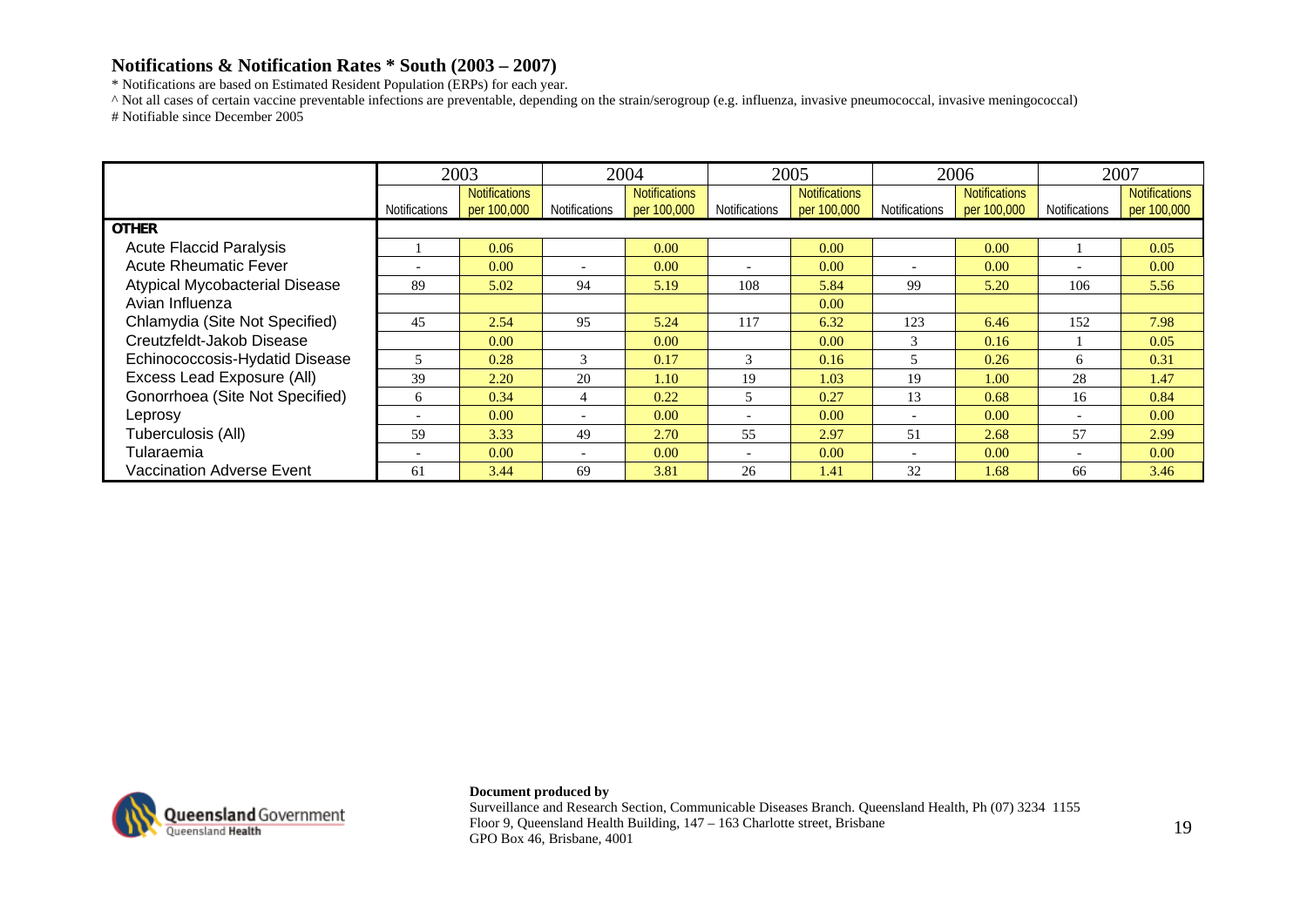\* Notifications are based on Estimated Resident Population (ERPs) for each year.

^ Not all cases of certain vaccine preventable infections are preventable, depending on the strain/serogroup (e.g.

influenza, invasive pneumococcal, invasive meningococcal)

# Notifiable since December 2005

|                                     |          | Notifications per 100,000 2003 – 2007** |          |            |
|-------------------------------------|----------|-----------------------------------------|----------|------------|
|                                     | Central  | Northern                                | Southern |            |
|                                     | AHS      | AHS                                     | AHS      | Queensland |
|                                     |          |                                         |          |            |
| <b>BLOOD-BORNE INFECTIONS</b>       |          |                                         |          |            |
| Hepatitis B (Acute)                 | 1.20     | 1.81                                    | 1.29     | 1.35       |
| Hepatitis B (Chronic)               | 13.10    | 24.02                                   | 27.05    | 21.56      |
| Hepatitis D                         | 0.22     | 0.03                                    | 0.25     | 0.20       |
| Hepatitis Viral (Incl. Hep C)       | 58.86    | 71.16                                   | 72.59    | 67.39      |
| <b>GASTRO-INTESTINAL INFECTIONS</b> |          |                                         |          |            |
| Campylobacter                       | 108.42   | 91.36                                   | 105.43   | 104.74     |
| Cholera (All Forms)                 | 0.01     | 0.00                                    | 0.01     | 0.01       |
| Ciguatera                           | 0.74     | 0.80                                    | 0.74     | 0.75       |
| Cryptosporidiosis                   | 13.81    | 25.23                                   | 16.20    | 16.80      |
| E Coli Shiga-Like Toxin             | 0.26     | 0.29                                    | 0.38     | 0.32       |
| Hepatitis A (All)                   | 0.66     | 0.92                                    | 1.11     | 0.94       |
| <b>Hepatitis E</b>                  | 0.08     | 0.06                                    | 0.10     | 0.09       |
| <b>HUS</b>                          | 0.00     | 0.13                                    | 0.02     | 0.03       |
| Listeriosis                         | 0.22     | 0.06                                    | 0.17     | 0.17       |
| Paratyphoid                         |          |                                         |          |            |
| Rotavirus                           | 0.09     | 0.03                                    | 0.19     | 0.14       |
| Salmonellosis (All)                 | 22.85    | 26.08                                   | 12.75    | 18.73      |
| Shigella (Other)                    | 61.64    | 105.77                                  | 50.44    | 63.72      |
| Shigella Boydii                     | 0.08     | 0.06                                    | 0.12     | 0.10       |
|                                     | 0.03     | 0.00                                    | 0.03     | 0.03       |
| Shigella Dysenteriae                | 0.00     | 0.00                                    | 0.08     | 0.04       |
| Shigella Flexneri                   | 0.36     | 1.43                                    | 0.30     | 0.55       |
| Shigella Sonnei                     | 0.95     | 1.75                                    | 1.20     | 1.23       |
| Typhoid                             | 0.09     | 0.03                                    | 0.19     | 0.15       |
| Yersiniosis                         | 1.56     | 2.51                                    | 1.63     | 1.75       |
| <b>INVASIVE INFECTIONS</b>          |          |                                         |          |            |
| Group A Streptococcal Inf           | 0.89     | 3.79                                    | 1.18     | 1.51       |
| Meningitis Exc Meningococcal        | 0.05     | 0.03                                    | 0.01     | 0.03       |
| Meningococcal (Invasive)            | 2.02     | 2.67                                    | 1.69     | 1.99       |
| Pneumococcal (Invasive)             | 8.63     | 10.85                                   | 9.07     | 9.27       |
|                                     |          |                                         |          |            |
| <b>LEGIONELLA</b>                   |          |                                         |          |            |
| Legionella (Unspecified)            | 0.12     | 0.06                                    | 0.11     | 0.11       |
| Legionella Longbeachae              | 0.36     | 0.22                                    | 0.22     | 0.27       |
| Legionella Micdadei                 | $0.01\,$ | $0.00\,$                                | 0.00     | 0.01       |
| Legionella Pneumophila              | 0.66     | 0.57                                    | 0.69     | 0.67       |
| SEXUALLY TRANSMISSIBLE INFECTIONS   |          |                                         |          |            |
| Chlamydia (Sti)                     | 210.22   | 472.93                                  | 213.80   | 254.31     |
| Donovanosis                         | 0.00     | 0.83                                    | 0.00     | 0.13       |
| Gonorrhoea (Sti)                    | 23.19    | 94.64                                   | 18.95    | 32.74      |
| Syphilis (> 2yrs/Unknown Dur)       | 3.39     | 21.28                                   | 4.42     | 6.73       |
| Syphilis (Congenital)               | 0.01     | 0.29                                    | 0.01     | 0.06       |
| Syphilis Infectious <2yr Dur)       | 4.51     | 8.72                                    | 2.56     | 4.28       |



### **Document produced by**

Surveillance and Research Section, Communicable Diseases Branch. Queensland Health, Ph (07) 3234 1155 Floor 9, Queensland Health Building, 147 – 163 Charlotte street, Brisbane

GPO Box 46, Brisbane, 4001 20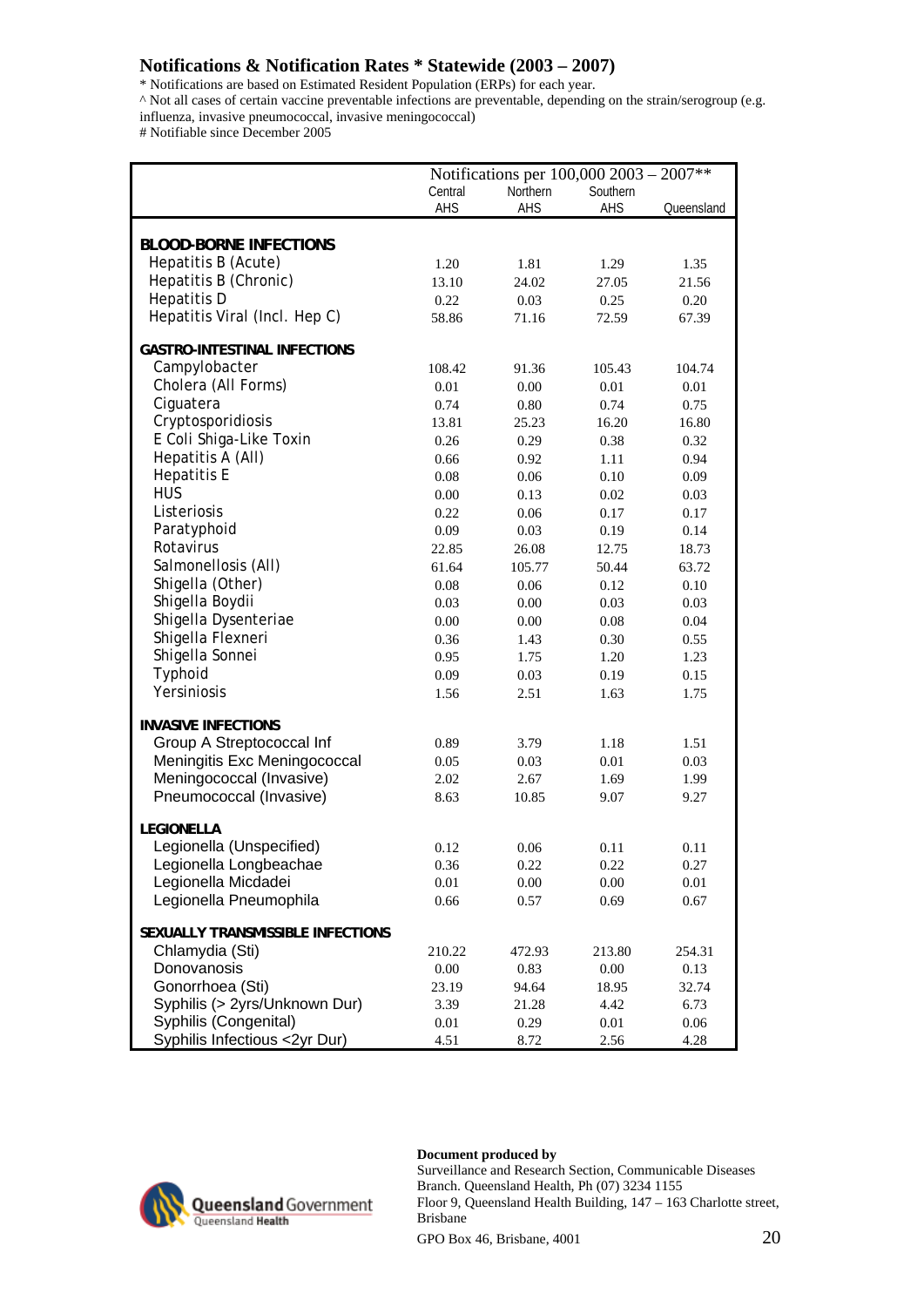\* Notifications are based on Estimated Resident Population (ERPs) for each year.

^ Not all cases of certain vaccine preventable infections are preventable, depending on the strain/serogroup (e.g.

influenza, invasive pneumococcal, invasive meningococcal)

# Notifiable since December 2005

|                                       |         | Notifications per 100,000 2003 - 2007** |          |            |
|---------------------------------------|---------|-----------------------------------------|----------|------------|
|                                       | Central | Northern                                | Southern |            |
|                                       | AHS     | AHS                                     | AHS      | Queensland |
|                                       |         |                                         |          |            |
| <b>VACCINE PREVENTABLE INFECTIONS</b> |         |                                         |          |            |
| <b>HIB</b>                            | 0.12    | 0.19                                    | 0.08     | 0.11       |
| Influenza (Lab Confirmed)             | 50.45   | 38.78                                   | 49.18    | 48.08      |
| <b>Measles</b>                        | 0.04    | 0.16                                    | 0.10     | 0.09       |
| <b>Mumps</b>                          | 0.79    | 0.73                                    | 1.29     | 1.02       |
| Pertussis                             | 37.28   | 23.03                                   | 40.33    | 36.49      |
| Rubella                               | 0.43    | 0.19                                    | 0.36     | 0.36       |
| <b>Tetanus</b>                        | 0.04    | 0.03                                    | 0.01     | 0.03       |
| Varicella                             |         |                                         |          |            |
|                                       | 43.48   | 27.36                                   | 39.39    | 39.16      |
| <b>VECTOR-BORNE INFECTIONS</b>        |         |                                         |          |            |
| Arthropod Other                       | 0.55    | 2.48                                    | 0.48     | 0.85       |
| <b>Barmah Forest Virus</b>            | 24.09   | 39.19                                   | 9.49     | 19.74      |
| Dengue Fever                          | 1.33    | 34.71                                   | 1.20     | 6.63       |
| Japanese Encephalitis                 | 0.01    | 0.00                                    | 0.00     | 0.01       |
| Malaria (Unspecified & Other)         | 0.00    | 0.06                                    | 0.00     | 0.02       |
| Malaria Falciparum                    | 1.21    | 3.53                                    | 2.42     | 2.80       |
| Malaria Malariae                      | 0.00    | 0.19                                    | 0.12     | 0.10       |
| Malaria Ovale                         |         |                                         |          |            |
| Malaria Vivax                         | 0.11    | 0.06                                    | 0.23     | 0.16       |
|                                       | 2.62    | 6.11                                    | 1.97     | 3.16       |
| <b>Ross River Virus</b>               | 59.58   | 81.88                                   | 37.02    | 52.69      |
| <b>ZOONOTIC INFECTIONS</b>            |         |                                         |          |            |
| <b>Brucellosis</b>                    | 0.93    | 1.21                                    | 0.42     | 0.74       |
| Leptospirosis                         | 0.65    | 10.47                                   | 0.76     | 2.27       |
| Hendra                                | 0.00    | 0.03                                    | 0.00     | 0.01       |
| Lyssa (Rabies)                        | 0.00    | 0.00                                    | 0.00     | 0.00       |
| Melioidosis                           | 0.05    | 2.32                                    | 0.01     | 0.39       |
|                                       |         |                                         |          |            |
| Ornithosis (Psittacosis)              | 0.08    | 0.03                                    | 0.04     | 0.06       |
| Q Fever                               | 2.33    | 5.38                                    | 5.80     | 4.43       |
| Other                                 |         |                                         |          |            |
| <b>Acute Flaccid Paralysis</b>        | 0.00    | 0.03                                    | 0.02     | 0.02       |
| <b>Acute Rheumatic Fever</b>          | 0.04    | 5.41                                    | 0.00     | 0.88       |
| Atypical Mycobacterial Disease        | 5.38    | 5.06                                    | 5.36     | 5.34       |
| Avian Influenza                       | 4.99    | 6.49                                    | 5.75     | 5.59       |
| Chlamydia (Site Not Specified)        | 0.03    | 0.00                                    | 0.04     | 0.03       |
| Creutzfeldt-Jakob Disease             |         |                                         |          |            |
| Echinococcosis-Hydatid Disease        | 0.26    | 0.06                                    | 0.24     | 0.22       |
|                                       | 0.83    | 1.30                                    | 1.35     | 1.15       |
| Excess Lead Exposure (All)            | 0.35    | 1.75                                    | 0.48     | 0.65       |
| Gonorrhoea (Site Not Specified)       | 0.04    | 0.06                                    | 0.00     | 0.03       |
| Leprosy                               | 1.61    | 4.49                                    | 2.93     | 3.07       |
| Tuberculosis (All)                    | 2.57    | 6.46                                    | 2.75     | 3.27       |
| Tularaemia                            | 0.00    | 0.03                                    | 0.02     | 0.02       |
| Vaccination Adverse Event             | 0.04    | 5.41                                    | 0.00     | 0.88       |



### **Document produced by**

Surveillance and Research Section, Communicable Diseases Branch. Queensland Health, Ph (07) 3234 1155 Floor 9, Queensland Health Building, 147 – 163 Charlotte street, Brisbane

GPO Box 46, Brisbane, 4001 21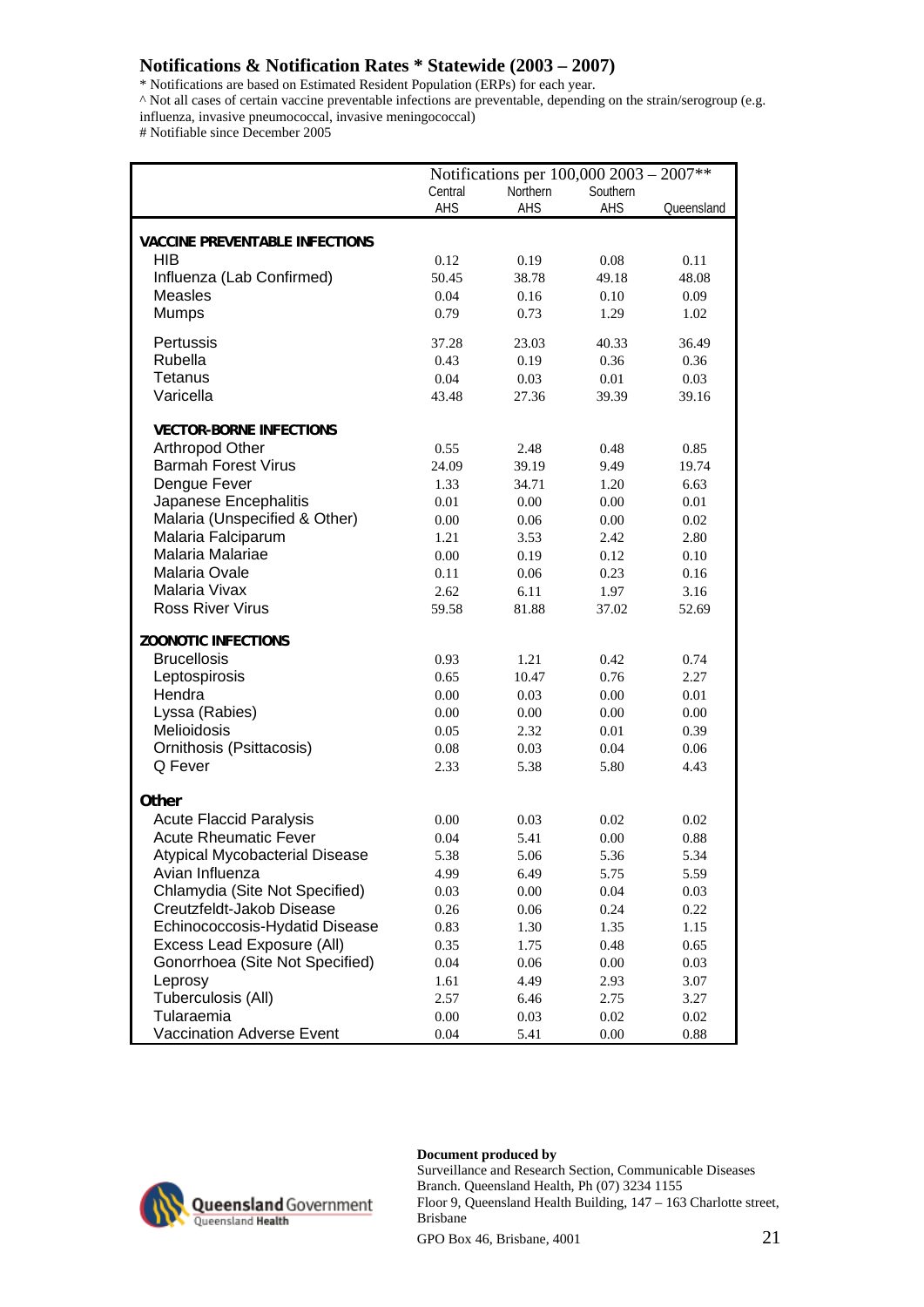\* Notifications are based on Estimated Resident Population (ERPs) for each year.

|                           |                              |                          |                          |                          | <b>Hepatitis B (Acute)</b> |                          |                                            |        |                          | Hepatitis B (Chronic) |                          |                |                                            |                          |                          | <b>Hepatitis D</b>       |                          |                          |                                            |
|---------------------------|------------------------------|--------------------------|--------------------------|--------------------------|----------------------------|--------------------------|--------------------------------------------|--------|--------------------------|-----------------------|--------------------------|----------------|--------------------------------------------|--------------------------|--------------------------|--------------------------|--------------------------|--------------------------|--------------------------------------------|
|                           |                              |                          |                          | Notifications            |                            |                          |                                            |        |                          | Notifications         |                          |                |                                            |                          |                          | Notifications            |                          |                          |                                            |
| Area<br>Health<br>Service | <b>District</b>              | 2003                     | 2004                     | 2005                     | 2006                       | 2007                     | Notifications<br>per 100,000<br>2003-2007* | 2003   | 2004                     | 2005                  | 2006                     | 2007           | Notifications<br>per 100,000<br>2003-2007* | 2003                     | 2004                     | 2005                     | 2006                     | 2007                     | Notifications<br>per 100,000<br>2003-2007* |
|                           | Central Queensland           | $<$ 5                    | $<$ 5                    | $\overline{\phantom{a}}$ | $<$ 5                      | $<$ 5                    | 0.94                                       | 14     | 16                       | 14                    | 23                       | 22             | 9.28                                       | $\sim$                   | $\sim$                   | $\blacksquare$           | $\overline{\phantom{a}}$ | $\overline{\phantom{0}}$ | 0.00                                       |
|                           | <b>Central West</b>          | $\overline{\phantom{a}}$ | $\overline{\phantom{a}}$ | $\overline{\phantom{a}}$ | $\overline{a}$             | $\overline{\phantom{a}}$ | 0.00                                       | $<$ 5  | $\overline{\phantom{a}}$ | $<$ 5                 | $\overline{\phantom{a}}$ | $<$ 5          | 6.14                                       | $\sim$                   | $\overline{\phantom{a}}$ | $\overline{\phantom{a}}$ | $\overline{\phantom{a}}$ | $\overline{\phantom{a}}$ | 0.00                                       |
| Central                   | Fraser Coast                 | $<$ 5                    | $\overline{\phantom{a}}$ | $<$ 5                    | $<$ 5                      | $<$ 5                    | 1.62                                       | 8      | $\,8\,$                  | $<$ 5                 | 9                        | $\overline{7}$ | 8.10                                       | $\overline{\phantom{a}}$ |                          | $\overline{\phantom{0}}$ |                          | $\overline{\phantom{a}}$ | 0.00                                       |
|                           | Northside                    | 9                        | 10                       | 10                       | 10                         | 13                       | 1.34                                       | 126    | 121                      | 139                   | 151                      | 157            | 17.89                                      | $\overline{\phantom{a}}$ | $<$ 5                    | $\leq$ 5                 | $\leq$ 5                 | $\overline{5}$           | 0.31                                       |
|                           | Sunshine Coast & Cooloola    | $<$ 5                    | $<$ 5                    | 5                        | $<$ 5                      | 6                        | 1.00                                       | 18     | 23                       | 26                    | 22                       | 27             | 7.26                                       | $<$ 5                    | $< 5$                    | $\overline{\phantom{a}}$ |                          |                          | 0.13                                       |
|                           | Wide Bay                     | $< 5$                    | $<$ 5                    |                          |                            | $\leq$ 5                 | 0.99                                       | $<$ 5  | $<$ 5                    | 5                     | 14                       | <b>11</b>      | 7.16                                       |                          |                          |                          | $<$ 5                    | $\leq$ 5                 | 0.40                                       |
|                           | <b>Cairns And Hinterland</b> | $<$ 5                    | $<$ 5                    | 5                        | 6                          | 9                        | 2.30                                       | 72     | 75                       | 61                    | 60                       | 83             | 32.31                                      | $\sim$                   | $<$ 5                    | $\overline{a}$           |                          |                          | 0.09                                       |
|                           | Cape York                    | $\overline{\phantom{a}}$ | $\overline{\phantom{a}}$ | $\sim$                   | $<$ 5                      | $< 5$                    | 3.26                                       | $\tau$ | $\tau$                   | $<$ 5                 | $<$ 5                    | $<$ 5          | 39.13                                      | $\sim$                   | $\overline{\phantom{a}}$ | $\overline{\phantom{a}}$ | $\overline{\phantom{0}}$ | $\overline{\phantom{0}}$ | 0.00                                       |
|                           | Mackay                       | $\bar{a}$                | $<$ 5                    | $<$ 5                    | $<$ 5                      | $\overline{\phantom{a}}$ | 0.73                                       | 13     | 6                        | $<$ 5                 | 5                        | 13             | 5.81                                       | $\overline{\phantom{a}}$ | $\overline{\phantom{a}}$ | $\overline{\phantom{a}}$ | $\overline{\phantom{a}}$ | $\overline{\phantom{a}}$ | 0.00                                       |
| Northern                  | Mt Isa                       | $<$ 5                    | $<$ 5                    | $\overline{\phantom{a}}$ | $\overline{\phantom{a}}$   | $<$ 5                    | 1.96                                       | 6      | 6                        | 6                     | $<$ 5                    | 5              | 16.98                                      | $\sim$                   | $\overline{\phantom{a}}$ | $\overline{a}$           |                          |                          | 0.00                                       |
|                           | <b>Torres Strait</b>         | $\overline{\phantom{a}}$ | $<$ 5                    | $\leq$ 5                 | $\leq$ 5                   | $<$ 5                    | 11.51                                      | 26     | 27                       | 25                    | 28                       | 26             | 253.18                                     | $\overline{\phantom{a}}$ | $\overline{\phantom{0}}$ | $\overline{\phantom{a}}$ | $\overline{\phantom{0}}$ | $\overline{\phantom{a}}$ | 0.00                                       |
|                           | Townsville                   | $<$ 5                    | $<$ 5                    | 5                        | $<$ 5                      | $\leq$ 5                 | 1.45                                       | 26     | 36                       | 37                    | 42                       | 41             | 16.51                                      | $\sim$                   |                          | $\overline{\phantom{a}}$ |                          |                          | 0.00                                       |
|                           | <b>Gold Coast</b>            | 6                        | 8                        | 8                        | 6                          | 5                        | 1.53                                       | 68     | 63                       | 78                    | 74                       | 74             | 16.53                                      | $\overline{\phantom{a}}$ | $<\!\!5$                 | $\overline{\phantom{a}}$ |                          |                          | 0.05                                       |
|                           | South West                   | $\blacksquare$           | $\overline{a}$           | $<$ 5                    | $\sim$                     | $<$ 5                    | 2.24                                       | $<$ 5  | $\overline{7}$           | $<$ 5                 | $\leq$ 5                 | 5              | 14.96                                      | $\sim$                   | $\overline{\phantom{a}}$ |                          |                          |                          | 0.00                                       |
| Southern                  | Southside                    | 9                        | 8                        | 17                       | 14                         | 16                       | 1.36                                       | 272    | 294                      | 410                   | 440                      | 424            | 39.16                                      | $\overline{\phantom{a}}$ | $\,8\,$                  | 7                        | $<$ 5                    | $\leq$ 5                 | 0.43                                       |
|                           | Toowoomba & Darling Downs    | $<$ 5                    | $<$ 5                    | $<$ 5                    |                            | $<$ 5                    | 0.75                                       | 18     | 26                       | 42                    | 37                       | 28             | 12.66                                      | $\overline{\phantom{a}}$ |                          |                          |                          |                          | 0.00                                       |
|                           | West Moreton South Burnett   | $<$ 5                    |                          | 5                        | $<$ 5                      | $\overline{\phantom{a}}$ | 0.94                                       | 26     | 16                       | 24                    | 37                       | 30             | 12.54                                      |                          |                          | $<$ 5                    |                          | $\leq$ 5                 | 0.19                                       |
| Unknown                   | Unknown                      | $\overline{\phantom{a}}$ | $<$ 5                    | $\overline{\phantom{a}}$ | $<$ 5                      | $\blacksquare$           | ÷                                          | $<$ 5  | 11                       | $\tau$                | 14                       | 11             | $\sim$                                     |                          |                          | $\overline{\phantom{a}}$ | $\overline{\phantom{a}}$ | $\overline{\phantom{a}}$ |                                            |



### **Document produced by**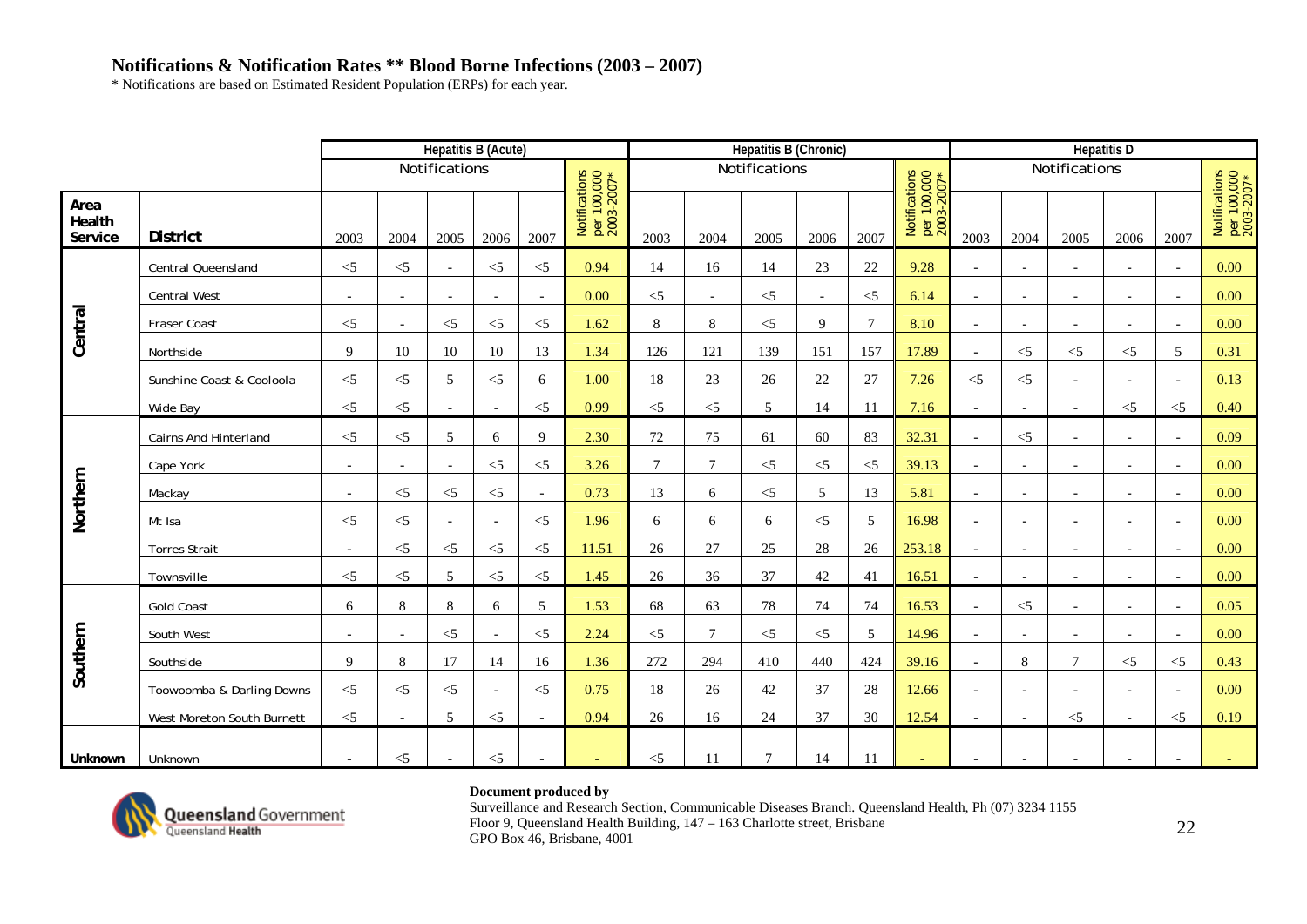\* Notifications are based on Estimated Resident Population (ERPs) for each year.

|                           | Hepatitis Viral (Incl Hep C)<br>Notifications |       |          |          |       |       |                                            |  |  |  |  |  |  |
|---------------------------|-----------------------------------------------|-------|----------|----------|-------|-------|--------------------------------------------|--|--|--|--|--|--|
|                           |                                               |       |          |          |       |       |                                            |  |  |  |  |  |  |
| Area<br>Health<br>Service | <b>District</b>                               | 2003  | 2004     | 2005     | 2006  | 2007  | Notifications<br>per 100,000<br>2003-2007* |  |  |  |  |  |  |
|                           | Central Queensland                            | 98    | 84       | 98       | 101   | 98    | 49.96                                      |  |  |  |  |  |  |
|                           | <b>Central West</b>                           | $<$ 5 | $<$ 5    | 6        | 10    | $<$ 5 | 39.91                                      |  |  |  |  |  |  |
| Central                   | Fraser Coast                                  | 70    | 74       | 64       | 102   | 89    | 92.33                                      |  |  |  |  |  |  |
|                           | Northside                                     | 415   | 427      | 437      | 456   | 428   | 55.76                                      |  |  |  |  |  |  |
|                           | Sunshine Coast & Cooloola                     | 205   | 195      | 217      | 204   | 199   | 63.86                                      |  |  |  |  |  |  |
|                           | Wide Bay                                      | 58    | 58       | 45       | 65    | 64    | 57.66                                      |  |  |  |  |  |  |
|                           | <b>Cairns And Hinterland</b>                  | 183   | 219      | 233      | 231   | 253   | 103.02                                     |  |  |  |  |  |  |
|                           | Cape York                                     | 10    | 6        | 10       | 8     | 10    | 71.74                                      |  |  |  |  |  |  |
| Northern                  | Mackay                                        | 65    | 76       | 68       | 64    | 76    | 50.69                                      |  |  |  |  |  |  |
|                           | Mt Isa                                        | 15    | 12       | 10       | 6     | 22    | 42.44                                      |  |  |  |  |  |  |
|                           | <b>Torres Strait</b>                          | $<$ 5 | $< \! 5$ | $<\!\!5$ | $<$ 5 | $<$ 5 | 26.85                                      |  |  |  |  |  |  |
|                           | Townsville                                    | 148   | 129      | 117      | 118   | 134   | 58.60                                      |  |  |  |  |  |  |
|                           | <b>Gold Coast</b>                             | 352   | 309      | 349      | 319   | 303   | 75.56                                      |  |  |  |  |  |  |
|                           | South West                                    | 5     | 6        | 7        | 11    | 11    | 29.92                                      |  |  |  |  |  |  |
| Southern                  | Southside                                     | 706   | 759      | 781      | 801   | 753   | 80.87                                      |  |  |  |  |  |  |
|                           | Toowoomba & Darling Downs                     | 86    | 90       | 86       | 122   | 112   | 41.58                                      |  |  |  |  |  |  |
|                           | West Moreton South Burnett                    | 140   | 131      | 138      | 170   | 165   | 70.15                                      |  |  |  |  |  |  |
| Unknown                   | Unknown                                       | $<$ 5 | 9        | 5        | 13    |       |                                            |  |  |  |  |  |  |



### **Document produced by**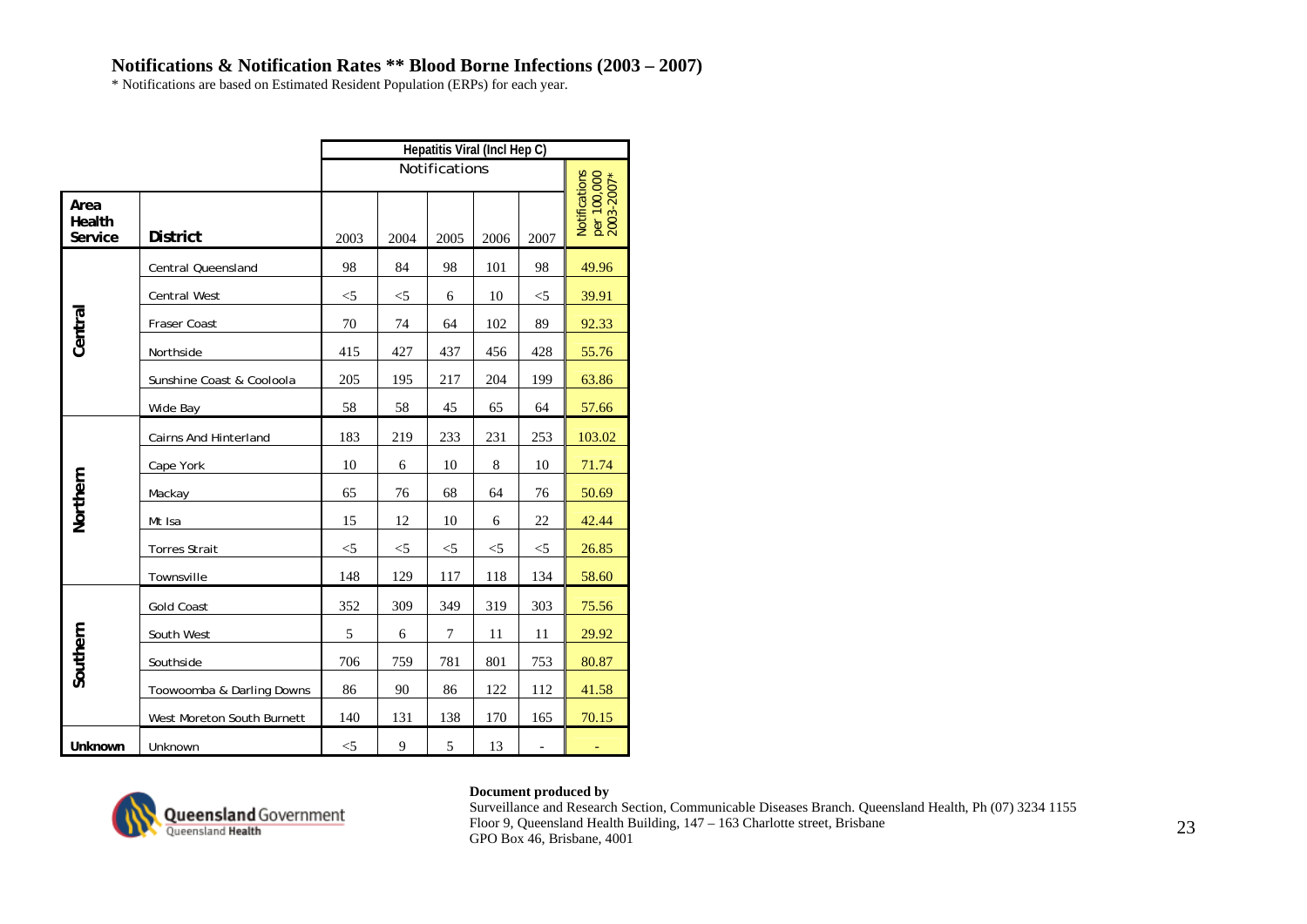\* Notifications are based on Estimated Resident Population (ERPs) for each year.

|                           |                              |          |       | Campylobacter |      |       |                                            |                          |                          | <b>Cholera (ALL FORMS)</b> |                          |                          |                                                 |                          |                          |                          | Ciguatera                |          |                                            |
|---------------------------|------------------------------|----------|-------|---------------|------|-------|--------------------------------------------|--------------------------|--------------------------|----------------------------|--------------------------|--------------------------|-------------------------------------------------|--------------------------|--------------------------|--------------------------|--------------------------|----------|--------------------------------------------|
|                           |                              |          |       | Notifications |      |       |                                            |                          |                          | Notifications              |                          |                          |                                                 |                          |                          | Notifications            |                          |          |                                            |
| Area<br>Health<br>Service | <b>District</b>              | 2003     | 2004  | 2005          | 2006 | 2007  | Notifications<br>per 100,000<br>2003-2007* | 2003                     | 2004                     | 2005                       | 2006                     | 2007                     | Notifications<br>per 100,000<br>$2003 - 2007$ * | 2003                     | 2004                     | 2005                     | 2006                     | 2007     | Notifications<br>per 100,000<br>2003-2007* |
|                           | Central Queensland           | 136      | 197   | 235           | 190  | 257   | 105.86                                     | $\sim$                   | $\overline{a}$           | $\overline{\phantom{a}}$   | $\overline{a}$           | $\sim$                   | 0.00                                            | $\sim$                   | $<$ 5                    | $\sim$                   | $\overline{a}$           | $<$ 5    | 0.63                                       |
|                           | <b>Central West</b>          | 20       | 11    | 14            | 16   | 10    | 108.99                                     | $\sim$                   | $\overline{\phantom{a}}$ | $\overline{\phantom{a}}$   | $\overline{a}$           | $\overline{\phantom{a}}$ | 0.00                                            | $\overline{\phantom{a}}$ | $\overline{\phantom{a}}$ | $\overline{\phantom{0}}$ | $\overline{\phantom{a}}$ |          | 0.00                                       |
| Central                   | Fraser Coast                 | 58       | 68    | 65            | 65   | 62    | 73.59                                      | $\sim$                   | $\blacksquare$           | $\overline{\phantom{a}}$   | $\overline{a}$           | $\sim$                   | 0.00                                            | $<$ 5                    | $<$ 5                    | $<$ 5                    | 5                        | $<$ 5    | 3.01                                       |
|                           | Northside                    | 883      | 935   | 928           | 775  | 937   | 114.91                                     | $\overline{\phantom{a}}$ | $\leq$ 5                 | $\overline{\phantom{a}}$   | $\overline{a}$           | $\sim$                   | 0.03                                            | $<$ 5                    | $<$ 5                    | $<$ 5                    | $\leq$ 5                 | $<$ 5    | 0.21                                       |
|                           | Sunshine Coast & Cooloola    | 350      | 366   | 385           | 331  | 321   | 109.75                                     | $\overline{\phantom{a}}$ | $\overline{\phantom{a}}$ | $\overline{\phantom{a}}$   | $\overline{\phantom{a}}$ | $\overline{\phantom{a}}$ | 0.00                                            | $< 5$                    | $<$ 5                    | 8                        | $\overline{\phantom{a}}$ |          | 0.81                                       |
|                           | Wide Bay                     | 95       | 81    | 101           | 74   | 96    | 88.88                                      | $\overline{\phantom{a}}$ | $\overline{\phantom{a}}$ | $\overline{\phantom{a}}$   | $\overline{\phantom{a}}$ |                          | 0.00                                            | 15                       | $\overline{\phantom{a}}$ |                          | $\overline{\phantom{a}}$ |          | 2.98                                       |
|                           | <b>Cairns And Hinterland</b> | 166      | 212   | 196           | 221  | 212   | 92.71                                      | $\sim$                   |                          | $\overline{\phantom{a}}$   | $\overline{a}$           |                          | 0.00                                            |                          | $<$ 5                    |                          | 5                        | 6        | 1.10                                       |
|                           | Cape York                    | $<\!\!5$ | 17    | 10            | 13   | 9     | 86.41                                      | $\overline{a}$           | $\overline{\phantom{a}}$ | $\overline{a}$             |                          | $\sim$                   | 0.00                                            | $\sim$                   | $\overline{a}$           |                          | $\overline{a}$           |          | 0.00                                       |
|                           | Mackay                       | 116      | 124   | 119           | 106  | 101   | 82.22                                      | $\sim$                   | $\overline{\phantom{a}}$ | $\overline{\phantom{a}}$   | $\overline{\phantom{a}}$ | $\overline{\phantom{a}}$ | 0.00                                            | $\overline{a}$           | $\overline{\phantom{a}}$ | $<$ 5                    | $\leq$ 5                 |          | 0.58                                       |
| Northern                  | Mt Isa                       | 25       | 11    | 31            | 24   | 25    | 75.74                                      | $\overline{\phantom{a}}$ | $\overline{\phantom{a}}$ | $\overline{\phantom{a}}$   | $\overline{a}$           | $\sim$                   | 0.00                                            |                          | $\overline{\phantom{a}}$ |                          | $\overline{\phantom{a}}$ |          | 0.00                                       |
|                           | <b>Torres Strait</b>         | $<$ 5    | $<$ 5 | $<$ 5         | 8    | $<$ 5 | 28.77                                      | $\sim$                   | $\overline{\phantom{a}}$ | $\overline{\phantom{a}}$   | $\overline{a}$           | $\sim$                   | 0.00                                            | $\sim$                   | $\blacksquare$           |                          | $\overline{\phantom{a}}$ |          | 0.00                                       |
|                           | Townsville                   | 194      | 236   | 221           | 232  | 232   | 101.15                                     | $\overline{\phantom{a}}$ | $\overline{\phantom{a}}$ | $\overline{\phantom{a}}$   | $\overline{\phantom{a}}$ | $\overline{\phantom{a}}$ | 0.00                                            | 5                        | $<$ 5                    | $\overline{\phantom{a}}$ | $\overline{\phantom{a}}$ |          | 0.82                                       |
|                           | <b>Gold Coast</b>            | 468      | 456   | 560           | 519  | 555   | 118.43                                     | $\overline{\phantom{a}}$ | $\overline{\phantom{a}}$ | $\overline{\phantom{a}}$   | $\overline{\phantom{a}}$ | $\sim$                   | 0.00                                            | $\overline{\phantom{a}}$ | $<$ 5                    | $\overline{\phantom{a}}$ | $\overline{\phantom{a}}$ | $\leq$ 5 | 0.14                                       |
|                           | South West                   | 35       | 30    | 46            | 33   | 33    | 132.38                                     | $\overline{a}$           | $\overline{a}$           | $\overline{a}$             | $\overline{a}$           |                          | 0.00                                            |                          | $\sim$                   |                          | $\overline{a}$           |          | 0.00                                       |
| Southern                  | Southside                    | 940      | 915   | 999           | 936  | 1056  | 103.13                                     | $\sim$                   | $\overline{\phantom{a}}$ | $\overline{\phantom{a}}$   | $\overline{a}$           | $\overline{\phantom{a}}$ | 0.00                                            | 14                       | 5                        | 26                       | 6                        | 5        | 1.19                                       |
|                           | Toowoomba & Darling Downs    | 195      | 251   | 308           | 230  | 315   | 108.89                                     | $\overline{\phantom{a}}$ | $\overline{\phantom{a}}$ | $\overline{\phantom{a}}$   | $\overline{\phantom{a}}$ | $<$ 5                    | 0.08                                            | $< 5$                    | $<$ 5                    | $\overline{\phantom{a}}$ | $<$ 5                    |          | 0.50                                       |
|                           | West Moreton South Burnett   | 150      | 186   | 175           | 165  | 192   | 81.84                                      | $\overline{\phantom{a}}$ | $\overline{\phantom{a}}$ | $\overline{\phantom{0}}$   | $\overline{\phantom{a}}$ |                          | 0.00                                            | $<\!\!5$                 |                          |                          |                          |          | 0.28                                       |
| Unknown                   | Unknown                      | $<$ 5    | 9     | 18            | 30   | 24    | $\sim$                                     | $\overline{\phantom{a}}$ | $\overline{a}$           | $\overline{a}$             | $\overline{\phantom{a}}$ | $\overline{a}$           | $\overline{\phantom{a}}$                        |                          | $\overline{\phantom{a}}$ |                          | $\overline{\phantom{a}}$ |          |                                            |



### **Document produced by**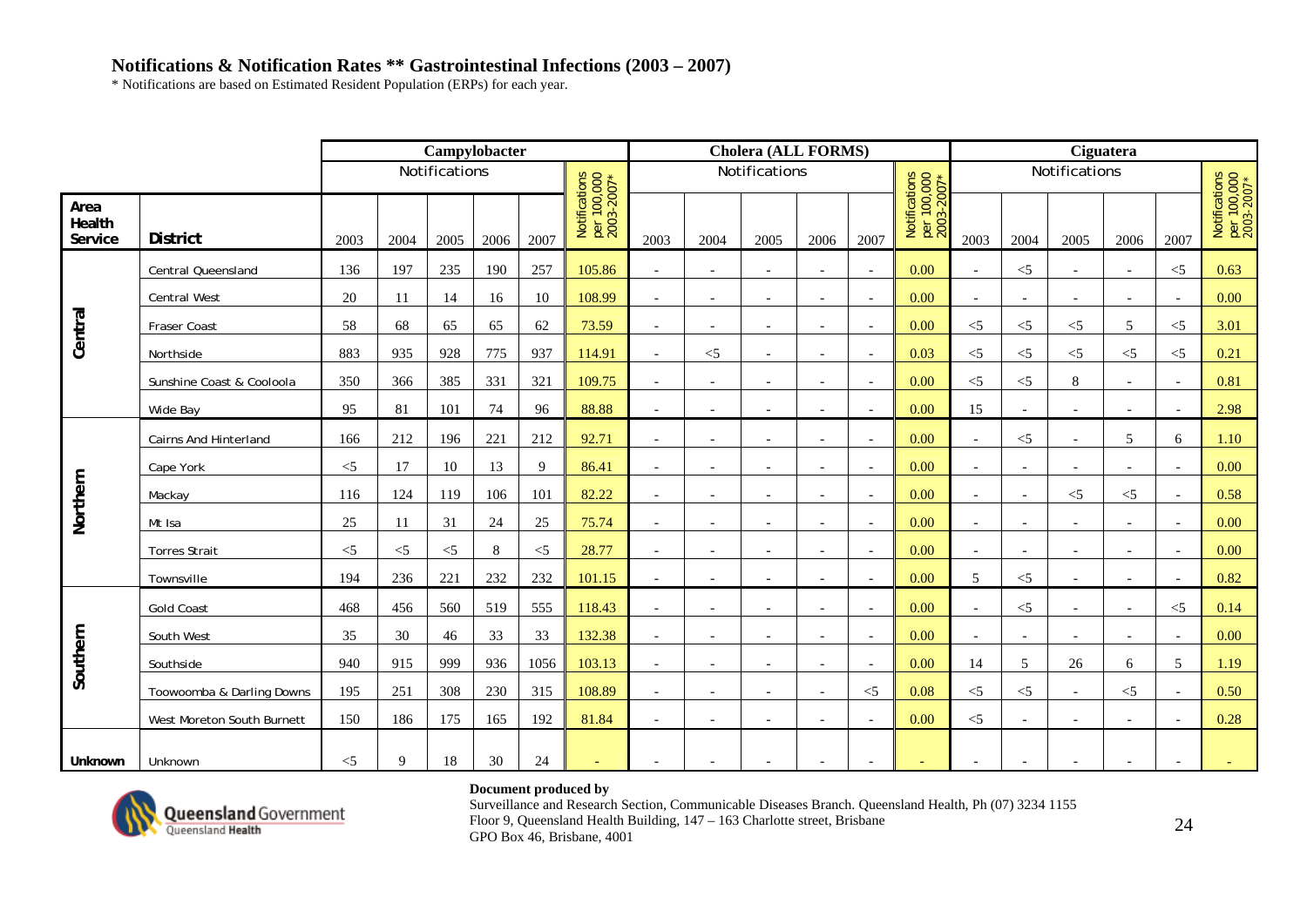\* Notifications are based on Estimated Resident Population (ERPs) for each year.

|                           |                              |                          |                          | Cryptosporidiosis |          |          |                                            |                          |                          | E Coli (Shiga-Like Toxin) |                          |                          |                                            |                          |                          | <b>Hepatitis A (ALL)</b> |                          |                          |                                            |
|---------------------------|------------------------------|--------------------------|--------------------------|-------------------|----------|----------|--------------------------------------------|--------------------------|--------------------------|---------------------------|--------------------------|--------------------------|--------------------------------------------|--------------------------|--------------------------|--------------------------|--------------------------|--------------------------|--------------------------------------------|
|                           |                              |                          |                          | Notifications     |          |          |                                            |                          |                          | Notifications             |                          |                          |                                            |                          |                          | Notifications            |                          |                          |                                            |
| Area<br>Health<br>Service | <b>District</b>              | 2003                     | 2004                     | 2005              | 2006     | 2007     | Notifications<br>per 100,000<br>2003-2007* | 2003                     | 2004                     | 2005                      | 2006                     | 2007                     | Notifications<br>per 100,000<br>2003-2007* | 2003                     | 2004                     | 2005                     | 2006                     | 2007                     | Notifications<br>per 100,000<br>2003-2007* |
|                           | Central Queensland           | $<$ 5                    | 35                       | 48                | 21       | $\tau$   | 11.68                                      | $\sim$                   | $\overline{a}$           | $\sim$                    | $\overline{\phantom{a}}$ | $\overline{\phantom{a}}$ | 0.00                                       | 6                        | $<\!\!5$                 | $<$ 5                    |                          | $<$ 5                    | 1.15                                       |
|                           | <b>Central West</b>          | $<$ 5                    | $\overline{\phantom{a}}$ | 5                 | 7        | $\leq$ 5 | 24.56                                      | $\overline{\phantom{a}}$ | $<$ 5                    | $\overline{\phantom{a}}$  | $\overline{\phantom{a}}$ | $\overline{\phantom{a}}$ | 1.54                                       | $ \,$                    | $\overline{\phantom{a}}$ | $\overline{\phantom{a}}$ | $\overline{\phantom{a}}$ | $\overline{\phantom{a}}$ | 0.00                                       |
| Central                   | <b>Fraser Coast</b>          | $\leq$                   | 6                        | $\mathbf{Q}$      | $\leq$ 5 | $<$ 5    | 4.86                                       | $\overline{\phantom{a}}$ | $\overline{\phantom{a}}$ | $\overline{\phantom{a}}$  | $\leq$ 5                 | $\overline{\phantom{a}}$ | 0.23                                       |                          | $\overline{\phantom{a}}$ | $\overline{\phantom{a}}$ |                          | $\leq$ 5                 | 0.46                                       |
|                           | Northside                    | 32                       | 84                       | 255               | 138      | 65       | 14.80                                      | $<$ 5                    |                          | $<$ 5                     | $<$ 5                    | $<$ 5                    | 0.34                                       | $<$ 5                    | $\tau$                   | $<$ 5                    | 6                        | 6                        | 0.70                                       |
|                           | Sunshine Coast & Cooloola    | 16                       | 46                       | 96                | 70       | 28       | 16.03                                      | $\sim$                   | $<\!\!5$                 | $\sim$                    | $< 5$                    | $<$ 5                    | 0.25                                       | $<$ 5                    | $<$ 5                    | $<$ 5                    |                          | $<$ 5                    | 0.50                                       |
|                           | Wide Bay                     | 8                        | 5                        | 10                | 17       | 8        | 9.54                                       |                          | $\overline{a}$           |                           | $\overline{a}$           | $\overline{a}$           | 0.00                                       |                          |                          | $\sim$                   | $<$ 5                    |                          | 0.20                                       |
|                           | <b>Cairns And Hinterland</b> | 18                       | 140                      | 102               | 27       | 31       | 29.28                                      | $\sim$                   | $\overline{a}$           | $\overline{\phantom{a}}$  | $\overline{a}$           | $\leq$ 5                 | 0.09                                       | 6                        | $<$ 5                    | $\leq$ 5                 | $\leq$ 5                 |                          | 1.10                                       |
|                           | Cape York                    | $\sim$                   | 24                       | 23                | 17       | $\leq$   | 107.60                                     | $\sim$                   | $\overline{a}$           | $\overline{\phantom{a}}$  | $\overline{a}$           | $\overline{\phantom{a}}$ | 0.00                                       | $\overline{\phantom{a}}$ | $\sim$                   | $\sim$                   | $\overline{\phantom{a}}$ | $\overline{a}$           | 0.00                                       |
| Northern                  | Mackay                       | 5                        | 30                       | 36                | 5        | $\sim$   | 11.04                                      |                          |                          | $\overline{\phantom{a}}$  | $<$ 5                    | $\overline{\phantom{a}}$ | 0.15                                       | $<$ 5                    |                          | $<$ 5                    |                          | $<$ 5                    | 0.58                                       |
|                           | Mt Isa                       | $<$ 5                    | 11                       | 12                | $\leq$ 5 | 5        | 22.85                                      | $\sim$                   | $\overline{\phantom{0}}$ |                           | $\overline{a}$           | $\sim$                   | 0.00                                       | $<$ 5                    | $< 5$                    | $\overline{\phantom{a}}$ |                          |                          | 3.26                                       |
|                           | <b>Torres Strait</b>         | $<$ 5                    | $\overline{\phantom{a}}$ | $<$ 5             | $\leq$ 5 | $<$ 5    | 15.34                                      | $\overline{\phantom{a}}$ | $\overline{\phantom{a}}$ | $\overline{\phantom{a}}$  | $\overline{\phantom{a}}$ | $\sim$                   | 0.00                                       | $\sim$                   | $\overline{\phantom{a}}$ | $\blacksquare$           |                          |                          | 0.00                                       |
|                           | Townsville                   | $\tau$                   | 118                      | 107               | 17       | 41       | 26.31                                      |                          | 5                        |                           |                          | $<$ 5                    | 0.64                                       | $<$ 5                    | $<\!\!5$                 | $\leq$ 5                 | $<$ 5                    |                          | 0.73                                       |
|                           | <b>Gold Coast</b>            | 8                        | 27                       | 68                | 112      | 38       | 11.71                                      | $\leq$                   | $\overline{\phantom{a}}$ | $\overline{\phantom{a}}$  | $\leq$ 5                 | $\leq$ 5                 | 0.37                                       | 8                        | $<$ 5                    | 17                       | 9                        | $\leq$ 5                 | 1.71                                       |
|                           | South West                   | $<$ 5                    | 5                        | 35                | 10       | 10       | 47.87                                      | $\overline{\phantom{a}}$ | $\overline{\phantom{0}}$ | $\overline{\phantom{0}}$  | $\overline{\phantom{a}}$ | $\overline{\phantom{a}}$ | 0.00                                       | $\overline{\phantom{a}}$ | $\overline{\phantom{a}}$ | $\overline{\phantom{a}}$ | $\overline{\phantom{0}}$ |                          | 0.00                                       |
| Southern                  | Southside                    | 21                       | 66                       | 287               | 153      | 60       | 12.49                                      | $<$ 5                    | $\leq$                   | $<$ 5                     | $<$ 5                    | $<$ 5                    | 0.21                                       | 12                       | $< 5$                    | 19                       | 7                        | 8                        | 1.06                                       |
|                           | Toowoomba & Darling Downs    | 21                       | 52                       | 192               | 58       | 105      | 35.88                                      | $\sim$                   | $<$ 5                    | $<$ 5                     | $<$ 5                    | 5                        | 1.09                                       | $\overline{a}$           | $<$ 5                    |                          | $<$ 5                    | $<$ 5                    | 0.34                                       |
|                           | West Moreton South Burnett   | 15                       | 25                       | 71                | 31       | 24       | 15.65                                      |                          |                          |                           |                          | $<$ 5                    | 0.38                                       | $<$ 5                    | $< 5$                    | $<$ 5                    | $<$ 5                    | $\leq$ 5                 | 1.13                                       |
| Unknown                   | Unknown                      | $\overline{\phantom{a}}$ | $<$ 5                    | $< 5$             | $\tau$   | $\leq$ 5 |                                            |                          |                          |                           |                          | $<$ 5                    |                                            |                          | $< 5$                    | $<$ 5                    | $<$ 5                    | $\leq$ 5                 |                                            |



### **Document produced by**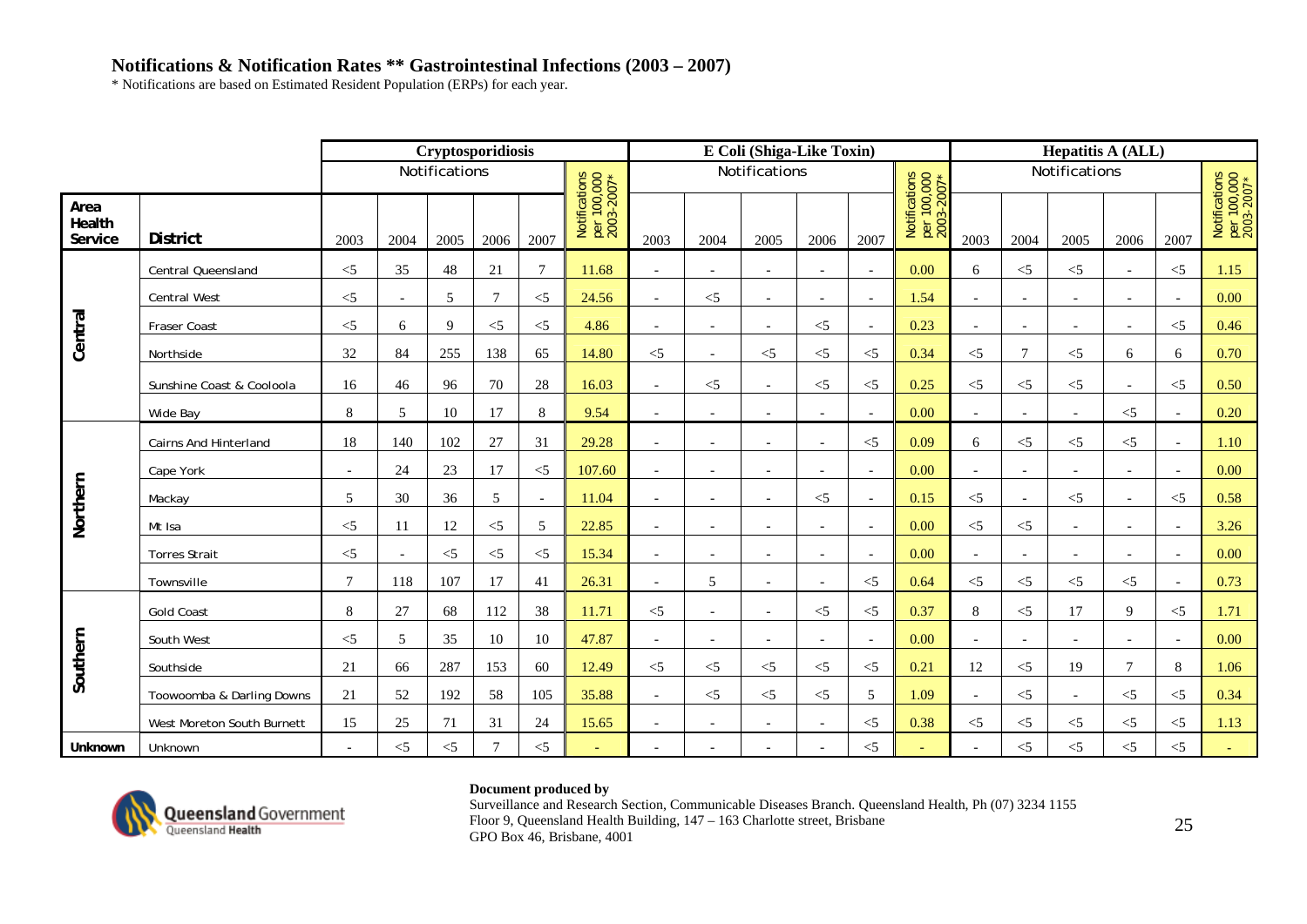\* Notifications are based on Estimated Resident Population (ERPs) for each year.

|                           |                            |                          |                          | <b>Hepatitis E</b><br>Notifications<br>Notifications<br>per 100,000<br>2003-2007*<br>2007<br>2005<br>2006<br>0.00<br>$\overline{\phantom{a}}$<br>$\overline{\phantom{a}}$<br>$\overline{\phantom{a}}$<br>0.00<br>$\sim$<br>$\overline{\phantom{a}}$<br>$\overline{\phantom{a}}$<br>0.00<br>$\overline{\phantom{a}}$<br>$\overline{\phantom{a}}$<br>$\overline{\phantom{a}}$<br>0.13<br>$\leq$ 5<br>$\leq$ 5<br>$<$ 5<br>0.06<br>$\overline{\phantom{a}}$<br>$\overline{\phantom{a}}$<br>0.00<br>$\overline{\phantom{a}}$<br>$\overline{\phantom{a}}$<br>$\overline{\phantom{a}}$<br>0.09<br>$\leq$<br>$\blacksquare$<br>$\overline{\phantom{a}}$<br>0.00<br>$\overline{\phantom{a}}$<br>$\overline{\phantom{a}}$<br>$\overline{\phantom{a}}$ |                          |                          |      |                          |                          |                          |                          |                          |                                            |                          |                          |                          |                          |                          |                                            |
|---------------------------|----------------------------|--------------------------|--------------------------|----------------------------------------------------------------------------------------------------------------------------------------------------------------------------------------------------------------------------------------------------------------------------------------------------------------------------------------------------------------------------------------------------------------------------------------------------------------------------------------------------------------------------------------------------------------------------------------------------------------------------------------------------------------------------------------------------------------------------------------------|--------------------------|--------------------------|------|--------------------------|--------------------------|--------------------------|--------------------------|--------------------------|--------------------------------------------|--------------------------|--------------------------|--------------------------|--------------------------|--------------------------|--------------------------------------------|
|                           |                            |                          |                          |                                                                                                                                                                                                                                                                                                                                                                                                                                                                                                                                                                                                                                                                                                                                              |                          |                          |      |                          |                          | <b>HUS</b>               |                          |                          |                                            |                          |                          |                          | Listeriosis              |                          |                                            |
|                           |                            |                          |                          |                                                                                                                                                                                                                                                                                                                                                                                                                                                                                                                                                                                                                                                                                                                                              |                          |                          |      |                          |                          | Notifications            |                          |                          |                                            |                          |                          | Notifications            |                          |                          |                                            |
| Area<br>Health<br>Service | <b>District</b>            | 2003                     | 2004                     |                                                                                                                                                                                                                                                                                                                                                                                                                                                                                                                                                                                                                                                                                                                                              |                          |                          |      | 2003                     | 2004                     | 2005                     | 2006                     | 2007                     | Notifications<br>per 100,000<br>2003-2007* | 2003                     | 2004                     | 2005                     | 2006                     | 2007                     | Notifications<br>per 100,000<br>2003-2007* |
|                           | Central Queensland         | $\blacksquare$           | $\overline{\phantom{a}}$ |                                                                                                                                                                                                                                                                                                                                                                                                                                                                                                                                                                                                                                                                                                                                              |                          |                          |      | $\sim$                   | $\overline{\phantom{a}}$ | $\overline{\phantom{a}}$ | $\overline{\phantom{a}}$ | $\sim$                   | 0.31                                       | $<$ 5                    | $<$ 5                    | $\overline{\phantom{a}}$ | $\overline{\phantom{a}}$ | $\overline{\phantom{a}}$ | 0.21                                       |
|                           | <b>Central West</b>        | $\sim$                   | $\overline{a}$           |                                                                                                                                                                                                                                                                                                                                                                                                                                                                                                                                                                                                                                                                                                                                              |                          |                          |      | $\sim$                   | $\overline{\phantom{a}}$ | $\overline{a}$           | $\overline{\phantom{a}}$ | $\sim$                   | 0.00                                       |                          | $\overline{\phantom{a}}$ | $\overline{\phantom{a}}$ | $\overline{\phantom{a}}$ |                          | 0.00                                       |
| Central                   | Fraser Coast               | $\blacksquare$           | $\overline{a}$           |                                                                                                                                                                                                                                                                                                                                                                                                                                                                                                                                                                                                                                                                                                                                              |                          |                          |      | $\overline{\phantom{a}}$ | $\overline{\phantom{a}}$ | $\overline{\phantom{a}}$ | $\overline{\phantom{a}}$ | $\sim$                   | 0.00                                       | $\overline{\phantom{a}}$ | $\overline{\phantom{a}}$ | $\overline{\phantom{a}}$ | $\overline{\phantom{a}}$ | $\overline{\phantom{a}}$ | 0.00                                       |
|                           | Northside                  | $\sim$                   | $<$ 5                    |                                                                                                                                                                                                                                                                                                                                                                                                                                                                                                                                                                                                                                                                                                                                              |                          |                          |      | $\overline{\phantom{a}}$ | $\overline{\phantom{a}}$ | $\overline{\phantom{a}}$ | $\overline{\phantom{a}}$ | $\sim$                   | 0.57                                       | $\leq$                   | $<$ 5                    | $<$ 5                    | $\leq$ 5                 | $\leq$ 5                 | 0.23                                       |
|                           | Sunshine Coast & Cooloola  | $\blacksquare$           | $<$ 5                    |                                                                                                                                                                                                                                                                                                                                                                                                                                                                                                                                                                                                                                                                                                                                              |                          |                          |      | $\overline{\phantom{a}}$ | $\overline{\phantom{a}}$ | $\overline{\phantom{a}}$ | $\overline{\phantom{a}}$ | $\sim$                   | 0.06                                       | $\leq$                   | $\overline{\phantom{a}}$ | $<$ 5                    | $<$ 5                    | $\leq$ 5                 | 0.31                                       |
|                           | Wide Bay                   | $\overline{\phantom{a}}$ | $\overline{\phantom{a}}$ |                                                                                                                                                                                                                                                                                                                                                                                                                                                                                                                                                                                                                                                                                                                                              |                          |                          |      | $\overline{\phantom{a}}$ | $\overline{\phantom{a}}$ | $\overline{\phantom{a}}$ | $\overline{\phantom{a}}$ | $\overline{\phantom{a}}$ | 0.00                                       | $\overline{\phantom{a}}$ | $\overline{\phantom{a}}$ | $\overline{\phantom{a}}$ |                          |                          | 0.00                                       |
|                           | Cairns And Hinterland      | $\overline{a}$           | $\overline{\phantom{a}}$ |                                                                                                                                                                                                                                                                                                                                                                                                                                                                                                                                                                                                                                                                                                                                              |                          |                          |      | $<$ 5                    | $\overline{\phantom{a}}$ | $< \! 5$                 | $\blacksquare$           | $\sim$                   | 1.01                                       | $\overline{\phantom{a}}$ | $\sim$                   | $<$ 5                    |                          | $\overline{\phantom{a}}$ | 0.18                                       |
|                           | Cape York                  | $\overline{\phantom{a}}$ | $\overline{\phantom{a}}$ |                                                                                                                                                                                                                                                                                                                                                                                                                                                                                                                                                                                                                                                                                                                                              |                          |                          |      | $\sim$                   | $\overline{\phantom{a}}$ | $\overline{\phantom{a}}$ | $\overline{\phantom{a}}$ | $\sim$                   | 9.78                                       | $\overline{a}$           | $\overline{\phantom{a}}$ | $\overline{a}$           | $\overline{\phantom{a}}$ | $\overline{\phantom{a}}$ | 0.00                                       |
| Northern                  | Mackay                     | $\sim$                   | $\overline{\phantom{a}}$ | $\sim$                                                                                                                                                                                                                                                                                                                                                                                                                                                                                                                                                                                                                                                                                                                                       | $\overline{\phantom{a}}$ | $\overline{\phantom{a}}$ | 0.00 | $\overline{\phantom{a}}$ | $\overline{\phantom{a}}$ | $<$ 5                    | $\blacksquare$           | $\sim$                   | 0.00                                       | $\overline{\phantom{a}}$ | $\overline{\phantom{a}}$ | $\overline{\phantom{a}}$ | $\overline{\phantom{0}}$ | $\overline{\phantom{a}}$ | 0.00                                       |
|                           | Mt Isa                     | $\overline{\phantom{a}}$ | $\overline{\phantom{a}}$ | $\overline{\phantom{a}}$                                                                                                                                                                                                                                                                                                                                                                                                                                                                                                                                                                                                                                                                                                                     | $\overline{\phantom{a}}$ | $\overline{\phantom{a}}$ | 0.00 | $\overline{\phantom{a}}$ | $\overline{\phantom{a}}$ | $\overline{\phantom{a}}$ | $\overline{\phantom{a}}$ | $\overline{\phantom{a}}$ | 7.18                                       | $\overline{\phantom{a}}$ | $\overline{\phantom{a}}$ | $\blacksquare$           | $\overline{\phantom{a}}$ | $\overline{\phantom{a}}$ | 0.00                                       |
|                           | <b>Torres Strait</b>       | $\overline{\phantom{a}}$ | $\overline{\phantom{a}}$ | $\overline{\phantom{a}}$                                                                                                                                                                                                                                                                                                                                                                                                                                                                                                                                                                                                                                                                                                                     | $\overline{\phantom{a}}$ | $\overline{\phantom{a}}$ | 0.00 | $\overline{\phantom{a}}$ | $\overline{\phantom{a}}$ | $\overline{\phantom{a}}$ | $\blacksquare$           | $\overline{\phantom{a}}$ | 26.85                                      | $\overline{\phantom{a}}$ | $\overline{\phantom{a}}$ | $\blacksquare$           | $\overline{\phantom{a}}$ | $\overline{\phantom{a}}$ | 0.00                                       |
|                           | Townsville                 |                          |                          |                                                                                                                                                                                                                                                                                                                                                                                                                                                                                                                                                                                                                                                                                                                                              |                          | $<$ 5                    | 0.09 |                          |                          |                          |                          | $<$ 5                    | 1.18                                       |                          |                          |                          |                          |                          | 0.00                                       |
|                           | <b>Gold Coast</b>          | $\overline{\phantom{a}}$ | $<$ 5                    | $\overline{\phantom{a}}$                                                                                                                                                                                                                                                                                                                                                                                                                                                                                                                                                                                                                                                                                                                     | $\overline{\phantom{a}}$ | $\overline{\phantom{a}}$ | 0.05 | $\overline{\phantom{a}}$ | $\overline{\phantom{a}}$ | $\overline{\phantom{a}}$ | $\overline{\phantom{a}}$ | $\overline{\phantom{a}}$ | 0.65                                       | $\overline{\phantom{a}}$ | $\overline{\phantom{a}}$ | $<$ 5                    |                          | $\overline{\phantom{a}}$ | 0.09                                       |
|                           | South West                 | $\overline{\phantom{a}}$ | $\overline{a}$           | $\sim$                                                                                                                                                                                                                                                                                                                                                                                                                                                                                                                                                                                                                                                                                                                                       | $\overline{\phantom{a}}$ | $\overline{\phantom{a}}$ | 0.00 | $\overline{\phantom{a}}$ | $\overline{\phantom{a}}$ | $\overline{\phantom{a}}$ | $\blacksquare$           | $\overline{\phantom{a}}$ | 0.00                                       | $\overline{a}$           | $\overline{\phantom{a}}$ | $\overline{\phantom{a}}$ | $\overline{a}$           | $\overline{a}$           | 0.00                                       |
| Southern                  | Southside                  | $\overline{\phantom{a}}$ | $<$ 5                    | 6                                                                                                                                                                                                                                                                                                                                                                                                                                                                                                                                                                                                                                                                                                                                            | $\overline{\phantom{a}}$ | $<$ 5                    | 0.17 | $\overline{\phantom{a}}$ | $\overline{\phantom{a}}$ | $\overline{\phantom{a}}$ | $\overline{\phantom{a}}$ | $\sim$                   | 0.47                                       | $<$ 5                    | $<$ 5                    | $\overline{\phantom{a}}$ | $<$ 5                    | $\leq$ 5                 | 0.21                                       |
|                           | Toowoomba & Darling Downs  | $\overline{\phantom{a}}$ | $\overline{\phantom{a}}$ | $\overline{\phantom{a}}$                                                                                                                                                                                                                                                                                                                                                                                                                                                                                                                                                                                                                                                                                                                     | $\overline{\phantom{a}}$ | $\overline{\phantom{a}}$ | 0.00 | $\sim$                   | $\overline{\phantom{a}}$ | $\overline{\phantom{a}}$ | $\leq$ 5                 | $\overline{\phantom{a}}$ | 0.34                                       | $\leq$ 5                 | $\overline{\phantom{a}}$ | $\blacksquare$           | $\overline{\phantom{a}}$ | $\leq$ 5                 | 0.17                                       |
|                           | West Moreton South Burnett | $\overline{\phantom{a}}$ | $\overline{\phantom{a}}$ | $\overline{\phantom{a}}$                                                                                                                                                                                                                                                                                                                                                                                                                                                                                                                                                                                                                                                                                                                     |                          | $\overline{\phantom{a}}$ | 0.00 | $\overline{\phantom{a}}$ | $<$ 5                    | $\overline{\phantom{a}}$ | $\overline{\phantom{a}}$ | $\overline{\phantom{a}}$ | 0.38                                       | $\overline{\phantom{a}}$ | $<$ 5                    | $\overline{\phantom{a}}$ | $\overline{\phantom{a}}$ | $<$ 5                    | 0.19                                       |
| Unknown                   | Unknown                    | $\overline{\phantom{a}}$ | $\overline{a}$           | $\sim$                                                                                                                                                                                                                                                                                                                                                                                                                                                                                                                                                                                                                                                                                                                                       | $\overline{\phantom{a}}$ | $\overline{\phantom{a}}$ |      |                          | $\overline{\phantom{a}}$ | $\sim$                   | $\overline{\phantom{a}}$ | $\overline{\phantom{a}}$ | $\sim$                                     | $\sim$                   | $\overline{\phantom{a}}$ | $\overline{a}$           |                          |                          |                                            |



### **Document produced by**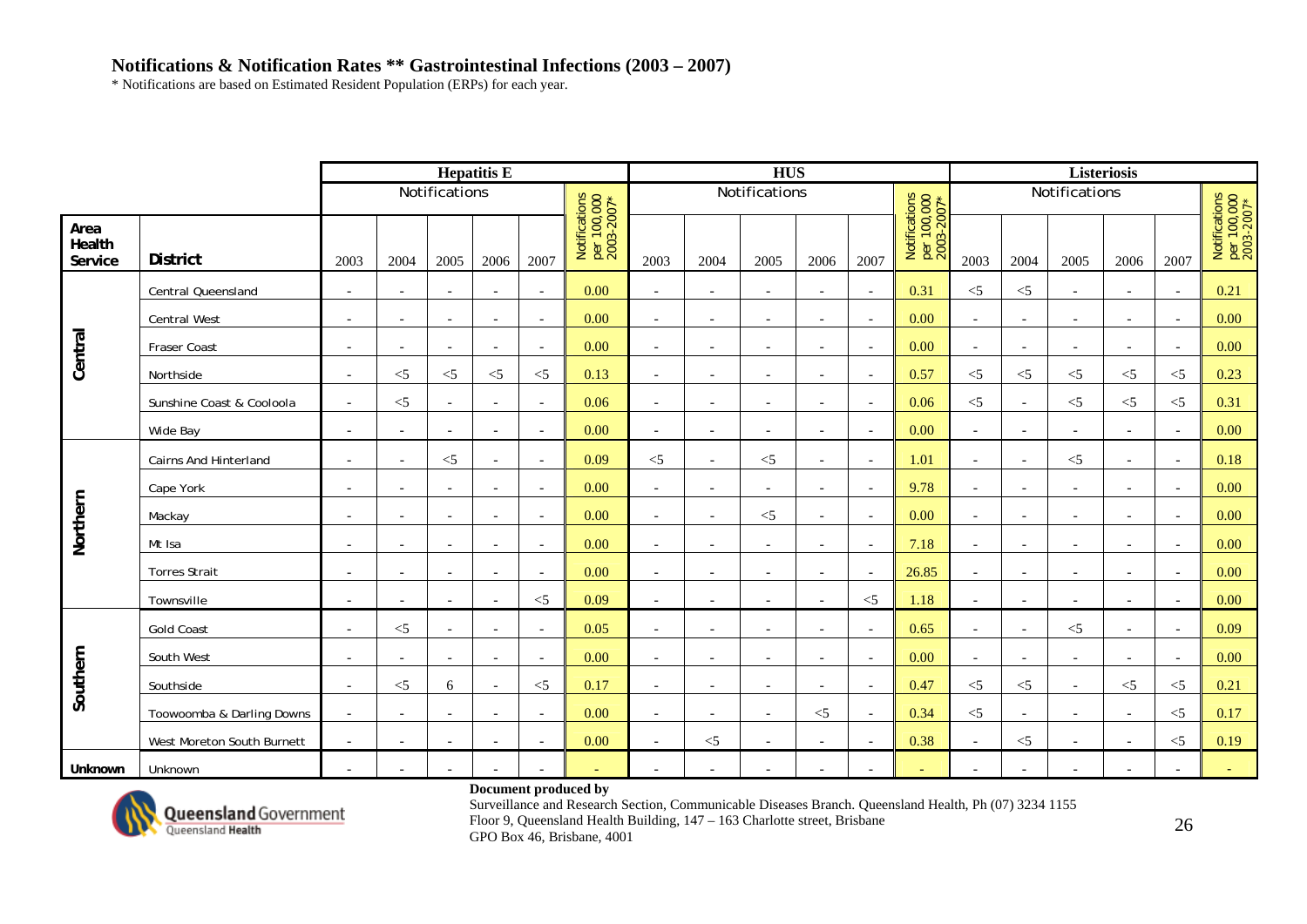\* Notifications are based on Estimated Resident Population (ERPs) for each year.

|                           |                              |                          |                          |                          | Paratyphoid              |                          |                                            |                          |                          | <b>Rotavirus</b>         |      |          |                                            |       |        | Salmonellosis (ALL) |      |      |                                            |
|---------------------------|------------------------------|--------------------------|--------------------------|--------------------------|--------------------------|--------------------------|--------------------------------------------|--------------------------|--------------------------|--------------------------|------|----------|--------------------------------------------|-------|--------|---------------------|------|------|--------------------------------------------|
|                           |                              |                          |                          | Notifications            |                          |                          |                                            |                          |                          | Notifications            |      |          |                                            |       |        | Notifications       |      |      |                                            |
| Area<br>Health<br>Service | <b>District</b>              | 2003                     | 2004                     | 2005                     | 2006                     | 2007                     | Notifications<br>per 100,000<br>2003-2007* | 2003                     | 2004                     | 2005                     | 2006 | 2007     | Notifications<br>per 100,000<br>2003-2007* | 2003  | 2004   | 2005                | 2006 | 2007 | Notifications<br>per 100,000<br>2003-2007* |
|                           | <b>Central Queensland</b>    | $\overline{\phantom{a}}$ | $\overline{\phantom{a}}$ | $\overline{\phantom{a}}$ |                          | $\overline{\phantom{a}}$ | 0.00                                       |                          |                          | $\overline{\phantom{a}}$ | 332  | 104      | 45.47                                      | 150   | 254    | 199                 | 201  | 130  | 97.41                                      |
|                           | <b>Central West</b>          |                          | $\overline{a}$           | $\overline{a}$           |                          | $\overline{\phantom{a}}$ | 0.00                                       |                          |                          | $\sim$                   | 6    | 5        | 16.89                                      | 17    | 24     | 25                  | 15   | 14   | 145.84                                     |
| Central                   | <b>Fraser Coast</b>          |                          | $\overline{\phantom{a}}$ | $\overline{\phantom{a}}$ | $\overline{\phantom{a}}$ | $\sim$                   | 0.00                                       | $\sim$                   | $\overline{\phantom{a}}$ | $\overline{\phantom{a}}$ | 56   | $\tau$   | 14.58                                      | 26    | 57     | 54                  | 62   | 47   | 56.93                                      |
|                           | Northside                    | $<$ 5                    | $<$ 5                    | $<$ 5                    | $<$ 5                    | $<$ 5                    | 0.18                                       | $\overline{\phantom{a}}$ | $\overline{\phantom{0}}$ | $\overline{\phantom{a}}$ | 578  | 256      | 21.50                                      | 333   | 422    | 410                 | 396  | 398  | 50.50                                      |
|                           | Sunshine Coast & Cooloola    | $\overline{\phantom{a}}$ | $\overline{\phantom{a}}$ | $\overline{\phantom{a}}$ |                          | $\overline{\phantom{a}}$ | 0.00                                       |                          | $\overline{\phantom{0}}$ | $\sim$                   | 202  | $78\,$   | 17.53                                      | 166   | 185    | 205                 | 187  | 151  | 55.97                                      |
|                           | Wide Bay                     | $\overline{\phantom{a}}$ | $\overline{a}$           | $\overline{\phantom{a}}$ |                          | $\overline{\phantom{a}}$ | 0.00                                       |                          |                          |                          | 50   | 17       | 13.32                                      | 71    | 102    | 96                  | 106  | 80   | 90.47                                      |
|                           | <b>Cairns And Hinterland</b> | $\overline{\phantom{a}}$ | $\overline{\phantom{a}}$ | $\overline{\phantom{a}}$ |                          | $\overline{\phantom{a}}$ | 0.00                                       |                          |                          | $\overline{\phantom{a}}$ | 175  | 104      | 25.69                                      | 183   | 190    | 191                 | 217  | 154  | 86.08                                      |
|                           | Cape York                    | $\overline{\phantom{a}}$ | $\overline{a}$           | $\overline{a}$           | $\sim$                   | $\overline{\phantom{a}}$ | 0.00                                       |                          |                          |                          | 30   | 14       | 71.74                                      | 27    | 40     | 39                  | 41   | 22   | 275.53                                     |
| Northern                  | Mackay                       | $\overline{\phantom{a}}$ | $\overline{\phantom{a}}$ | $\overline{\phantom{a}}$ | $\sim$                   | $\sim$                   | 0.00                                       | $\sim$                   | $\overline{\phantom{a}}$ | $\sim$                   | 35   | 21       | 8.13                                       | 122   | 130    | 145                 | 105  | 108  | 88.61                                      |
|                           | Mt Isa                       | $\overline{\phantom{a}}$ | $\overline{a}$           | $\overline{a}$           | $\overline{\phantom{0}}$ | $\overline{\phantom{a}}$ | 0.00                                       | $\overline{\phantom{a}}$ | $\overline{\phantom{a}}$ | $\overline{\phantom{a}}$ | 33   | $<$ 5    | 22.85                                      | 54    | 63     | 67                  | 76   | 58   | 207.63                                     |
|                           | <b>Torres Strait</b>         | $\overline{\phantom{a}}$ | $\overline{\phantom{a}}$ | $\overline{\phantom{a}}$ | $\overline{\phantom{a}}$ | $\overline{\phantom{a}}$ | 0.00                                       | $\overline{\phantom{a}}$ | $\overline{\phantom{a}}$ | $\overline{\phantom{a}}$ | 49   | $\leq$ 5 | 97.82                                      | 12    | 11     | 11                  | 8    | 11   | 101.66                                     |
|                           | Townsville                   |                          |                          | $\overline{\phantom{a}}$ | $<$ 5                    |                          | 0.09                                       |                          |                          |                          | 270  | 81       | 31.84                                      | 225   | 287    | 242                 | 260  | 226  | 112.49                                     |
|                           | <b>Gold Coast</b>            | $<$ 5                    | $\overline{\phantom{a}}$ | $\overline{\phantom{a}}$ |                          | $\overline{\phantom{a}}$ | 0.14                                       |                          |                          | $\overline{\phantom{a}}$ | 105  | 85       | 8.80                                       | 212   | 297    | 223                 | 238  | 205  | 54.40                                      |
|                           | South West                   | $\overline{\phantom{a}}$ |                          | $\overline{\phantom{a}}$ | $\leq$ 5                 | $\overline{\phantom{a}}$ | 1.50                                       |                          |                          | $\overline{\phantom{a}}$ | 12   | 12       | 17.95                                      | 33    | 22     | 37                  | 49   | 32   | 129.39                                     |
| Southern                  | Southside                    | $\leq$                   | $\leq$ 5                 | $\overline{\phantom{a}}$ | $<$ 5                    | $<$ 5                    | 0.23                                       |                          |                          | $\overline{\phantom{a}}$ | 296  | 243      | 11.47                                      | 381   | 461    | 377                 | 436  | 454  | 44.88                                      |
|                           | Toowoomba & Darling Downs    | $\leq$                   | $\overline{\phantom{a}}$ | $\overline{\phantom{a}}$ | $\overline{\phantom{a}}$ | $\overline{\phantom{a}}$ | 0.08                                       | $\overline{\phantom{0}}$ | $\overline{\phantom{a}}$ | $\overline{\phantom{a}}$ | 122  | 65       | 15.68                                      | 90    | 138    | 126                 | 154  | 138  | 54.15                                      |
|                           | West Moreton South Burnett   | $\sim$                   | $<$ 5                    | $\overline{a}$           |                          | $\overline{\phantom{a}}$ | 0.09                                       |                          |                          | $\sim$                   | 148  | 90       | 22.44                                      | 75    | 107    | 134                 | 123  | 122  | 52.89                                      |
| Unknown                   | Unknown                      | $\overline{\phantom{a}}$ |                          |                          |                          | $<$ 5                    |                                            |                          |                          |                          | 12   | $<$ 5    |                                            | $<$ 5 | $\tau$ | 14                  | 21   | 16   |                                            |



### **Document produced by**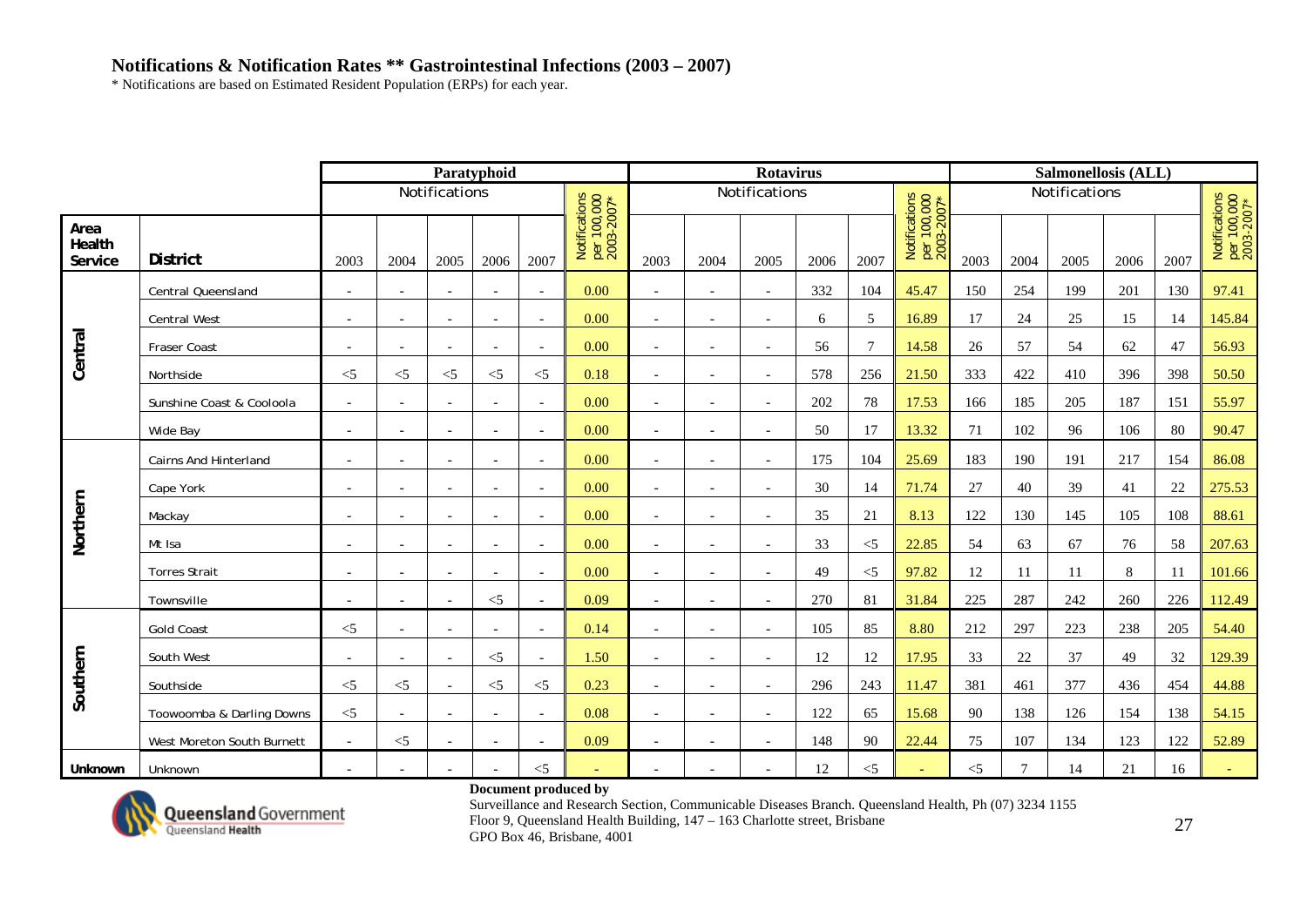\* Notifications are based on Estimated Resident Population (ERPs) for each year.

|                           |                            |                          |                          | Shigella (OTHER)         |                          |                          |                                            |                          |                          | Shigella Boydii          |                          |                          |                                            |                          |                          | <b>Shigella Dysenteriae</b> |                          |                          |                                            |
|---------------------------|----------------------------|--------------------------|--------------------------|--------------------------|--------------------------|--------------------------|--------------------------------------------|--------------------------|--------------------------|--------------------------|--------------------------|--------------------------|--------------------------------------------|--------------------------|--------------------------|-----------------------------|--------------------------|--------------------------|--------------------------------------------|
|                           |                            |                          |                          | Notifications            |                          |                          |                                            |                          |                          | Notifications            |                          |                          |                                            |                          |                          | Notifications               |                          |                          |                                            |
| Area<br>Health<br>Service | <b>District</b>            | 2003                     | 2004                     | 2005                     | 2006                     | 2007                     | Notifications<br>per 100,000<br>2003-2007* | 2003                     | 2004                     | 2005                     | 2006                     | 2007                     | Notifications<br>per 100,000<br>2003-2007* | 2003                     | 2004                     | 2005                        | 2006                     | 2007                     | Notifications<br>per 100,000<br>2003-2007* |
|                           | Central Queensland         | $\overline{\phantom{a}}$ | $\overline{\phantom{a}}$ | $\overline{\phantom{a}}$ | $\overline{\phantom{a}}$ | $\overline{\phantom{a}}$ | 0.00                                       |                          |                          | $\overline{\phantom{a}}$ | $\overline{\phantom{a}}$ | $\overline{\phantom{a}}$ | 0.00                                       | $\blacksquare$           | $\overline{\phantom{a}}$ | $\overline{\phantom{a}}$    |                          | $\overline{\phantom{a}}$ | 0.00                                       |
|                           | <b>Central West</b>        | $\overline{a}$           | $\overline{a}$           | $\overline{a}$           | $\overline{\phantom{a}}$ | $\overline{\phantom{a}}$ | 0.00                                       | $\sim$                   | $\overline{\phantom{a}}$ | $\sim$                   | $\blacksquare$           | $\sim$                   | 0.00                                       | $\sim$                   | $\overline{\phantom{a}}$ | $\overline{\phantom{a}}$    |                          |                          | 0.00                                       |
| Central                   | Fraser Coast               | $\overline{\phantom{a}}$ | $\overline{a}$           | $\overline{a}$           | $\overline{\phantom{a}}$ | $\overline{\phantom{a}}$ | 0.00                                       | $\sim$                   | $\overline{\phantom{a}}$ | $\sim$                   | $\overline{a}$           | $\overline{\phantom{a}}$ | 0.00                                       | $\overline{a}$           | $\overline{\phantom{a}}$ | $\overline{a}$              | $\overline{\phantom{a}}$ | $\overline{\phantom{a}}$ | 0.00                                       |
|                           | Northside                  | $\overline{\phantom{a}}$ | $<$ 5                    | $<$ 5                    | $<$ 5                    | $<$ 5                    | 0.15                                       | $\sim$                   | $\overline{\phantom{a}}$ | $\overline{\phantom{a}}$ | $\overline{\phantom{a}}$ | $\overline{\phantom{a}}$ | 0.00                                       | $\sim$                   | $\overline{\phantom{a}}$ | $\overline{\phantom{a}}$    | $\overline{\phantom{0}}$ | $\overline{\phantom{a}}$ | 0.00                                       |
|                           | Sunshine Coast & Cooloola  |                          |                          |                          |                          | $\overline{\phantom{a}}$ | 0.00                                       | $\overline{\phantom{a}}$ | $<$ 5                    | $\sim$                   | $<$ 5                    | $\overline{a}$           | 0.13                                       | $\overline{\phantom{a}}$ |                          | $\overline{\phantom{a}}$    |                          |                          | 0.00                                       |
|                           | Wide Bay                   | $\sim$                   | $\overline{\phantom{a}}$ | $\overline{\phantom{a}}$ | $\overline{\phantom{a}}$ | $\overline{\phantom{a}}$ | 0.00                                       |                          | $\overline{\phantom{a}}$ | $\overline{\phantom{a}}$ | $\overline{\phantom{a}}$ | $\overline{\phantom{a}}$ | 0.00                                       | $\overline{\phantom{a}}$ | $\overline{\phantom{a}}$ | $\overline{\phantom{a}}$    |                          |                          | 0.00                                       |
|                           | Cairns And Hinterland      | $\overline{a}$           | $\overline{\phantom{a}}$ | $\sim$                   | $\overline{\phantom{a}}$ | $\blacksquare$           | 0.00                                       | $\sim$                   | $\overline{\phantom{a}}$ | $\sim$                   | $\overline{a}$           | $\sim$                   | 0.00                                       | $\overline{a}$           | $\overline{\phantom{a}}$ | $\overline{\phantom{a}}$    |                          | $\overline{\phantom{a}}$ | 0.00                                       |
|                           | Cape York                  | $\overline{\phantom{a}}$ | $\overline{\phantom{a}}$ | $\overline{\phantom{a}}$ | $\overline{\phantom{a}}$ | $\leq$ 5                 | 1.63                                       | $\overline{\phantom{a}}$ | $\overline{\phantom{a}}$ | $\overline{\phantom{a}}$ | $\overline{a}$           | $\overline{a}$           | 0.00                                       | $\overline{\phantom{a}}$ | $\overline{\phantom{a}}$ | $\overline{\phantom{a}}$    |                          | $\sim$                   | 0.00                                       |
| Northern                  | Mackay                     | $\blacksquare$           | $\overline{\phantom{a}}$ | $\overline{\phantom{a}}$ | $\overline{\phantom{a}}$ | $\overline{\phantom{a}}$ | 0.00                                       | $\overline{\phantom{a}}$ | $\overline{\phantom{a}}$ | $\overline{\phantom{a}}$ | $\overline{\phantom{a}}$ | $\overline{a}$           | 0.00                                       | $\overline{\phantom{a}}$ | $\overline{\phantom{a}}$ | $\overline{\phantom{a}}$    |                          |                          | 0.00                                       |
|                           | Mt Isa                     | $\overline{\phantom{a}}$ | $\overline{\phantom{a}}$ | $\overline{\phantom{a}}$ | $\sim$                   | $\overline{\phantom{a}}$ | 0.00                                       | $\sim$                   | $\sim$                   | $\sim$                   | $\overline{\phantom{a}}$ | $\overline{\phantom{a}}$ | 0.00                                       | $\sim$                   | $\sim$                   | $\overline{\phantom{a}}$    | $\overline{\phantom{a}}$ | $\overline{a}$           | 0.00                                       |
|                           | <b>Torres Strait</b>       | $\overline{\phantom{a}}$ | $\overline{\phantom{a}}$ | $\overline{\phantom{a}}$ | $\overline{\phantom{a}}$ | $\overline{\phantom{a}}$ | 0.00                                       | $\overline{\phantom{a}}$ | $\overline{\phantom{a}}$ | $\overline{\phantom{a}}$ | $\blacksquare$           | $\sim$                   | 0.00                                       | $\overline{\phantom{a}}$ | $\overline{\phantom{a}}$ | $\blacksquare$              | $\overline{\phantom{a}}$ | $\overline{\phantom{a}}$ | 0.00                                       |
|                           | Townsville                 |                          | $\overline{\phantom{a}}$ | $<$ 5                    |                          | $\overline{\phantom{a}}$ | 0.09                                       | $\sim$                   |                          | $\overline{\phantom{0}}$ | $\overline{\phantom{a}}$ | $\sim$                   | 0.00                                       | $\overline{\phantom{a}}$ | $\overline{\phantom{a}}$ | $\overline{\phantom{a}}$    |                          |                          | 0.00                                       |
|                           | <b>Gold Coast</b>          | $<$ 5                    | $<$ 5                    | $\overline{\phantom{a}}$ | $\overline{\phantom{a}}$ | $< 5$                    | 0.14                                       | $\overline{\phantom{a}}$ | $\overline{\phantom{a}}$ | $\overline{\phantom{a}}$ | $\blacksquare$           | $\sim$                   | 0.00                                       | $\overline{\phantom{a}}$ | $<$ 5                    | $\overline{\phantom{a}}$    | $\overline{\phantom{a}}$ | $\overline{\phantom{a}}$ | 0.05                                       |
|                           | South West                 | $\overline{a}$           | $\overline{a}$           | $\overline{a}$           |                          | $\sim$                   | 0.00                                       | $\sim$                   | $\sim$                   | $\sim$                   | $\overline{a}$           | $\sim$                   | 0.00                                       |                          | $\sim$                   | $\overline{a}$              |                          |                          | 0.00                                       |
| Southern                  | Southside                  | $\blacksquare$           | $\overline{\phantom{a}}$ | $\leq$ 5                 | $< 5$                    | $\leq$ 5                 | 0.11                                       | $<$ 5                    | $\overline{\phantom{a}}$ | $<$ 5                    | $<$ 5                    | $\overline{a}$           | 0.06                                       | $<$ 5                    | $\overline{\phantom{a}}$ | $\overline{\phantom{a}}$    | $<$ 5                    | $<$ 5                    | 0.09                                       |
|                           | Toowoomba & Darling Downs  | $\overline{\phantom{a}}$ | $\overline{\phantom{a}}$ | $\overline{\phantom{a}}$ | $<$ 5                    | $\leq$ 5                 | 0.17                                       | $\sim$                   | $\overline{\phantom{a}}$ | $\overline{\phantom{a}}$ | $\overline{\phantom{a}}$ | $\overline{\phantom{a}}$ | 0.00                                       | $\overline{\phantom{a}}$ | $<$ 5                    | $\overline{\phantom{a}}$    | $\overline{\phantom{a}}$ |                          | 0.08                                       |
|                           | West Moreton South Burnett | $\sim$                   | $\overline{a}$           | $\overline{\phantom{a}}$ | $< 5$                    | $\overline{\phantom{a}}$ | 0.09                                       | $\sim$                   | $\overline{\phantom{a}}$ | $\overline{\phantom{a}}$ | $\blacksquare$           | $\blacksquare$           | 0.00                                       | $\overline{\phantom{a}}$ | $<$ 5                    | $\overline{\phantom{a}}$    |                          | $\overline{a}$           | 0.09                                       |
| Unknown                   | Unknown                    | $\overline{\phantom{a}}$ | $\overline{\phantom{a}}$ | $\overline{\phantom{a}}$ | $\overline{\phantom{a}}$ | $\overline{\phantom{0}}$ |                                            |                          |                          |                          |                          | $\blacksquare$           |                                            | $\overline{\phantom{a}}$ | $\overline{\phantom{a}}$ | $\overline{\phantom{a}}$    |                          |                          |                                            |



### **Document produced by**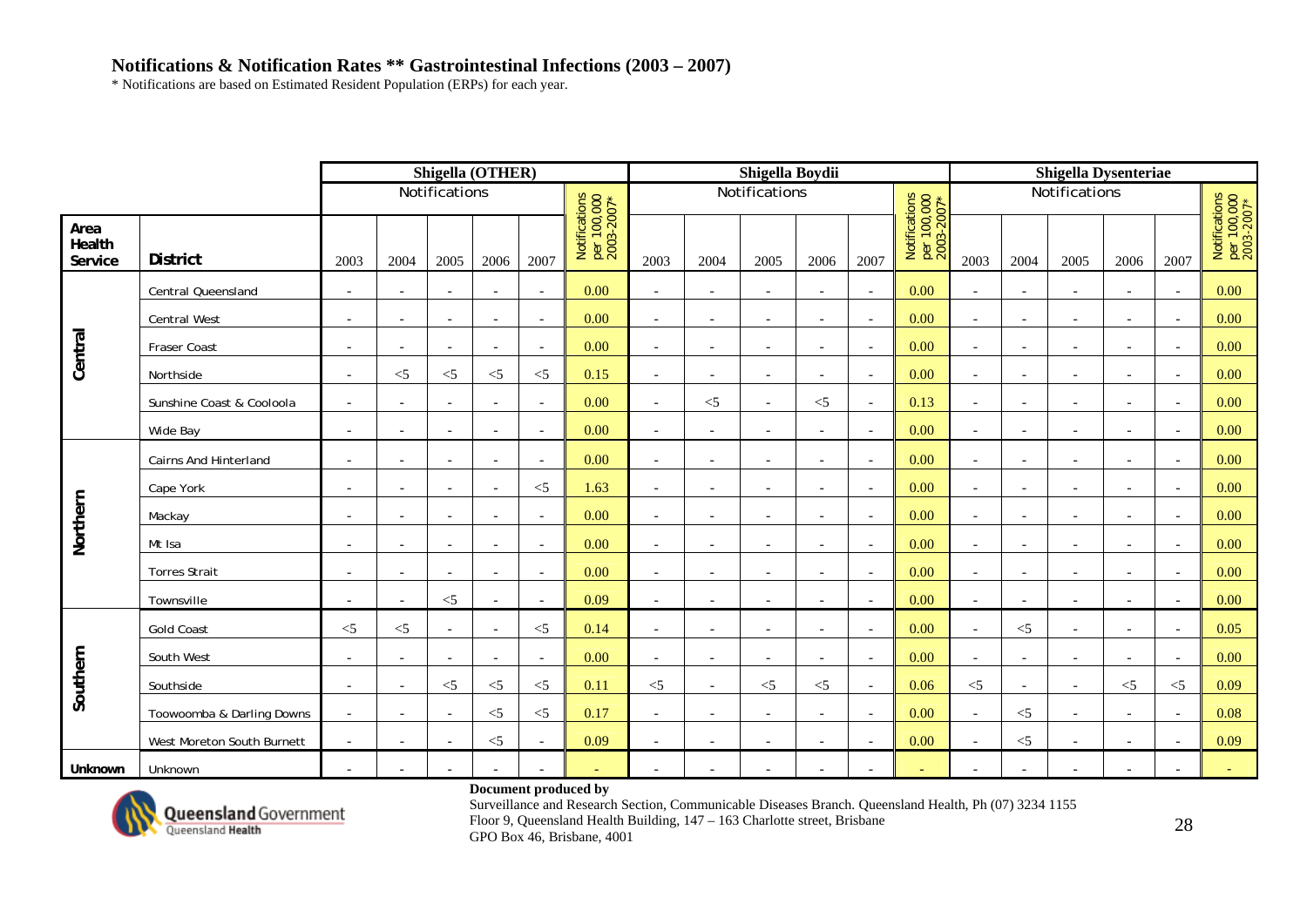\* Notifications are based on Estimated Resident Population (ERPs) for each year.

|                           |                              |                          |                          | Shigella Flexneri        |                          |                          |                                            |                          |                          | Shigella Sonnei          |                          |                          |                                            |                          |                          |                          | <b>Typhoid</b>           |                          |                                            |
|---------------------------|------------------------------|--------------------------|--------------------------|--------------------------|--------------------------|--------------------------|--------------------------------------------|--------------------------|--------------------------|--------------------------|--------------------------|--------------------------|--------------------------------------------|--------------------------|--------------------------|--------------------------|--------------------------|--------------------------|--------------------------------------------|
|                           |                              |                          |                          | Notifications            |                          |                          |                                            |                          |                          | Notifications            |                          |                          |                                            |                          |                          | Notifications            |                          |                          |                                            |
| Area<br>Health<br>Service | <b>District</b>              | 2003                     | 2004                     | 2005                     | 2006                     | 2007                     | Notifications<br>per 100,000<br>2003-2007* | 2003                     | 2004                     | 2005                     | 2006                     | 2007                     | Notifications<br>per 100,000<br>2003-2007* | 2003                     | 2004                     | 2005                     | 2006                     | 2007                     | Notifications<br>per 100,000<br>2003-2007* |
|                           | Central Queensland           | $<$ 5                    | $\overline{\phantom{a}}$ | $\overline{a}$           |                          | $\blacksquare$           | 0.31                                       | 5                        | $<$ 5                    | $<$ 5                    | $<$ 5                    | 8                        | 1.88                                       |                          |                          |                          |                          | $\leq$ 5                 | 0.21                                       |
|                           | <b>Central West</b>          | $\overline{\phantom{a}}$ | $\overline{\phantom{a}}$ | $\overline{\phantom{a}}$ | $\sim$                   | $\sim$                   | 0.00                                       | $\overline{\phantom{a}}$ | $\overline{\phantom{a}}$ | $<$ 5                    | $\overline{\phantom{a}}$ | $\overline{a}$           | 1.54                                       | $\overline{\phantom{a}}$ | $\overline{\phantom{a}}$ | $\overline{\phantom{a}}$ |                          |                          | 0.00                                       |
| Central                   | Fraser Coast                 | $<$ 5                    | $\overline{a}$           | $\overline{\phantom{a}}$ | $\overline{\phantom{0}}$ | $\overline{\phantom{a}}$ | 0.46                                       | $<$ 5                    | $\overline{\phantom{a}}$ | $\overline{\phantom{a}}$ | $\overline{\phantom{0}}$ | $<$ 5                    | 0.69                                       | $\overline{\phantom{a}}$ | $\overline{\phantom{a}}$ | $\overline{a}$           | $\overline{\phantom{0}}$ | $\overline{\phantom{a}}$ | 0.00                                       |
|                           | Northside                    | $<$ 5                    | $<$ 5                    | 5                        | $<$ 5                    | $<$ 5                    | 0.39                                       | 6                        | $\overline{7}$           | 11                       | 8                        | 6                        | 0.98                                       | $<$ 5                    | $<$ 5                    | $\overline{\phantom{a}}$ | $<$ 5                    | $\leq$ 5                 | 0.13                                       |
|                           | Sunshine Coast & Cooloola    | $\sim$                   | $<$ 5                    | $<$ 5                    | $<$ 5                    | $\sim$                   | 0.38                                       | $\overline{\phantom{a}}$ | $<$ 5                    | $<\!\!5$                 | $<$ 5                    | $<$ 5                    | 0.50                                       |                          |                          | $\overline{\phantom{a}}$ |                          |                          | 0.00                                       |
|                           | Wide Bay                     | $\leq$                   |                          | $\overline{a}$           |                          | $\overline{a}$           | 0.20                                       |                          |                          | $<$ 5                    |                          | $<$ 5                    | 0.60                                       |                          |                          |                          |                          |                          | 0.00                                       |
|                           | <b>Cairns And Hinterland</b> | $\leq$ 5                 | $<$ 5                    | $\mathbf{r}$             | $\leq$ 5                 | $\leq$ 5                 | 0.74                                       | $\leq$ 5                 | $<$ 5                    | $\tau$                   | $<$ 5                    | 9                        | 2.39                                       |                          | $\overline{\phantom{a}}$ | $\overline{a}$           |                          | $\overline{a}$           | 0.00                                       |
|                           | Cape York                    | $\overline{\phantom{a}}$ | $\overline{a}$           | $<$ 5                    | $<$ 5                    | $\overline{\phantom{a}}$ | 6.52                                       | $<$ 5                    | $<$ 5                    | $<$ 5                    | $\overline{a}$           | $\overline{\phantom{a}}$ | 11.41                                      | $\overline{\phantom{a}}$ | $\overline{\phantom{a}}$ | $\overline{\phantom{a}}$ | $\overline{\phantom{0}}$ | $\overline{\phantom{a}}$ | 0.00                                       |
|                           | Mackay                       | $\overline{\phantom{a}}$ | $<$ 5                    | $\blacksquare$           | $\overline{\phantom{a}}$ | $\overline{\phantom{a}}$ | 0.15                                       | $<$ 5                    | $<$ 5                    | $<$ 5                    | $\blacksquare$           | $\overline{\phantom{a}}$ | 0.44                                       | $\overline{\phantom{a}}$ | $\overline{\phantom{a}}$ | $\overline{\phantom{a}}$ | $\overline{\phantom{a}}$ | $\overline{\phantom{a}}$ | 0.00                                       |
| Northern                  | Mt Isa                       | $<$ 5                    | 5                        | $<$ 5                    | $<$ 5                    | 6                        | 13.06                                      | $\overline{\phantom{a}}$ | $\overline{\phantom{a}}$ | $\overline{\phantom{a}}$ | 5                        | $<$ 5                    | 5.22                                       | $\overline{\phantom{a}}$ |                          | $\overline{\phantom{a}}$ |                          | $\overline{\phantom{a}}$ | 0.00                                       |
|                           | <b>Torres Strait</b>         | $\overline{a}$           | $\overline{\phantom{a}}$ | $<$ 5                    | $< 5$                    | $\leq$ 5                 | 5.75                                       |                          |                          |                          | $\overline{a}$           | $\overline{\phantom{a}}$ | 0.00                                       | $\overline{\phantom{a}}$ |                          |                          |                          | $\overline{a}$           | 0.00                                       |
|                           | Townsville                   | $\overline{a}$           | $<$ 5                    | $\overline{a}$           | $<$ 5                    | $<$ 5                    | 0.82                                       | $<$ 5                    | $< 5$                    | $\tau$                   | $<$ 5                    | $\overline{a}$           | 1.00                                       |                          |                          |                          |                          | $\leq$ 5                 | 0.09                                       |
|                           | <b>Gold Coast</b>            | $<$ 5                    | $\overline{a}$           | $\overline{a}$           | $<$ 5                    | $<$ 5                    | 0.23                                       | $\leq$ 5                 | $\leq$ 5                 | $<$ 5                    | $<$ 5                    | 6                        | 0.79                                       | $\overline{\phantom{a}}$ |                          | $<$ 5                    | $\leq$ 5                 | $\leq$ 5                 | 0.23                                       |
|                           | South West                   | $\overline{\phantom{a}}$ | $\overline{\phantom{a}}$ | $\blacksquare$           | $\overline{\phantom{a}}$ | $\sim$                   | 0.00                                       | $\overline{\phantom{a}}$ | $<$ 5                    | $<$ 5                    | 10                       | $<$ 5                    | 12.71                                      | $\overline{\phantom{a}}$ | $\overline{\phantom{a}}$ | $\overline{\phantom{a}}$ | $\overline{\phantom{a}}$ | $\overline{\phantom{a}}$ | 0.00                                       |
| Southern                  | Southside                    | $\leq$ 5                 | $<$ 5                    | $\leq$ 5                 | $< 5$                    | $<$ 5                    | 0.40                                       | 5                        | 8                        | 8                        | 8                        | 8                        | 0.79                                       | $<$ 5                    | $\tau$                   | $<$ 5                    | $\leq$ 5                 | $\overline{\phantom{a}}$ | 0.23                                       |
|                           | Toowoomba & Darling Downs    | $\overline{\phantom{a}}$ | $<$ 5                    | $\overline{\phantom{a}}$ | $\overline{\phantom{a}}$ | $\overline{\phantom{a}}$ | 0.25                                       | $\leq$ 5                 | 5                        | $<$ 5                    | 16                       | $<$ 5                    | 2.43                                       | $\overline{\phantom{a}}$ | $\overline{\phantom{a}}$ | $\overline{\phantom{a}}$ |                          | $\overline{\phantom{a}}$ | 0.00                                       |
|                           | West Moreton South Burnett   | $\sim$                   | $<$ 5                    | $\blacksquare$           |                          | $\overline{\phantom{a}}$ | 0.09                                       |                          | $<$ 5                    | $\tau$                   | $<$ 5                    | $\overline{\phantom{a}}$ | 1.04                                       |                          | $\leq$ 5                 | $\overline{\phantom{a}}$ |                          | $\leq$ 5                 | 0.19                                       |
| Unknown                   | Unknown                      | $\overline{\phantom{a}}$ | $\overline{\phantom{a}}$ | $<$ 5                    | $< 5$                    | $<$ 5                    |                                            |                          | $< 5$                    |                          | $<$ 5                    | $<$ 5                    | $\overline{\phantom{a}}$                   | $<$ 5                    |                          |                          | $<$ 5                    |                          |                                            |



### **Document produced by**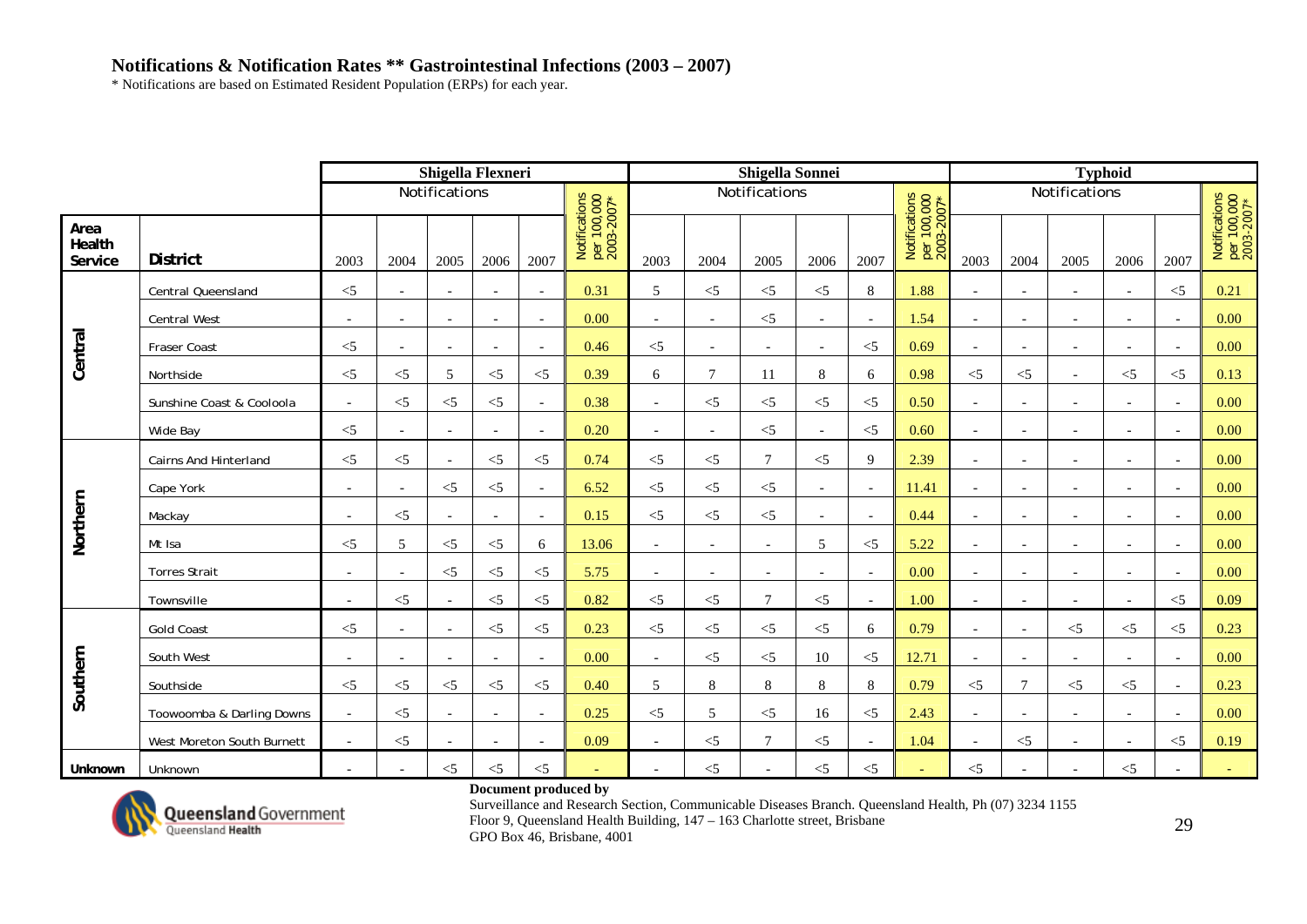\* Notifications are based on Estimated Resident Population (ERPs) for each year.

|                           |                              |                          |                          |                              | <b>Yersiniosis</b>       |                              |                                            |
|---------------------------|------------------------------|--------------------------|--------------------------|------------------------------|--------------------------|------------------------------|--------------------------------------------|
|                           |                              |                          |                          | Notifications                |                          |                              |                                            |
| Area<br>Health<br>Service | <b>District</b>              | 2003                     | 2004                     | 2005                         | 2006                     | 2007                         | Notifications<br>per 100,000<br>2003-2007* |
|                           | <b>Central Queensland</b>    | $< \! 5$                 | $<$ 5                    | 5                            | $\qquad \qquad -$        | $<$ 5                        | 1.67                                       |
|                           | <b>Central West</b>          | $<$ 5                    | $\blacksquare$           | $<$ 5                        | $<$ 5                    | $\blacksquare$               | 4.61                                       |
| Central                   | Fraser Coast                 | $\overline{\phantom{a}}$ | $<$ 5                    | $\overline{\phantom{a}}$     | $<$ 5                    | $<$ 5                        | 1.62                                       |
|                           | Northside                    | 14                       | 11                       | 13                           | 7                        | 8                            | 1.37                                       |
|                           | Sunshine Coast & Cooloola    | 5                        | $<$ 5                    | $<$ 5                        | $<$ 5                    | $<$ 5                        | 1.06                                       |
|                           | Wide Bay                     | 5                        | 9                        | $<$ 5                        | $<$ 5                    | $<$ 5                        | 3.98                                       |
|                           | <b>Cairns And Hinterland</b> | 12                       | 6                        | $<$ 5                        | $\blacksquare$           | 10                           | 2.95                                       |
|                           | Cape York                    |                          | $<$ 5                    | $\qquad \qquad \blacksquare$ | $\overline{\phantom{0}}$ | $\overline{\phantom{a}}$     | 1.63                                       |
| Northern                  | Mackay                       | $\overline{\phantom{0}}$ | $\overline{\phantom{a}}$ | $<$ 5                        | $<$ 5                    | $<$ 5                        | 1.02                                       |
|                           | Mt Isa                       | $<$ 5                    | $\blacksquare$           | $<$ 5                        | $<$ 5                    | $\overline{a}$               | 1.96                                       |
|                           | <b>Torres Strait</b>         | $<$ 5                    | $\overline{\phantom{a}}$ | $\overline{\phantom{m}}$     | $\qquad \qquad -$        | $\qquad \qquad \blacksquare$ | 1.92                                       |
|                           | Townsville                   | $8\,$                    | $<$ 5                    | 8                            | 6                        | 9                            | 3.18                                       |
|                           | <b>Gold Coast</b>            | $\overline{7}$           | $<$ 5                    | $<$ 5                        | $<$ 5                    | $\overline{7}$               | 1.16                                       |
|                           | South West                   | $<$ 5                    | $\overline{\phantom{a}}$ | $\overline{\phantom{a}}$     | $<$ 5                    | $<$ 5                        | 4.49                                       |
| Southern                  | Southside                    | 20                       | 19                       | $<$ 5                        | 23                       | 22                           | 1.87                                       |
|                           | Toowoomba & Darling Downs    | 6                        | $<$ 5                    | 8                            | 6                        | $\leq$ 5                     | 2.26                                       |
|                           | West Moreton South Burnett   | $<$ 5                    | $<$ 5                    | $\overline{\phantom{a}}$     | $\overline{\phantom{a}}$ | $<$ 5                        | 0.47                                       |
| Unknown                   | Unknown                      |                          | $\overline{\phantom{a}}$ | $\overline{\phantom{0}}$     | $<$ 5                    | $\blacksquare$               | $\overline{\phantom{a}}$                   |



### **Document produced by**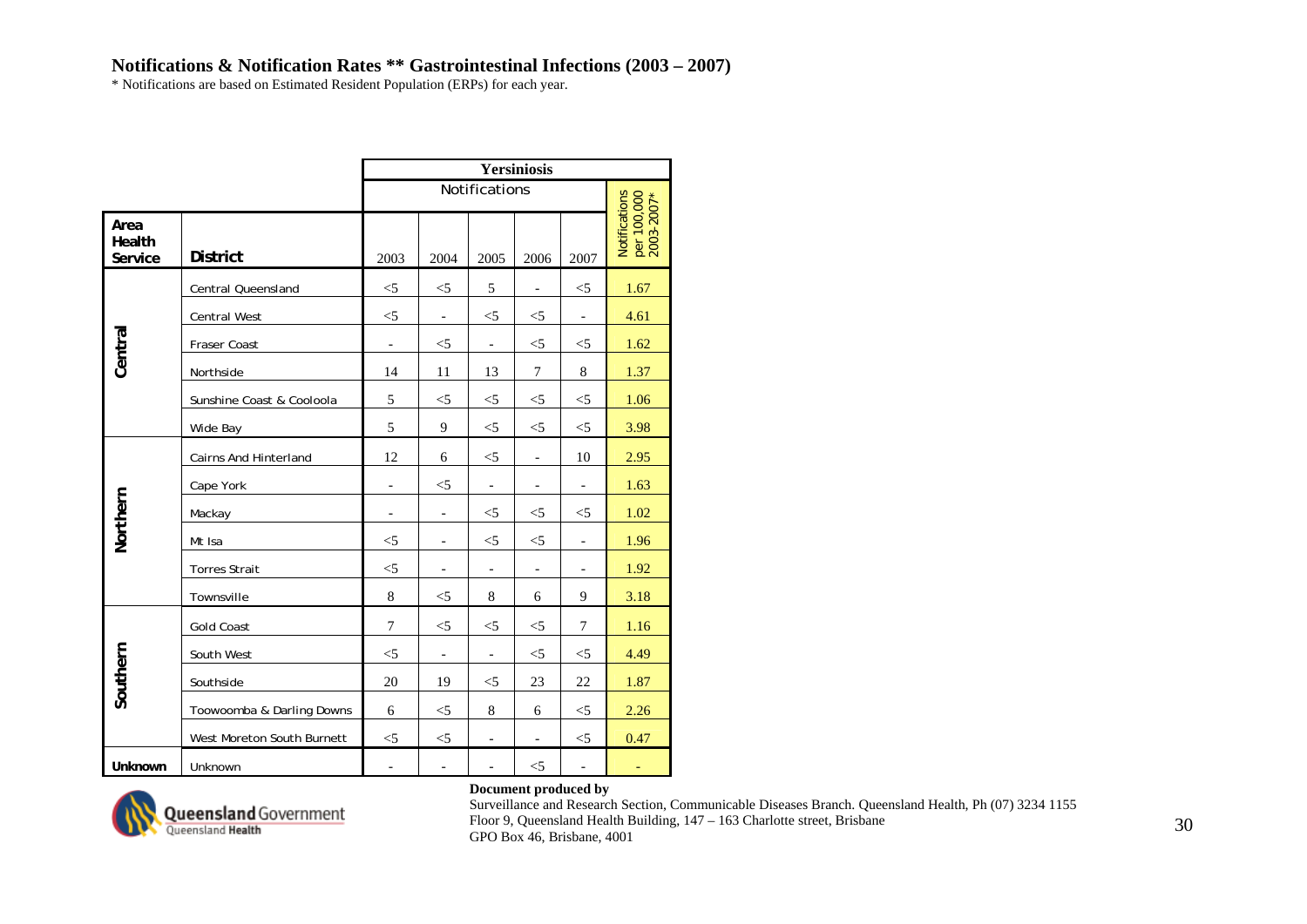\* Notifications are based on Estimated Resident Population (ERPs) for each year.

|                           |                            |                          |                              |                          | Group A Streptococcal Inf* |                          |                                            |                          |                          | Menningococcal           |                          |          |                                            |                          |          |                          | Pneumococcal   |                 |                                            |
|---------------------------|----------------------------|--------------------------|------------------------------|--------------------------|----------------------------|--------------------------|--------------------------------------------|--------------------------|--------------------------|--------------------------|--------------------------|----------|--------------------------------------------|--------------------------|----------|--------------------------|----------------|-----------------|--------------------------------------------|
|                           |                            |                          |                              | Notifications            |                            |                          |                                            |                          |                          | Notifications            |                          |          |                                            |                          |          | Notifications            |                |                 |                                            |
| Area<br>Health<br>Service | <b>District</b>            | 2003                     | 2004                         | 2005                     | 2006                       | 2007                     | Notifications<br>per 100,000<br>2003-2007* | 2003                     | 2004                     | 2005                     | 2006                     | 2007     | Notifications<br>per 100,000<br>2003-2007* | 2003                     | 2004     | 2005                     | 2006           | 2007            | Notifications<br>per 100,000<br>2003-2007* |
|                           | Central Queensland         | $\overline{\phantom{a}}$ | $\overline{\phantom{a}}$     | $\overline{\phantom{a}}$ | 5                          | $\overline{7}$           | 1.25                                       | $\tau$                   | $\leq$ 5                 | $<$ 5                    | $<$ 5                    | 6        | 2.29                                       | 23                       | 20       | 16                       | 12             | 16              | 9.07                                       |
|                           | <b>Central West</b>        | $\overline{\phantom{a}}$ | $\overline{\phantom{a}}$     | $\overline{\phantom{a}}$ | $\overline{\phantom{a}}$   | $\overline{\phantom{a}}$ | $\blacksquare$                             | $\overline{\phantom{a}}$ | $<$ 5                    | $\overline{\phantom{a}}$ | $\overline{\phantom{a}}$ |          | 1.54                                       | $\leq$ 5                 | $<$ 5    | $\overline{\phantom{a}}$ | $<$ 5          | $\sim$          | 6.14                                       |
| Central                   | Fraser Coast               | $\overline{\phantom{a}}$ | $\overline{\phantom{a}}$     | $\overline{\phantom{a}}$ | $<$ 5                      | $<$ 5                    | 1.62                                       | $\leq$ 5                 | $<$ 5                    | $<$ 5                    | $\overline{\phantom{a}}$ | $<$ 5    | 0.93                                       | 10                       | 13       | 8                        | 9              | $< 5$           | 9.95                                       |
|                           | Northside                  | $\overline{\phantom{a}}$ | $\overline{\phantom{a}}$     | $\overline{\phantom{a}}$ | 6                          | 20                       | 0.67                                       | 31                       | 15                       | 15                       | 15                       | 12       | 2.27                                       | 99                       | 99       | 63                       | 51             | 62              | 9.64                                       |
|                           | Sunshine Coast & Cooloola  | $\overline{\phantom{a}}$ | $\overline{\phantom{a}}$     | $\overline{\phantom{a}}$ | 6                          | 5                        | 0.69                                       | $\mathbf{Q}$             | $\tau$                   | $<$ 5                    | $\tau$                   | 6        | 1.94                                       | 22                       | 34       | 21                       | 10             | 13              | 6.26                                       |
|                           | Wide Bay                   | $\overline{\phantom{a}}$ | $\overline{\phantom{0}}$     | $\overline{\phantom{a}}$ | $<$ 5                      | $<$ 5                    | 0.60                                       | $\leq$ 5                 | $\overline{\phantom{a}}$ | $<$ 5                    | $< 5$                    |          | 0.80                                       | 5                        | 13       | 6                        | $<$ 5          | 6               | 6.76                                       |
|                           | Cairns And Hinterland      | $\overline{\phantom{a}}$ | $\overline{\phantom{a}}$     | $\overline{\phantom{a}}$ | 16                         | 16                       | 2.95                                       | $\leq$ 5                 | 6                        | $<$ 5                    | 6                        | 12       | 2.58                                       | 19                       | 19       | 16                       | 17             | 28              | 9.11                                       |
|                           | Cape York                  | $\overline{\phantom{a}}$ | $\overline{\phantom{a}}$     | $\overline{\phantom{a}}$ | $\overline{\phantom{a}}$   | $\overline{7}$           | 11.41                                      | $\sim$                   | $<$ 5                    | $\overline{\phantom{a}}$ |                          | $\leq$ 5 | 3.26                                       | 6                        | $\leq$ 5 | $<$ 5                    | 5              | 6               | 37.50                                      |
| Northern                  | Mackay                     | $\equiv$                 | $\overline{\phantom{a}}$     | $\overline{\phantom{0}}$ | $<$ 5                      | $\leq$ 5                 | 0.58                                       | 6                        | 6                        | $<$ 5                    | $< 5$                    | $<$ 5    | 3.05                                       | 12                       | 12       | 11                       | 6              | 6               | 6.83                                       |
|                           | Mt Isa                     | $\overline{\phantom{a}}$ | $\overline{\phantom{a}}$     | $\overline{\phantom{a}}$ | 5                          | 5                        | 6.53                                       | $\leq$ 5                 | $<$ 5                    | $\overline{\phantom{a}}$ | $<$ 5                    |          | 4.57                                       | 12                       | 11       | 12                       | 6              | 11              | 33.95                                      |
|                           | <b>Torres Strait</b>       | $\overline{\phantom{a}}$ | $\overline{\phantom{a}}$     | $\overline{\phantom{a}}$ | 5                          | 6                        | 21.10                                      | $\leq$ 5                 | $<$ 5                    | $\sim$                   | $<$ 5                    | $\leq$ 5 | 11.51                                      | $\overline{\phantom{a}}$ | $\leq$ 5 | $<$ 5                    | $\overline{a}$ | $<$ 5           | 15.34                                      |
|                           | Townsville                 | $\overline{a}$           | $\overline{\phantom{a}}$     | $\overline{\phantom{a}}$ | 21                         | 19                       | 3.63                                       | 5                        | $<$ 5                    | $\,8\,$                  | $<$ 5                    | $<$ 5    | 1.81                                       | 29                       | 29       | 13                       | 17             | 24              | 10.16                                      |
|                           | <b>Gold Coast</b>          | $\overline{\phantom{a}}$ | $\overline{\phantom{a}}$     | $\overline{\phantom{a}}$ | 12                         | 11                       | 1.06                                       | 10                       | 15                       | $8\,$                    | 6                        | $\leq$ 5 | 1.99                                       | 46                       | 39       | 32                       | 17             | 30              | 7.59                                       |
|                           | South West                 | $\overline{\phantom{a}}$ | $\overline{\phantom{a}}$     | $\overline{\phantom{a}}$ | $\overline{\phantom{a}}$   | $<$ 5                    | 2.24                                       | $\overline{\phantom{a}}$ | $\blacksquare$           | $\overline{\phantom{a}}$ | $\overline{\phantom{a}}$ |          | 0.00                                       | 5                        | 5        | $<$ 5                    | $\leq$         | $< 5$           | 9.72                                       |
| Southern                  | Southside                  | $\overline{a}$           | $\overline{\phantom{a}}$     | $\overline{a}$           | 15                         | 31                       | 0.98                                       | 23                       | 15                       | 10                       | 15                       | 17       | 1.70                                       | 122                      | 120      | 69                       | 46             | 69              | 9.07                                       |
|                           | Toowoomba & Darling Downs  | $\sim$                   | $\overline{\phantom{a}}$     | $\overline{\phantom{a}}$ | $\leq$ 5                   | 8                        | 0.92                                       | $\leq$ 5                 | $\leq$ 5                 | $<$ 5                    | $\leq$ 5                 | 5        | 1.09                                       | 20                       | 29       | 23                       | 25             | 16              | 9.47                                       |
|                           | West Moreton South Burnett | $\overline{\phantom{a}}$ | $7\phantom{.0}$<br>8<br>1.41 |                          |                            |                          |                                            | $\leq$ 5                 | 5                        | 6                        | 5                        | $<$ 5    | 1.89                                       | 33                       | 19       | 26                       | 24             | 21              | 11.60                                      |
| Unknown                   | Unknown                    | $\overline{\phantom{a}}$ | $\overline{\phantom{a}}$     | $\overline{\phantom{a}}$ | $<$ 5                      | $<$ 5                    |                                            | $\overline{\phantom{a}}$ | $\overline{\phantom{a}}$ | $<$ 5                    | $< 5$                    | $<$ 5    | $\equiv$                                   |                          | $<$ 5    | 5                        | $< 5$          | $7\phantom{.0}$ |                                            |



### **Document produced by**

Surveillance and Research Section, Communicable Diseases Branch. Queensland Health, Ph (07) 3234 1155 Floor 9, Queensland Health Building, 147 – 163 Charlotte street, Brisbane

GPO Box 46, Brisbane,  $4001$  31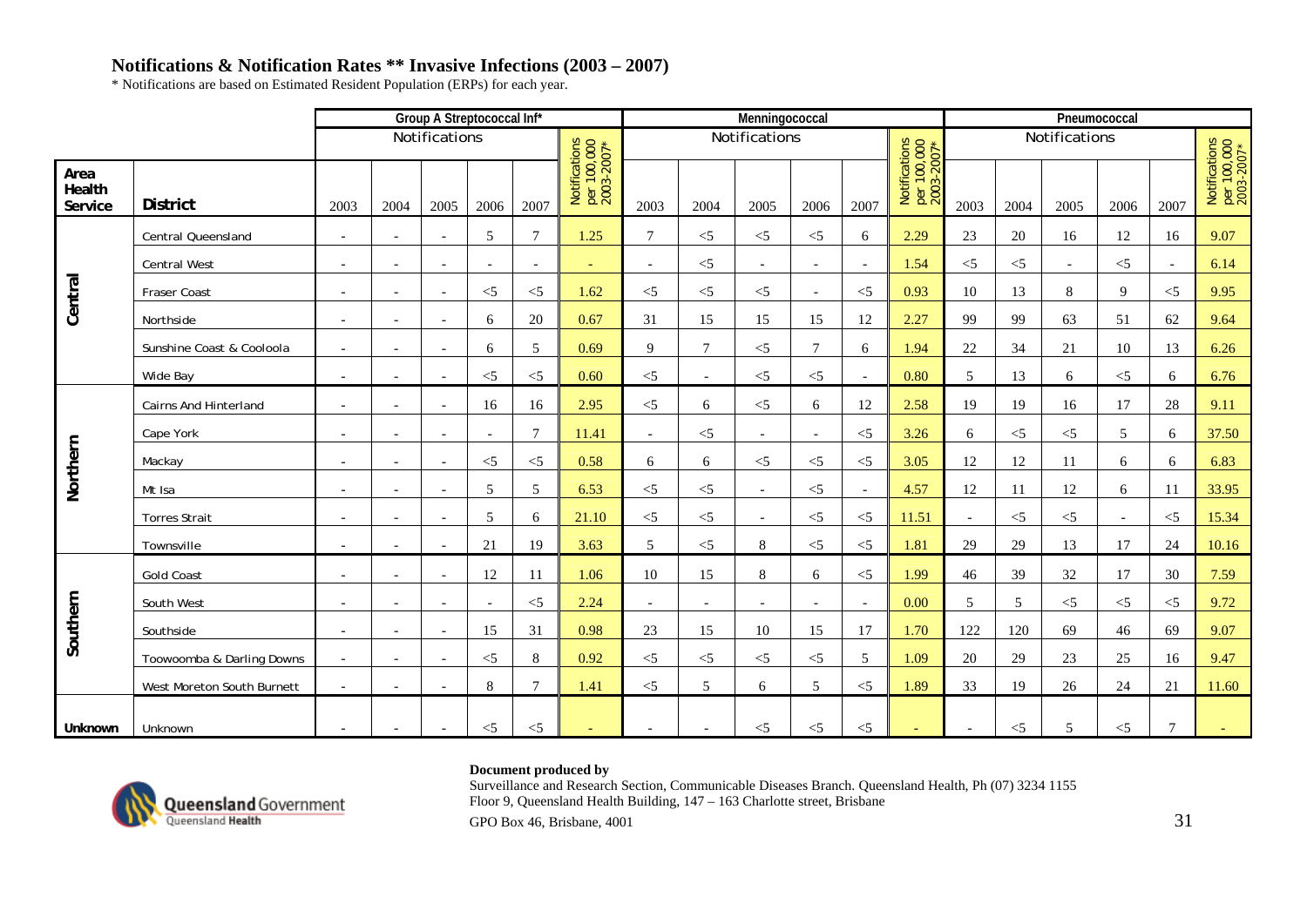# **Notifications & Notification Rates \*\* Legionella (2003 – 2007)**

\* Notifications are based on Estimated Resident Population (ERPs) for each year.

|                           |                            |                          |                          | Legionella (Unspecified) |                          |                          |                                            |                          |                          | Legionella Longbeachae   |                          |                          |                                            |                          |                          | Legionella Micdadei      |                          |                          |                                            |
|---------------------------|----------------------------|--------------------------|--------------------------|--------------------------|--------------------------|--------------------------|--------------------------------------------|--------------------------|--------------------------|--------------------------|--------------------------|--------------------------|--------------------------------------------|--------------------------|--------------------------|--------------------------|--------------------------|--------------------------|--------------------------------------------|
|                           |                            |                          |                          | Notifications            |                          |                          |                                            |                          |                          | Notifications            |                          |                          |                                            |                          |                          | Notifications            |                          |                          |                                            |
| Area<br>Health<br>Service | <b>District</b>            | 2003                     | 2004                     | 2005                     | 2006                     | 2007                     | Notifications<br>per 100,000<br>2003-2007* | 2003                     | 2004                     | 2005                     | 2006                     | 2007                     | Notifications<br>per 100,000<br>2003-2007* | 2003                     | 2004                     | 2005                     | 2006                     | 2007                     | Notifications<br>per 100,000<br>2003-2007* |
|                           | Central Queensland         | $\overline{\phantom{a}}$ | $\sim$                   | $\overline{\phantom{a}}$ | $\overline{\phantom{a}}$ | $\sim$                   | $\sim$                                     | $\overline{\phantom{a}}$ | $\overline{\phantom{a}}$ | $\overline{\phantom{a}}$ | $\overline{\phantom{a}}$ | $\overline{\phantom{a}}$ | $\sim$                                     | $\overline{\phantom{0}}$ | $\overline{\phantom{a}}$ | $\overline{\phantom{a}}$ | $\overline{\phantom{a}}$ | $\overline{\phantom{a}}$ |                                            |
|                           | Central West               | $\overline{\phantom{a}}$ | $\overline{\phantom{a}}$ | $\overline{\phantom{a}}$ | $\overline{\phantom{0}}$ | $\overline{\phantom{a}}$ | $\overline{\phantom{0}}$                   | $\overline{\phantom{a}}$ | $\overline{\phantom{a}}$ | $\overline{\phantom{a}}$ | $\overline{\phantom{a}}$ | $\overline{\phantom{a}}$ | $\sim$                                     | $\overline{\phantom{a}}$ | $\overline{\phantom{a}}$ | $\overline{\phantom{a}}$ | $\overline{\phantom{a}}$ | $\overline{\phantom{a}}$ |                                            |
| Central                   | Fraser Coast               | $\sim$                   | $\overline{a}$           | $\overline{\phantom{a}}$ | $\overline{\phantom{a}}$ | $<$ 5                    | 0.46                                       | 6                        | $\overline{\phantom{0}}$ | $\overline{\phantom{a}}$ | $\overline{a}$           | $<\!\!5$                 | 1.62                                       | $\overline{a}$           | $\overline{\phantom{a}}$ | $\overline{a}$           | $\overline{\phantom{a}}$ | $\overline{\phantom{a}}$ |                                            |
|                           | Northside                  | $\overline{\phantom{a}}$ | $\overline{\phantom{a}}$ | $\overline{\phantom{a}}$ | $<$ 5                    | $<$ 5                    | 0.05                                       | $<$ 5                    | $<\!\!5$                 | 5                        | $<$ 5                    | $<$ 5                    | 0.34                                       | $\overline{\phantom{0}}$ | $\overline{a}$           | $<$ 5                    | $\overline{\phantom{a}}$ | $\overline{\phantom{a}}$ | 0.03                                       |
|                           | Sunshine Coast & Cooloola  | $\overline{\phantom{a}}$ | $\sim$                   | $<\!\!5$                 | $<$ 5                    | $<$ 5                    | 0.31                                       | $\sim$                   | $\overline{\phantom{a}}$ | $\overline{\phantom{a}}$ | $<$ 5                    | $\overline{\phantom{a}}$ | 0.06                                       |                          |                          | $\overline{\phantom{a}}$ | $\overline{\phantom{a}}$ |                          |                                            |
|                           | Wide Bay                   | $\blacksquare$           | $\overline{a}$           | $\overline{a}$           |                          | $\bar{a}$                | 0.00                                       | $<$ 5                    | $<$ 5                    | $<$ 5                    | $\overline{a}$           | $\sim$                   | 0.99                                       |                          |                          |                          |                          |                          |                                            |
|                           | Cairns And Hinterland      | $\overline{\phantom{a}}$ | $\overline{\phantom{a}}$ | $< 5$                    | $\overline{\phantom{a}}$ | $\bar{a}$                | 0.09                                       | $\overline{\phantom{a}}$ | $\overline{\phantom{a}}$ | $<$ 5                    | $\overline{a}$           | $\overline{a}$           | 0.09                                       | $\overline{\phantom{a}}$ | $\blacksquare$           | $\overline{\phantom{a}}$ | $\overline{\phantom{a}}$ |                          |                                            |
|                           | Cape York                  | $\overline{\phantom{a}}$ | $\overline{\phantom{a}}$ | $\overline{\phantom{a}}$ | $\overline{\phantom{a}}$ | $<$ 5                    | 1.63                                       | $\overline{\phantom{a}}$ | $\overline{\phantom{a}}$ | $\overline{\phantom{a}}$ | $\overline{\phantom{a}}$ | $<$ 5                    | 1.63                                       | $\sim$                   | $\overline{\phantom{a}}$ | $\overline{\phantom{a}}$ | $\overline{\phantom{a}}$ | $\overline{\phantom{a}}$ |                                            |
|                           | Mackay                     | $\overline{\phantom{a}}$ | $\overline{\phantom{a}}$ | $\blacksquare$           |                          | $\overline{\phantom{a}}$ | $\overline{\phantom{a}}$                   | $\overline{\phantom{a}}$ | $<\!\!5$                 | $\overline{\phantom{a}}$ | $\overline{\phantom{a}}$ | $\overline{\phantom{a}}$ | 0.15                                       | $\overline{\phantom{a}}$ | $\overline{\phantom{a}}$ | $\overline{\phantom{a}}$ |                          | $\overline{\phantom{a}}$ |                                            |
| Northern                  | Mt Isa                     | $\overline{\phantom{a}}$ | $\overline{\phantom{a}}$ | $\overline{\phantom{a}}$ | $\overline{\phantom{a}}$ | $\overline{\phantom{a}}$ | $\sim$                                     | $\overline{\phantom{a}}$ | $\overline{\phantom{a}}$ | $\overline{\phantom{a}}$ | $\overline{\phantom{a}}$ | $\overline{\phantom{a}}$ | ٠                                          | $\overline{\phantom{a}}$ | $\overline{\phantom{a}}$ | $\overline{\phantom{a}}$ | $\overline{\phantom{a}}$ | $\overline{\phantom{a}}$ |                                            |
|                           | <b>Torres Strait</b>       | $\overline{\phantom{a}}$ | $\overline{\phantom{a}}$ | $\overline{\phantom{a}}$ | $\overline{\phantom{a}}$ | $\overline{\phantom{a}}$ | $\sim$                                     | $\overline{\phantom{a}}$ | $\overline{\phantom{a}}$ | $<$ 5                    | $\overline{\phantom{a}}$ | $\overline{\phantom{a}}$ | 1.92                                       | $\overline{\phantom{a}}$ | $\overline{\phantom{a}}$ | $\overline{\phantom{a}}$ | $\overline{\phantom{a}}$ | $\overline{\phantom{a}}$ |                                            |
|                           | Townsville                 | $\overline{\phantom{a}}$ | $\overline{a}$           | $\sim$                   |                          | $\overline{\phantom{a}}$ |                                            | $<$ 5                    |                          | $\overline{\phantom{a}}$ | $\overline{\phantom{a}}$ | $<\!\!5$                 | 0.27                                       |                          | $\overline{\phantom{a}}$ | $\overline{\phantom{a}}$ | $\overline{\phantom{a}}$ | $\overline{\phantom{a}}$ |                                            |
|                           | <b>Gold Coast</b>          | $<$ 5                    | $\overline{\phantom{a}}$ | $\overline{a}$           | $<$ 5                    | $<$ 5                    | 0.19                                       | $\sim$                   | $<$ 5                    | $<$ 5                    | $\leq$ 5                 | $<$ 5                    | 0.23                                       |                          | $\sim$                   | $\overline{a}$           | $\overline{\phantom{a}}$ |                          |                                            |
|                           | South West                 | $\overline{\phantom{a}}$ | $\overline{\phantom{a}}$ | $\overline{\phantom{a}}$ | $\sim$                   | $\sim$                   | 0.00                                       | $<$ 5                    | $\overline{\phantom{a}}$ | $<\!\!5$                 | $\overline{\phantom{a}}$ | $\overline{\phantom{a}}$ | 1.50                                       | $\overline{a}$           | $\overline{\phantom{a}}$ | $\overline{\phantom{a}}$ | $\overline{\phantom{a}}$ | $\overline{\phantom{a}}$ |                                            |
| Southern                  | Southside                  | $\overline{\phantom{a}}$ | $\overline{\phantom{a}}$ | $\overline{\phantom{a}}$ | $<$ 5                    | $<$ 5                    | 0.11                                       | $\overline{\phantom{a}}$ | $<\!\!5$                 | $<\!\!5$                 | $<$ 5                    | $\sim$                   | 0.19                                       | $\overline{\phantom{a}}$ | $\overline{\phantom{a}}$ | $\overline{\phantom{a}}$ | $\overline{\phantom{a}}$ | $\overline{\phantom{a}}$ |                                            |
|                           | Toowoomba & Darling Downs  | $\mathbf{r}$             | $\sim$                   | $\bar{a}$                |                          | $\bar{a}$                |                                            | $\sim$                   | $\overline{\phantom{a}}$ | $\sim$                   | $\overline{\phantom{a}}$ | $\leq$ 5                 | 0.25                                       | $\overline{a}$           | $\overline{\phantom{a}}$ | $\overline{\phantom{a}}$ | $\overline{\phantom{a}}$ |                          |                                            |
|                           | West Moreton South Burnett | $\sim$                   | $\overline{\phantom{a}}$ | $\bar{a}$                |                          | $<$ 5                    | 0.09                                       | $\sim$                   | $\overline{\phantom{0}}$ | $\overline{\phantom{a}}$ | $\overline{\phantom{a}}$ | $\overline{\phantom{0}}$ | $\overline{\phantom{a}}$                   | $\overline{\phantom{0}}$ | $\overline{\phantom{0}}$ | $\overline{\phantom{a}}$ | $\sim$                   | $\overline{\phantom{0}}$ |                                            |
| Unknown                   | Unknown                    | $\overline{\phantom{a}}$ | $\overline{\phantom{a}}$ | $\overline{\phantom{a}}$ |                          |                          |                                            |                          | $<$ 5                    | $\overline{\phantom{a}}$ | $\overline{\phantom{a}}$ | $\overline{\phantom{a}}$ | $\overline{\phantom{0}}$                   |                          |                          | $\overline{\phantom{a}}$ | $\overline{\phantom{a}}$ | $\overline{\phantom{a}}$ |                                            |



### **Document produced by**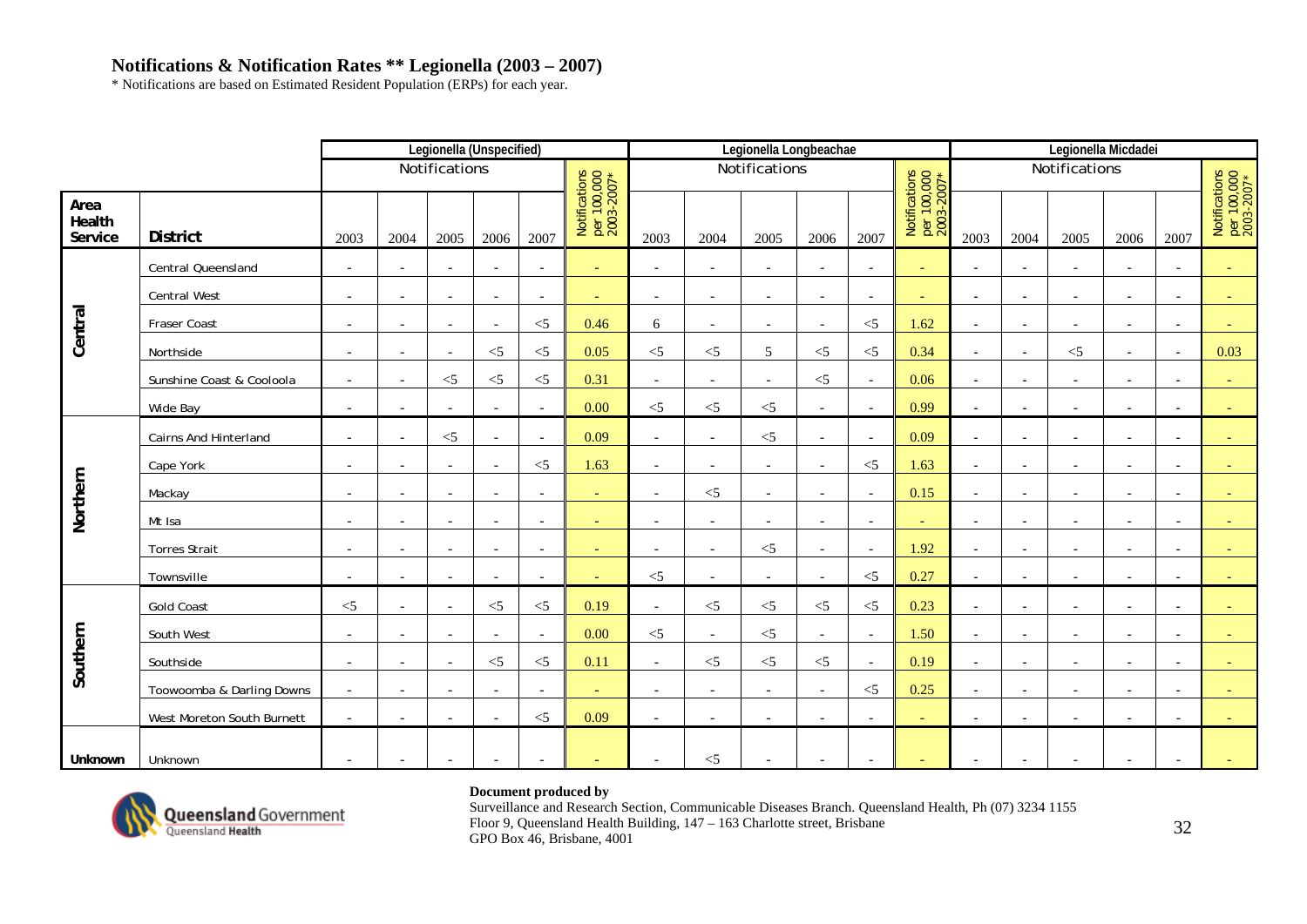# **Notifications & Notification Rates \*\* Legionella (2003 – 2007)**

\* Notifications are based on Estimated Resident Population (ERPs) for each year.

|                           |                              |                          |                          | Legionella Pneumophila       |                          |                              |                                            |
|---------------------------|------------------------------|--------------------------|--------------------------|------------------------------|--------------------------|------------------------------|--------------------------------------------|
|                           |                              |                          |                          | Notifications                |                          |                              |                                            |
| Area<br>Health<br>Service | <b>District</b>              | 2003                     | 2004                     | 2005                         | 2006                     | 2007                         | Notifications<br>per 100,000<br>2003-2007* |
|                           | <b>Central Queensland</b>    | $<$ 5                    | $<$ 5                    | $<$ 5                        | $\overline{a}$           | $<$ 5                        | 0.52                                       |
|                           | Central West                 | $\overline{\phantom{a}}$ | $\overline{\phantom{0}}$ | $\overline{a}$               | $\overline{a}$           | $\qquad \qquad \blacksquare$ | ÷                                          |
| Central                   | Fraser Coast                 | $\overline{\phantom{a}}$ | $\overline{\phantom{a}}$ | $\overline{a}$               | $<$ 5                    | $<$ 5                        | 0.69                                       |
|                           | Northside                    | $\overline{7}$           | 5                        | $<$ 5                        | $<$ 5                    | $<$ 5                        | 0.54                                       |
|                           | Sunshine Coast & Cooloola    | $<$ 5                    | $<$ 5                    | $<$ 5                        | 5                        | $<$ 5                        | 0.94                                       |
|                           | Wide Bay                     | $<$ 5                    | $\overline{\phantom{a}}$ | $\overline{\phantom{a}}$     | $<$ 5                    | $<$ 5                        | 0.80                                       |
|                           | <b>Cairns And Hinterland</b> | $<$ 5                    | $<$ 5                    | $<$ 5                        | $<$ 5                    | $\overline{\phantom{a}}$     | 0.74                                       |
|                           | Cape York                    | $\blacksquare$           | $\overline{\phantom{a}}$ | $\overline{\phantom{a}}$     | $\blacksquare$           | $<$ 5                        | 1.63                                       |
|                           | Mackay                       | $\overline{\phantom{a}}$ | $<$ 5                    | $<$ 5                        | $<$ 5                    |                              | 0.87                                       |
| Northern                  | Mt Isa                       | $\overline{\phantom{a}}$ | $\overline{\phantom{a}}$ | $<$ 5                        | $\overline{\phantom{a}}$ | $\overline{\phantom{a}}$     | 1.31                                       |
|                           | <b>Torres Strait</b>         |                          | $\overline{\phantom{a}}$ | $\qquad \qquad \blacksquare$ | $\qquad \qquad -$        | $\overline{\phantom{a}}$     |                                            |
|                           | Townsville                   | $\overline{\phantom{a}}$ | $\overline{\phantom{a}}$ | $\overline{\phantom{a}}$     | $<$ 5                    | $\overline{\phantom{a}}$     | 0.09                                       |
|                           | <b>Gold Coast</b>            | $<$ 5                    | $<$ 5                    | 9                            | $\overline{a}$           | $<$ 5                        | 0.74                                       |
|                           | South West                   | $\overline{\phantom{a}}$ | $\overline{\phantom{a}}$ | $\overline{\phantom{a}}$     | $\overline{\phantom{a}}$ | $\overline{\phantom{a}}$     | 0.00                                       |
| Southern                  | Southside                    | 6                        | 10                       | $<$ 5                        | 7                        | 9                            | 0.77                                       |
|                           | Toowoomba & Darling Downs    | $\overline{\phantom{a}}$ | $<$ 5                    | $\qquad \qquad -$            | $\qquad \qquad -$        | $<$ 5                        | 0.25                                       |
|                           | West Moreton South Burnett   | $<$ 5                    | $\overline{\phantom{a}}$ | $<$ 5                        | $<$ 5                    | $<$ 5                        | 0.85                                       |
| Unknown                   | Unknown                      | $\frac{1}{2}$            | $\overline{\phantom{a}}$ | $\blacksquare$               | $\overline{a}$           | $\overline{a}$               |                                            |



### **Document produced by**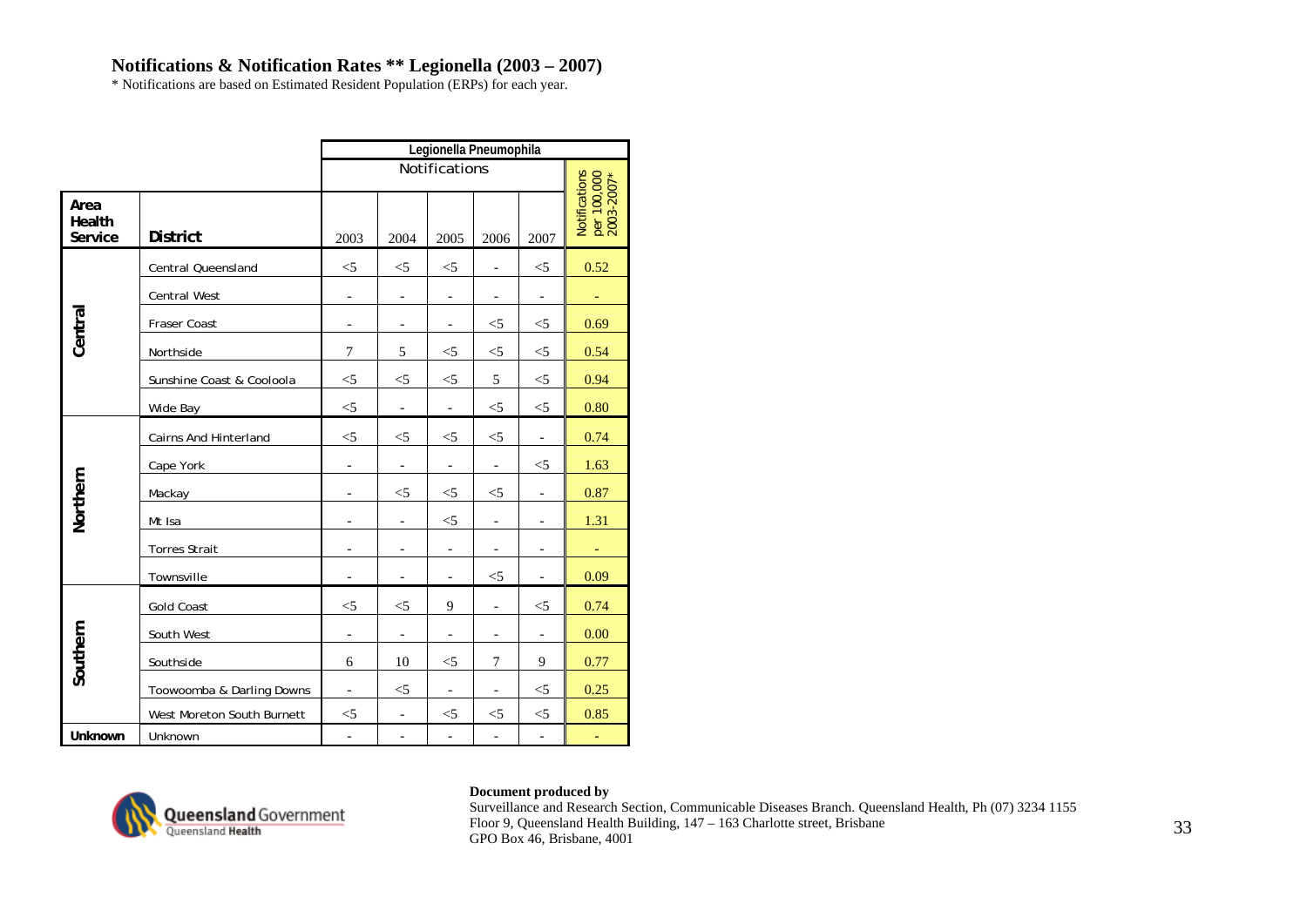\* Notifications are based on Estimated Resident Population (ERPs) for each year.

|                           |                            |          |      |               | Chlamydia (STI) |      |                                            |                |                          | Donovanosis              |                          |                          |                                            |                |                          | Gonorrhoea (STI)         |          |          |                                            |
|---------------------------|----------------------------|----------|------|---------------|-----------------|------|--------------------------------------------|----------------|--------------------------|--------------------------|--------------------------|--------------------------|--------------------------------------------|----------------|--------------------------|--------------------------|----------|----------|--------------------------------------------|
|                           |                            |          |      | Notifications |                 |      |                                            |                |                          | Notifications            |                          |                          |                                            |                |                          | Notifications            |          |          |                                            |
| Area<br>Health<br>Service | <b>District</b>            | 2003     | 2004 | 2005          | 2006            | 2007 | Notifications<br>per 100,000<br>2003-2007* | 2003           | 2004                     | 2005                     | 2006                     | 2007                     | Notifications<br>per 100,000<br>2003-2007* | 2003           | 2004                     | 2005                     | 2006     | 2007     | Notifications<br>per 100,000<br>2003-2007* |
|                           | <b>Central Queensland</b>  | 335      | 377  | 397           | 592             | 612  | 241.23                                     | $\sim$         | $\sim$                   | $\sim$                   | $\overline{a}$           | $\sim$                   | 0.00                                       | 44             | 58                       | 120                      | 54       | 17       | 30.56                                      |
|                           | <b>Central West</b>        | 17       | 29   | 21            | 34              | 40   | 216.45                                     | $\sim$         | $\sim$                   | $\sim$                   | $\overline{\phantom{a}}$ | $\sim$                   | 0.00                                       | $\blacksquare$ | $\overline{\phantom{a}}$ | $\overline{\phantom{a}}$ | $\leq$ 5 | $<$ 5    | 4.61                                       |
| Central                   | Fraser Coast               | 72       | 70   | 70            | 90              | 104  | 93.95                                      | $\sim$         |                          | $\sim$                   | ÷,                       | $\sim$                   | 0.00                                       | $<$ 5          | $<$ 5                    | 6                        | 6        | $<$ 5    | 4.40                                       |
|                           | Northside                  | 1316     | 1455 | 1657          | 2050            | 2223 | 224.28                                     | $\sim$         | $\sim$                   | $\sim$                   | $\overline{\phantom{a}}$ | $\sim$                   | 0.00                                       | 208            | 253                      | 255                      | 279      | 249      | 32.07                                      |
|                           | Sunshine Coast & Cooloola  | 460      | 582  | 747           | 798             | 846  | 214.94                                     | $\sim$         | $\sim$                   | $\overline{\phantom{a}}$ | $\overline{\phantom{a}}$ | $\sim$                   | 0.00                                       | 21             | 33                       | 25                       | 30       | 26       | 8.45                                       |
|                           | Wide Bay                   | 71       | 104  | 134           | 161             | 167  | 126.66                                     |                |                          |                          |                          | $\sim$                   | 0.00                                       | $\leq 5$       | $\tau$                   | 11                       | 7        | $\leq$ 5 | 5.97                                       |
|                           | Cairns And Hinterland      | 802      | 865  | 950           | 1222            | 1411 | 483.32                                     | $<$ 5          | $\leq$ 5                 | $\sim$                   | $<$ 5                    | $\sim$                   | 0.55                                       | 169            | 191                      | 183                      | 269      | 250      | 97.77                                      |
|                           | Cape York                  | 235      | 198  | 232           | 382             | 280  | 2163.49                                    | $<$ 5          | $\sim$                   | 6                        | $\sim$                   | $<$ 5                    | 19.56                                      | 72             | 98                       | 162                      | 172      | 95       | 976.59                                     |
|                           | Mackay                     | 198      | 221  | 273           | 446             | 376  | 219.92                                     | $\blacksquare$ | $\overline{\phantom{a}}$ | $\overline{\phantom{a}}$ | $\overline{\phantom{a}}$ | $\blacksquare$           | 0.00                                       | 8              | 9                        | 18                       | 20       | 10       | 9.44                                       |
| Northern                  | Mt Isa                     | 171      | 163  | 103           | 186             | 219  | 549.77                                     | $<$ 5          | $\sim$                   | $<$ 5                    | $<$ 5                    | $\blacksquare$           | 3.26                                       | 50             | 45                       | 81                       | 67       | 109      | 229.83                                     |
|                           | <b>Torres Strait</b>       | 318      | 334  | 214           | 354             | 413  | 3132.13                                    | $<$ 5          | $\leq$ 5                 | $\sim$                   | $\sim$                   | $\sim$                   | 3.84                                       | 76             | 52                       | 64                       | 116      | 124      | 828.59                                     |
|                           | Townsville                 | 706      | 791  | 729           | 1020            | 1055 | 390.18                                     |                |                          | $<$ 5                    | $\overline{a}$           | $\overline{\phantom{a}}$ | 0.09                                       | 41             | 74                       | 114                      | 139      | 97       | 42.18                                      |
|                           | <b>Gold Coast</b>          | 807      | 947  | 1251          | 1374            | 1488 | 271.64                                     | $\sim$         |                          | $\sim$                   |                          | $\overline{\phantom{a}}$ | 0.00                                       | 63             | 97                       | 85                       | 105      | 120      | 21.76                                      |
|                           | South West                 | 38       | 55   | 67            | 71              | 72   | 226.61                                     | $\sim$         | $\overline{\phantom{a}}$ | $\overline{\phantom{a}}$ | $\blacksquare$           | $\blacksquare$           | 0.00                                       | 11             | $<$ 5                    | 5                        | $<$ 5    | $<$ 5    | 16.45                                      |
| Southern                  | Southside                  | 1274     | 1647 | 1890          | 2246            | 2310 | 199.34                                     | $\sim$         | $\sim$                   | $\sim$                   | $\overline{\phantom{a}}$ | $\sim$                   | 0.00                                       | 170            | 179                      | 214                      | 222      | 169      | 20.30                                      |
|                           | Toowoomba & Darling Downs  | 366      | 438  | 483           | 467             | 526  | 191.13                                     | $\sim$         |                          | $\overline{\phantom{a}}$ | $\overline{a}$           | $\sim$                   | 0.00                                       | 37             | 17                       | 23                       | 23       | 23       | 10.31                                      |
|                           | West Moreton South Burnett | 380      | 362  | 258           | 428             | 523  | 183.95                                     |                |                          |                          |                          | ÷.                       | 0.00                                       | 53             | 42                       | 43                       | 18       | 27       | 17.25                                      |
| Unknown                   | Unknown                    | $\leq$ 5 | 31   | 20            | 57              | 39   | $\overline{\phantom{a}}$                   |                |                          |                          |                          | $\overline{\phantom{a}}$ | $\overline{\phantom{a}}$                   |                | $\overline{7}$           | 8                        | 15       | 10       | $\sim$                                     |



### **Document produced by**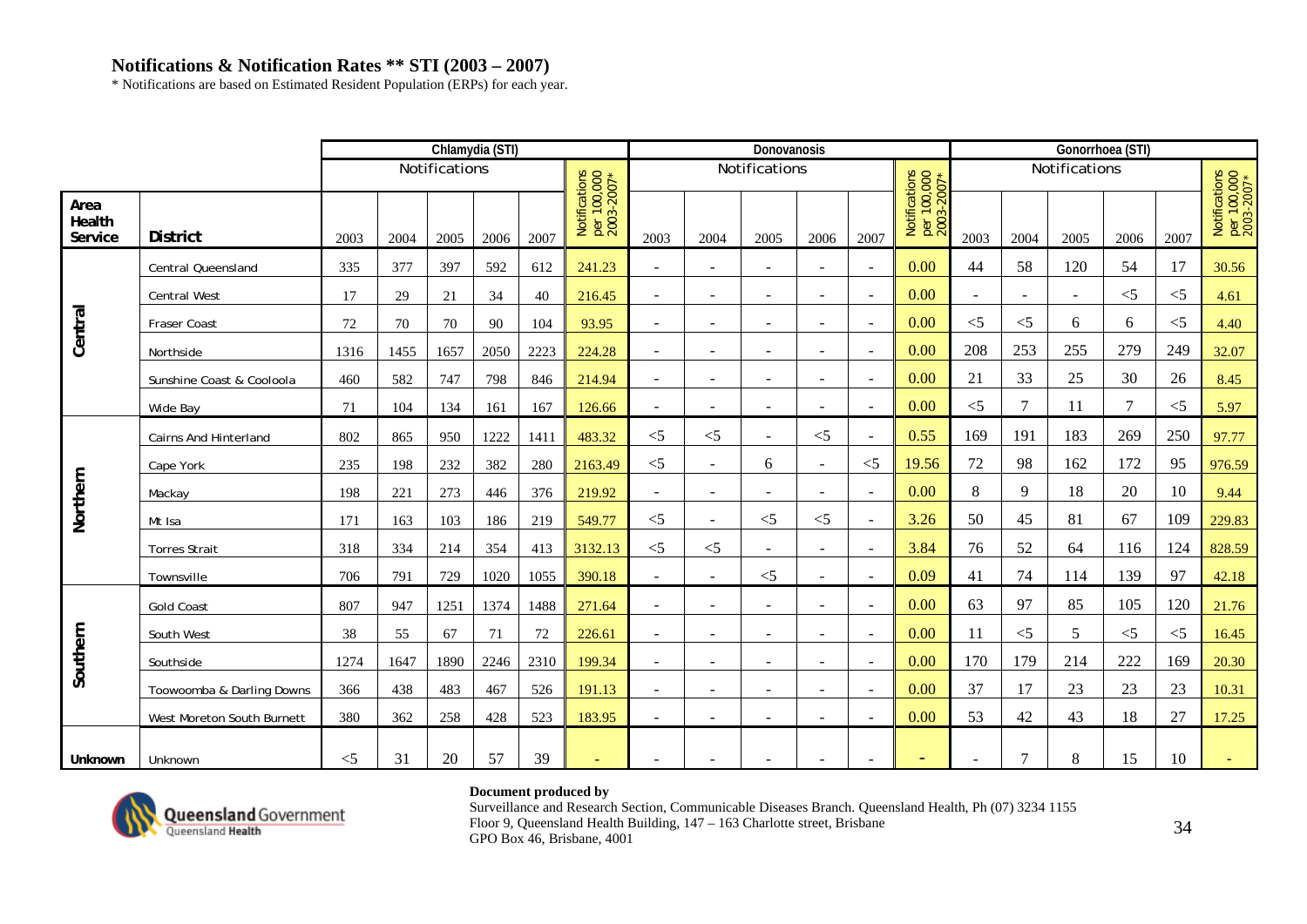\* Notifications are based on Estimated Resident Population (ERPs) for each year.

|                           |                              |                          |                          | Syphilis (Congenital)    |                          |                          |                                            |                          |                          | Syphilis (Infectious < 2 years) |                          |                          |                                            |        |                          | Syphilis (>2 years/Unknown Duration) |                          |          |                                            |
|---------------------------|------------------------------|--------------------------|--------------------------|--------------------------|--------------------------|--------------------------|--------------------------------------------|--------------------------|--------------------------|---------------------------------|--------------------------|--------------------------|--------------------------------------------|--------|--------------------------|--------------------------------------|--------------------------|----------|--------------------------------------------|
|                           |                              |                          |                          | Notifications            |                          |                          |                                            |                          |                          | Notifications                   |                          |                          |                                            |        |                          | Notifications                        |                          |          |                                            |
| Area<br>Health<br>Service | <b>District</b>              | 2003                     | 2004                     | 2005                     | 2006                     | 2007                     | Notifications<br>per 100,000<br>2003-2007* | 2003                     | 2004                     | 2005                            | 2006                     | 2007                     | Notifications<br>per 100,000<br>2003-2007* | 2003   | 2004                     | 2005                                 | 2006                     | 2007     | Notifications<br>per 100,000<br>2003-2007* |
|                           | <b>Central Queensland</b>    | $\overline{\phantom{0}}$ | $\overline{\phantom{a}}$ | $\overline{\phantom{a}}$ |                          | $\overline{\phantom{a}}$ | 0.00                                       | 9                        | $\,8\,$                  | 13                              | 12                       | 10                       | 5.42                                       | $\tau$ | 9                        | 8                                    | 17                       | 11       | 5.42                                       |
|                           | <b>Central West</b>          | $\overline{\phantom{a}}$ | $\overline{\phantom{a}}$ | $\overline{\phantom{a}}$ |                          | $\sim$                   | 0.00                                       | $\overline{\phantom{a}}$ | $\sim$                   | $<\!\!5$                        | $\overline{\phantom{a}}$ | $\overline{\phantom{a}}$ | 3.07                                       | $<$ 5  | $\overline{\phantom{a}}$ | $<$ 5                                | $\overline{\phantom{a}}$ | $\leq$ 5 | 6.14                                       |
| Central                   | Fraser Coast                 | $\overline{\phantom{a}}$ | $\overline{\phantom{a}}$ | $\overline{\phantom{a}}$ |                          | $\overline{\phantom{a}}$ | 0.00                                       | $\overline{\phantom{0}}$ | $\overline{\phantom{0}}$ | $<$ 5                           | $\overline{\phantom{0}}$ | $<$ 5                    | 0.69                                       | $<$ 5  | $<$ 5                    | $<$ 5                                | $<$ 5                    | $\leq$ 5 | 3.47                                       |
|                           | Northside                    | $\overline{\phantom{a}}$ | $<$ 5                    | $\overline{\phantom{a}}$ | $\overline{\phantom{a}}$ | $\overline{\phantom{a}}$ | 0.03                                       | 23                       | 26                       | 18                              | 60                       | 92                       | 5.65                                       | 18     | 36                       | 29                                   | 36                       | 21       | 3.61                                       |
|                           | Sunshine Coast & Cooloola    | $\overline{\phantom{a}}$ | $\overline{\phantom{a}}$ | $\sim$                   |                          | $\overline{\phantom{a}}$ | 0.00                                       | $<$ 5                    | $\tau$                   | 17                              | 11                       | $\overline{7}$           | 2.69                                       | $\tau$ | 8                        | 8                                    | $\overline{7}$           | 5        | 2.19                                       |
|                           | Wide Bay                     | $\overline{\phantom{a}}$ | $\overline{\phantom{a}}$ | $\overline{\phantom{a}}$ |                          | $\overline{\phantom{a}}$ | 0.00                                       | $<$ 5                    | $\overline{\phantom{a}}$ | $<$ 5                           | $\overline{7}$           | 6                        | 3.18                                       | $<$ 5  | $<$ 5                    | $\overline{a}$                       | $<$ 5                    | $\leq$ 5 | 1.19                                       |
|                           | <b>Cairns And Hinterland</b> | $\overline{\phantom{a}}$ | $<$ 5                    | $\leq$ 5                 |                          | $\overline{\phantom{a}}$ | 0.18                                       | 25                       | 18                       | 16                              | 8                        | 13                       | 7.36                                       | 29     | 49                       | 37                                   | 36                       | 37       | 17.31                                      |
|                           | Cape York                    | $\leq$ 5                 | $<$ 5                    | $<$ 5                    | $\sim$                   | $\overline{\phantom{a}}$ | 4.89                                       | 33                       | 9                        | $22\,$                          | 8                        | $<$ 5                    | 122.28                                     | 24     | 21                       | 23                                   | 17                       | 12       | 158.15                                     |
|                           | Mackay                       | $\overline{\phantom{a}}$ | $\overline{\phantom{a}}$ | $\overline{\phantom{a}}$ |                          | $\overline{\phantom{a}}$ | 0.00                                       | $<$ 5                    | $<$ 5                    | $8\,$                           | $\overline{\phantom{a}}$ | $<$ 5                    | 1.89                                       | $<$ 5  | $<$ 5                    | $<$ 5                                | 5                        | 7        | 3.20                                       |
| Northern                  | Mt Isa                       | $\leq$ 5                 | $<$ 5                    | $\overline{\phantom{a}}$ | $\overline{\phantom{a}}$ | $\overline{\phantom{a}}$ | 1.96                                       | 15                       | $\overline{7}$           | $<$ 5                           | $<$ 5                    | 5                        | 22.85                                      | 34     | 21                       | 18                                   | 22                       | 16       | 72.48                                      |
|                           | <b>Torres Strait</b>         | $\overline{\phantom{a}}$ |                          | $\overline{\phantom{a}}$ |                          | $\blacksquare$           | 0.00                                       | 5                        | $<$ 5                    | $<$ 5                           | 8                        | $\leq$ 5                 | 38.36                                      | 12     | 12                       | 28                                   | 31                       | 10       | 178.38                                     |
|                           | Townsville                   | $<$ 5                    |                          | $\overline{\phantom{a}}$ |                          | $\overline{\phantom{a}}$ | 0.09                                       | 23                       | 9                        | 13                              | $\leq$ 5                 | $<$ 5                    | 4.63                                       | 27     | 20                       | 53                                   | 38                       | 20       | 14.33                                      |
|                           | <b>Gold Coast</b>            |                          | $\overline{\phantom{a}}$ | $\blacksquare$           |                          |                          | 0.00                                       | $\leq$ 5                 | 6                        | 6                               | 11                       | 49                       | 3.43                                       | 6      | 13                       | 9                                    | 14                       | 10       | 2.41                                       |
|                           | South West                   | $\overline{\phantom{a}}$ | $\overline{\phantom{a}}$ | $\overline{\phantom{a}}$ |                          | $\sim$                   | 0.00                                       |                          |                          | $\overline{\phantom{a}}$        | $\leq$ 5                 | $\overline{\phantom{a}}$ | 0.75                                       | $<$ 5  | $<$ 5                    | $<$ 5                                | $< 5$                    | $\leq$ 5 | 5.98                                       |
| Southern                  | Southside                    | $\overline{\phantom{a}}$ | $\overline{\phantom{a}}$ | $\overline{a}$           | $\leq$ 5                 | $\sim$                   | 0.02                                       | 22                       | 12                       | 13                              | 37                       | 53                       | 2.92                                       | 38     | 45                       | 68                                   | 60                       | 57       | 5.70                                       |
|                           | Toowoomba & Darling Downs    | $\overline{\phantom{a}}$ | $\overline{a}$           | $\bar{a}$                | $\overline{\phantom{a}}$ | $\sim$                   | 0.00                                       | $<$ 5                    | $<$ 5                    | $\sim$                          | $\leq$ 5                 | 6                        | 1.09                                       | 6      | 6                        | 12                                   | 12                       | 5        | 3.44                                       |
|                           | West Moreton South Burnett   |                          |                          | $\overline{a}$           |                          |                          | 0.00                                       | $<$ 5                    | $<$ 5                    |                                 | $<$ 5                    | 5                        | 1.13                                       | 10     | 5                        | 8                                    | 13                       | $<$ 5    | 3.77                                       |
| Unknown                   | Unknown                      | $\overline{\phantom{a}}$ |                          | $\overline{\phantom{a}}$ |                          |                          |                                            |                          |                          | $\overline{\phantom{a}}$        | $<$ 5                    | $\overline{\leq}$        | $\equiv$                                   | $<$ 5  | $<$ 5                    |                                      | $< 5$                    | $\leq$ 5 |                                            |



### **Document produced by**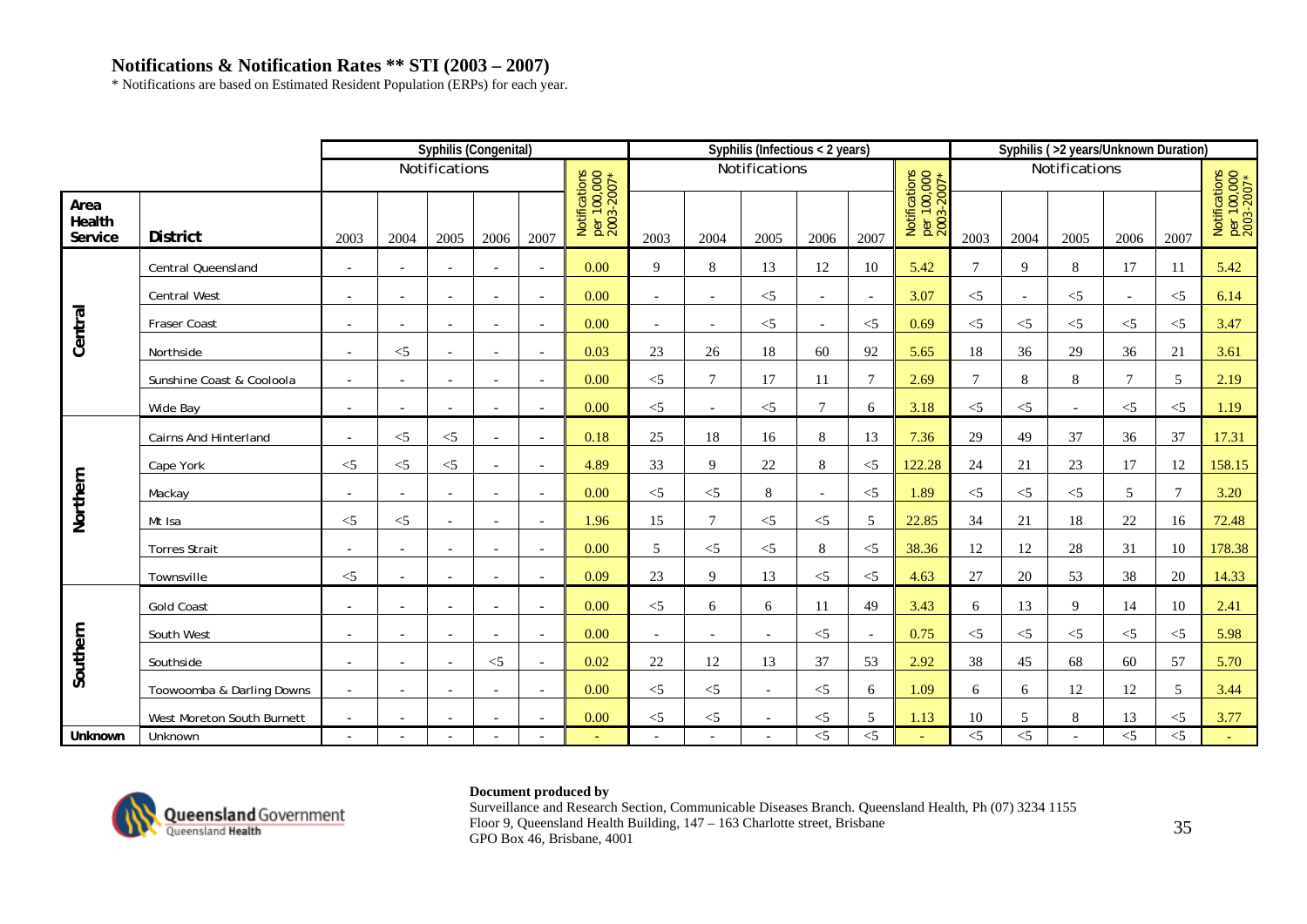\* Notifications are based on Estimated Resident Population (ERPs) for each year.

|                           |                            |                          |                          |                          | HIB                      |                          |                                            |                          |                          | Influenza (Lab confirmed) |          |                |                                            |                          |                          | <b>Measles</b>           |                          |                          |                                            |
|---------------------------|----------------------------|--------------------------|--------------------------|--------------------------|--------------------------|--------------------------|--------------------------------------------|--------------------------|--------------------------|---------------------------|----------|----------------|--------------------------------------------|--------------------------|--------------------------|--------------------------|--------------------------|--------------------------|--------------------------------------------|
|                           |                            |                          |                          | Notifications            |                          |                          |                                            |                          |                          | Notifications             |          |                |                                            |                          |                          | Notifications            |                          |                          |                                            |
| Area<br>Health<br>Service | <b>District</b>            | 2003                     | 2004                     | 2005                     | 2006                     | 2007                     | Notifications<br>per 100,000<br>2003-2007* | 2003                     | 2004                     | 2005                      | 2006     | 2007           | Notifications<br>per 100,000<br>2003-2007* | 2003                     | 2004                     | 2005                     | 2006                     | 2007                     | Notifications<br>per 100,000<br>2003-2007* |
|                           | Central Queensland         | $<$ 5                    | $\overline{\phantom{a}}$ | $\sim$                   | $<$ 5                    | $\sim$                   | 0.42                                       | 45                       | 26                       | 83                        | 108      | 258            | 54.23                                      | $\sim$                   | $\overline{\phantom{a}}$ | $\overline{\phantom{a}}$ | $\leq$ 5                 | $\overline{\phantom{a}}$ | 0.10                                       |
|                           | <b>Central West</b>        | $\overline{\phantom{a}}$ | $\overline{\phantom{a}}$ | $\overline{\phantom{a}}$ |                          | $\sim$                   | 0.00                                       | $\overline{\phantom{a}}$ | $<$ 5                    | $\sqrt{6}$                | $< 5$    | $\overline{7}$ | 29.17                                      | $\overline{\phantom{a}}$ |                          | $\blacksquare$           |                          |                          | 0.00                                       |
| Central                   | Fraser Coast               | $\overline{a}$           | $<$ 5                    | $\overline{\phantom{a}}$ | $\sim$                   | $\sim$                   | 0.23                                       | 12                       | 9                        | 19                        | 17       | 41             | 22.68                                      | $\overline{\phantom{a}}$ | $\overline{\phantom{a}}$ |                          |                          |                          | 0.00                                       |
|                           | Northside                  | $<$ 5                    | $\sim$                   | $\overline{\phantom{a}}$ | $<$ 5                    | $\sim$                   | 0.05                                       | 260                      | 149                      | 470                       | 433      | 1211           | 65.04                                      | $<$ 5                    | $\sim$                   | $\overline{\phantom{0}}$ | $\overline{\phantom{0}}$ | $\overline{\phantom{0}}$ | 0.03                                       |
|                           | Sunshine Coast & Cooloola  | $\overline{\phantom{a}}$ | $\overline{\phantom{a}}$ | $\overline{\phantom{a}}$ | $<$ 5                    | $\sim$                   | 0.06                                       | 60                       | 19                       | 44                        | 69       | 216            | 25.54                                      | $\overline{\phantom{a}}$ | $\sim$                   | $\overline{\phantom{a}}$ | $\overline{\phantom{a}}$ | $\leq$ 5                 | 0.06                                       |
|                           | Wide Bay                   | $\blacksquare$           | $\overline{\phantom{a}}$ | $\blacksquare$           |                          | $<$ 5                    | 0.20                                       | 25                       | 16                       | 30                        | 16       | 96             | 36.39                                      | $\overline{\phantom{a}}$ |                          |                          |                          |                          | 0.00                                       |
|                           | Cairns And Hinterland      | $\sim$                   | $<$ 5                    | $<$ 5                    | $\sim$                   | $<$ 5                    | 0.28                                       | 35                       | 16                       | 34                        | 60       | 128            | 25.13                                      | $\sim$                   | $\overline{\phantom{a}}$ | $\blacksquare$           |                          | $\leq$ 5                 | 0.09                                       |
|                           | Cape York                  | $\overline{\phantom{a}}$ | $\overline{\phantom{a}}$ | $\overline{\phantom{a}}$ | $\overline{\phantom{a}}$ | $\sim$                   | 0.00                                       | $\leq$ 5                 | $<$ 5                    | $\overline{\phantom{a}}$  | $\leq$ 5 | 9              | 22.83                                      | $\overline{\phantom{a}}$ | $\overline{\phantom{a}}$ | $\overline{\phantom{a}}$ | $\overline{\phantom{a}}$ | $\overline{\phantom{a}}$ | 0.00                                       |
|                           | Mackay                     | $\blacksquare$           | $\overline{\phantom{0}}$ | $\blacksquare$           |                          | $\sim$                   | 0.00                                       | 13                       | $<$ 5                    | 14                        | 11       | 34             | 10.89                                      | $<$ 5                    |                          |                          |                          |                          | 0.58                                       |
| Northern                  | Mt Isa                     | $\overline{\phantom{a}}$ | $\overline{\phantom{a}}$ | $\overline{\phantom{a}}$ | $<$ 5                    | $\sim$                   | 0.65                                       | $\tau$                   | $<$ 5                    | 5                         | $\leq$ 5 | 9              | 18.28                                      | $\overline{\phantom{a}}$ | $\overline{\phantom{a}}$ | $\overline{\phantom{a}}$ | $\overline{\phantom{a}}$ | $\overline{\phantom{0}}$ | 0.00                                       |
|                           | <b>Torres Strait</b>       | $\overline{\phantom{a}}$ | $\overline{\phantom{a}}$ | $\overline{\phantom{a}}$ | $\overline{\phantom{a}}$ | $ \,$                    | 0.00                                       | $<$ 5                    | $\overline{\phantom{a}}$ | $<$ 5                     | $<$ 5    | 6              | 30.69                                      | $\overline{\phantom{a}}$ | $\overline{\phantom{a}}$ | $\overline{\phantom{a}}$ | $\overline{\phantom{a}}$ | $\overline{\phantom{a}}$ | 0.00                                       |
|                           | Townsville                 | $\blacksquare$           | $\overline{\phantom{a}}$ | $<$ 5                    | $<$ 5                    | $\overline{\phantom{a}}$ | 0.18                                       | 52                       | 89                       | 240                       | 126      | 306            | 73.75                                      | $\overline{\phantom{a}}$ |                          | $\overline{\phantom{a}}$ |                          | $\overline{\phantom{a}}$ | 0.00                                       |
|                           | <b>Gold Coast</b>          | $\overline{a}$           | $\overline{\phantom{a}}$ | $<$ 5                    | $\overline{a}$           | $\sim$                   | 0.05                                       | 77                       | 28                       | 94                        | 106      | 301            | 28.06                                      | $<$ 5                    | $\sim$                   | $\overline{\phantom{a}}$ | $<$ 5                    | $\leq$ 5                 | 0.14                                       |
|                           | South West                 | $\qquad \qquad -$        | $\overline{\phantom{a}}$ | $\overline{\phantom{a}}$ | $\overline{\phantom{0}}$ | $\overline{\phantom{a}}$ | 0.00                                       | $\leq$ 5                 | $\overline{\phantom{a}}$ | 18                        | 35       | 106            | 121.16                                     | $\overline{\phantom{a}}$ | $\overline{\phantom{a}}$ | $\overline{\phantom{a}}$ |                          | $\overline{a}$           | 0.00                                       |
| Southern                  | Southside                  | $<$ 5                    | $\overline{\phantom{a}}$ | $\overline{\phantom{a}}$ | $\overline{\phantom{a}}$ | $ \,$                    | 0.06                                       | 175                      | 150                      | 401                       | 360      | 1246           | 49.63                                      | $<$ 5                    | $\overline{\phantom{a}}$ | $<$ 5                    | $\overline{\phantom{a}}$ | $\leq$ 5                 | 0.13                                       |
|                           | Toowoomba & Darling Downs  | $\sim$                   | $\overline{a}$           | $\overline{a}$           | $\sim$                   | $<$ 5                    | 0.08                                       | 75                       | 72                       | 158                       | 283      | 379            | 81.06                                      | $\sim$                   |                          | $\overline{a}$           |                          |                          | 0.00                                       |
|                           | West Moreton South Burnett | $\sim$                   | $<$ 5                    | $<$ 5                    |                          | $\sim$                   | 0.19                                       | 41                       | 29                       | 68                        | 111      | 231            | 45.26                                      | $\overline{\phantom{a}}$ |                          | $\overline{\phantom{a}}$ | $\overline{\phantom{a}}$ | $\overline{\phantom{a}}$ | 0.00                                       |
| Unknown                   | Unknown                    | $\overline{\phantom{a}}$ | $\overline{\phantom{a}}$ | $\overline{\phantom{a}}$ |                          | $\overline{\phantom{a}}$ |                                            |                          | $<$ 5                    | $<$ 5                     | 5        | 6              | $\equiv$                                   | $<$ 5                    |                          | $\overline{\phantom{a}}$ |                          | $\overline{\phantom{a}}$ |                                            |



### **Document produced by**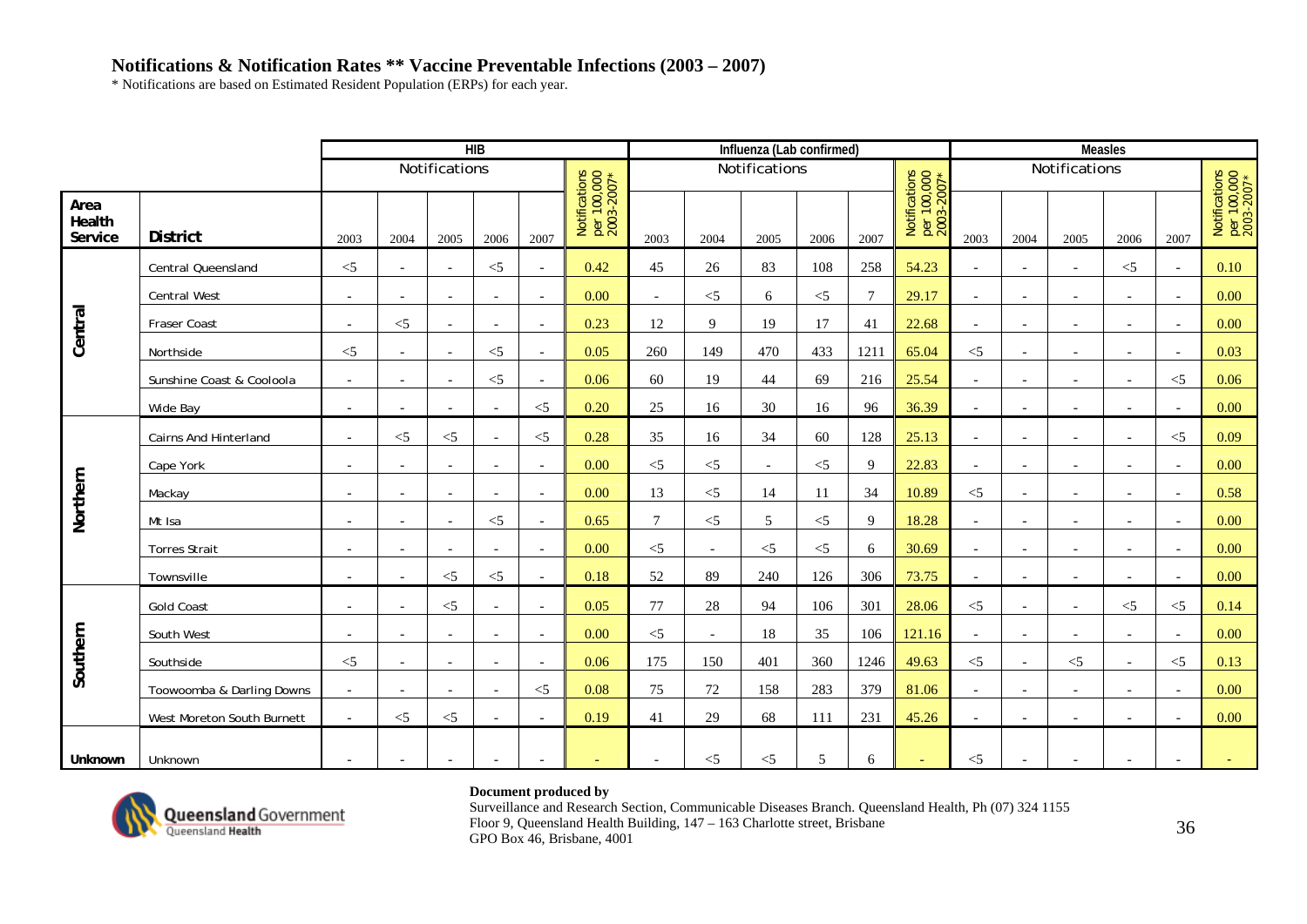# **Notifications & Notification Rates \*\* Vaccine Preventable Infections (2003 – 2007)**

\* Notifications are based on Estimated Resident Population (ERPs) for each year.

|                           |                              |                          |                          |                          | <b>Mumps</b>             |                          |                                            |          |       | Pertussis     |          |                |                                            |                          |                          |                          | Rubella                  |                          |                                            |
|---------------------------|------------------------------|--------------------------|--------------------------|--------------------------|--------------------------|--------------------------|--------------------------------------------|----------|-------|---------------|----------|----------------|--------------------------------------------|--------------------------|--------------------------|--------------------------|--------------------------|--------------------------|--------------------------------------------|
|                           |                              |                          |                          | Notifications            |                          |                          |                                            |          |       | Notifications |          |                |                                            |                          |                          | Notifications            |                          |                          |                                            |
| Area<br>Health<br>Service | <b>District</b>              | 2003                     | 2004                     | 2005                     | 2006                     | 2007                     | Notifications<br>per 100,000<br>2003-2007* | 2003     | 2004  | 2005          | 2006     | 2007           | Notifications<br>per 100,000<br>2003-2007* | 2003                     | 2004                     | 2005                     | 2006                     | 2007                     | Notifications<br>per 100,000<br>2003-2007* |
|                           | <b>Central Queensland</b>    | $< 5$                    | $<$ 5                    | $\overline{\phantom{a}}$ | 5                        | $<$ 5                    | 1.04                                       | 52       | 51    | 33            | 53       | 43             | 24.20                                      | $<$ 5                    |                          | $\overline{a}$           | $<$ 5                    |                          | 0.31                                       |
|                           | <b>Central West</b>          | $\sim$                   | $<$ 5                    | $\overline{\phantom{a}}$ | $\overline{a}$           | $\overline{\phantom{a}}$ | 1.54                                       | $<$ 5    | $<$ 5 | $\tau$        | $\leq$ 5 | $<$ 5          | 27.63                                      | $\overline{\phantom{a}}$ | $\overline{\phantom{a}}$ | $\overline{\phantom{a}}$ | $\overline{\phantom{a}}$ | $\overline{\phantom{0}}$ | 0.00                                       |
| Central                   | <b>Fraser Coast</b>          | $\overline{\phantom{a}}$ | $\overline{\phantom{a}}$ | $\overline{\phantom{a}}$ | $\overline{\phantom{0}}$ | $<$ 5                    | 0.46                                       | 33       | 20    | 33            | 24       | 17             | 29.39                                      | $\overline{\phantom{a}}$ | $\overline{\phantom{a}}$ | $\overline{\phantom{a}}$ | $\leq$ 5                 |                          | 0.23                                       |
|                           | Northside                    | $<\!\!5$                 | $<$ 5                    | $<$ 5                    | 12                       | 13                       | 0.88                                       | 121      | 169   | 351           | 595      | 374            | 41.50                                      | 13                       | $<\!\!5$                 | $<$ 5                    | $<$ 5                    | $<$ 5                    | 0.59                                       |
|                           | Sunshine Coast & Cooloola    | $<$ 5                    | $<$ 5                    | 5                        | $\leq$ 5                 | $<$ 5                    | 0.75                                       | 67       | 67    | 92            | 239      | 170            | 39.76                                      | $<$ 5                    | $<$ 5                    | $\overline{a}$           | $\leq$ 5                 | $\leq$ 5                 | 0.31                                       |
|                           | Wide Bay                     | $\overline{a}$           |                          | $\overline{a}$           |                          | $\sim$                   | 0.00                                       | 22       | 34    | 43            | 31       | 20             | 29.83                                      | $\overline{\phantom{a}}$ |                          |                          |                          |                          | 0.00                                       |
|                           | <b>Cairns And Hinterland</b> | $\sim$                   | $<$ 5                    | 6                        | 6                        | $<$ 5                    | 1.38                                       | 32       | 71    | 59            | 54       | 64             | 25.78                                      | $\sim$                   | $\sim$                   | $\overline{a}$           | $\leq$ 5                 |                          | 0.09                                       |
|                           | Cape York                    | $\overline{a}$           | $\overline{\phantom{a}}$ | $\overline{\phantom{0}}$ |                          | $\sim$                   | 0.00                                       | $<$ 5    | 16    | 9             | 20       | $<$ 5          | 76.63                                      | $\overline{\phantom{a}}$ | $<\!\!5$                 | $\overline{\phantom{a}}$ |                          | $\overline{\phantom{0}}$ | 1.63                                       |
|                           | Mackay                       | $<$ 5                    | $<$ 5                    | $\sim$                   | $\leq$ 5                 | $\sim$                   | 0.58                                       | 33       | 12    | 33            | 21       | 17             | 16.85                                      | $<$ 5                    | $\sim$                   | $\overline{\phantom{a}}$ | $\overline{a}$           | $\leq$ 5                 | 0.29                                       |
| Northern                  | Mt Isa                       | $\overline{\phantom{a}}$ | $\overline{\phantom{a}}$ | $\overline{\phantom{a}}$ | $\overline{\phantom{a}}$ | $\overline{\phantom{a}}$ | 0.00                                       | $\leq$ 5 | $<$ 5 | $\mathbf{Q}$  | 10       | $\overline{7}$ | 19.59                                      | $\overline{\phantom{a}}$ | $\overline{\phantom{a}}$ | $\overline{\phantom{a}}$ | $\overline{\phantom{a}}$ | $\overline{\phantom{a}}$ | 0.00                                       |
|                           | <b>Torres Strait</b>         | $\blacksquare$           |                          | $\overline{\phantom{a}}$ |                          | $<$ 5                    | 1.92                                       | 23       | 14    | 13            | $\leq$ 5 | $<$ 5          | 103.57                                     | $\overline{\phantom{a}}$ |                          |                          |                          |                          | 0.00                                       |
|                           | Townsville                   |                          |                          |                          | $\leq$ 5                 | $\leq$                   | 0.27                                       | 23       | 29    | 53            | 61       | 31             | 17.87                                      |                          | $\leq$ 5                 | $\leq$ 5                 |                          |                          | 0.18                                       |
|                           | <b>Gold Coast</b>            | $\bar{a}$                | $<$ 5                    | 35                       | 11                       | $\leq$ 5                 | 2.41                                       | 65       | 130   | 138           | 255      | 213            | 37.09                                      | $\sim$                   |                          | $<$ 5                    | $<$ 5                    |                          | 0.19                                       |
|                           | South West                   | $\overline{a}$           | $\overline{\phantom{a}}$ | $\sim$                   | $\overline{\phantom{a}}$ | $\overline{\phantom{a}}$ | 0.00                                       | 19       | 11    | 58            | 21       | 10             | 89.00                                      | $\sim$                   | $\sim$                   | $\overline{a}$           |                          |                          | 0.00                                       |
| Southern                  | Southside                    | $< 5$                    | 6                        | 20                       | 17                       | 13                       | 1.23                                       | 118      | 302   | 430           | 559      | 439            | 39.33                                      | 10                       | $<\!\!5$                 | $<$ 5                    | $<$ 5                    | $\mathcal{I}$            | 0.51                                       |
|                           | Toowoomba & Darling Downs    | $\overline{\phantom{a}}$ | $\overline{\phantom{a}}$ | $\leq$ 5                 | $\overline{a}$           | $\leq$ 5                 | 0.34                                       | 69       | 53    | 322           | 98       | 56             | 50.13                                      | $\sim$                   | $\overline{\phantom{a}}$ | $\overline{\phantom{a}}$ | $\overline{\phantom{a}}$ | $\leq$ 5                 | 0.17                                       |
|                           | West Moreton South Burnett   | $<$ 5                    | $\overline{\phantom{a}}$ | $\overline{\phantom{a}}$ | $<$ 5                    | $<$ 5                    | 0.47                                       | 34       | 50    | 93            | 124      | 62             | 34.23                                      | $\overline{\phantom{a}}$ | $< 5$                    | $\overline{\phantom{a}}$ | $<$ 5                    | $\leq$ 5                 | 0.28                                       |
| Unknown                   | Unknown                      | $\blacksquare$           | $\sim$                   | $<$ 5                    |                          |                          |                                            |          | $<$ 5 |               | $<$ 5    | 5              |                                            |                          |                          |                          |                          |                          |                                            |



### **Document produced by**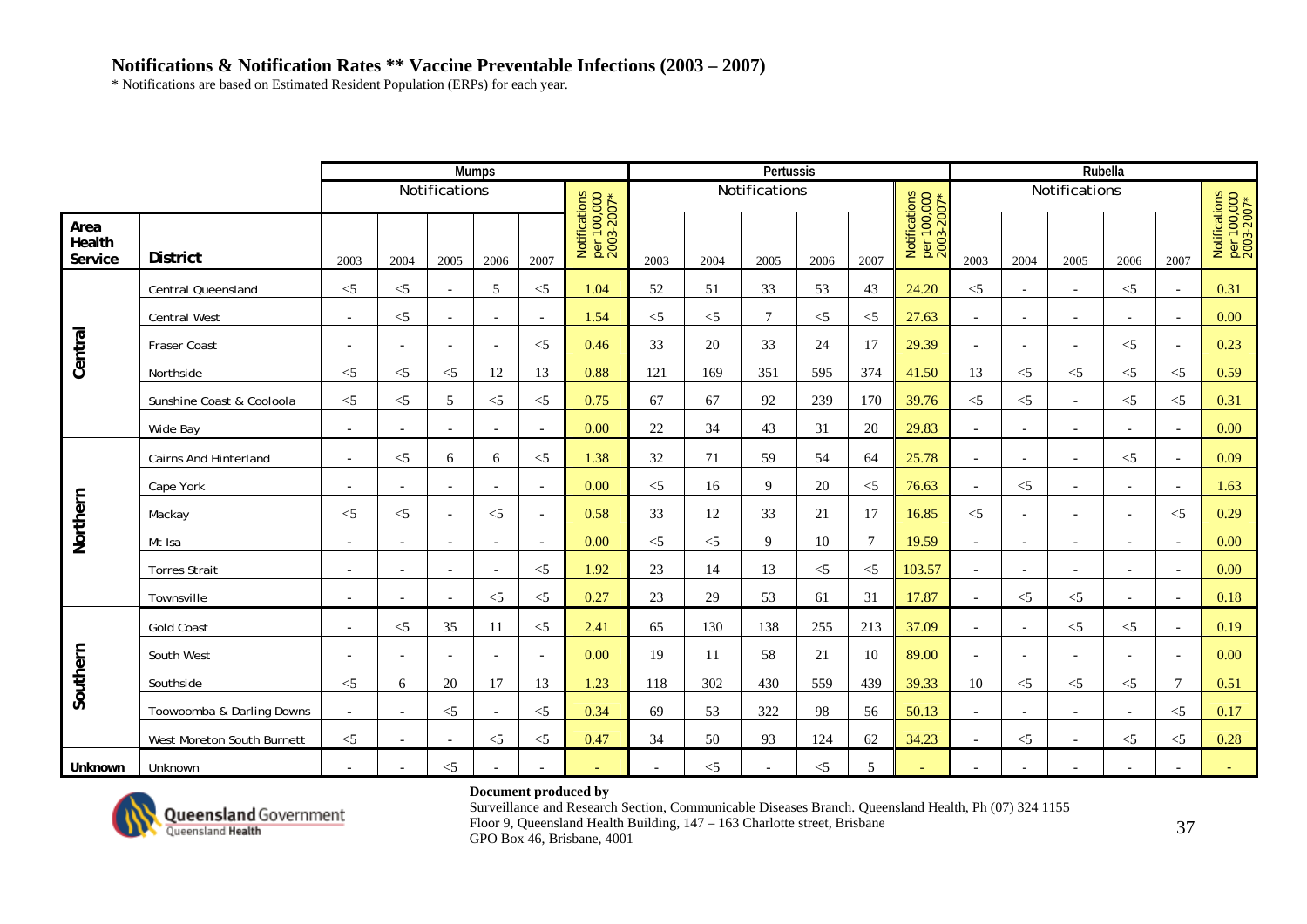# **Notifications & Notification Rates \*\* Vaccine Preventable Infections (2003 – 2007)**

\* Notifications are based on Estimated Resident Population (ERPs) for each year.

|                           |                            |                          |                          |                          | <b>Tetanus</b>           |                          |                                            |                          |                          | Varicella                |         |        |                                            |
|---------------------------|----------------------------|--------------------------|--------------------------|--------------------------|--------------------------|--------------------------|--------------------------------------------|--------------------------|--------------------------|--------------------------|---------|--------|--------------------------------------------|
|                           |                            |                          |                          | Notifications            |                          |                          |                                            |                          |                          | Notifications            |         |        |                                            |
| Area<br>Health<br>Service | <b>District</b>            | 2003                     | 2004                     | 2005                     | 2006                     | 2007                     | Notifications<br>per 100,000<br>2003-2007* | 2003                     | 2004                     | 2005                     | 2006    | 2007   | Notifications<br>per 100,000<br>2003-2007* |
|                           | Central Queensland         | $\overline{a}$           | $\overline{\phantom{a}}$ | $\overline{\phantom{a}}$ | $\overline{\phantom{a}}$ | $\overline{\phantom{a}}$ | 0.00                                       | $\overline{\phantom{a}}$ | $\overline{\phantom{a}}$ | $\overline{\phantom{a}}$ | 176     | 146    | 33.58                                      |
|                           | <b>Central West</b>        | $\overline{\phantom{a}}$ | $\overline{\phantom{a}}$ | $\overline{\phantom{a}}$ | $\overline{\phantom{a}}$ | $\overline{\phantom{a}}$ | 0.00                                       | $\overline{\phantom{a}}$ | $\overline{\phantom{a}}$ | $\overline{\phantom{a}}$ | $\,8\,$ | 8      | 24.56                                      |
| Central                   | Fraser Coast               | $\overline{\phantom{a}}$ | $\overline{\phantom{a}}$ | $\overline{a}$           | $\overline{\phantom{a}}$ | $\overline{\phantom{a}}$ | 0.00                                       | $\overline{\phantom{a}}$ | $\overline{\phantom{a}}$ | $\overline{\phantom{a}}$ | 30      | 47     | 17.82                                      |
|                           | Northside                  | $\overline{\phantom{a}}$ | $\overline{a}$           | $\overline{a}$           | $\overline{a}$           | $\overline{\phantom{a}}$ | 0.00                                       | $\overline{\phantom{a}}$ | $\overline{\phantom{a}}$ | $\overline{a}$           | 909     | 970    | 48.43                                      |
|                           | Sunshine Coast & Cooloola  | $<$ 5                    | $\overline{a}$           | $\overline{a}$           | $\overline{a}$           | $\overline{\phantom{a}}$ | 0.13                                       | $\blacksquare$           | $\overline{\phantom{a}}$ | $\overline{a}$           | 402     | 333    | 46.02                                      |
|                           | Wide Bay                   | $\overline{a}$           | $<$ 5                    | $\overline{a}$           | $\overline{a}$           | $\overline{a}$           | 0.20                                       | $\sim$                   | $\overline{a}$           | $\overline{a}$           | 73      | 59     | 26.25                                      |
|                           | Cairns And Hinterland      | $\overline{\phantom{a}}$ | $< 5$                    | $\overline{\phantom{a}}$ | $\overline{a}$           | $\overline{\phantom{a}}$ | 0.09                                       | $\overline{\phantom{a}}$ | $\overline{\phantom{a}}$ | $\overline{\phantom{a}}$ | 168     | 190    | 32.96                                      |
|                           | Cape York                  | $\overline{\phantom{a}}$ | $\overline{\phantom{a}}$ | $\overline{a}$           | $\overline{a}$           | $\overline{\phantom{a}}$ | 0.00                                       | $\overline{\phantom{a}}$ | $\overline{\phantom{a}}$ | $\overline{a}$           | 16      | 19     | 57.06                                      |
| Northern                  | Mackay                     | $\overline{\phantom{a}}$ | $\overline{\phantom{a}}$ | $\overline{\phantom{a}}$ | $\overline{\phantom{a}}$ | $\overline{\phantom{a}}$ | 0.00                                       | $\overline{\phantom{a}}$ | $\overline{\phantom{a}}$ | $\overline{\phantom{a}}$ | 43      | 45     | 12.78                                      |
|                           | Mt Isa                     | $\overline{\phantom{a}}$ | $\overline{\phantom{a}}$ | $\overline{\phantom{a}}$ | $\overline{a}$           | $\blacksquare$           | 0.00                                       | $\overline{a}$           | $\overline{\phantom{a}}$ | $\overline{\phantom{a}}$ | 24      | 17     | 26.77                                      |
|                           | <b>Torres Strait</b>       | $\overline{\phantom{a}}$ | $\overline{\phantom{a}}$ | $\overline{a}$           | $\overline{\phantom{a}}$ | $\blacksquare$           | 0.00                                       | $\overline{\phantom{a}}$ | $\overline{\phantom{a}}$ | $\overline{a}$           | 21      | 17     | 72.88                                      |
|                           | Townsville                 | $\overline{\phantom{a}}$ | $\overline{\phantom{a}}$ | $\overline{\phantom{a}}$ | $\overline{a}$           | $\overline{\phantom{a}}$ | 0.00                                       | $\overline{\phantom{a}}$ | $\overline{\phantom{a}}$ | $\overline{\phantom{a}}$ | 120     | 166    | 25.95                                      |
|                           | <b>Gold Coast</b>          |                          | $\overline{a}$           | $\overline{a}$           | $\overline{a}$           | $\overline{\phantom{a}}$ | 0.00                                       | $\overline{\phantom{a}}$ | $\overline{\phantom{a}}$ | $\overline{a}$           | 335     | 392    | 33.66                                      |
|                           | South West                 | $\overline{\phantom{a}}$ | $\overline{\phantom{a}}$ | $\overline{\phantom{a}}$ | $\overline{\phantom{a}}$ | $\overline{\phantom{a}}$ | 0.00                                       | $\overline{\phantom{a}}$ | $\overline{\phantom{a}}$ | $\overline{\phantom{a}}$ | 19      | 33     | 38.89                                      |
| Southern                  | Southside                  | $\overline{\phantom{a}}$ | $\overline{\phantom{a}}$ | $\overline{\phantom{a}}$ | $\overline{\phantom{a}}$ | $\overline{\phantom{a}}$ | 0.00                                       | $\overline{\phantom{a}}$ | $\overline{\phantom{a}}$ | $\overline{\phantom{a}}$ | 1060    | 1010   | 44.05                                      |
|                           | Toowoomba & Darling Downs  | $\overline{\phantom{a}}$ | $<$ 5                    | $\overline{\phantom{a}}$ | $\overline{\phantom{a}}$ | $\overline{\phantom{a}}$ | 0.08                                       | $\overline{\phantom{a}}$ | $\overline{\phantom{a}}$ | $\overline{\phantom{a}}$ | 152     | 177    | 27.58                                      |
|                           | West Moreton South Burnett | $\overline{a}$           | $\overline{a}$           | $\overline{a}$           | $\overline{\phantom{a}}$ | $\overline{\phantom{a}}$ | 0.00                                       | $\overline{\phantom{a}}$ | $\overline{\phantom{a}}$ | $\overline{a}$           | 214     | 198    | 38.84                                      |
| Unknown                   | Unknown                    |                          | $\overline{a}$           |                          | $\overline{a}$           |                          |                                            |                          |                          |                          | 22      | $\tau$ | ۳                                          |



### **Document produced by**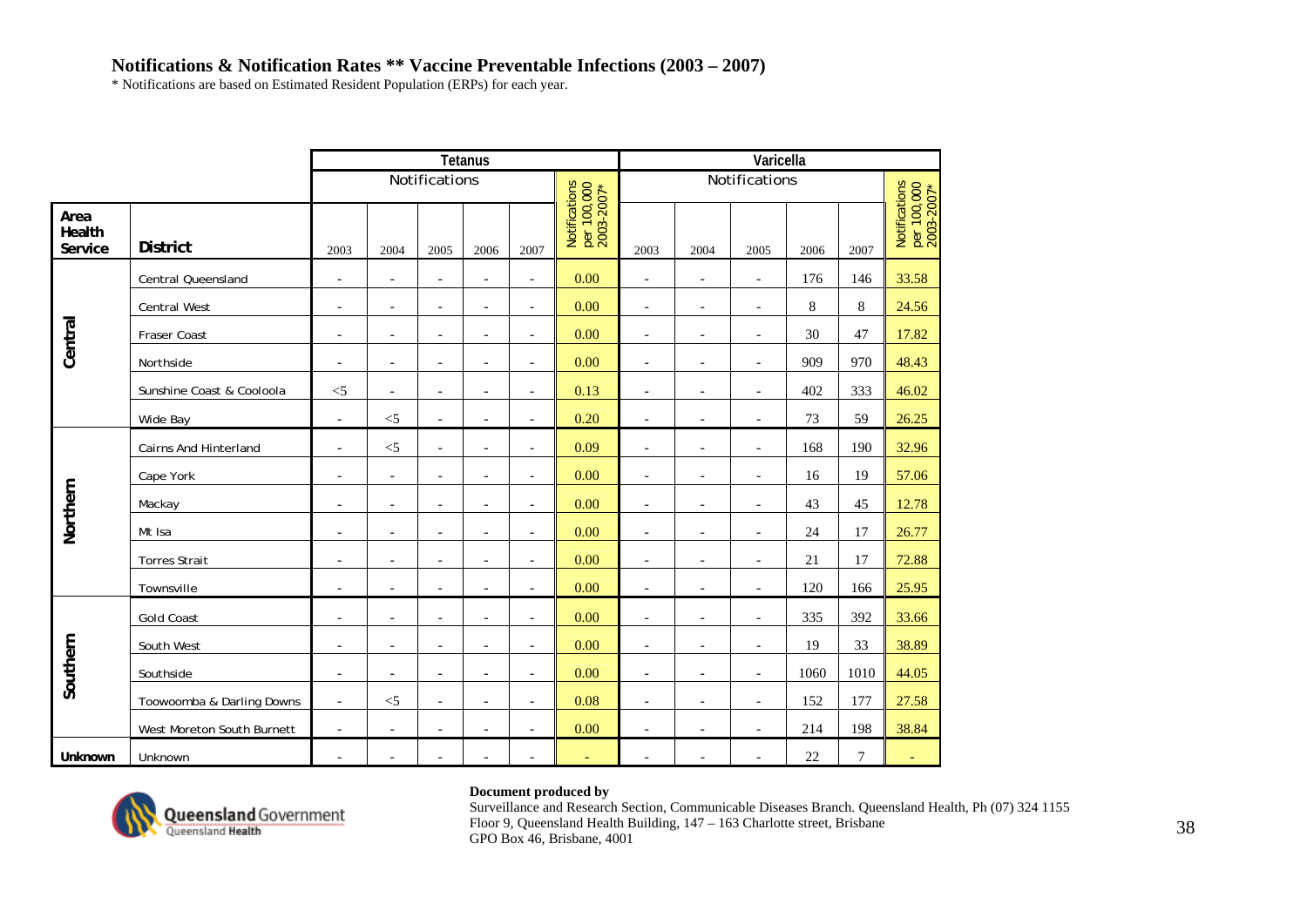\* Notifications are based on Estimated Resident Population (ERPs) for each year.

|                           |                              |           |                |                          | <b>Arthropod Other</b>   |                          |                                            |                          |        | <b>Barmah Forest Virus</b> |      |                          |                                            |                          |                          | <b>Dengue Fever</b>      |                          |                          |                                            |
|---------------------------|------------------------------|-----------|----------------|--------------------------|--------------------------|--------------------------|--------------------------------------------|--------------------------|--------|----------------------------|------|--------------------------|--------------------------------------------|--------------------------|--------------------------|--------------------------|--------------------------|--------------------------|--------------------------------------------|
|                           |                              |           |                | Notifications            |                          |                          |                                            |                          |        | Notifications              |      |                          |                                            |                          |                          | Notifications            |                          |                          |                                            |
| Area<br>Health<br>Service | <b>District</b>              | 2003      | 2004           | 2005                     | 2006                     | 2007                     | Notifications<br>per 100,000<br>2003-2007* | 2003                     | 2004   | 2005                       | 2006 | 2007                     | Notifications<br>per 100,000<br>2003-2007* | 2003                     | 2004                     | 2005                     | 2006                     | 2007                     | Notifications<br>per 100,000<br>2003-2007* |
|                           | <b>Central Queensland</b>    | 5         | $<$ 5          | $\overline{\phantom{a}}$ | $<$ 5                    | $\sim$                   | 1.25                                       | 94                       | 37     | 41                         | 81   | 78                       | 34.52                                      | $\sim$                   | $\overline{\phantom{a}}$ | $\leq$ 5                 | $\leq$ 5                 | $\leq$ 5                 | 0.42                                       |
|                           | <b>Central West</b>          | $\sim$    | $<$ 5          | $\overline{\phantom{a}}$ | $\overline{\phantom{a}}$ | $\overline{\phantom{a}}$ | 1.54                                       | $<$ 5                    | $<$ 5  | 9                          | 8    | 5                        | 44.52                                      | $<$ 5                    | $\sim$                   | $\blacksquare$           | $<$ 5                    |                          | 3.07                                       |
| Central                   | Fraser Coast                 | $\bar{a}$ | $<$ 5          | $\blacksquare$           | $\overline{\phantom{a}}$ | $\leq$ 5                 | 0.69                                       | 11                       | 12     | 22                         | 11   | 10                       | 15.27                                      | $\overline{\phantom{a}}$ | $\overline{\phantom{a}}$ | $\overline{\phantom{a}}$ | $\overline{\phantom{a}}$ | $\overline{\phantom{a}}$ | 0.00                                       |
|                           | Northside                    | $<$ 5     | $<$ 5          | $<$ 5                    | $\leq$ 5                 | 6                        | 0.39                                       | 144                      | 71     | 82                         | 116  | 151                      | 14.54                                      | 14                       | 16                       | 8                        | 10                       | 15                       | 1.62                                       |
|                           | Sunshine Coast & Cooloola    | $<$ 5     | $<$ 5          | $\blacksquare$           |                          | $\overline{\phantom{a}}$ | 0.19                                       | 230                      | 83     | 82                         | 126  | 152                      | 42.14                                      | 6                        | 6                        | $<$ 5                    | $<$ 5                    | $\mathbf Q$              | 1.82                                       |
|                           | Wide Bay                     | $< 5$     | $<$ 5          | $<$ 5                    | $<$ 5                    | $\leq$ 5                 | 1.39                                       | 18                       | 26     | 25                         | 28   | 31                       | 25.45                                      | $<$ 5                    |                          |                          |                          |                          | 0.20                                       |
|                           | <b>Cairns And Hinterland</b> | $\tau$    | 6              | $\leq$ 5                 | 6                        | $\leq$ 5                 | 2.30                                       | 32                       | 53     | 64                         | 120  | 69                       | 31.12                                      | 476                      | 76                       | $\tau$                   | 30                       | $\mathbf{Q}$             | 55.05                                      |
|                           | Cape York                    | $<$ 5     | $<$ 5          | $\overline{\phantom{a}}$ | $\leq$ 5                 | $\sim$                   | 9.78                                       | 9                        | 18     | 24                         | 32   | 10                       | 151.62                                     | $\overline{\phantom{a}}$ | $<$ 5                    | $\leq$ 5                 | $\overline{\phantom{a}}$ | $\overline{\phantom{a}}$ | 4.89                                       |
|                           | Mackay                       | $<$ 5     | $<$ 5          | 5                        | $\overline{\phantom{a}}$ | $\overline{\phantom{a}}$ | 1.45                                       | 50                       | 39     | 58                         | 76   | 31                       | 36.90                                      | $<$ 5                    | $<$ 5                    | $<$ 5                    | $\overline{\phantom{a}}$ | $\leq$ 5                 | 1.16                                       |
| Northern                  | Mt Isa                       | $\sim$    | $<$ 5          | $<$ 5                    | $\overline{\phantom{a}}$ | $<$ 5                    | 2.61                                       | 5                        | 6      | 18                         | 18   | $<$ 5                    | 33.30                                      | $\sim$                   | $\sim$                   | $\overline{\phantom{a}}$ | $\overline{a}$           |                          | 0.00                                       |
|                           | <b>Torres Strait</b>         | $<$ 5     | $\overline{7}$ | $<$ 5                    |                          | $\sim$                   | 26.85                                      | $<$ 5                    | $\leq$ | $<$ 5                      | 9    | $<$ 5                    | 42.20                                      | 164                      | 106                      | 54                       | $\overline{a}$           | $\overline{\phantom{0}}$ | 621.44                                     |
|                           | Townsville                   | $\tau$    | 9              | $<$ 5                    | $<$ 5                    | $\overline{\phantom{a}}$ | 1.72                                       | 41                       | 70     | 120                        | 141  | 102                      | 43.00                                      | 39                       | 46                       | 19                       | 8                        | 46                       | 14.33                                      |
|                           | <b>Gold Coast</b>            | 5         | $<$ 5          | $\overline{\phantom{a}}$ |                          | $\leq$ 5                 | 0.37                                       | 51                       | 22     | 26                         | 37   | 31                       | 7.73                                       | 9                        | $<$ 5                    | $\leq$ 5                 | $\mathbf Q$              | 6                        | 1.39                                       |
|                           | South West                   | $< 5$     | $<$ 5          | $\overline{\phantom{a}}$ |                          | $\overline{\phantom{a}}$ | 2.99                                       | 8                        | 8      | 5                          | 6    | 6                        | 24.68                                      | $\overline{\phantom{a}}$ |                          |                          | $\overline{\phantom{a}}$ |                          | 0.00                                       |
| Southern                  | Southside                    | 8         | $<$ 5          | $<$ 5                    | $<$ 5                    | $<$ 5                    | 0.38                                       | 119                      | 72     | 59                         | 92   | 102                      | 9.45                                       | 13                       | 10                       | 10                       | 9                        | 25                       | 1.43                                       |
|                           | Toowoomba & Darling Downs    | $<$ 5     | 5              | $<$ 5                    | $<$ 5                    | $\sim$                   | 0.84                                       | 25                       | 26     | 18                         | 22   | 21                       | 9.39                                       | $\overline{\phantom{a}}$ | $<$ 5                    |                          | $\leq$ 5                 | $\leq$ 5                 | 0.42                                       |
|                           | West Moreton South Burnett   | $\sim$    | $<$ 5          | $\overline{\phantom{a}}$ | $\overline{\phantom{a}}$ | $\leq$ 5                 | 0.38                                       | 27                       | 31     | 16                         | 27   | 20                       | 11.41                                      | $\overline{\phantom{a}}$ | $<$ 5                    | $\leq$ 5                 | $<$ 5                    | $\leq$ 5                 | 0.85                                       |
| Unknown                   | Unknown                      | $<$ 5     | $<$ 5          | $\overline{\phantom{a}}$ | $<$ 5                    | $<$ 5                    | $\overline{\phantom{0}}$                   | $\overline{\phantom{a}}$ | $<$ 5  | 7                          | 5    | $\overline{\phantom{a}}$ | $\sim$                                     | $\overline{\phantom{a}}$ | $<$ 5                    | $\tau$                   | $<$ 5                    | $\leq$ 5                 |                                            |



### **Document produced by**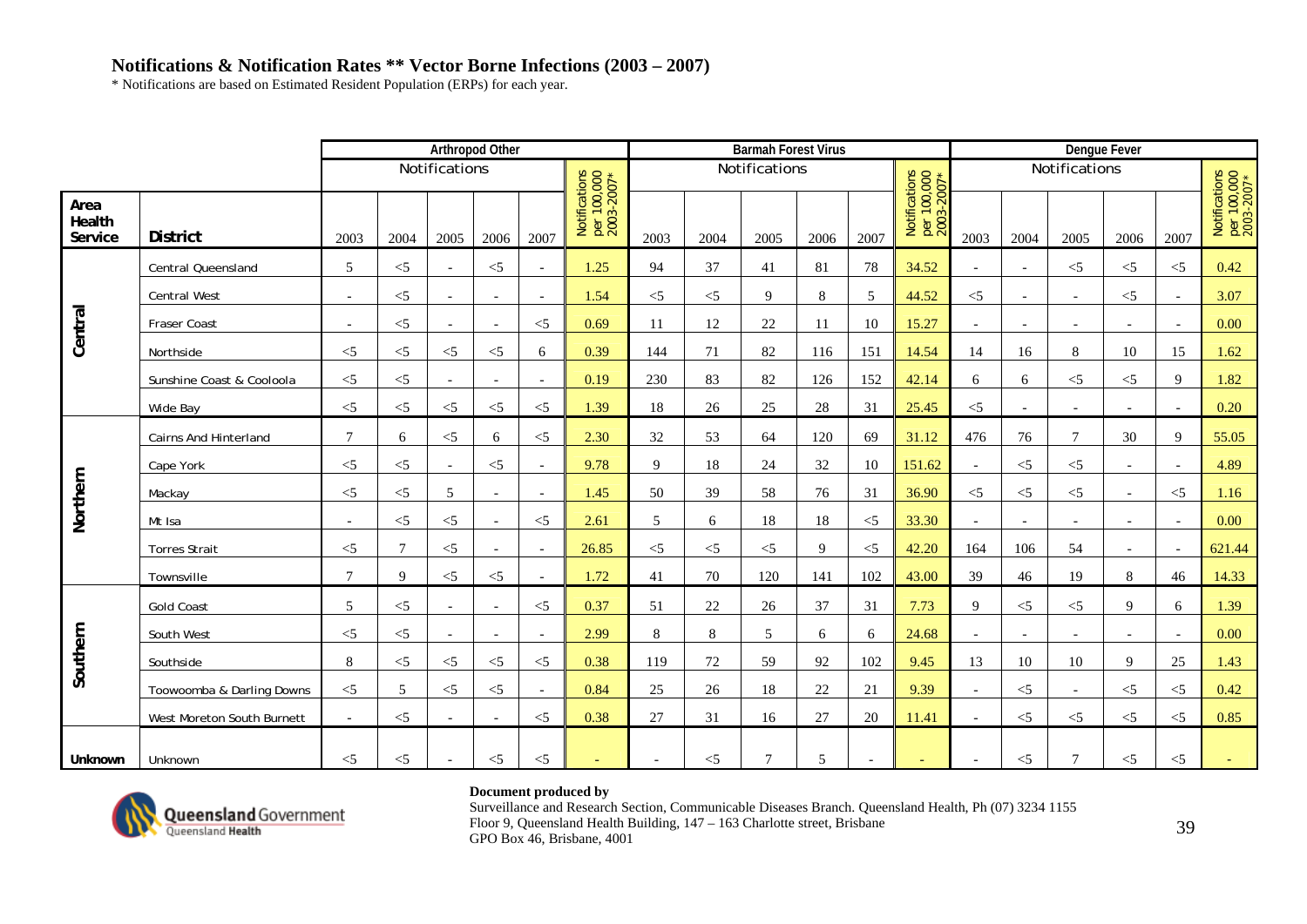\* Notifications are based on Estimated Resident Population (ERPs) for each year.

|                           |                            |                          |                          | Japanese Encephalitis    |                          |                          |                                            |                          |                          | Malaria (Unspecified & Other) |                          |                          |                                            |                          |                          | <b>Malaria Falciparum</b> |          |                          |                                            |
|---------------------------|----------------------------|--------------------------|--------------------------|--------------------------|--------------------------|--------------------------|--------------------------------------------|--------------------------|--------------------------|-------------------------------|--------------------------|--------------------------|--------------------------------------------|--------------------------|--------------------------|---------------------------|----------|--------------------------|--------------------------------------------|
|                           |                            |                          |                          | Notifications            |                          |                          |                                            |                          |                          | Notifications                 |                          |                          |                                            |                          |                          | Notifications             |          |                          |                                            |
| Area<br>Health<br>Service | <b>District</b>            | 2003                     | 2004                     | 2005                     | 2006                     | 2007                     | Notifications<br>per 100,000<br>2003-2007* | 2003                     | 2004                     | 2005                          | 2006                     | 2007                     | Notifications<br>per 100,000<br>2003-2007* | 2003                     | 2004                     | 2005                      | 2006     | 2007                     | Notifications<br>per 100,000<br>2003-2007* |
|                           | Central Queensland         | $\overline{\phantom{a}}$ | $\blacksquare$           | $\sim$                   |                          | $\overline{\phantom{a}}$ | 0.00                                       | $\sim$                   | $\overline{a}$           | $\overline{\phantom{a}}$      | $\overline{\phantom{a}}$ | $\overline{\phantom{a}}$ | 0.00                                       | $<$ 5                    | $< 5$                    | $<$ 5                     | $<$ 5    |                          | 1.04                                       |
|                           | <b>Central West</b>        | $\blacksquare$           | $\overline{\phantom{a}}$ | $\overline{\phantom{a}}$ | $\overline{\phantom{a}}$ | $\overline{\phantom{a}}$ | 0.00                                       | $\sim$                   | $\overline{\phantom{a}}$ | $\overline{\phantom{a}}$      | $\overline{\phantom{a}}$ | $\blacksquare$           | 0.00                                       | $\sim$                   | $\overline{\phantom{a}}$ | $\overline{\phantom{a}}$  |          | $\overline{\phantom{a}}$ | 0.00                                       |
|                           | Fraser Coast               | $\overline{\phantom{a}}$ | $\overline{\phantom{a}}$ | $\sim$                   | $\overline{\phantom{a}}$ | $\sim$                   | 0.00                                       | $\sim$                   | $\overline{a}$           | $\overline{\phantom{a}}$      | $\overline{a}$           | $\sim$                   | 0.00                                       | $\overline{\phantom{a}}$ |                          | $\overline{\phantom{a}}$  | $<$ 5    | $\leq$ 5                 | 0.46                                       |
| Central                   | Northside                  | $< 5$                    | $\blacksquare$           | $\overline{\phantom{a}}$ |                          | $\sim$                   | 0.03                                       | $\overline{\phantom{a}}$ | $\overline{\phantom{a}}$ | $\overline{\phantom{a}}$      | $\overline{\phantom{a}}$ | $\sim$                   | 0.00                                       | 15                       | 11                       | 13                        | 13       | 10                       | 1.60                                       |
|                           | Sunshine Coast & Cooloola  | $\sim$                   | $\overline{\phantom{a}}$ | $\overline{\phantom{a}}$ | $\overline{\phantom{a}}$ | $\overline{\phantom{a}}$ | 0.00                                       | $\sim$                   | $\overline{\phantom{0}}$ | $\overline{a}$                | $\overline{\phantom{a}}$ | $\overline{\phantom{a}}$ | 0.00                                       | $\tau$                   | $< 5$                    | $\leq$ 5                  | $<$ 5    | 5                        | 0.94                                       |
|                           | Wide Bay                   | $\blacksquare$           | $\overline{\phantom{a}}$ | $\overline{\phantom{a}}$ | $\overline{\phantom{a}}$ | $\blacksquare$           | 0.00                                       | $\overline{\phantom{a}}$ | $\overline{\phantom{a}}$ |                               | $\overline{\phantom{a}}$ | $\overline{\phantom{a}}$ | 0.00                                       | $\overline{\phantom{a}}$ |                          |                           |          | $<$ 5                    | 0.20                                       |
|                           | Cairns And Hinterland      | $\blacksquare$           | $\overline{\phantom{a}}$ | $\overline{\phantom{a}}$ | $\overline{\phantom{a}}$ | $\overline{\phantom{a}}$ | 0.00                                       | $\overline{\phantom{a}}$ | $\overline{\phantom{a}}$ | $\overline{\phantom{a}}$      | $\overline{\phantom{a}}$ | $\overline{\phantom{a}}$ | 0.00                                       | 11                       | 6                        | 6                         | 13       | 6                        | 3.87                                       |
|                           | Cape York                  | $\overline{\phantom{a}}$ | $\overline{\phantom{a}}$ | $\overline{\phantom{a}}$ |                          | $\overline{\phantom{a}}$ | 0.00                                       | $\overline{\phantom{a}}$ |                          |                               | $\overline{\phantom{a}}$ | $\sim$                   | 0.00                                       | $\overline{\phantom{a}}$ |                          |                           |          |                          | 0.00                                       |
| Northern                  | Mackay                     | $\overline{\phantom{a}}$ | $\overline{a}$           | $\overline{a}$           |                          | $\sim$                   | 0.00                                       |                          |                          |                               | $\overline{a}$           | $\overline{a}$           | 0.00                                       | $<$ 5                    |                          | $<$ 5                     |          |                          | 0.44                                       |
|                           | Mt Isa                     | $\blacksquare$           | $\overline{\phantom{a}}$ | $\overline{\phantom{a}}$ | $\overline{\phantom{a}}$ | $\sim$                   | 0.00                                       | $\overline{\phantom{a}}$ | $\overline{a}$           | $\overline{\phantom{a}}$      | $\overline{\phantom{a}}$ | $\sim$                   | 0.00                                       | $\sim$                   | $\overline{\phantom{a}}$ | ٠                         |          |                          | 0.00                                       |
|                           | <b>Torres Strait</b>       | $\overline{\phantom{a}}$ | $\overline{\phantom{a}}$ | $\overline{\phantom{a}}$ | $\overline{a}$           | $\sim$                   | 0.00                                       | $\sim$                   | $\overline{\phantom{0}}$ | $\overline{\phantom{0}}$      | $\overline{\phantom{a}}$ | $\overline{\phantom{a}}$ | 0.00                                       | 5                        | 29                       | $<$ 5                     | 6        |                          | 95.90                                      |
|                           | Townsville                 | $\overline{\phantom{a}}$ | $\overline{\phantom{a}}$ | $\overline{\phantom{a}}$ |                          | $\overline{\phantom{a}}$ | 0.00                                       | $\overline{\phantom{a}}$ |                          | $\overline{\phantom{a}}$      | $<$ 5                    | $\overline{\phantom{a}}$ | 0.18                                       | $<$ 5                    | $< 5$                    | $<$ 5                     | 6        | $<$ 5                    | 1.45                                       |
|                           | <b>Gold Coast</b>          | $\blacksquare$           | $\overline{\phantom{a}}$ | $\overline{\phantom{a}}$ | $\overline{a}$           | $\sim$                   | 0.00                                       | $\sim$                   | $\overline{a}$           | $\overline{\phantom{a}}$      | $\overline{\phantom{a}}$ | $\overline{\phantom{a}}$ | 0.00                                       | $<$ 5                    | $<$ 5                    | 7                         | $\leq$ 5 | .5                       | 0.93                                       |
|                           | South West                 | $\blacksquare$           | $\overline{\phantom{a}}$ | $\overline{\phantom{a}}$ | $\overline{a}$           | $\overline{\phantom{a}}$ | 0.00                                       | $\sim$                   | $\overline{\phantom{a}}$ | $\overline{\phantom{a}}$      | $\overline{\phantom{a}}$ | $\overline{\phantom{a}}$ | 0.00                                       | $\overline{\phantom{a}}$ |                          | $\overline{\phantom{a}}$  | $<$ 5    |                          | 0.75                                       |
| Southern                  | Southside                  | $\overline{\phantom{a}}$ | $\overline{\phantom{a}}$ | $\overline{\phantom{a}}$ |                          | $\overline{\phantom{a}}$ | 0.00                                       | $\overline{\phantom{a}}$ |                          |                               | $\overline{\phantom{a}}$ | $\overline{\phantom{a}}$ | 0.00                                       | 17                       | 16                       | 73                        | 50       | 30                       | 3.96                                       |
|                           | Toowoomba & Darling Downs  | $\sim$                   | $\overline{a}$           | $\overline{a}$           |                          | $\sim$                   | 0.00                                       |                          |                          |                               | $\overline{a}$           | $\overline{a}$           | 0.00                                       | $<$ 5                    | $<$ 5                    | $<$ 5                     | $<$ 5    |                          | 0.67                                       |
|                           | West Moreton South Burnett |                          |                          | $\overline{a}$           |                          |                          |                                            |                          |                          |                               |                          |                          |                                            | $< 5$                    | $\leq$ 5                 | $\leq$                    |          | $<$ 5                    | 0.85                                       |
| Unknown                   | Unknown                    | $\overline{a}$           | $<$ 5                    | $\overline{\phantom{a}}$ |                          | $\overline{\phantom{a}}$ |                                            |                          |                          | $<$ 5                         | $\overline{a}$           | $\overline{a}$           |                                            | $<$ 5                    | 49                       | 34                        | 23       | 21                       |                                            |



### **Document produced by**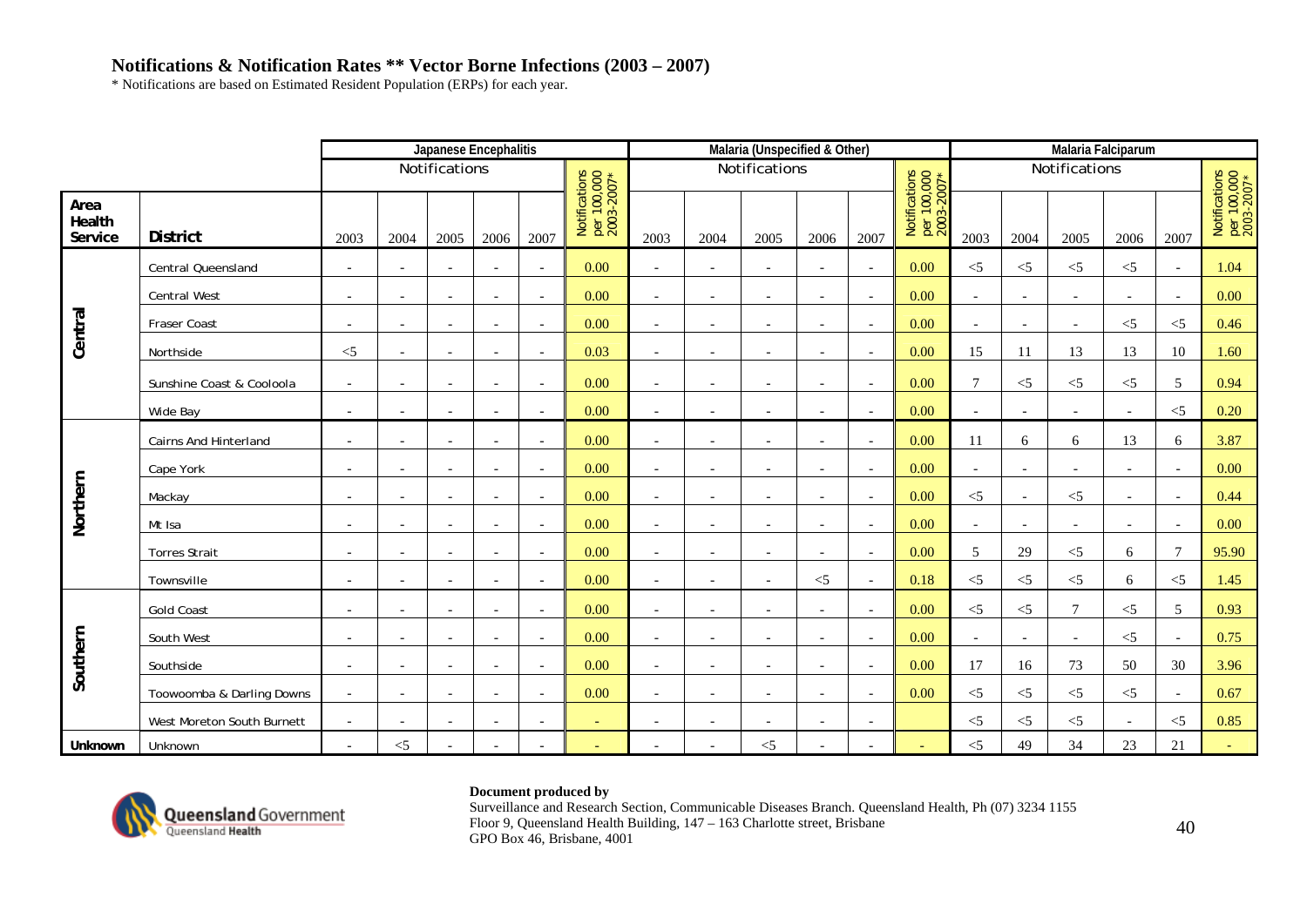\* Notifications are based on Estimated Resident Population (ERPs) for each year.

|                           |                              |                          |                          |                          | <b>Malaria Malariae</b>  |                          |                                            |                          |                          | Malaria Ovale            |                          |                          |                                            |                          |                          |                          | <b>Malaria Vivax</b>     |                          |                                            |
|---------------------------|------------------------------|--------------------------|--------------------------|--------------------------|--------------------------|--------------------------|--------------------------------------------|--------------------------|--------------------------|--------------------------|--------------------------|--------------------------|--------------------------------------------|--------------------------|--------------------------|--------------------------|--------------------------|--------------------------|--------------------------------------------|
|                           |                              |                          |                          | Notifications            |                          |                          |                                            |                          |                          | Notifications            |                          |                          |                                            |                          |                          | Notifications            |                          |                          |                                            |
| Area<br>Health<br>Service | <b>District</b>              | 2003                     | 2004                     | 2005                     | 2006                     | 2007                     | Notifications<br>per 100,000<br>2003-2007* | 2003                     | 2004                     | 2005                     | 2006                     | 2007                     | Notifications<br>per 100,000<br>2003-2007* | 2003                     | 2004                     | 2005                     | 2006                     | 2007                     | Notifications<br>per 100,000<br>2003-2007* |
|                           | <b>Central Queensland</b>    | $\overline{\phantom{a}}$ | $\overline{\phantom{a}}$ | $\overline{\phantom{a}}$ |                          | $\overline{\phantom{a}}$ | 0.00                                       | $\overline{\phantom{a}}$ | $\overline{\phantom{0}}$ | $\overline{a}$           | $<$ 5                    | $<$ 5                    | 0.21                                       | $<$ 5                    | $<$ 5                    | $<$ 5                    | 5                        | .5                       | 2.09                                       |
|                           | <b>Central West</b>          | $\overline{\phantom{a}}$ | $\overline{\phantom{a}}$ | $\sim$                   | $\sim$                   | $\sim$                   | 0.00                                       | $\overline{\phantom{a}}$ | $\overline{\phantom{0}}$ | $\sim$                   | $\overline{\phantom{0}}$ | $\overline{\phantom{a}}$ | 0.00                                       | $\sim$                   | $\sim$                   | $\overline{\phantom{a}}$ | $\overline{\phantom{a}}$ | $\overline{a}$           | 0.00                                       |
| Central                   | <b>Fraser Coast</b>          | $\overline{\phantom{a}}$ | $\overline{\phantom{a}}$ | $\overline{\phantom{a}}$ |                          | $\overline{\phantom{a}}$ | 0.00                                       | $\overline{\phantom{a}}$ | $\overline{\phantom{a}}$ | $\overline{\phantom{a}}$ | $\overline{\phantom{a}}$ | $\sim$                   | 0.00                                       | $\leq$                   | $<$ 5                    | $\overline{\phantom{a}}$ | $<$ 5                    | $\leq$ 5                 | 1.62                                       |
|                           | Northside                    | $\overline{\phantom{a}}$ | $\overline{\phantom{a}}$ | $\overline{\phantom{a}}$ |                          | $\blacksquare$           | 0.00                                       | $<$ 5                    | $\overline{\phantom{a}}$ | $<$ 5                    | $\overline{\phantom{a}}$ | $\overline{\phantom{a}}$ | 0.10                                       | 33                       | 27                       | 20                       | 28                       | 21                       | 3.33                                       |
|                           | Sunshine Coast & Cooloola    | $\sim$                   | $\overline{\phantom{a}}$ | $\overline{\phantom{a}}$ | $\sim$                   | $\sim$                   | 0.00                                       | $<$ 5                    | $< 5$                    | $\overline{\phantom{a}}$ | $\blacksquare$           | $\sim$                   | 0.13                                       | 6                        | 8                        | $<$ 5                    | $\overline{7}$           | 10                       | 2.19                                       |
|                           | Wide Bay                     | $\overline{\phantom{a}}$ | $\overline{\phantom{a}}$ | $\overline{\phantom{a}}$ |                          | $\overline{\phantom{a}}$ | 0.00                                       |                          |                          |                          |                          | $\overline{\phantom{a}}$ | 0.00                                       | $<$ 5                    | $\overline{\phantom{a}}$ | $<$ 5                    |                          |                          | 0.80                                       |
|                           | <b>Cairns And Hinterland</b> | $\leq$                   | $\overline{a}$           | $<$ 5                    | $\overline{\phantom{a}}$ | $\leq$ 5                 | 0.28                                       | $\overline{\phantom{a}}$ | $\overline{\phantom{a}}$ | $<$ 5                    | $\blacksquare$           | $\sim$                   | 0.09                                       | 23                       | 5                        | 20                       | 17                       | -11                      | 7.00                                       |
|                           | Cape York                    | $\overline{\phantom{a}}$ | $\overline{\phantom{a}}$ | $\overline{\phantom{a}}$ | $\overline{\phantom{0}}$ | $\overline{\phantom{a}}$ | 0.00                                       | $\overline{a}$           | $\overline{\phantom{0}}$ | $\overline{\phantom{0}}$ | $\overline{\phantom{a}}$ | $\overline{\phantom{a}}$ | 0.00                                       | $<$ 5                    |                          | $\overline{a}$           | $<$ 5                    | $\leq$ 5                 | 4.89                                       |
|                           | Mackay                       | $\overline{\phantom{a}}$ | $\overline{\phantom{a}}$ | $\overline{\phantom{a}}$ | $\overline{\phantom{a}}$ | $\sim$                   | 0.00                                       | $\overline{\phantom{a}}$ | $\overline{\phantom{a}}$ | $\overline{\phantom{a}}$ | $\overline{\phantom{a}}$ | $\overline{\phantom{a}}$ | 0.00                                       | 5                        | $<$ 5                    | $<$ 5                    | $\overline{7}$           | 7                        | 3.92                                       |
| Northern                  | Mt Isa                       | $\overline{\phantom{a}}$ | $\overline{\phantom{a}}$ | $\overline{\phantom{a}}$ |                          | $\overline{\phantom{a}}$ | 0.00                                       | $\overline{\phantom{a}}$ | $\overline{\phantom{a}}$ | $\overline{\phantom{a}}$ | $\overline{\phantom{a}}$ | $\overline{\phantom{a}}$ | 0.00                                       | $\blacksquare$           | $\overline{\phantom{a}}$ | $\overline{\phantom{a}}$ | $\overline{\phantom{a}}$ | $\overline{a}$           | 0.00                                       |
|                           | <b>Torres Strait</b>         | $\overline{a}$           | $\overline{\phantom{a}}$ | $\overline{a}$           | $\overline{\phantom{0}}$ | $\overline{\phantom{a}}$ | 0.00                                       | $\overline{\phantom{a}}$ | $\overline{\phantom{0}}$ | $\overline{\phantom{0}}$ | $\overline{\phantom{0}}$ | $\overline{a}$           | 0.00                                       | 6                        | 6                        | $<$ 5                    | $<$ 5                    | $\overline{\phantom{a}}$ | 36.44                                      |
|                           | Townsville                   | $\overline{\phantom{a}}$ | $<$ 5                    | $\sim$                   | $<$ 5                    | $\overline{\phantom{a}}$ | 0.27                                       |                          |                          | $\overline{\phantom{a}}$ | $<$ 5                    | $\overline{a}$           | 0.09                                       | 24                       | 12                       | 12                       | $\overline{7}$           | 12                       | 6.08                                       |
|                           | <b>Gold Coast</b>            | $\overline{\phantom{a}}$ | $\overline{a}$           | $\overline{a}$           | $\overline{\phantom{a}}$ | $\sim$                   | 0.00                                       |                          | $\overline{\phantom{a}}$ | $<$ 5                    | $\overline{a}$           | $\sim$                   | 0.05                                       | 9                        | $< 5$                    | 9                        | 10                       | $<$ 5                    | 1.53                                       |
|                           | South West                   | $\overline{\phantom{a}}$ | $\overline{\phantom{a}}$ | $\sim$                   | $\overline{\phantom{a}}$ | $\overline{\phantom{a}}$ | 0.00                                       | $\overline{\phantom{a}}$ | $\overline{\phantom{a}}$ | $\overline{\phantom{a}}$ | $\blacksquare$           | $\overline{\phantom{a}}$ | 0.00                                       | $\overline{\phantom{a}}$ | $\leq$ 5                 | $\overline{\phantom{a}}$ | $<$ 5                    | $\overline{a}$           | 1.50                                       |
| Southern                  | Southside                    | $<$ 5                    | $<$ 5                    | $<$ 5                    | $<$ 5                    | $\overline{\phantom{a}}$ | 0.17                                       | 8                        | $<$ 5                    | $<$ 5                    | $<$ 5                    | $<$ 5                    | 0.40                                       | 22                       | 29                       | 31                       | $22\,$                   | 8                        | 2.38                                       |
|                           | Toowoomba & Darling Downs    | $\sim$                   | $\overline{\phantom{a}}$ | $<$ 5                    | $<$ 5                    | $\sim$                   | 0.17                                       | $\overline{\phantom{a}}$ | $\overline{\phantom{a}}$ | $\overline{\phantom{a}}$ | $\overline{\phantom{a}}$ | $\overline{\phantom{a}}$ | 0.00                                       | 6                        | $<$ 5                    | $<$ 5                    | $\leq$ 5                 | $<$ 5                    | 1.51                                       |
|                           | West Moreton South Burnett   | $\sim$                   | $\overline{\phantom{a}}$ | $\overline{\phantom{a}}$ | $<$ 5                    | $\overline{\phantom{a}}$ | 0.09                                       | $\overline{\phantom{a}}$ | $\overline{\phantom{a}}$ | $<$ 5                    | $\overline{\phantom{0}}$ | $\overline{\phantom{a}}$ | 0.09                                       | $<$ 5                    | $<$ 5                    | $<$ 5                    | $<\!\!5$                 | 5                        | 1.60                                       |
| Unknown                   | Unknown                      | $\sim$                   | $<$ 5                    | $\overline{a}$           | $\sim$                   | $<$ 5                    |                                            |                          |                          | $\overline{a}$           |                          | $\overline{a}$           | <b>A</b>                                   | 6                        | 13                       | 20                       | $\tau$                   | 11                       |                                            |



### **Document produced by**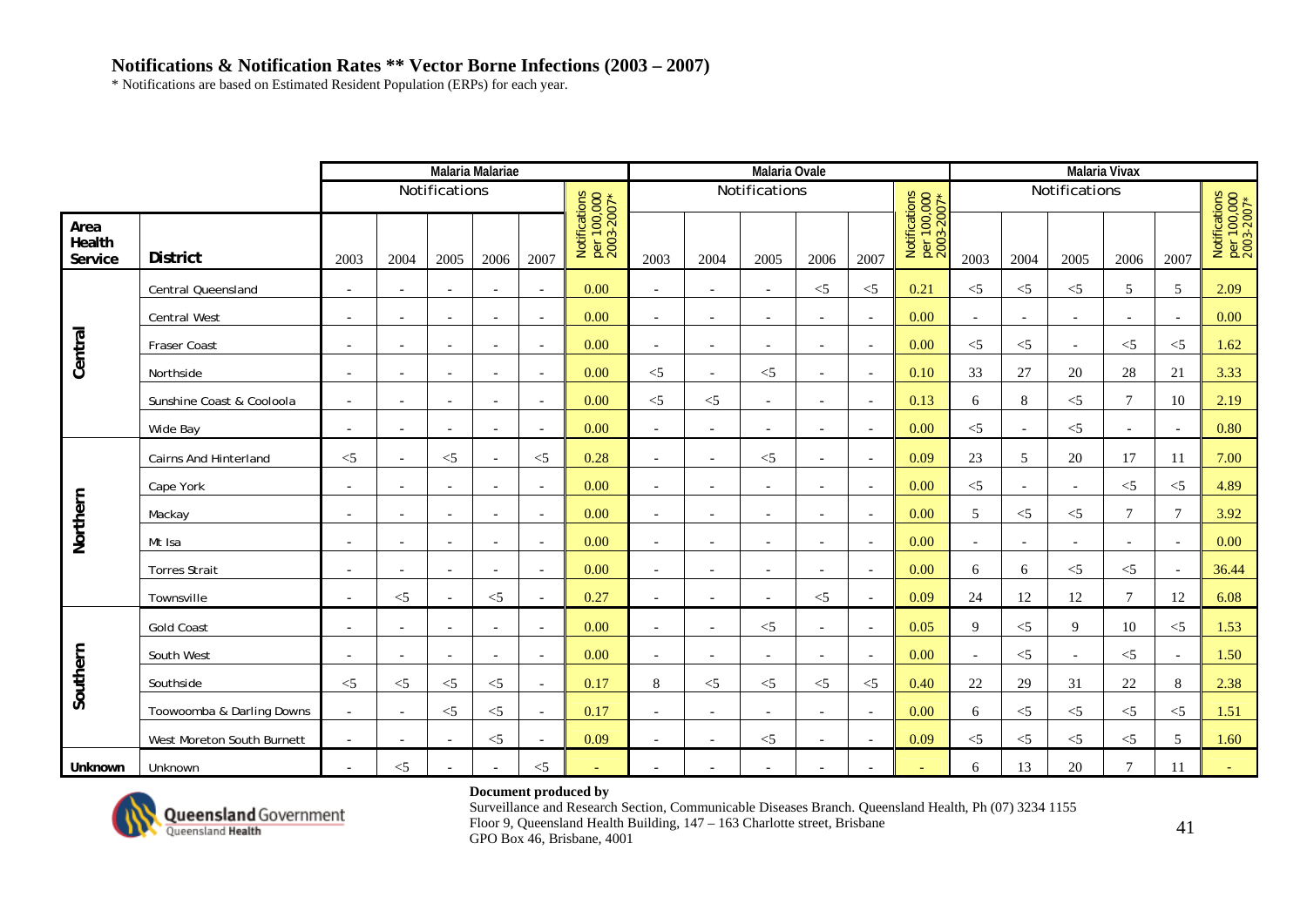\* Notifications are based on Estimated Resident Population (ERPs) for each year.

|                           |                              |       |       |                | <b>Ross River Virus</b> |          |                                            |
|---------------------------|------------------------------|-------|-------|----------------|-------------------------|----------|--------------------------------------------|
|                           |                              |       |       | Notifications  |                         |          |                                            |
| Area<br>Health<br>Service | <b>District</b>              | 2003  | 2004  | 2005           | 2006                    | 2007     | Notifications<br>per 100,000<br>2003-2007* |
|                           | Central Queensland           | 212   | 64    | 150            | 148                     | 210      | 81.76                                      |
|                           | <b>Central West</b>          | 7     | 9     | 9              | 14                      | 21       | 92.11                                      |
| Central                   | Fraser Coast                 | 70    | 48    | 28             | 51                      | 39       | 54.61                                      |
|                           | Northside                    | 491   | 375   | 116            | 470                     | 319      | 45.65                                      |
|                           | Sunshine Coast & Cooloola    | 556   | 191   | 103            | 199                     | 207      | 78.64                                      |
|                           | Wide Bay                     | 80    | 46    | 45             | 79                      | 73       | 64.23                                      |
|                           | <b>Cairns And Hinterland</b> | 137   | 180   | 105            | 180                     | 153      | 69.51                                      |
|                           | Cape York                    | 18    | 24    | 24             | 24                      | 15       | 171.19                                     |
| Northern                  | Mackay                       | 52    | 33    | 159            | 155                     | 121      | 75.53                                      |
|                           | Mt Isa                       | 25    | 8     | 13             | 36                      | 25       | 69.86                                      |
|                           | <b>Torres Strait</b>         | 5     | $<$ 5 | $<$ 5          | 13                      | $<$ 5    | 47.95                                      |
|                           | Townsville                   | 153   | 95    | 180            | 315                     | 319      | 96.34                                      |
|                           | <b>Gold Coast</b>            | 171   | 124   | 40             | 183                     | 108      | 28.98                                      |
|                           | South West                   | 11    | 44    | 22             | 23                      | 54       | 115.18                                     |
| Southern                  | Southside                    | 376   | 273   | 73             | 368                     | 272      | 28.99                                      |
|                           | Toowoomba & Darling Downs    | 50    | 259   | 83             | 196                     | 97       | 57.42                                      |
|                           | West Moreton South Burnett   | 99    | 230   | 19             | 151                     | 97       | 56.19                                      |
| Unknown                   | Unknown                      | $<$ 5 | $<$ 5 | $\overline{7}$ | 6                       | $<\!\!5$ |                                            |



### **Document produced by**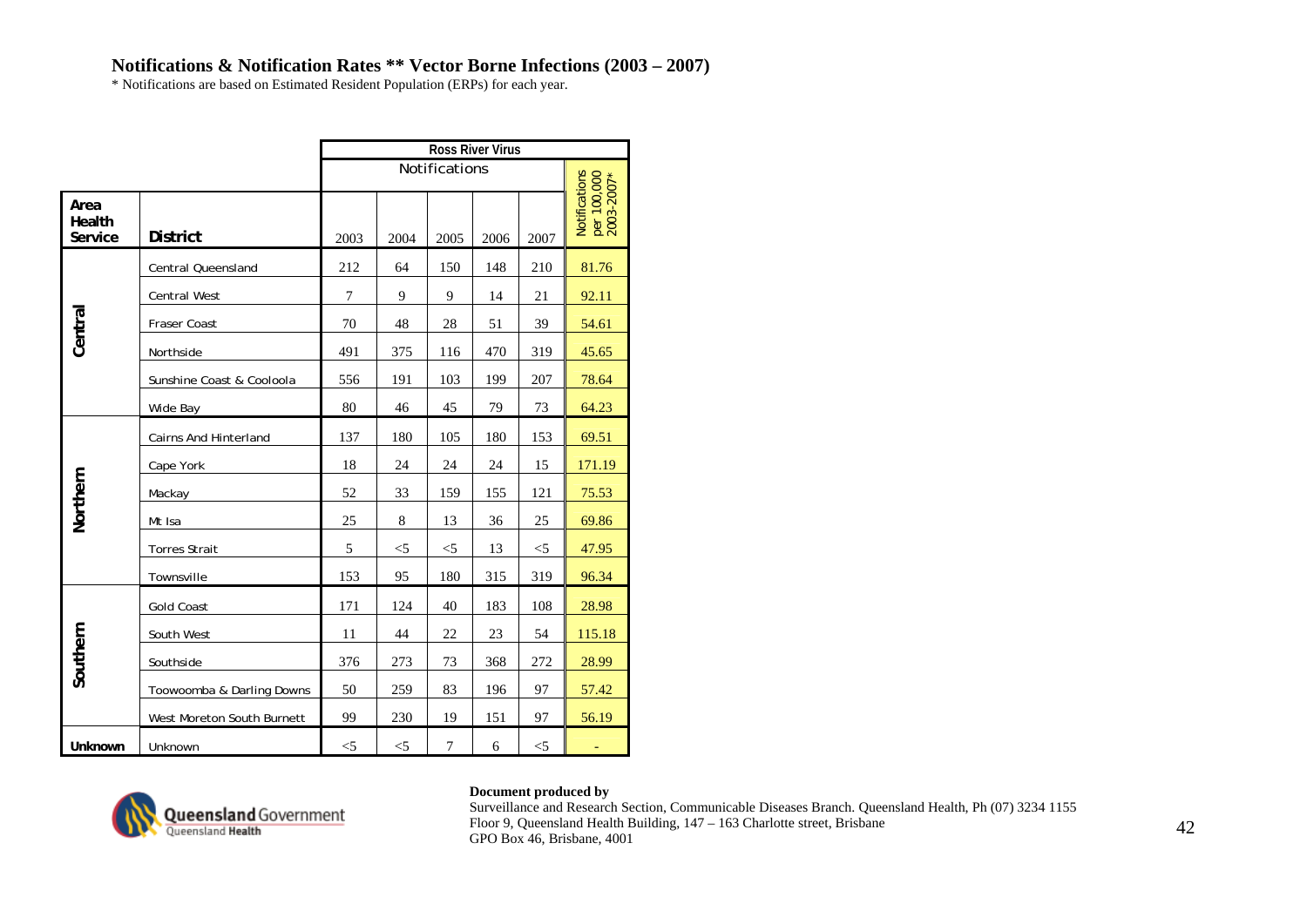# **Notifications & Notification Rates \*\* Zoonosis (2003 – 2007)**

\* Notifications are based on Estimated Resident Population (ERPs) for each year.

|                           |                              |                          |                          |                          | <b>Brucellosis</b>       |                          |                                            |                          |                          | Leptospirosis            |                          |                          |                                            |                          |                          |                          | <b>Melioidosis</b>       |                          |                                            |
|---------------------------|------------------------------|--------------------------|--------------------------|--------------------------|--------------------------|--------------------------|--------------------------------------------|--------------------------|--------------------------|--------------------------|--------------------------|--------------------------|--------------------------------------------|--------------------------|--------------------------|--------------------------|--------------------------|--------------------------|--------------------------------------------|
|                           |                              |                          |                          | Notifications            |                          |                          |                                            |                          |                          | Notifications            |                          |                          |                                            |                          |                          | Notifications            |                          |                          |                                            |
| Area<br>Health<br>Service | <b>District</b>              | 2003                     | 2004                     | 2005                     | 2006                     | 2007                     | Notifications<br>per 100,000<br>2003-2007* | 2003                     | 2004                     | 2005                     | 2006                     | 2007                     | Notifications<br>per 100,000<br>2003-2007* | 2003                     | 2004                     | 2005                     | 2006                     | 2007                     | Notifications<br>per 100,000<br>2003-2007* |
|                           | Central Queensland           | 5                        | 7                        | $<$ 5                    | 6                        | 11                       | 3.44                                       | $\sim$                   | $<\!\!5$                 | $\leq$ 5                 | $\sim$                   | $<$ 5                    | 0.31                                       | $\sim$                   | $\overline{\phantom{a}}$ | $\overline{\phantom{a}}$ |                          | $\overline{\phantom{0}}$ | 0.00                                       |
|                           | <b>Central West</b>          | $<$ 5                    | $<$ 5                    | 11                       | 9                        | 6                        | 44.52                                      | $\overline{a}$           | $\overline{\phantom{0}}$ | $\overline{a}$           | $\overline{\phantom{a}}$ | $\sim$                   | 0.00                                       | $\overline{\phantom{a}}$ | $\overline{a}$           | $\overline{\phantom{0}}$ | $\overline{\phantom{0}}$ | $\overline{\phantom{a}}$ | 0.00                                       |
| Central                   | Fraser Coast                 | $\overline{\phantom{a}}$ | $\overline{\phantom{a}}$ | $\blacksquare$           | $\overline{\phantom{0}}$ | $\overline{\phantom{a}}$ | 0.00                                       | $\overline{\phantom{a}}$ | $<$ 5                    | $<$ 5                    | $<$ 5                    | $\blacksquare$           | 0.93                                       | $\sim$                   | $<$ 5                    | $<$ 5                    | $\overline{\phantom{a}}$ | $\overline{\phantom{a}}$ | 0.46                                       |
|                           | Northside                    | $\sim$                   | $\overline{\phantom{a}}$ | $\overline{\phantom{a}}$ | $\overline{\phantom{a}}$ | $<$ 5                    | 0.05                                       | $\leq$ 5                 | $<\!\!5$                 | $\leq$ 5                 | $<$ 5                    | $<$ 5                    | 0.23                                       | $\overline{\phantom{a}}$ | $\overline{\phantom{a}}$ | $<$ 5                    | $\overline{\phantom{a}}$ | $\leq$ 5                 | 0.05                                       |
|                           | Sunshine Coast & Cooloola    | $ \,$                    | $<$ 5                    | $\overline{\phantom{a}}$ | $\overline{a}$           | $<$ 5                    | 0.13                                       | $<$ 5                    | 10                       | $\,8$                    | $\overline{7}$           | $<$ 5                    | 1.94                                       | $\overline{\phantom{a}}$ | $\overline{\phantom{a}}$ | $\overline{\phantom{a}}$ | $\overline{\phantom{a}}$ | $\overline{\phantom{a}}$ | 0.00                                       |
|                           | Wide Bay                     | $\overline{\phantom{a}}$ | $\overline{\phantom{a}}$ | $<$ 5                    | $<$ 5                    | $<$ 5                    | 0.60                                       |                          |                          | $<$ 5                    |                          | $\overline{\phantom{a}}$ | 0.20                                       |                          |                          |                          |                          |                          | 0.00                                       |
|                           | <b>Cairns And Hinterland</b> | $\sim$                   | $<$ 5                    | $\leq$ 5                 | $\leq$ 5                 | $<$ 5                    | 0.74                                       | 42                       | 78                       | 39                       | 80                       | 54                       | 26.97                                      | $\sim$                   | $\leq$ 5                 | 5                        | 5                        | $\leq$ 5                 | 1.47                                       |
|                           | Cape York                    | $\overline{\phantom{a}}$ | $\overline{\phantom{a}}$ | $\overline{\phantom{a}}$ | $\overline{\phantom{0}}$ | $\overline{\phantom{a}}$ | 0.00                                       | $<$ 5                    | $\overline{\phantom{a}}$ | $<$ 5                    | $\overline{\phantom{a}}$ | $\leq$ 5                 | 6.52                                       | $\leq$ 5                 | $\leq$ 5                 | 6                        | $\leq$ 5                 | $\overline{\phantom{a}}$ | 17.93                                      |
|                           | Mackay                       | $\overline{\phantom{a}}$ | $<$ 5                    | $<$ 5                    | $<$ 5                    | $\leq$ 5                 | 1.45                                       | $<$ 5                    | $\leq$                   | $<$ 5                    | $\overline{\phantom{a}}$ | $<$ 5                    | 1.31                                       | $\overline{\phantom{a}}$ | $\overline{\phantom{a}}$ | $<$ 5                    |                          | $\overline{\phantom{a}}$ | 0.15                                       |
| Northern                  | Mt Isa                       | $\overline{\phantom{a}}$ | $<$ 5                    | $<$ 5                    | $<$ 5                    | $\sim$                   | 2.61                                       | $\overline{a}$           | $\overline{\phantom{a}}$ | $\overline{\phantom{a}}$ | $<$ 5                    | $<$ 5                    | 3.92                                       | $<$ 5                    | $<$ 5                    | $<$ 5                    | $<$ 5                    | $\leq$ 5                 | 7.18                                       |
|                           | <b>Torres Strait</b>         | $\bar{a}$                | $\overline{\phantom{a}}$ | $\sim$                   | $\overline{\phantom{a}}$ | $\overline{a}$           | 0.00                                       | $\sim$                   | $\overline{\phantom{a}}$ | $\overline{\phantom{a}}$ | $\overline{\phantom{a}}$ | $\overline{\phantom{a}}$ | 0.00                                       | $\leq$ 5                 | $\leq$ 5                 | $\leq$ 5                 | $\leq$ 5                 | 5                        | 32.61                                      |
|                           | Townsville                   | $\overline{\phantom{a}}$ | $<$ 5                    | 8                        | $<$ 5                    | $<\!\!5$                 | 1.45                                       | $\leq$ 5                 | $<\!\!5$                 | $<$ 5                    | $<$ 5                    | 6                        | 1.54                                       | $<$ 5                    | $\tau$                   | 5                        | $<$ 5                    | $\leq$ 5                 | 1.54                                       |
|                           | <b>Gold Coast</b>            |                          | $<$ 5                    | $\blacksquare$           | $<$ 5                    | $\overline{\phantom{a}}$ | 0.14                                       | $\sim$                   | $<\!\!5$                 | $<$ 5                    | 6                        | $<$ 5                    | 0.56                                       |                          | $\overline{\phantom{a}}$ | $\overline{\phantom{a}}$ |                          |                          | 0.00                                       |
|                           | South West                   | $<$ 5                    | 5                        | $<$ 5                    | $\tau$                   | $<$ 5                    | 13.46                                      | $\overline{\phantom{a}}$ | $<$ 5                    | $\overline{\phantom{a}}$ | $\overline{\phantom{a}}$ | $<$ 5                    | 3.74                                       | $\overline{\phantom{a}}$ | $\overline{\phantom{a}}$ |                          |                          |                          | 0.00                                       |
| Southern                  | Southside                    | $\overline{\phantom{a}}$ | $<$ 5                    | $\overline{\phantom{a}}$ | $\leq$ 5                 | $\sim$                   | 0.06                                       | $<$ 5                    | $<$ 5                    | $<$ 5                    | $<$ 5                    | $<$ 5                    | 0.19                                       | $\overline{\phantom{a}}$ | $\overline{\phantom{a}}$ | $\leq$ 5                 | $\overline{\phantom{a}}$ | $\overline{\phantom{a}}$ | 0.02                                       |
|                           | Toowoomba & Darling Downs    | $<$ 5                    | $<$ 5                    | 5                        | $\leq$ 5                 | $\overline{\phantom{a}}$ | 1.01                                       | 8                        | 13                       | $<$ 5                    | 6                        | $\sim$                   | 2.60                                       |                          |                          | $\overline{\phantom{a}}$ |                          |                          | 0.00                                       |
|                           | West Moreton South Burnett   | $<$ 5                    | $<$ 5                    | $\overline{\phantom{a}}$ | $\overline{\phantom{0}}$ | $\overline{\phantom{a}}$ | 0.28                                       | $\leq$ 5                 | 5                        | $<$ 5                    | $< 5$                    | $\overline{\phantom{a}}$ | 1.23                                       | $\overline{\phantom{0}}$ | $\overline{\phantom{a}}$ | $\overline{\phantom{a}}$ |                          |                          | 0.00                                       |
| Unknown                   | Unknown                      | $\overline{\phantom{a}}$ | $\overline{\phantom{0}}$ | $\overline{\phantom{a}}$ | $\leq$ 5                 | $\overline{\phantom{a}}$ | $\overline{\phantom{0}}$                   |                          | $\overline{a}$           | $<$ 5                    | $\overline{a}$           | $\overline{\phantom{a}}$ | $\overline{\phantom{0}}$                   | $\overline{\phantom{0}}$ | $\overline{\phantom{0}}$ | $\overline{\phantom{a}}$ | $\overline{\phantom{0}}$ | $\overline{\phantom{0}}$ |                                            |



### **Document produced by**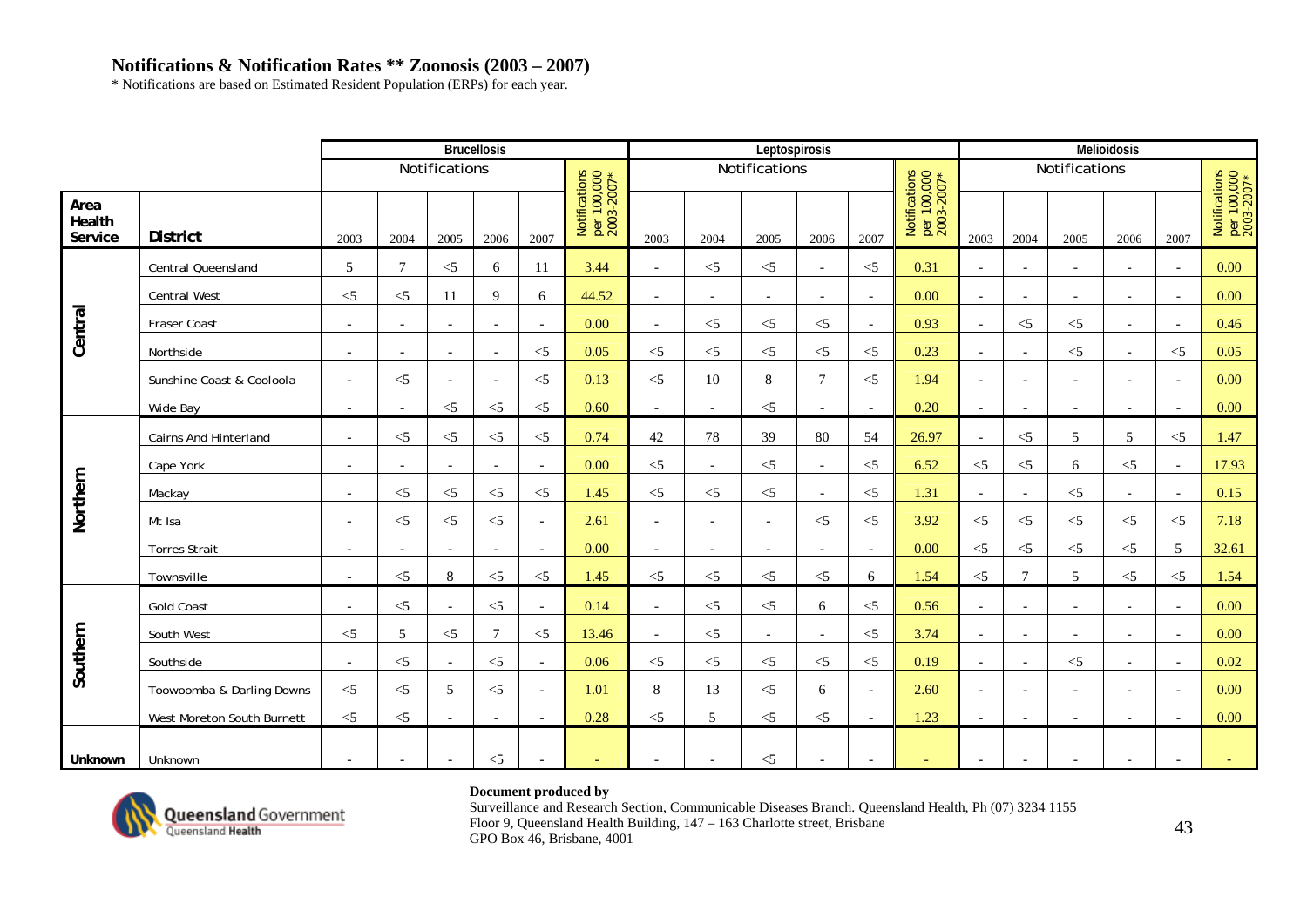# **Notifications & Notification Rates \*\* Zoonosis (2003 – 2007)**

\* Notifications are based on Estimated Resident Population (ERPs) for each year.

|                           |                              |                          |                          | Ornithosis (Psittacosis)     |                          |                          |                                            |                          |                          | Q Fever                  |                          |                          |                                            |
|---------------------------|------------------------------|--------------------------|--------------------------|------------------------------|--------------------------|--------------------------|--------------------------------------------|--------------------------|--------------------------|--------------------------|--------------------------|--------------------------|--------------------------------------------|
|                           |                              |                          |                          | Notifications                |                          |                          |                                            |                          |                          | Notifications            |                          |                          |                                            |
| Area<br>Health<br>Service | <b>District</b>              | 2003                     | 2004                     | 2005                         | 2006                     | 2007                     | Notifications<br>per 100,000<br>2003-2007* | 2003                     | 2004                     | 2005                     | 2006                     | 2007                     | Notifications<br>per 100,000<br>2003-2007* |
|                           | <b>Central Queensland</b>    | $\blacksquare$           | $\overline{\phantom{a}}$ | $\overline{\phantom{a}}$     | $\blacksquare$           | $\overline{\phantom{a}}$ | 0.00                                       | 13                       | 10                       | 6                        | 6                        | 6                        | 4.28                                       |
|                           | Central West                 | $\overline{a}$           | $\overline{\phantom{a}}$ | $\overline{\phantom{a}}$     | $\overline{\phantom{a}}$ | $\overline{\phantom{a}}$ | 0.00                                       | 9                        | $<$ 5                    | 6                        | $<$ 5                    | $<$ 5                    | 38.38                                      |
| Central                   | Fraser Coast                 | $\overline{a}$           | $\overline{\phantom{a}}$ | $\overline{a}$               | $\overline{\phantom{a}}$ | $\blacksquare$           | 0.00                                       | $\overline{a}$           | $\blacksquare$           | $\overline{\phantom{a}}$ | $< 5$                    | $\overline{\phantom{a}}$ | 0.46                                       |
|                           | Northside                    | $<\!\!5$                 | $\overline{\phantom{a}}$ | $\leq$ 5                     | $\overline{a}$           | $\blacksquare$           | 0.05                                       | $\,8\,$                  | 6                        | 8                        | 6                        | 11                       | 1.01                                       |
|                           | Sunshine Coast & Cooloola    | $<\!\!5$                 | $\overline{\phantom{a}}$ | $\blacksquare$               | $<$ 5                    | $<$ 5                    | 0.25                                       | 17                       | 5                        | 11                       | 9                        | 14                       | 3.51                                       |
|                           | Wide Bay                     | $\overline{\phantom{a}}$ | $\overline{a}$           | $\overline{a}$               | $\overline{\phantom{a}}$ | $\overline{\phantom{a}}$ | 0.00                                       | $<$ 5                    | $\leq$                   | $\leq$ 5                 | $< 5$                    | $\leq$                   | 1.99                                       |
|                           | <b>Cairns And Hinterland</b> | $\blacksquare$           | $\overline{\phantom{a}}$ | $\overline{a}$               | $\overline{a}$           | $\blacksquare$           | 0.00                                       | 15                       | 13                       | 21                       | 13                       | 20                       | 7.55                                       |
|                           | Cape York                    | $\overline{\phantom{a}}$ | $\blacksquare$           | $\overline{\phantom{a}}$     | $\overline{\phantom{a}}$ | $\overline{\phantom{a}}$ | 0.00                                       | $\overline{\phantom{a}}$ | $\overline{\phantom{a}}$ | $\overline{\phantom{a}}$ | $\overline{\phantom{a}}$ | $\overline{\phantom{a}}$ | 0.00                                       |
| Northern                  | Mackay                       | $\overline{\phantom{a}}$ | $\overline{\phantom{a}}$ | $\qquad \qquad \blacksquare$ | $\overline{a}$           | $\overline{\phantom{a}}$ | 0.00                                       | 9                        | 5                        | 6                        | 6                        | 13                       | 5.67                                       |
|                           | Mt Isa                       | $\overline{a}$           | $\overline{\phantom{a}}$ | $\overline{a}$               | $\overline{\phantom{a}}$ | $\blacksquare$           | 0.00                                       | $\overline{\phantom{a}}$ | $<$ 5                    | $\overline{\phantom{a}}$ | $<$ 5                    | $\blacksquare$           | 1.31                                       |
|                           | <b>Torres Strait</b>         | $\overline{\phantom{a}}$ | $\blacksquare$           | $\overline{a}$               | $\overline{\phantom{a}}$ | $\overline{\phantom{a}}$ | 0.00                                       | $\blacksquare$           | $\overline{\phantom{a}}$ | $\overline{a}$           | $\overline{\phantom{a}}$ | $\overline{\phantom{a}}$ | 0.00                                       |
|                           | Townsville                   | $\overline{\phantom{a}}$ | $<$ 5                    | $\overline{a}$               | $\overline{\phantom{a}}$ | $\blacksquare$           | 0.09                                       | 9                        | $\tau$                   | 12                       | 8                        | 10                       | 4.17                                       |
|                           | Gold Coast                   | $\overline{\phantom{a}}$ | $\overline{\phantom{a}}$ | $\overline{a}$               | $\overline{a}$           | $<$ 5                    | 0.05                                       | 12                       | $7\phantom{.0}$          | 12                       | 5                        | $\leq$                   | 1.81                                       |
|                           | South West                   | $\overline{\phantom{a}}$ | $\overline{\phantom{a}}$ | $\overline{\phantom{a}}$     | $\overline{\phantom{a}}$ | $\overline{\phantom{a}}$ | 0.00                                       | 55                       | 30                       | 17                       | 29                       | 22                       | 114.43                                     |
| Southern                  | Southside                    | $\overline{\phantom{a}}$ | $<$ 5                    | $\overline{\phantom{a}}$     | $\overline{\phantom{a}}$ | $\overline{\phantom{a}}$ | 0.02                                       | 13                       | 13                       | 12                       | 18                       | 15                       | 1.51                                       |
|                           | Toowoomba & Darling Downs    | $\overline{\phantom{a}}$ | $\overline{\phantom{a}}$ | $\leq$ 5                     | $\overline{\phantom{a}}$ | $\overline{\phantom{a}}$ | 0.08                                       | 45                       | 49                       | 32                       | 47                       | 33                       | 17.27                                      |
|                           | West Moreton South Burnett   | $\overline{\phantom{a}}$ | $<$ 5                    | $\frac{1}{2}$                | $\overline{\phantom{a}}$ | $\blacksquare$           | 0.09                                       | 15                       | $\tau$                   | 11                       | 16                       | 18                       | 6.32                                       |
| Unknown                   | Unknown                      | $\overline{\phantom{a}}$ | $\overline{\phantom{a}}$ | $\overline{a}$               | $\overline{\phantom{a}}$ | $\overline{\phantom{a}}$ | $\overline{\phantom{a}}$                   | $\overline{\phantom{a}}$ | $\overline{\phantom{a}}$ | $\overline{\phantom{a}}$ | $\overline{\phantom{a}}$ | $\leq$                   |                                            |



### **Document produced by**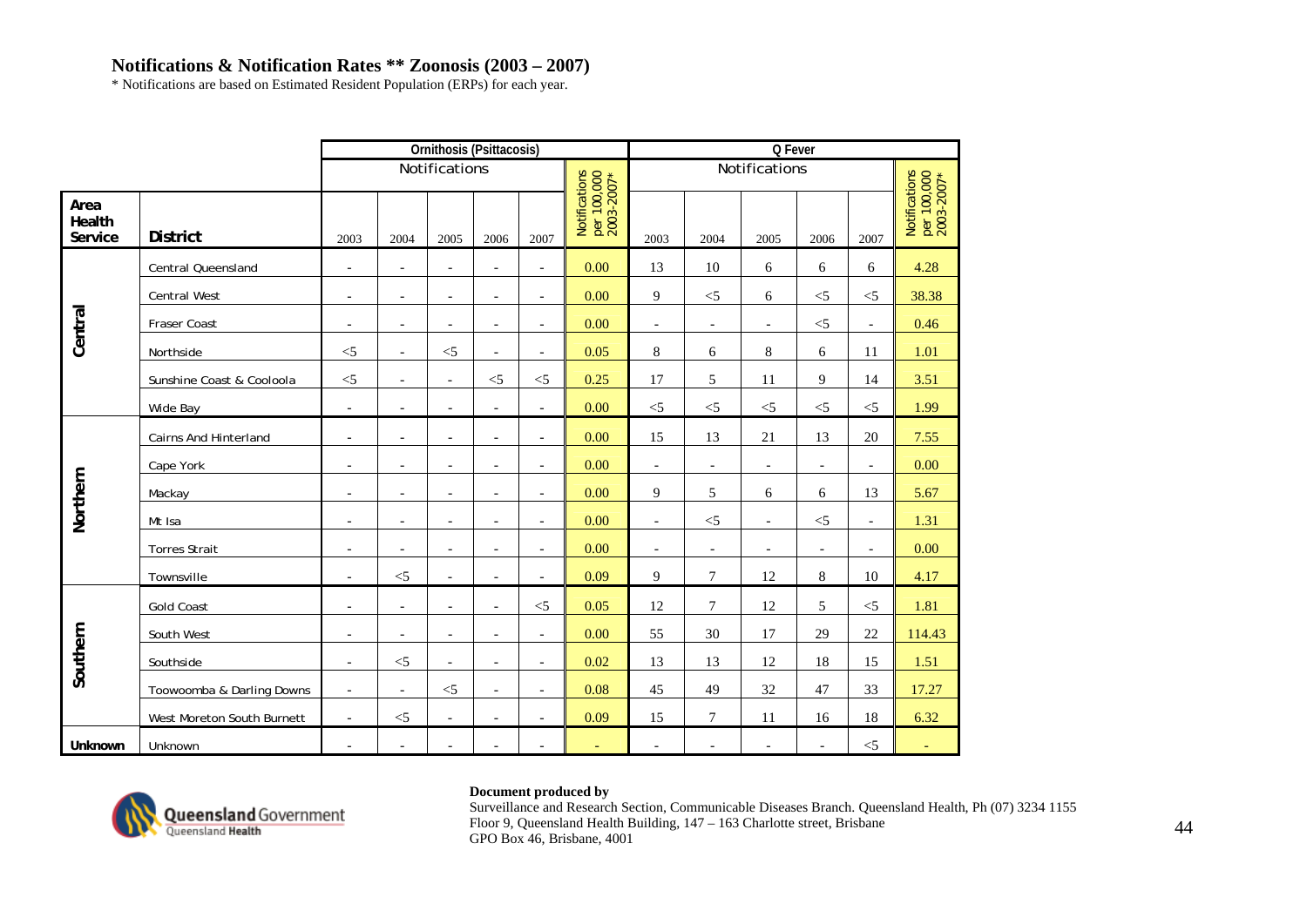\* Notifications are based on Estimated Resident Population (ERPs) for each year.

|                           |                            |                          |                          | <b>Acute Flaccid Paralysis</b> |                          |                          |                                            |                          |                          | <b>Acute Rheumatic Fever</b> |                          |                          |                                            |                          |                          | <b>Atypical Mycobacterial Disease</b> |          |                          |                                            |
|---------------------------|----------------------------|--------------------------|--------------------------|--------------------------------|--------------------------|--------------------------|--------------------------------------------|--------------------------|--------------------------|------------------------------|--------------------------|--------------------------|--------------------------------------------|--------------------------|--------------------------|---------------------------------------|----------|--------------------------|--------------------------------------------|
|                           |                            |                          |                          | Notifications                  |                          |                          |                                            |                          |                          | Notifications                |                          |                          |                                            |                          |                          | Notifications                         |          |                          |                                            |
| Area<br>Health<br>Service | <b>District</b>            | 2003                     | 2004                     | 2005                           | 2006                     | 2007                     | Notifications<br>per 100,000<br>2003-2007* | 2003                     | 2004                     | 2005                         | 2006                     | 2007                     | Notifications<br>per 100,000<br>2003-2007* | 2003                     | 2004                     | 2005                                  | 2006     | 2007                     | Notifications<br>per 100,000<br>2003-2007* |
|                           | Central Queensland         | $ \,$                    | $\overline{\phantom{a}}$ | $\overline{\phantom{a}}$       | $\overline{\phantom{a}}$ | $\sim$                   | 0.00                                       | $\overline{\phantom{a}}$ | $\overline{\phantom{a}}$ | $\overline{\phantom{a}}$     | $\overline{\phantom{a}}$ | $\sim$                   | 0.00                                       | 6                        | 15                       | 18                                    | 11       | 12                       | 6.47                                       |
|                           | <b>Central West</b>        | $\blacksquare$           | $\overline{\phantom{a}}$ | $\overline{\phantom{a}}$       | $\overline{\phantom{a}}$ | $\overline{\phantom{a}}$ | 0.00                                       | $\overline{\phantom{a}}$ | $<$ 5                    | $\overline{\phantom{a}}$     | $<$ 5                    | $\sim$                   | 4.61                                       | $\overline{\phantom{a}}$ | $\sim$                   | $<$ 5                                 | $<$ 5    |                          | 4.61                                       |
| Central                   | Fraser Coast               | $\blacksquare$           | $\overline{\phantom{a}}$ | $\blacksquare$                 |                          | $\sim$                   | 0.00                                       | $\overline{\phantom{a}}$ |                          | $\overline{\phantom{a}}$     | $\overline{\phantom{a}}$ | $\sim$                   | 0.00                                       | $<$ 5                    | $< 5$                    | 8                                     | 6        | $\leq$ 5                 | 4.86                                       |
|                           | Northside                  | $\overline{\phantom{a}}$ | $\overline{\phantom{a}}$ | $\overline{\phantom{a}}$       | $\overline{\phantom{a}}$ | $\sim$                   | 0.00                                       | $\sim$                   | $\overline{\phantom{a}}$ | $\overline{\phantom{a}}$     | $\overline{\phantom{a}}$ | $\overline{\phantom{a}}$ | 0.00                                       | 28                       | 38                       | 66                                    | 48       | 37                       | 5.59                                       |
|                           | Sunshine Coast & Cooloola  | $\sim$                   | $\overline{\phantom{a}}$ | $\overline{\phantom{a}}$       |                          | $\overline{\phantom{a}}$ | 0.00                                       | $\overline{\phantom{a}}$ |                          | $\overline{\phantom{a}}$     | $\overline{\phantom{a}}$ | $\overline{\phantom{a}}$ | 0.00                                       | $\tau$                   | 13                       | 12                                    | 17       | 16                       | 4.07                                       |
|                           | Wide Bay                   |                          | $\overline{\phantom{a}}$ | $\overline{a}$                 |                          | $\sim$                   | 0.00                                       |                          |                          |                              |                          | $\sim$                   | 0.00                                       | $< 5$                    | 6                        | 9                                     | 13       | $\leq$ 5                 | 6.36                                       |
|                           | Cairns And Hinterland      | $\sim$                   | $\blacksquare$           | $<$ 5                          | $\overline{\phantom{a}}$ | $\overline{\phantom{a}}$ | 0.09                                       | $\tau$                   | 6                        | 13                           | 10                       | 10                       | 4.23                                       | 10                       | 12                       | 5                                     | 16       | $\mathbf Q$              | 4.79                                       |
|                           | Cape York                  | $\blacksquare$           | $\overline{\phantom{a}}$ | $\overline{\phantom{a}}$       | $\overline{\phantom{a}}$ | $\overline{\phantom{a}}$ | 0.00                                       | $<$ 5                    | 6                        | 5                            | $< 5$                    | $<$ 5                    | 34.24                                      | $\sim$                   | $\overline{\phantom{a}}$ | $<$ 5                                 | $<$ 5    | $\leq$ 5                 | 8.15                                       |
|                           | Mackay                     | $\overline{\phantom{a}}$ | $\overline{\phantom{a}}$ | $\overline{a}$                 | $\overline{\phantom{a}}$ | $\overline{a}$           | 0.00                                       | $\overline{\phantom{a}}$ | $\overline{\phantom{0}}$ |                              | $\overline{a}$           | $\sim$                   | 0.00                                       | $<$ 5                    | $< 5$                    | 12                                    | $<$ 5    | 6                        | 4.21                                       |
| Northern                  | Mt Isa                     | $\sim$                   | $\overline{\phantom{a}}$ | $\overline{\phantom{a}}$       | $\overline{\phantom{a}}$ | $\sim$                   | 0.00                                       | 5                        | $<$ 5                    | 12                           | 6                        | 6                        | 20.24                                      | $<$ 5                    | $<$ 5                    | $\overline{\phantom{a}}$              | $\leq$ 5 | $\leq$ 5                 | 4.57                                       |
|                           | <b>Torres Strait</b>       | $\blacksquare$           | $\overline{\phantom{a}}$ | $\overline{\phantom{a}}$       | $\overline{\phantom{a}}$ | $\overline{\phantom{a}}$ | 0.00                                       | 9                        | 9                        | 15                           | 11                       | 14                       | 111.25                                     | $<$ 5                    | $\overline{\phantom{a}}$ | $<$ 5                                 | $<$ 5    |                          | 5.75                                       |
|                           | Townsville                 | $\overline{a}$           | $\overline{\phantom{a}}$ | $\overline{a}$                 |                          | $\sim$                   | 0.00                                       | $<$ 5                    |                          | $<$ 5                        | 6                        | $<$ 5                    | 1.27                                       | $\tau$                   | $\tau$                   | 15                                    | 13       | 21                       | 5.72                                       |
|                           | <b>Gold Coast</b>          | $\overline{a}$           | $\overline{\phantom{a}}$ | $\overline{\phantom{a}}$       |                          | $\sim$                   | 0.00                                       | $\sim$                   |                          | $\sim$                       | $\overline{\phantom{a}}$ | $\sim$                   | 0.00                                       | 16                       | 28                       | 21                                    | 25       | 31                       | 5.60                                       |
|                           | South West                 | $\overline{\phantom{a}}$ | $\sim$                   | $\sim$                         | $\overline{\phantom{a}}$ | $\sim$                   | 0.00                                       | $\sim$                   | $\overline{a}$           | $\overline{\phantom{a}}$     | $\overline{a}$           | $\sim$                   | 0.00                                       | $<$ 5                    | 6                        | $\leq$ 5                              | 6        | $\leq$ 5                 | 14.21                                      |
| Southern                  | Southside                  | $<$ 5                    | $\blacksquare$           | $\overline{\phantom{a}}$       | $\overline{\phantom{a}}$ | $<$ 5                    | 0.04                                       | $\overline{\phantom{a}}$ | $\overline{\phantom{a}}$ | $\overline{\phantom{a}}$     | $\overline{\phantom{a}}$ | $\sim$                   | 0.00                                       | 51                       | 37                       | 53                                    | 47       | 55                       | 5.17                                       |
|                           | Toowoomba & Darling Downs  | $ \,$                    | $\bar{a}$                | $\sim$                         | $\sim$                   | $\sim$                   | 0.00                                       | $\sim$                   |                          | $\overline{\phantom{a}}$     | $\overline{\phantom{a}}$ | $\overline{a}$           | 0.00                                       | 12                       | 11                       | 18                                    | 8        | $\mathbf Q$              | 4.86                                       |
|                           | West Moreton South Burnett | $\sim$                   | $\sim$                   | $\sim$                         | $\overline{\phantom{a}}$ | $\sim$                   | 0.00                                       | $\sim$                   | $\overline{\phantom{a}}$ | $\overline{\phantom{a}}$     | $\overline{a}$           | $\sim$                   | 0.00                                       | $\overline{7}$           | 12                       | 13                                    | 13       | 10                       | 5.19                                       |
| Unknown                   | Unknown                    | $\overline{\phantom{a}}$ | $\overline{\phantom{a}}$ | $\overline{\phantom{a}}$       |                          | $\overline{\phantom{a}}$ |                                            |                          |                          | $\overline{\phantom{a}}$     | $\blacksquare$           | $<$ 5                    | $\equiv$                                   | $<$ 5                    | $<$ 5                    | $\overline{\phantom{a}}$              | $<$ 5    | $\overline{\phantom{a}}$ |                                            |



### **Document produced by**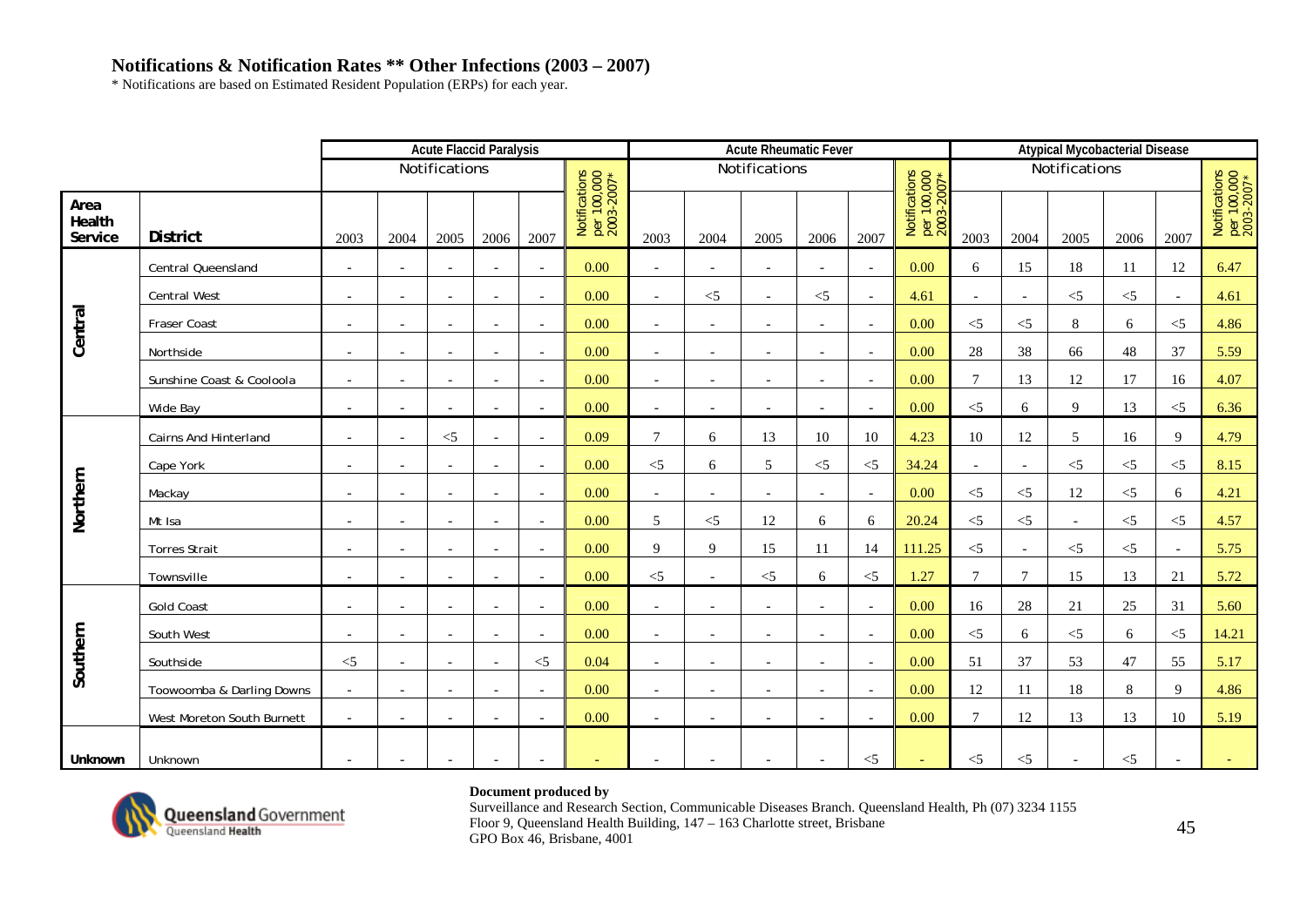\* Notifications are based on Estimated Resident Population (ERPs) for each year.

|                           |                            |                          |                          | Chlamydia (Site Not Specified) |          |       |                                            |                          |                          | Creutzfeld-Jakob Disease |                          |                          |                                            |                          |                          | Echinococcosis-Hydatid Disease |                          |                          |                                            |
|---------------------------|----------------------------|--------------------------|--------------------------|--------------------------------|----------|-------|--------------------------------------------|--------------------------|--------------------------|--------------------------|--------------------------|--------------------------|--------------------------------------------|--------------------------|--------------------------|--------------------------------|--------------------------|--------------------------|--------------------------------------------|
|                           |                            |                          |                          | Notifications                  |          |       |                                            |                          |                          | Notifications            |                          |                          |                                            |                          |                          | Notifications                  |                          |                          |                                            |
| Area<br>Health<br>Service | <b>District</b>            | 2003                     | 2004                     | 2005                           | 2006     | 2007  | Notifications<br>per 100,000<br>2003-2007* | 2003                     | 2004                     | 2005                     | 2006                     | 2007                     | Notifications<br>per 100,000<br>2003-2007* | 2003                     | 2004                     | 2005                           | 2006                     | 2007                     | Notifications<br>per 100,000<br>2003-2007* |
|                           | Central Queensland         | 5                        | 6                        | $<$ 5                          | 14       | 8     | 3.86                                       | $\sim$                   | $\overline{\phantom{a}}$ | $\overline{\phantom{a}}$ | $\overline{a}$           | $\sim$                   | 0.00                                       |                          |                          | $\overline{\phantom{a}}$       | $<$ 5                    |                          | 0.21                                       |
|                           | <b>Central West</b>        | $<$ 5                    | $\overline{\phantom{a}}$ | $<$ 5                          | $\leq$ 5 | $<$ 5 | 7.68                                       | $\overline{\phantom{a}}$ |                          | $\overline{\phantom{a}}$ | $\leq$ 5                 | $\overline{\phantom{a}}$ | 1.54                                       | $\overline{\phantom{a}}$ |                          |                                |                          |                          | 0.00                                       |
| Central                   | Fraser Coast               | $<$ 5                    | $<$ 5                    | $<$ 5                          | $<$ 5    | 5     | 3.70                                       | $\sim$                   | $\overline{\phantom{a}}$ | $\overline{\phantom{a}}$ | $\overline{a}$           | $\overline{a}$           | 0.00                                       |                          | $\overline{\phantom{a}}$ | $\overline{\phantom{a}}$       |                          |                          | 0.00                                       |
|                           | Northside                  | 24                       | 45                       | 45                             | 55       | 50    | 5.65                                       | $\overline{\phantom{a}}$ | $\overline{\phantom{a}}$ | $\sim$                   | $\leq$ 5                 | $\overline{\phantom{a}}$ | 0.03                                       | $<$ 5                    | $<$ 5                    | $<$ 5                          | $<$ 5                    | $<$ 5                    | 0.21                                       |
|                           | Sunshine Coast & Cooloola  | $\tau$                   | 23                       | 16                             | 15       | 16    | 4.82                                       | $\sim$                   | $\overline{\phantom{a}}$ | $\overline{\phantom{a}}$ | $\overline{\phantom{a}}$ | $\sim$                   | 0.00                                       | $<$ 5                    | $<$ 5                    | $\leq$                         | $\overline{\phantom{a}}$ | $\leq$ 5                 | 0.56                                       |
|                           | Wide Bay                   | $<$ 5                    | $<$ 5                    | $<$ 5                          | 8        | $<$ 5 | 3.38                                       |                          |                          |                          |                          | $\overline{\phantom{0}}$ | 0.00                                       |                          |                          |                                |                          |                          | 0.00                                       |
|                           | Cairns And Hinterland      | 11                       | 5                        | 13                             | $\tau$   | 14    | 4.60                                       | $\sim$                   | $\overline{\phantom{a}}$ | $\overline{\phantom{a}}$ | $\overline{a}$           | $\sim$                   | 0.00                                       |                          |                          | $\overline{\phantom{a}}$       |                          | $\overline{\phantom{a}}$ | 0.00                                       |
|                           | Cape York                  | $<$ 5                    | $<$ 5                    | $\overline{\phantom{a}}$       | $<$ 5    | $<$ 5 | 11.41                                      | $\overline{\phantom{a}}$ | $\overline{\phantom{a}}$ | $\overline{\phantom{a}}$ | $\overline{\phantom{a}}$ | $\sim$                   | 0.00                                       | $\overline{\phantom{a}}$ | $\overline{\phantom{a}}$ | $\overline{\phantom{a}}$       | $\overline{\phantom{a}}$ | $\overline{\phantom{a}}$ | 0.00                                       |
| Northern                  | Mackay                     | $<$ 5                    | -11                      | $\tau$                         | 8        | 8     | 5.23                                       | $\sim$                   |                          | $\sim$                   | $\overline{a}$           | $\overline{\phantom{a}}$ | 0.00                                       | $<$ 5                    | $\sim$                   | $\overline{a}$                 |                          | $<$ 5                    | 0.15                                       |
|                           | Mt Isa                     | $<$ 5                    | $\leq$ 5                 | $<$ 5                          | $\leq$ 5 | $<$ 5 | 9.14                                       | $\sim$                   | $\overline{\phantom{a}}$ | $\overline{\phantom{a}}$ | $\overline{\phantom{a}}$ | $\overline{\phantom{a}}$ | 0.00                                       | $\overline{\phantom{a}}$ | $\overline{\phantom{a}}$ | $\overline{a}$                 |                          | $\overline{\phantom{a}}$ | 0.00                                       |
|                           | <b>Torres Strait</b>       | $\tau$                   | 8                        | $\tau$                         | $\leq$ 5 | 6     | 59.46                                      | $\overline{\phantom{a}}$ | $\overline{\phantom{a}}$ | $\overline{\phantom{a}}$ | $\overline{\phantom{a}}$ | $\sim$                   | 0.00                                       | $\overline{\phantom{a}}$ | $\overline{\phantom{a}}$ | $\overline{\phantom{a}}$       | $\overline{\phantom{a}}$ | $\overline{\phantom{a}}$ | 0.00                                       |
|                           | Townsville                 | 14                       | 8                        | 5                              | 26       | 13    | 5.99                                       |                          |                          |                          |                          | $\sim$                   | 0.00                                       |                          | $< 5$                    |                                |                          |                          | 0.09                                       |
|                           | <b>Gold Coast</b>          | 11                       | 19                       | 28                             | 29       | 47    | 6.20                                       | $\sim$                   | $\overline{\phantom{a}}$ | $\overline{\phantom{a}}$ | $\leq$ 5                 | $\sim$                   | 0.05                                       | $<$ 5                    | $<$ 5                    | $\leq$                         | $\leq$ 5                 | $\leq$ 5                 | 0.37                                       |
|                           | South West                 | $\overline{\phantom{a}}$ | $<$ 5                    | $<$ 5                          | $<$ 5    | $<$ 5 | 8.23                                       | $\sim$                   | $\overline{\phantom{a}}$ | $\overline{\phantom{a}}$ | $\overline{\phantom{a}}$ | $\overline{\phantom{a}}$ | 0.00                                       |                          | $\sim$                   | $\sim$                         |                          | $\overline{\phantom{a}}$ | 0.00                                       |
| Southern                  | Southside                  | 25                       | 60                       | 72                             | 65       | 72    | 6.26                                       | $\overline{\phantom{a}}$ |                          | $\overline{\phantom{a}}$ | $\leq$ 5                 | $\overline{\phantom{a}}$ | 0.04                                       | $<$ 5                    | $<$ 5                    | $\overline{\phantom{a}}$       | $<$ 5                    | $\leq$ 5                 | 0.19                                       |
|                           | Toowoomba & Darling Downs  | $\tau$                   | $\overline{7}$           | $<$ 5                          | 17       | 12    | 3.94                                       |                          |                          |                          | $\overline{a}$           | $\sim$                   | 0.00                                       | $<$ 5                    |                          | $<$ 5                          |                          | $<$ 5                    | 0.25                                       |
|                           | West Moreton South Burnett | $< 5$                    | $\overline{7}$           | 11                             | $\,8\,$  | 18    | 4.34                                       |                          |                          |                          |                          | $<$ 5                    | 0.09                                       |                          |                          | $<$ 5                          |                          |                          | 0.19                                       |
| Unknown                   | Unknown                    |                          |                          | $\overline{\phantom{a}}$       | $\leq$ 5 |       |                                            |                          |                          |                          |                          |                          |                                            |                          |                          |                                |                          |                          |                                            |



### **Document produced by**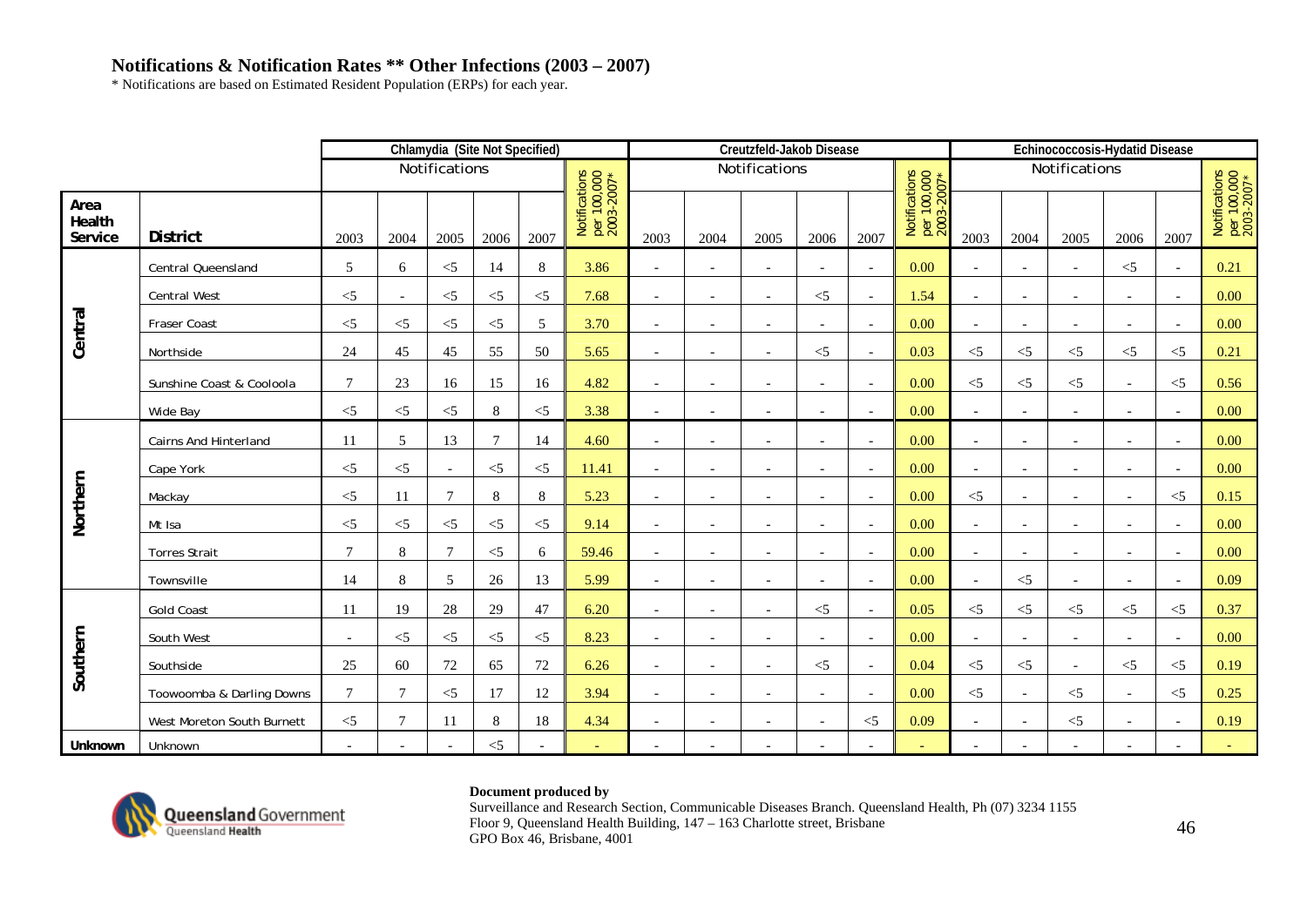\* Notifications are based on Estimated Resident Population (ERPs) for each year.

|                           |                              |                          |                          | <b>Excess Lead Exposure (All)</b> |                          |                          |                                            |                          |                          | Gonorrhoea (Site Not Specified) |                          |                          |                                            |                          |                          |                          | Leprosy                  |                          |                                            |
|---------------------------|------------------------------|--------------------------|--------------------------|-----------------------------------|--------------------------|--------------------------|--------------------------------------------|--------------------------|--------------------------|---------------------------------|--------------------------|--------------------------|--------------------------------------------|--------------------------|--------------------------|--------------------------|--------------------------|--------------------------|--------------------------------------------|
|                           |                              |                          |                          | Notifications                     |                          |                          |                                            |                          |                          | Notifications                   |                          |                          |                                            |                          |                          | Notifications            |                          |                          |                                            |
| Area<br>Health<br>Service | <b>District</b>              | 2003                     | 2004                     | 2005                              | 2006                     | 2007                     | Notifications<br>per 100,000<br>2003-2007* | 2003                     | 2004                     | 2005                            | 2006                     | 2007                     | Notifications<br>per 100,000<br>2003-2007* | 2003                     | 2004                     | 2005                     | 2006                     | 2007                     | Notifications<br>per 100,000<br>2003-2007* |
|                           | <b>Central Queensland</b>    | 8                        | 5                        | 6                                 | $<$ 5                    | $<$ 5                    | 2.19                                       | $\leq$ 5                 | $<$ 5                    | $\leq$ 5                        | $\overline{a}$           | $\overline{\phantom{a}}$ | 0.31                                       |                          | $\overline{\phantom{a}}$ | $<$ 5                    | $\overline{\phantom{a}}$ | $\blacksquare$           | 0.10                                       |
|                           | <b>Central West</b>          | $\overline{a}$           | ÷,                       | $\sim$                            | $\sim$                   | $\sim$                   | 0.00                                       | $\overline{\phantom{a}}$ | $\overline{\phantom{a}}$ | $\sim$                          | $\overline{a}$           | $\overline{\phantom{a}}$ | 0.00                                       | $\sim$                   | $\overline{a}$           | $\overline{\phantom{a}}$ | $\overline{\phantom{a}}$ | $\overline{a}$           | 0.00                                       |
| Central                   | Fraser Coast                 | $\overline{a}$           | $\leq$ 5                 | $\sim$                            | $\overline{\phantom{a}}$ | $<$ 5                    | 0.46                                       | $\sim$                   | $\overline{\phantom{a}}$ | $\overline{\phantom{a}}$        | $\overline{\phantom{a}}$ | $\overline{\phantom{a}}$ | 0.00                                       | $\overline{a}$           | $\overline{\phantom{a}}$ | $\overline{\phantom{0}}$ | $\overline{\phantom{a}}$ | $\leq$ 5                 | 0.23                                       |
|                           | Northside                    | 8                        | $<$ 5                    | $<$ 5                             | $<$ 5                    | 6                        | 0.57                                       | $<$ 5                    | 10                       | $<$ 5                           | 5                        | $\leq$                   | 0.57                                       | $\overline{\phantom{a}}$ | $\overline{\phantom{a}}$ | $<$ 5                    | $\overline{\phantom{a}}$ | $\blacksquare$           | 0.03                                       |
|                           | Sunshine Coast & Cooloola    | $<$ 5                    | $\overline{\phantom{a}}$ | $<$ 5                             | $\leq$ 5                 | $<$ 5                    | 0.50                                       | $\overline{\phantom{a}}$ | $\overline{\phantom{a}}$ | $\bar{a}$                       | $\overline{a}$           | $<$ 5                    | 0.06                                       |                          | $\sim$                   |                          | $\blacksquare$           |                          | 0.00                                       |
|                           | Wide Bay                     | $<$ 5                    | $\leq$                   | $<$ 5                             | $\leq$ 5                 | $<$ 5                    | 1.79                                       |                          | $\overline{\phantom{a}}$ | $\overline{a}$                  |                          | $\overline{a}$           | 0.00                                       |                          |                          |                          | $\overline{a}$           |                          | 0.00                                       |
|                           | <b>Cairns And Hinterland</b> | $<$ 5                    | $\overline{\phantom{a}}$ | $<$ 5                             | $\overline{a}$           | $<$ 5                    | 0.64                                       | $<$ 5                    | $\sim$                   | $<$ 5                           | $<$ 5                    | $<$ 5                    | 1.01                                       |                          | $\sim$                   |                          | $\overline{a}$           |                          | 0.00                                       |
|                           | Cape York                    | $<$ 5                    | $\overline{\phantom{a}}$ | $\overline{\phantom{a}}$          | $\overline{\phantom{a}}$ | $\overline{\phantom{a}}$ | 1.63                                       | $\leq$ 5                 | $\leq$ 5                 | $\leq$ 5                        | $\overline{a}$           | $<$ 5                    | 9.78                                       |                          | $\sim$                   |                          | $\overline{\phantom{a}}$ |                          | 0.00                                       |
|                           | Mackay                       | $<$ 5                    | $\leq$ 5                 | $\leq$ 5                          | $\sim$                   | $\overline{\phantom{a}}$ | 0.87                                       | $\overline{\phantom{a}}$ | $\overline{\phantom{a}}$ | $\sim$                          | $\overline{\phantom{a}}$ | $\overline{\phantom{a}}$ | 0.00                                       | $\sim$                   | $\overline{\phantom{a}}$ | $\overline{\phantom{a}}$ | $\overline{\phantom{a}}$ | $\overline{\phantom{a}}$ | 0.00                                       |
| Northern                  | Mt Isa                       | $<$ 5                    | $<$ 5                    | $\leq$ 5                          | $<$ 5                    | $<$ 5                    | 9.14                                       | $\overline{\phantom{a}}$ | $<$ 5                    | $\sim$                          | $<$ 5                    | $\overline{7}$           | 7.18                                       | $<$ 5                    | $\overline{\phantom{a}}$ | $\overline{\phantom{a}}$ | $\overline{\phantom{a}}$ | $\overline{\phantom{a}}$ | 0.65                                       |
|                           | <b>Torres Strait</b>         | $\overline{\phantom{a}}$ | $\overline{\phantom{a}}$ | $\overline{\phantom{a}}$          | $\overline{\phantom{a}}$ | $\overline{\phantom{a}}$ | 0.00                                       | 6                        | $\leq$ 5                 | $\leq$ 5                        | $\leq$                   | $\leq$ 5                 | 26.85                                      |                          | $\overline{\phantom{a}}$ |                          | $\overline{\phantom{a}}$ |                          | 0.00                                       |
|                           | Townsville                   | 6                        | $\leq$ 5                 | $\leq$ 5                          | $\sim$                   | $<$ 5                    | 1.18                                       | $\overline{a}$           | $\leq$ 5                 | $\leq$ 5                        | $\leq$ 5                 | $\leq$ 5                 | 1.18                                       |                          | $\sim$                   | $<$ 5                    | $\overline{\phantom{a}}$ |                          | 0.09                                       |
|                           | <b>Gold Coast</b>            | $<$ 5                    | $\leq$ 5                 | $<$ 5                             | $<$ 5                    | $<$ 5                    | 0.60                                       | $\leq$ 5                 | $\overline{\phantom{a}}$ | $\sim$                          | 6                        | $\overline{7}$           | 0.65                                       | $\sim$                   | $\overline{\phantom{a}}$ |                          | $\overline{\phantom{a}}$ |                          | 0.00                                       |
|                           | South West                   | $\overline{\phantom{a}}$ | $<$ 5                    | $\overline{\phantom{a}}$          | $\overline{a}$           | $\overline{\phantom{a}}$ | 0.75                                       | $\overline{\phantom{a}}$ | $\overline{\phantom{a}}$ | $\sim$                          | $\overline{\phantom{a}}$ | $\overline{\phantom{a}}$ | 0.00                                       | $\sim$                   | $\sim$                   | $\overline{\phantom{a}}$ | $\overline{\phantom{a}}$ |                          | 0.00                                       |
| Southern                  | Southside                    | 13                       | $<$ 5                    | $<$ 5                             | $\leq$ 5                 | $<$ 5                    | 0.60                                       | $<$ 5                    | $<$ 5                    | $\leq$ 5                        | 6                        | $\overline{7}$           | 0.47                                       |                          | $\overline{\phantom{a}}$ |                          | $\overline{\phantom{a}}$ |                          | 0.00                                       |
|                           | Toowoomba & Darling Downs    | $\leq$ 5                 | $\leq$ 5                 | $\leq$ 5                          | $\leq$ 5                 | 8                        | 1.43                                       | $\leq$ 5                 | $\overline{\phantom{a}}$ | $<$ 5                           | $<$ 5                    | $\overline{\phantom{a}}$ | 0.34                                       | $\overline{a}$           | $\overline{\phantom{a}}$ | $\overline{\phantom{0}}$ | $\overline{\phantom{a}}$ |                          | 0.00                                       |
|                           | West Moreton South Burnett   | 21                       | 9                        | 12                                | 12                       | 12                       | 6.22                                       | $\overline{\phantom{a}}$ | $\overline{\phantom{a}}$ | $<$ 5                           |                          | $<$ 5                    | 0.38                                       |                          |                          | $\overline{\phantom{a}}$ | $\overline{\phantom{a}}$ |                          | 0.00                                       |
| <b>Unknown</b>            | Unknown                      | $\overline{a}$           |                          |                                   |                          |                          |                                            | $\overline{\phantom{0}}$ |                          | $\sim$                          | $<$ 5                    | $<$ 5                    |                                            |                          |                          |                          |                          |                          |                                            |



### **Document produced by**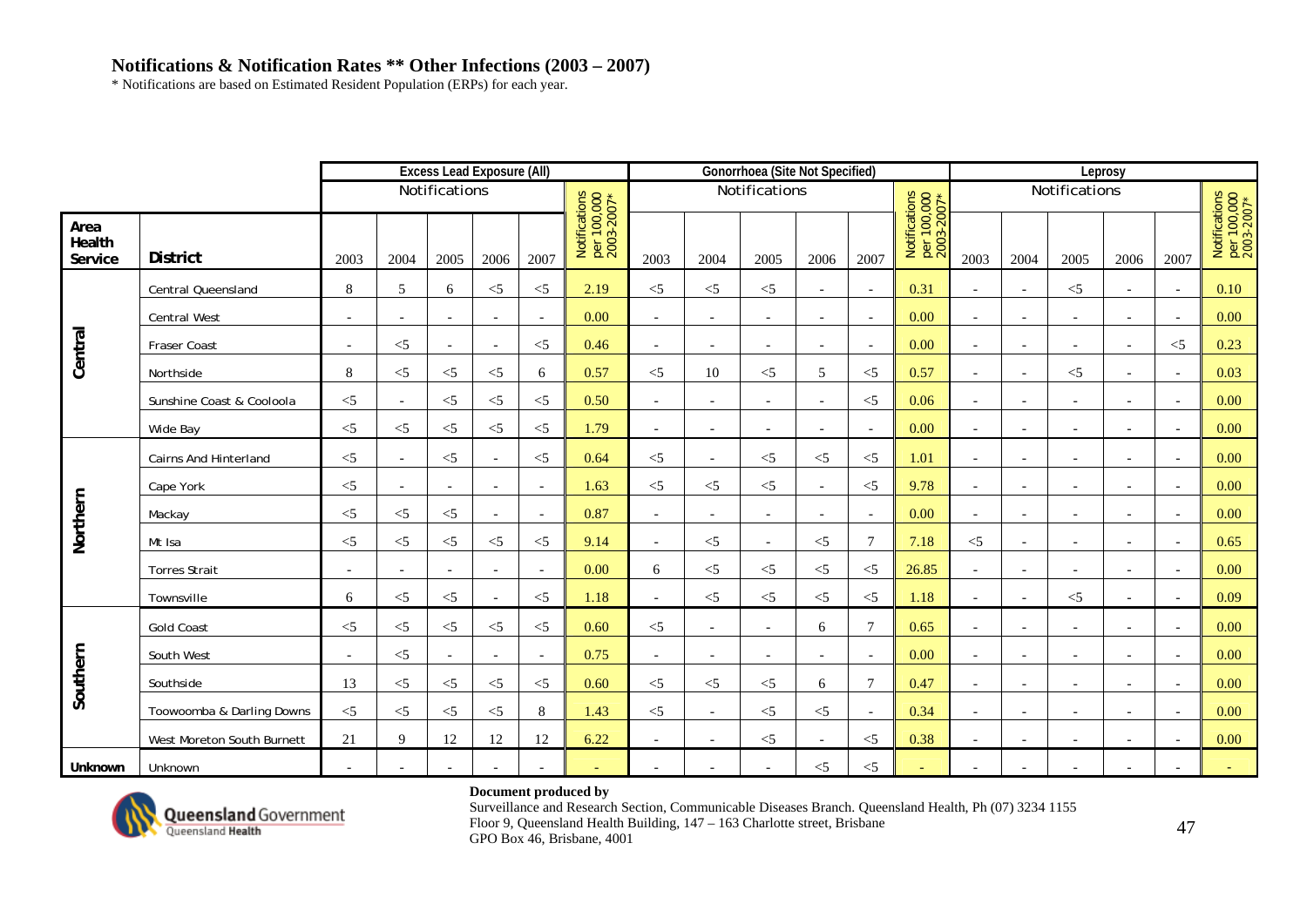\* Notifications are based on Estimated Resident Population (ERPs) for each year.

|                           |                              |                                |                          |                          | <b>Tuberculosis</b>      |                          |                                            |                |                          | <b>Vaccination Adverse Event</b> |                          |                          |                                            |  |
|---------------------------|------------------------------|--------------------------------|--------------------------|--------------------------|--------------------------|--------------------------|--------------------------------------------|----------------|--------------------------|----------------------------------|--------------------------|--------------------------|--------------------------------------------|--|
|                           |                              | Notifications<br>Notifications |                          |                          |                          |                          |                                            |                |                          |                                  |                          |                          |                                            |  |
| Area<br>Health<br>Service | <b>District</b>              | 2003                           | 2004                     | 2005                     | 2006                     | 2007                     | Notifications<br>per 100,000<br>2003-2007* | 2003           | 2004                     | 2005                             | 2006                     | 2007                     | Notifications<br>per 100,000<br>2003-2007* |  |
|                           | Central Queensland           | $<$ 5                          | $<$ 5                    | $\overline{\phantom{a}}$ | $<$ 5                    | $<$ 5                    | 0.63                                       | 15             | 14                       | 6                                | $<$ 5                    | 5                        | 4.38                                       |  |
|                           | Central West                 | $\blacksquare$                 | $\overline{\phantom{a}}$ | $\overline{\phantom{a}}$ | $\overline{\phantom{a}}$ | $\overline{\phantom{a}}$ | 0.00                                       | $<$ 5          | $\leq$                   | $\overline{\phantom{a}}$         | $\overline{\phantom{a}}$ | $\overline{\phantom{a}}$ | 3.07                                       |  |
| Central                   | Fraser Coast                 | $\overline{\phantom{a}}$       | $\leq$ 5                 | $<$ 5                    | $<$ 5                    | $<$ 5                    | 1.16                                       | $<$ 5          | $\overline{\phantom{a}}$ | 5                                | $\overline{\phantom{a}}$ | $<$ 5                    | 3.01                                       |  |
|                           | Northside                    | 19                             | 20                       | 20                       | 19                       | 11                       | 2.29                                       | 8              | 11                       | $<$ 5                            | 21                       | 21                       | 1.68                                       |  |
|                           | Sunshine Coast & Cooloola    | $<$ 5                          | $<$ 5                    | $<$ 5                    | $<$ 5                    | $<$ 5                    | 0.75                                       | 12             | $\tau$                   | 6                                | $<\!\!5$                 | 21                       | 3.13                                       |  |
|                           | Wide Bay                     | $<$ 5                          | $<$ 5                    | $\overline{\phantom{a}}$ | $<$ 5                    | $<$ 5                    | 1.59                                       | 5              | 5                        | $<$ 5                            | $\blacksquare$           | 5                        | 3.78                                       |  |
|                           | <b>Cairns And Hinterland</b> | 11                             | 9                        | $\overline{7}$           | 16                       | $\overline{7}$           | 4.60                                       | 17             | 15                       | 13                               | 14                       | 26                       | 7.83                                       |  |
|                           | Cape York                    | $<$ 5                          | $<$ 5                    | $<$ 5                    | $\blacksquare$           | $\overline{\phantom{a}}$ | 11.41                                      | 5              | $<$ 5                    | $<$ 5                            | $<$ 5                    | $<$ 5                    | 29.35                                      |  |
| Northern                  | Mackay                       | $\blacksquare$                 | $<$ 5                    | $<$ 5                    | $\overline{a}$           | $\overline{\phantom{a}}$ | 0.58                                       | 9              | $\leq$                   | 8                                | 6                        | 6                        | 4.65                                       |  |
|                           | Mt Isa                       | $<$ 5                          | $\overline{\phantom{a}}$ | $<$ 5                    | $<$ 5                    | $\overline{\phantom{a}}$ | 4.57                                       | 5              | 5                        | 5                                | $<\!\!5$                 | $<$ 5                    | 11.10                                      |  |
|                           | <b>Torres Strait</b>         | 5                              | 8                        | 6                        | 15                       | $\overline{7}$           | 78.64                                      | $<$ 5          | $\overline{\phantom{a}}$ | $\leq$ 5                         | $\leq$                   | $< 5$                    | 15.34                                      |  |
|                           | Townsville                   | 10                             | $7\phantom{.0}$          | 6                        | 5                        | $<$ 5                    | 2.90                                       | 8              | 5                        | 12                               | $\tau$                   | 11                       | 3.90                                       |  |
|                           | <b>Gold Coast</b>            | 8                              | 10                       | 13                       | 12                       | 9                        | 2.41                                       | 6              | 18                       | $<$ 5                            | $\tau$                   | 9                        | 2.04                                       |  |
|                           | South West                   | $\overline{\phantom{a}}$       | $<$ 5                    | $\overline{\phantom{a}}$ | $\overline{\phantom{a}}$ | $<$ 5                    | 1.50                                       | $\overline{7}$ | $\tau$                   | $<$ 5                            | $<$ 5                    | $<$ 5                    | 14.21                                      |  |
| Southern                  | Southside                    | 44                             | 32                       | 36                       | 37                       | 41                       | 4.04                                       | 22             | 24                       | 5                                | 10                       | 28                       | 1.89                                       |  |
|                           | Toowoomba & Darling Downs    | $<$ 5                          | $<$ 5                    | $<$ 5                    | $<$ 5                    | $<$ 5                    | 1.09                                       | 18             | 17                       | $\tau$                           | 12                       | 15                       | 5.78                                       |  |
|                           | West Moreton South Burnett   | 5                              | $<$ 5                    | $<$ 5                    | $<$ 5                    | $<$ 5                    | 1.32                                       | 8              | $<$ 5                    | 8                                | $<$ 5                    | 12                       | 3.11                                       |  |
| Unknown                   | Unknown                      | 10                             | 6                        | 13                       | 15                       | 32                       |                                            |                |                          |                                  | $<$ 5                    | $\overline{\phantom{a}}$ |                                            |  |



### **Document produced by**